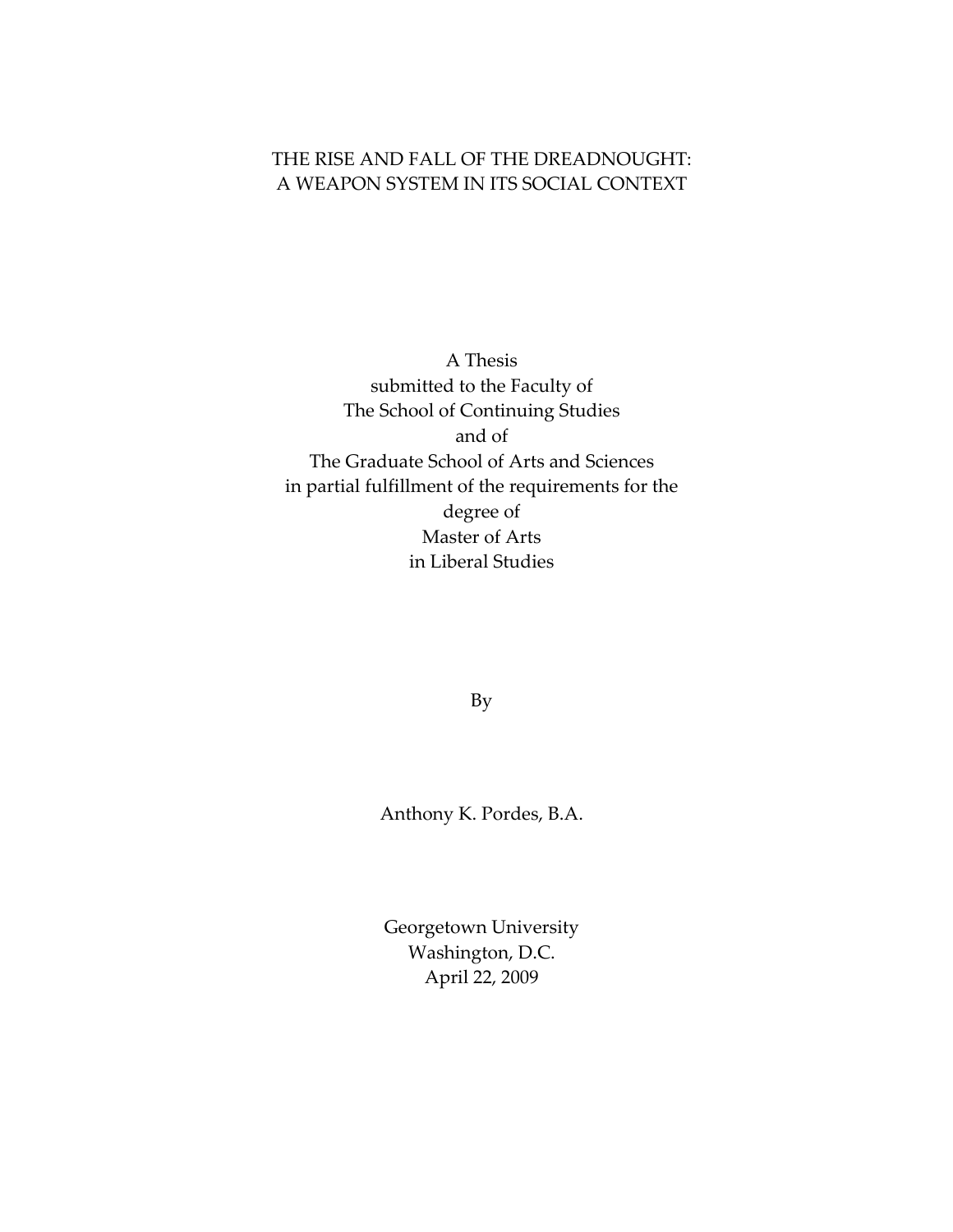### <span id="page-1-0"></span>THE RISE AND FALL OF THE DREADNOUGHT: A WEAPON SYSTEM IN ITS SOCIAL CONTEXT

Anthony K. Pordes, B.A.

Mentor: Joseph Smaldone, Ph.D.

### ABSTRACT

A nation's decision to deploy a major weapons system may not spring solely from military necessity and the state of available technology; it may also stem from such causes as an ambition to forge an empire, a desire for national prestige, or even ego gratification for a ruler. Such complex causes underlay the competition to build dreadnoughts that preoccupied Britain and Germany before the First World War, and this race was a significant factor that impelled these two nations toward that war. This race, and other, similar races, represented major national decisions to allot national resources to the construction of extremely expensive weapons instead of allotting those resources to desirable social programs.

This thesis examines the advent, performance, and eventual disappearance of a particular weapon system, the type of warship known as the dreadnought, as a case study of a major weapons system in the broad context of twentieth century history. It also explores the symbolic significance of these warships, and is intended to illuminate the complex interaction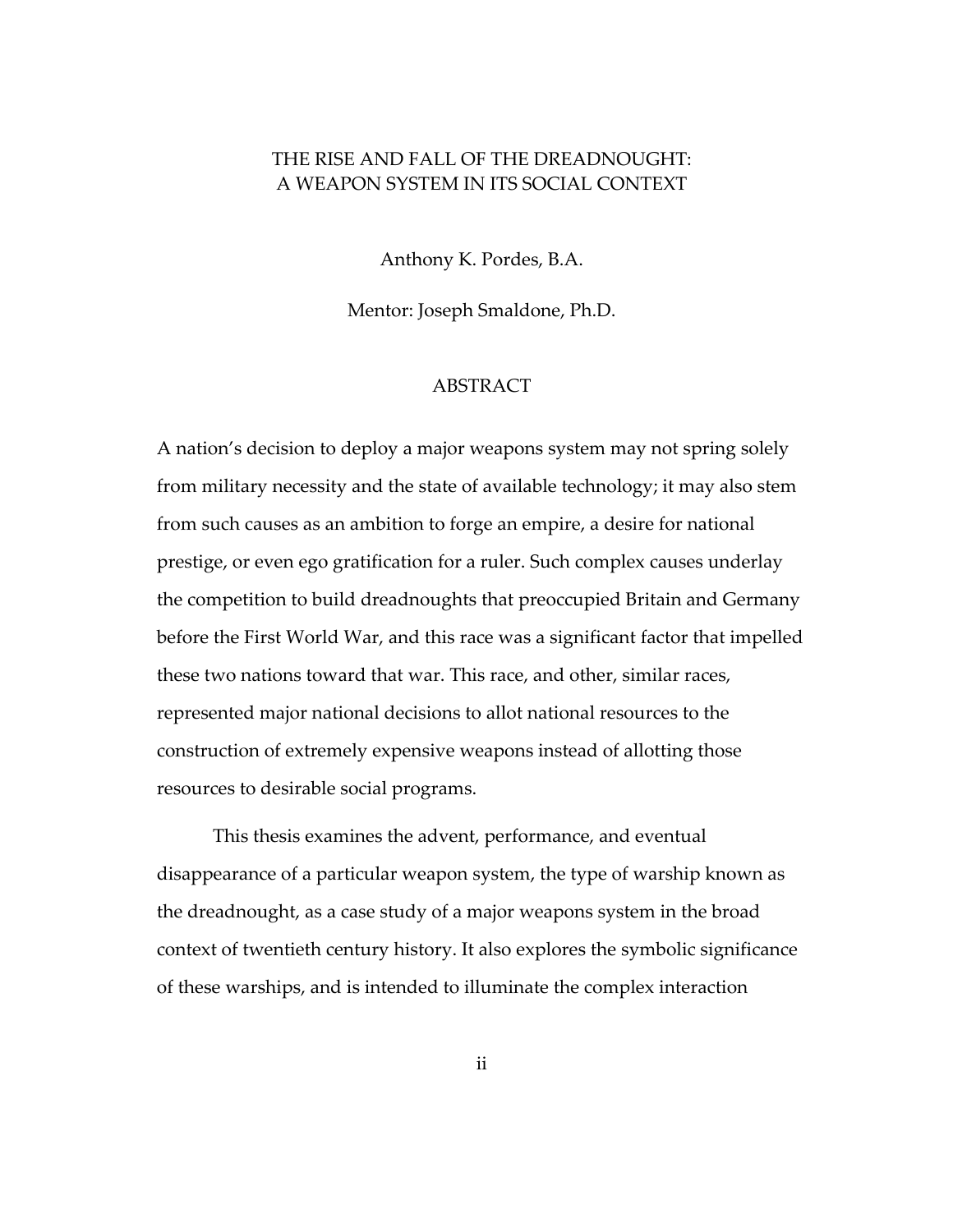between military technology and the society in which that technology operates.

The thesis concludes that the performance of the dreadnought in combat did not justify the substantial costs of building such warships and that rapidly evolving technology soon made the dreadnought vulnerable and obsolete. It also concludes that the career of the dreadnought shows parallels with issues of defense acquisition of major weapon systems that are now present and provides examples of possible outcomes of current defense acquisition policies.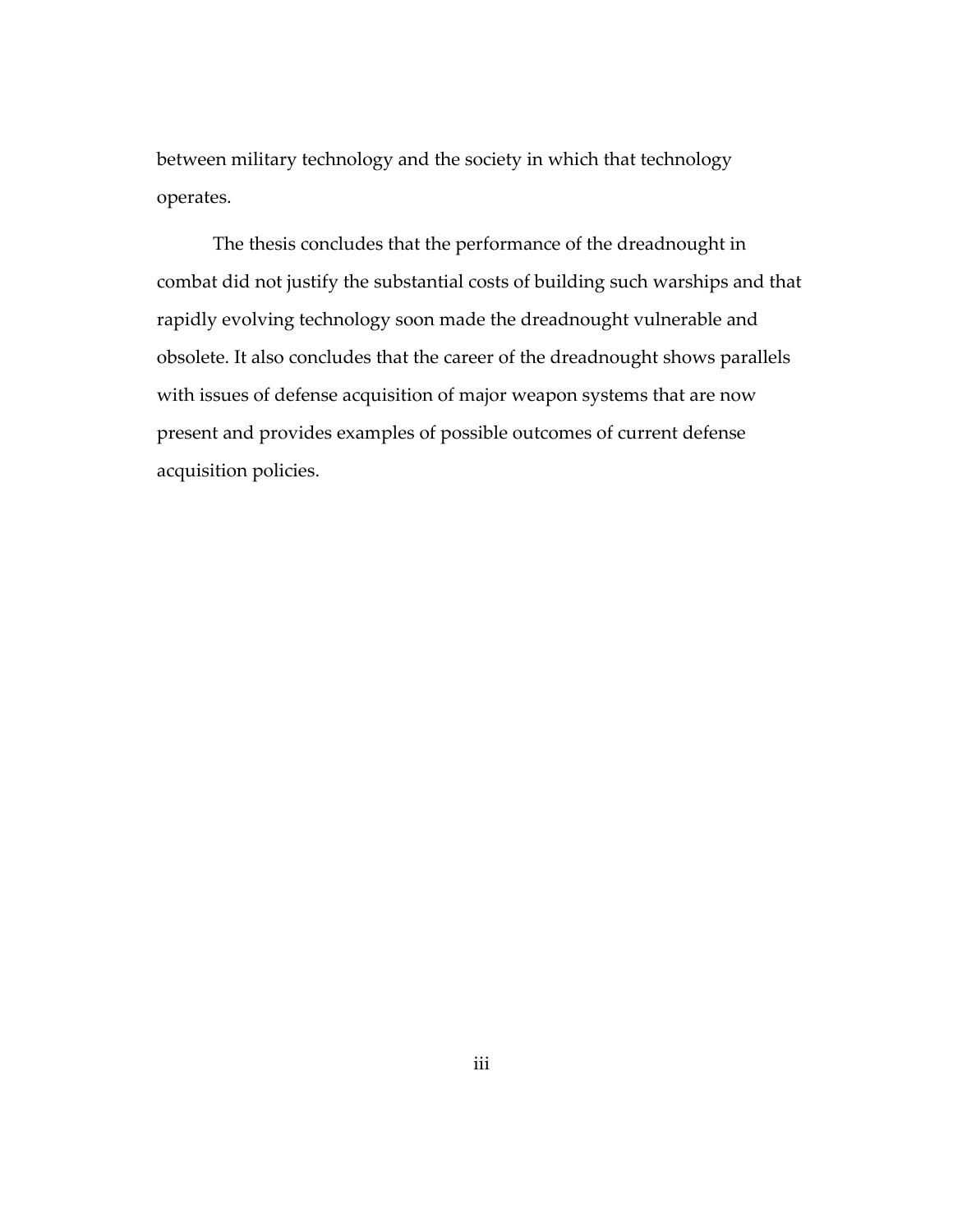## **CONTENTS**

| ABSTRACT                                    | ii  |
|---------------------------------------------|-----|
| <b>INTRODUCTION</b>                         |     |
| CHAPTER 1. A REVOLUTION IN NAVAL WARFARE    | 3   |
| <b>CHAPTER 2. NECESSITY AND LUXURY</b>      | 25  |
| CHAPTER 3. DER TAG                          | 49  |
| <b>CHAPTER 4. THE BACKBONE OF THE FLEET</b> | 72  |
| CHAPTER 5. THE END OF THE LINE              | 91  |
| <b>CHAPTER 6. CONCLUSION</b>                | 109 |
| <b>BIBLIOGRAPHY</b>                         | 116 |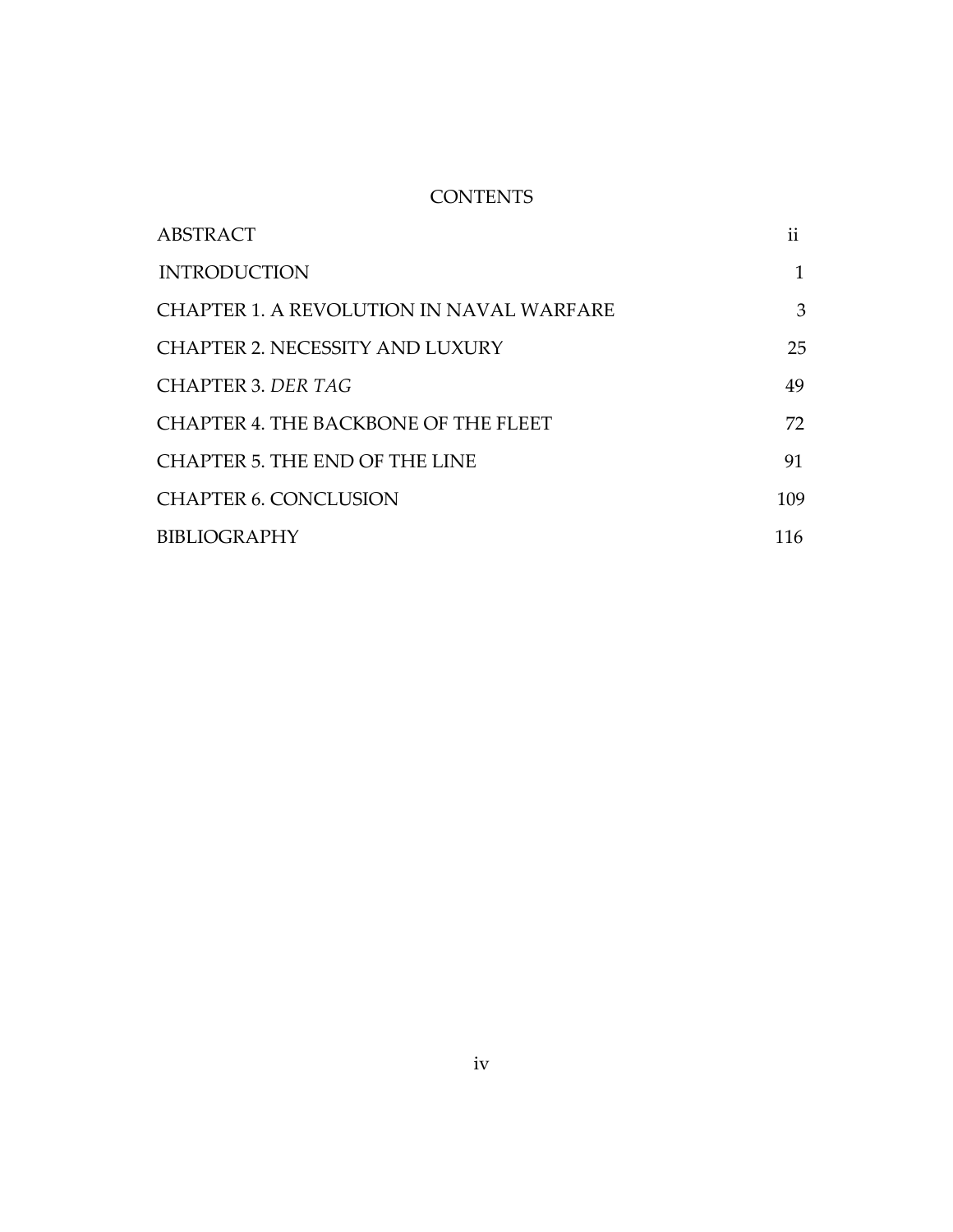#### INTRODUCTION

<span id="page-4-0"></span>A costly, complex, and technologically sophisticated weapon system deployed by an industrialized nation is much more than a utilitarian device designed to carry out a particular military purpose, and the decision to procure and maintain such a system is not solely the result of a rational calculation of probable martial utility. A major weapon system is also a sociocultural phenomenon, reflecting the society that created it, and it may serve a number of other purposes. It may, for instance, function as a symbol of national pride, a representation of a country's prestige and rank in the international order. It may also, for example, be intended to act as a diplomatic lever, a tool to influence the behavior of other nations. It may even serve as ego gratification for a ruler.

The acquisition of an expensive weapon system represents a conscious decision to use a country's resources for that end rather than use them for a more socially beneficial purpose, such as for old age pensions or to pay for medical care, and such decisions may be widely popular even if they may be controversial as well. The issue of what trade-offs a particular nation, or its leaders, will be willing to accept in order to procure a particular weapon is a fundamental and highly significant one, and the quest to develop powerful armaments can help to illustrate a nation's values and aspirations: Which is more important, weapons or welfare, and what can happen when a country opts to obtain the former instead of pursuing more pacific ends?

This case study examines the career of the dreadnought battleship, a costly and in its day technologically advanced weapon that many in industrialized nations originally saw as a strategic necessity and a final arbiter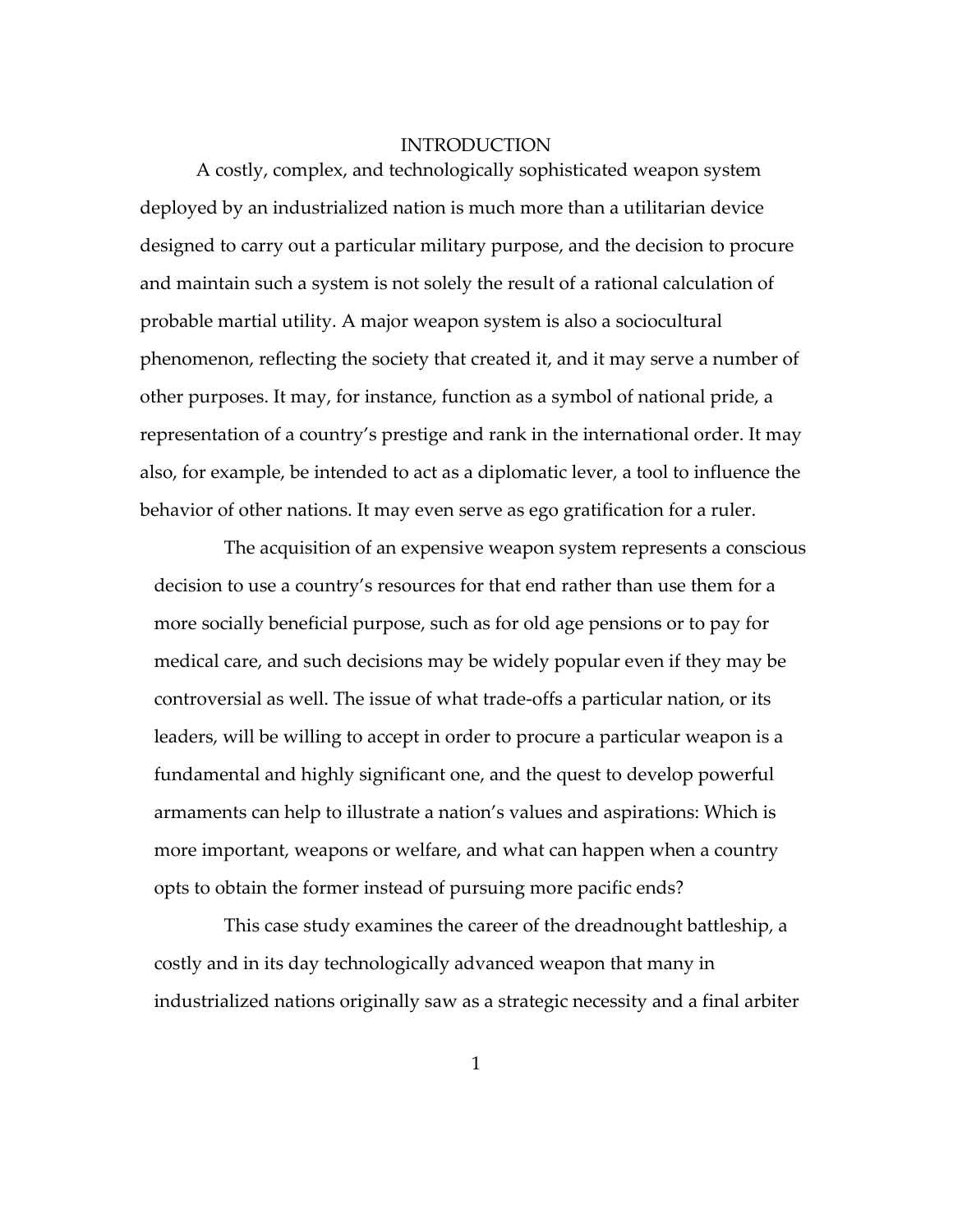of naval warfare. It also analyzes the motivations that sometimes underlay the acquisition of such ships and these vessels' significance as symbols of national and sometimes personal self-esteem. In addition, it recounts the performance in combat of such ships, evaluating their actual utility in battle and the reasons why they did not fulfill their proponents' expectations. Finally, it tells how these warships were superseded by other weapons and why they eventually disappeared from use.

Examining the history of the dreadnought may illuminate the complex interaction between military technology and the society in which that technology operates, and an account of the dreadnought's career will provide an opportunity to envision some of the possible courses and eventual outcomes of efforts now under way to acquire similarly expensive and technologically sophisticated weapon systems. The study will show what happened when a variety of nations chose to obtain certain armaments, even when it was sometimes actually contrary to their interests to do, and it may afford some insight into the current quest to build ever more complex, powerful, and costly weapons.

2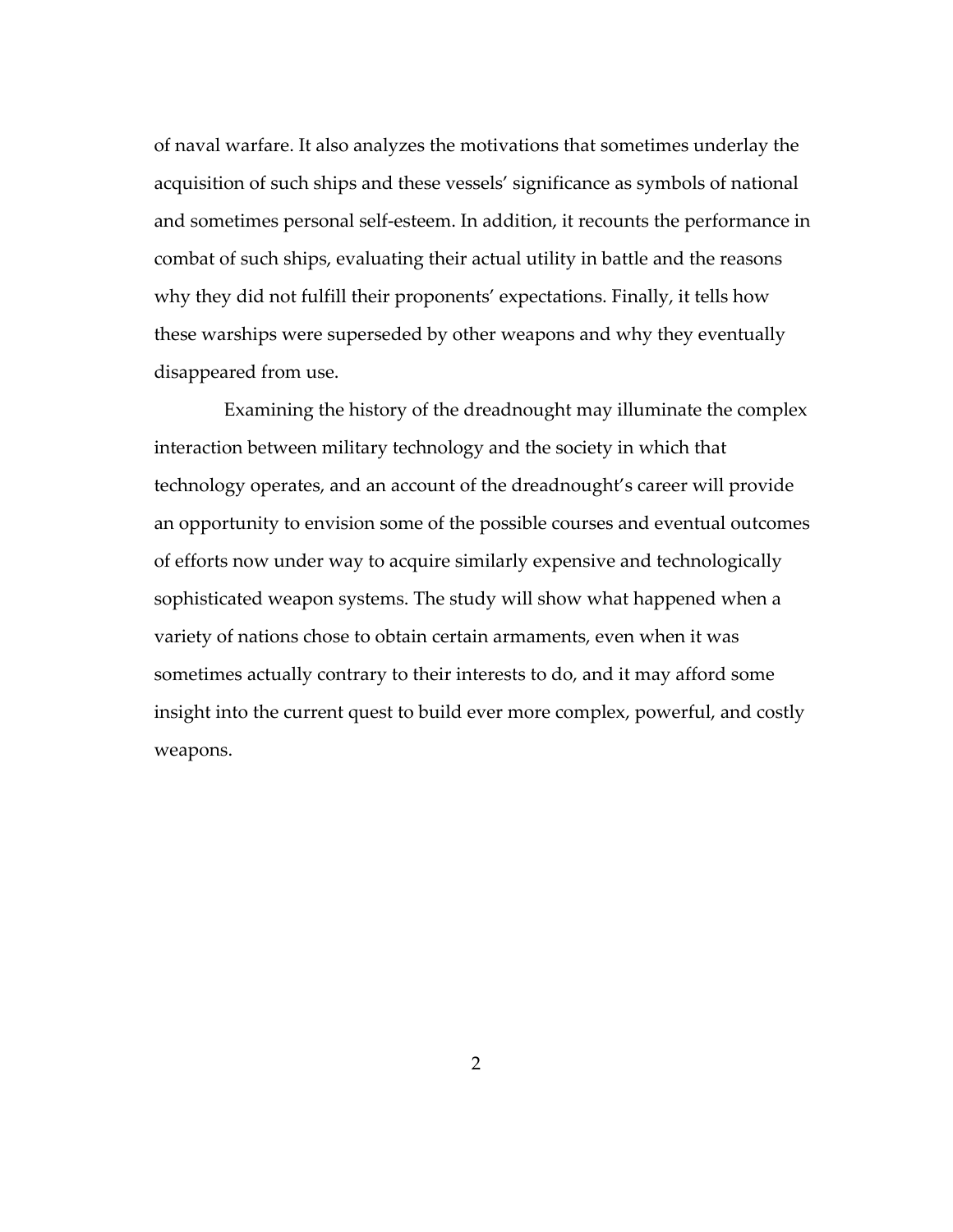#### CHAPTER 1: A REVOLUTION IN NAVAL WARFARE

<span id="page-6-0"></span>Before a weapon system can be constructed and deployed—even before it can be designed—there must exist a perceived need for that weapon and there must be an expectation about how that weapon will be used. For example, a nation that believes that it will face guerrilla warfare is not likely to invest in heavy artillery and mechanized forces, not if it can reasonably expect to prevail in such a conflict. It will instead concentrate on infantry and special operations forces, units that are able to operate at the grassroots level that guerrilla warfare entails. Conversely, an industrialized and technologically sophisticated nation that expects to fight a similarly industrialized foe will concentrate on weapons that will be effective against such an enemy, such as heavy artillery protected by armor. In other words, the means employed to pursue military ends must be suitable for the task envisioned, and there must be some assumptions about the form that a conflict is projected to take. This complex web of expectations and assumptions constitutes military doctrine, which spells out how and with what means a nation plans to wage war and what sort of enemies a nation can expect to face.

The doctrine that produced the dreadnought was founded on a belief that naval warfare could and would prove decisive, that sea power held the key to victory, and that fleets of battleships would clash with other fleets of battleships in confrontations similar to the sea battles of the Napoleonic wars, more than a hundred years earlier.

Of course there must also be a technological base to support a weapon system and a suitable economic infrastructure as well. A pre-industrial nation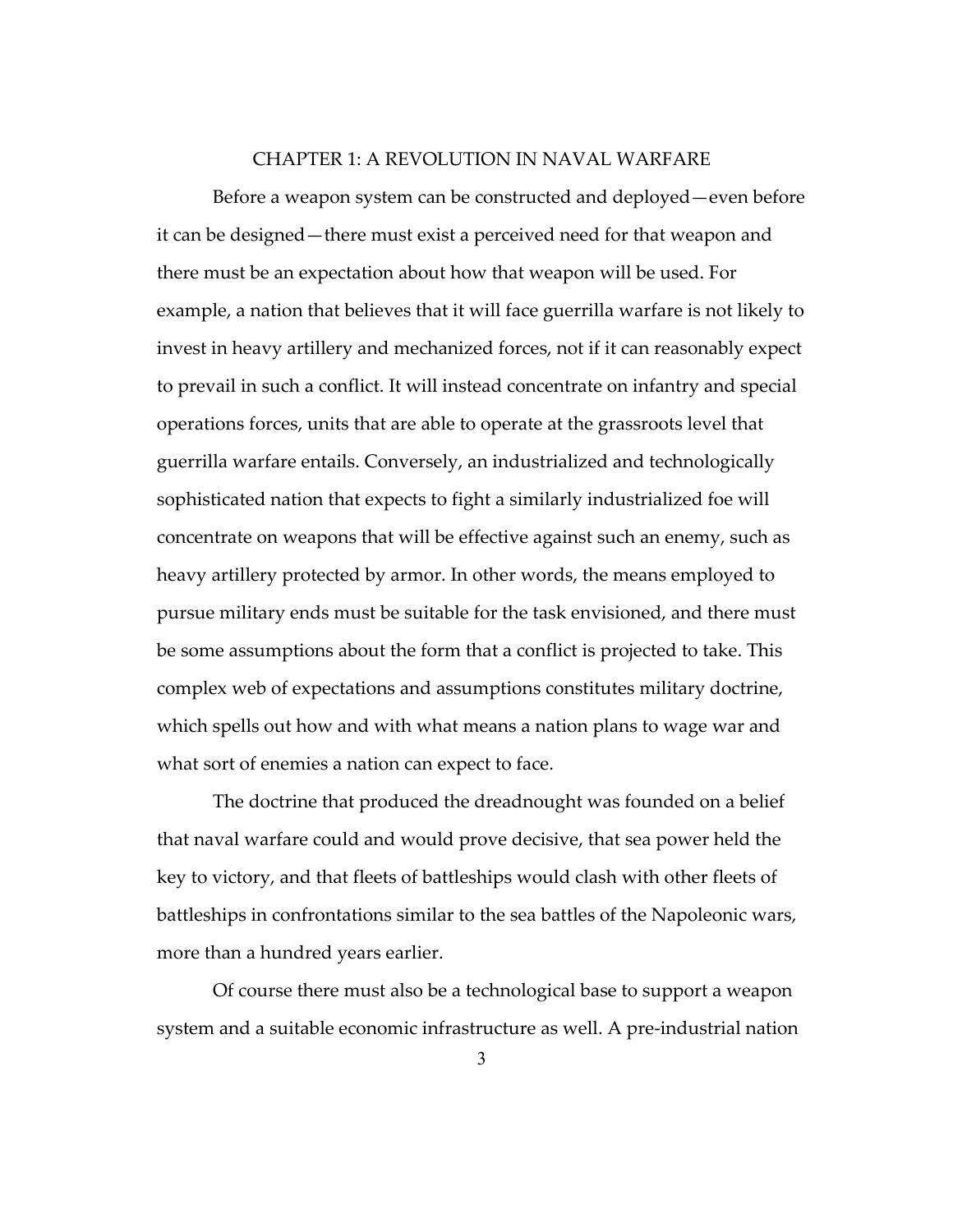would not be able to build sophisticated warships and other weapons that are technology intensive and that require a strong industrial economy. An industrial power, on the other hand, will seek to use its technological prowess to fight its wars, building machines that will perform the tasks that some other nation might try to accomplish using raw manpower or guerrilla warfare. In this way, weapons, and the doctrine behind them, reflect the cultures that they come from, and the dreadnought directly reflected the culture of industrial, imperial Britain. The dreadnought reflected a society in which machines made of steel were accomplishing things that had been beyond the reach of humans before, a society that had been transformed by the Industrial Revolution. It also reflected the fact that Britain possessed a widely dispersed transoceanic empire. Sea power held that empire together.

 In the case of the dreadnought, the doctrine underlying its construction and deployment rested on assumptions and observations about naval warfare that were articulated most clearly and convincingly by one man, Alfred Thayer Mahan, an American naval officer who instructed other American naval officers in the theory and practice of naval warfare. "No other single person has so directly and profoundly influenced the theory of sea power and naval strategy as Alfred Thayer Mahan."[1](#page-7-0) He "effected a revolution in the study of naval history 'similar in kind to that effected by Copernicus in the

<span id="page-7-0"></span><sup>&</sup>lt;sup>1</sup>Margaret Strout, quoted in "Alfred Thayer Mahan: The Naval Historian," by Philip Crowl, in *Makers of Modern Strategy: From Machiavelli to the Modern Age,* ed. Peter Paret (Princeton, N.J.: Princeton University Press, 1986), 469.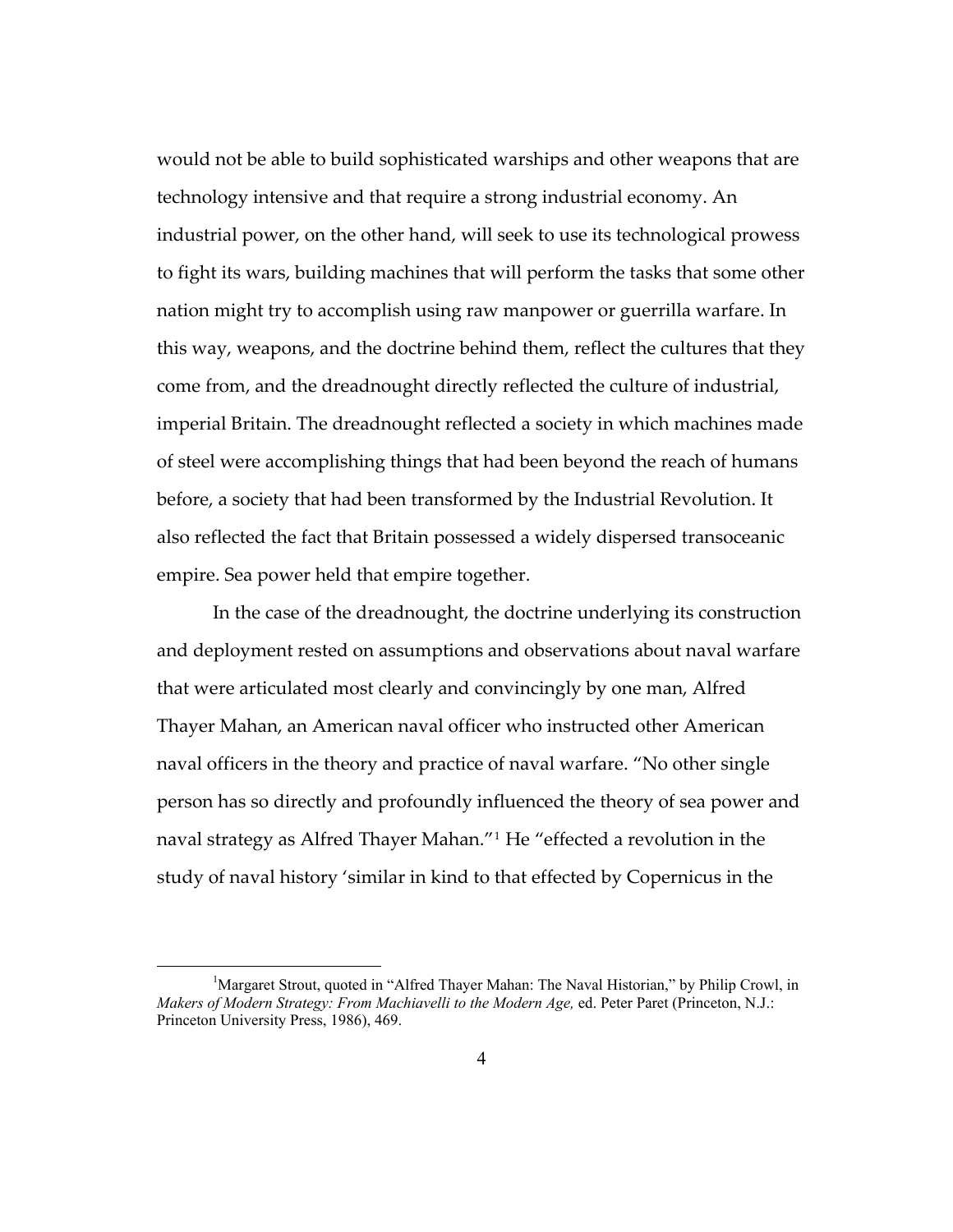domain of astronomy.'"[2](#page-8-0) Mahan was the theoretical father of the dreadnought, and his views on naval warfare would become the prevailing orthodoxy in navies around the world.

Mahan was born in 1840, the son of a professor of military engineering at the United States Military Academy at West Point. Instead of becoming an Army officer, though, Mahan attended the Naval Academy at Annapolis and was commissioned as a U.S. Navy officer just in time for the Civil War. He spent most of the war patrolling off the coastline of the Confederacy and saw some action against blockade runners. In 1885 he became a lecturer in history and strategy at the recently founded Naval War College at Newport, Rhode Island.

After long and careful thought, Mahan distilled his lectures at the war college into a book titled *The Influence of Sea Power upon History, 1660-1783,*  which was published in 1890 and soon became required reading for anyone interested in naval affairs. In this book, and in a further analysis titled *The Influence of Sea Power upon the French Revolution, 1793-1812,* Mahan examined the naval and maritime experience of Great Britain during the previous two centuries, concluding that Britain's control of the sea was responsible for that nation's establishment and existence as an empire and for Britain's ability to foil the plans of its enemies. As one historian put it, Mahan saw in sea power "the key to the rise and fall of empires: control of the sea or lack of it." [3](#page-8-1)

<span id="page-8-1"></span><span id="page-8-0"></span><sup>&</sup>lt;sup>2</sup> Arthur Marder, *From the Dreadnought to Scapa Flow* (London: Oxford University Press, 1961-1970)*,* volume 1, 4.

<sup>3</sup> Crowl, *Makers of Modern Strategy,* 450.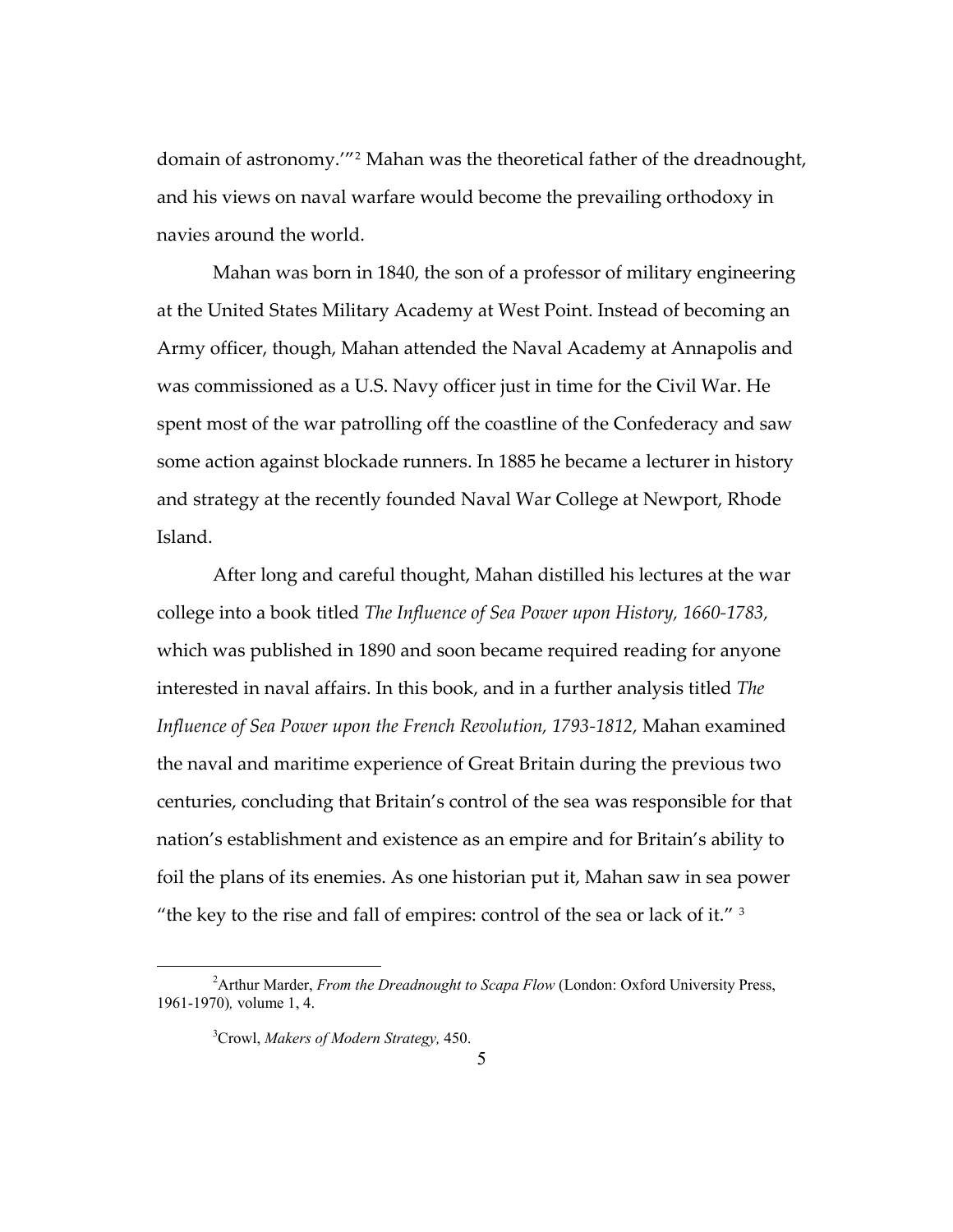Mahan's beliefs can be summed up by his assertion that "if navies, as all agree, exist for the protection of commerce, it inevitably follows that in war they must aim at depriving their enemy of that great resource, nor is it easy to conceive what broad military use they can subserve that at all compares with the protection and destruction of trade."[4](#page-9-0) In other words, blockade and commerce raiding had proved decisive in war and would continue to do so: "Wars are won by the economic strangulation of the enemy from the sea.<sup>[5](#page-9-1)</sup>

Mahan was not arguing for a navy composed mostly of cruisers and smaller vessels to prey on an enemy's shipping and blockade its coasts, though. Instead he believed, as one analyst put it, "that, to be decisive in war, a navy must be composed primarily of capital ships, which in Mahan's lexicon meant armored battleships. . . . The primary mission of a battle fleet is to engage the enemy's fleet."[6](#page-9-2) Mahan, then, thought that the battleship would win wars at sea and that entire fleets, rather than single ships, would clash in melees that would spell the difference between victory and defeat. To prove his point, he had only to cite the Battle of Trafalgar, at which a British fleet composed of ships of the line routed a similar combined French and Spanish fleet, frustrating Napoleon's plans. At Trafalgar, warships armed with multiple tiers of cannons and deployed in fleets had proved to be the decisive naval weapon, and there had been little naval action since then to disprove Mahan's thesis.

<sup>5</sup>Ibid.

<span id="page-9-2"></span><span id="page-9-1"></span><span id="page-9-0"></span> $\overline{a}$ 

 $<sup>6</sup>$  Ibid., 458.</sup>

 $4$ Ibid., 455.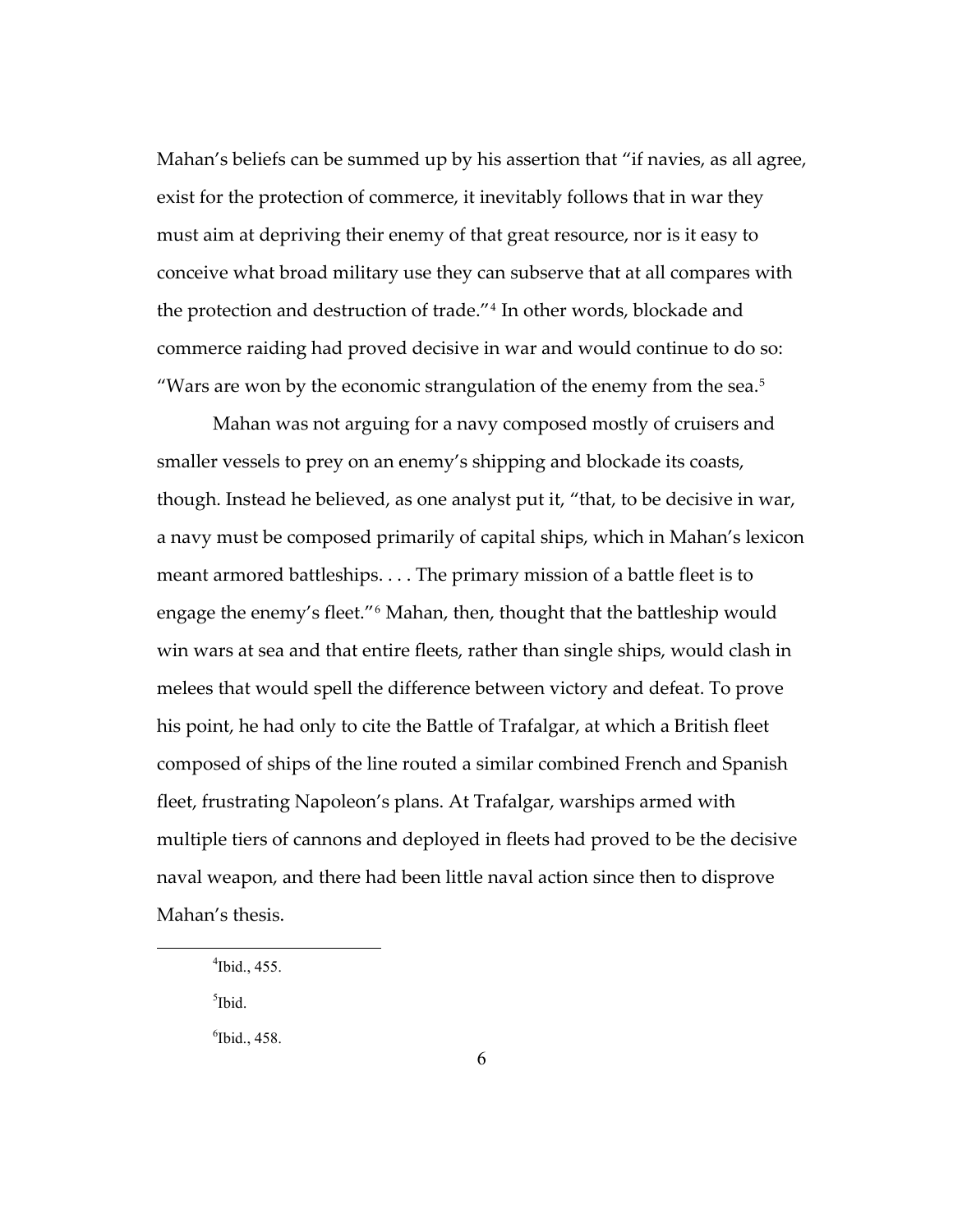Belief in the primacy of the battleship, and a related belief about the likelihood and desirability of a decisive clash between opposing fleets, was widespread among naval theorists. It was generally assumed that in a war, the battleship would rule the seas. The doctrine of the late nineteenth and early twentieth centuries, then, called for battleships to fight other battleships, and this doctrine would culminate in the cult of the dreadnought and a faith in the dreadnought's efficacy. As we will see, however, that belief would prove to be misplaced.

The few naval battles that had been fought only reinforced this belief in the dominance of the battleship. For example, at the Battle of Lissa, in 1866, an Austrian fleet decisively defeated a similar Italian fleet. Battleships fought battleships at close range, just as at Trafalgar. Much more recently, in 1898, during the Spanish-American War, American fleets routed Spanish ones at Manila Bay and Santiago de Cuba. Again, fleets of battleships battered each other with artillery at ranges that made precise aiming unnecessary.

Confirming the primacy of the battleship, in the Russo-Japanese War, in 1904, a Japanese fleet handily defeated a hapless Russian one in the Tsushima Strait. The Battle of Tsushima was the biggest naval confrontation since Trafalgar<sup>[7](#page-10-0)</sup> and was widely taken to be the model for the next war at sea. Besides showing that "speed was crucial," it demonstrated the primacy of the big gun over smaller weapons and the torpedo.<sup>[8](#page-10-1)</sup> Above all, it showed clearly

<span id="page-10-1"></span><span id="page-10-0"></span><sup>7</sup> David Howarth, *The Dreadnoughts* (Alexandria, Va.: Time-Life Books, 1979), 28.  $8$ Ibid., 28.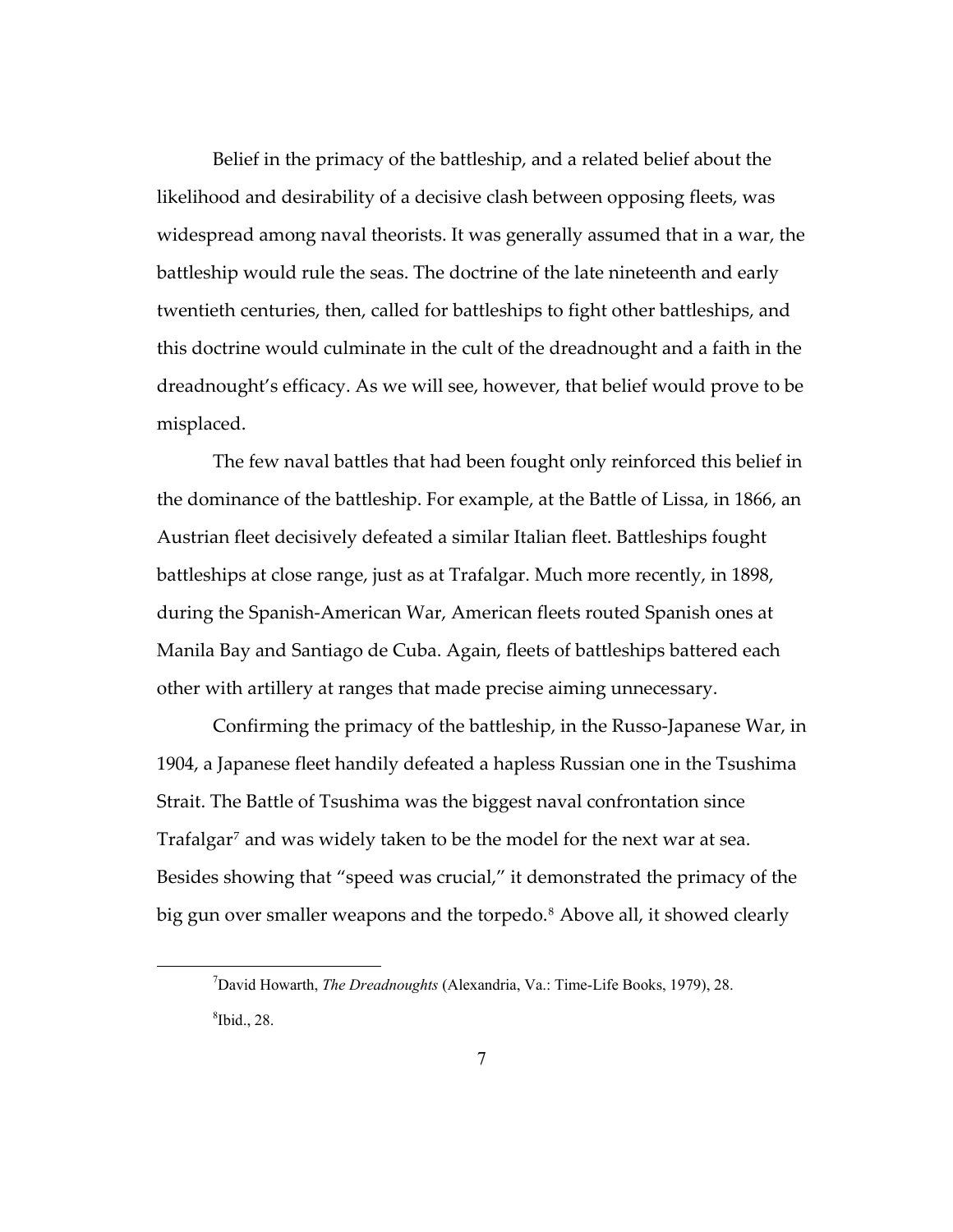that the big guns of the battleship, firing at unprecedented ranges,<sup>[9](#page-11-0)</sup> were the primary naval weapon of the day, and naval analysts had no reason to believe this would not be the case in the foreseeable future.

provided by its big guns, and there had been a continual evolution—in fact what amounted to a revolution—in gunnery during the second half of the If the battleship was the trump card of naval warfare, "the Edwardian ultimate deterrent,"[10](#page-11-1) its dominance was predicated on the firepower nineteenth century.[11](#page-11-2) Starting from a muzzle-loading smoothbore cannon firing solid shot at point-blank ranges, in effect a crude seagoing bludgeon (as late as 1880, Britain's Royal Navy relied on muzzle-loading guns for seaborne firepower) $12$ , the naval gun had been transformed into a technologically sophisticated and highly accurate breech-loading rifle capable of hurling an armor-piercing explosive shell weighing a half ton or more to a distance of several miles.

While a well-trained gun crew would have been capable of firing a big gun once every four or five minutes in 1895, six or seven years later a similar crew would be capable of firing two rounds every minute.[13](#page-11-4) The ranges at which battleships were expected to engage the enemy increased as much as

<span id="page-11-1"></span><span id="page-11-0"></span><sup>9</sup> Richard Hough, *Dreadnought: A History of the Modern Battleship* (New York: MacMillan, 1964), 17.<br> $10^{10}$ Ibid., 2.

<sup>&</sup>lt;sup>11</sup>See, for example, Peter Padfield, *The Battleship Era* (New York: Macmillan, 1975), 162.

<span id="page-11-3"></span><span id="page-11-2"></span><sup>&</sup>lt;sup>12</sup>Siegfried Breyer, *Battleships and Battle Cruisers: 1905–1970* (Garden City, N.Y.: Doubleday, 1973)*,* 38.

<span id="page-11-4"></span><sup>13</sup>Norman Friedman, *Battleship Design and Development: 1905–1945* (Greenwich, U.K.: Conway Maritime Press, 1978), 98.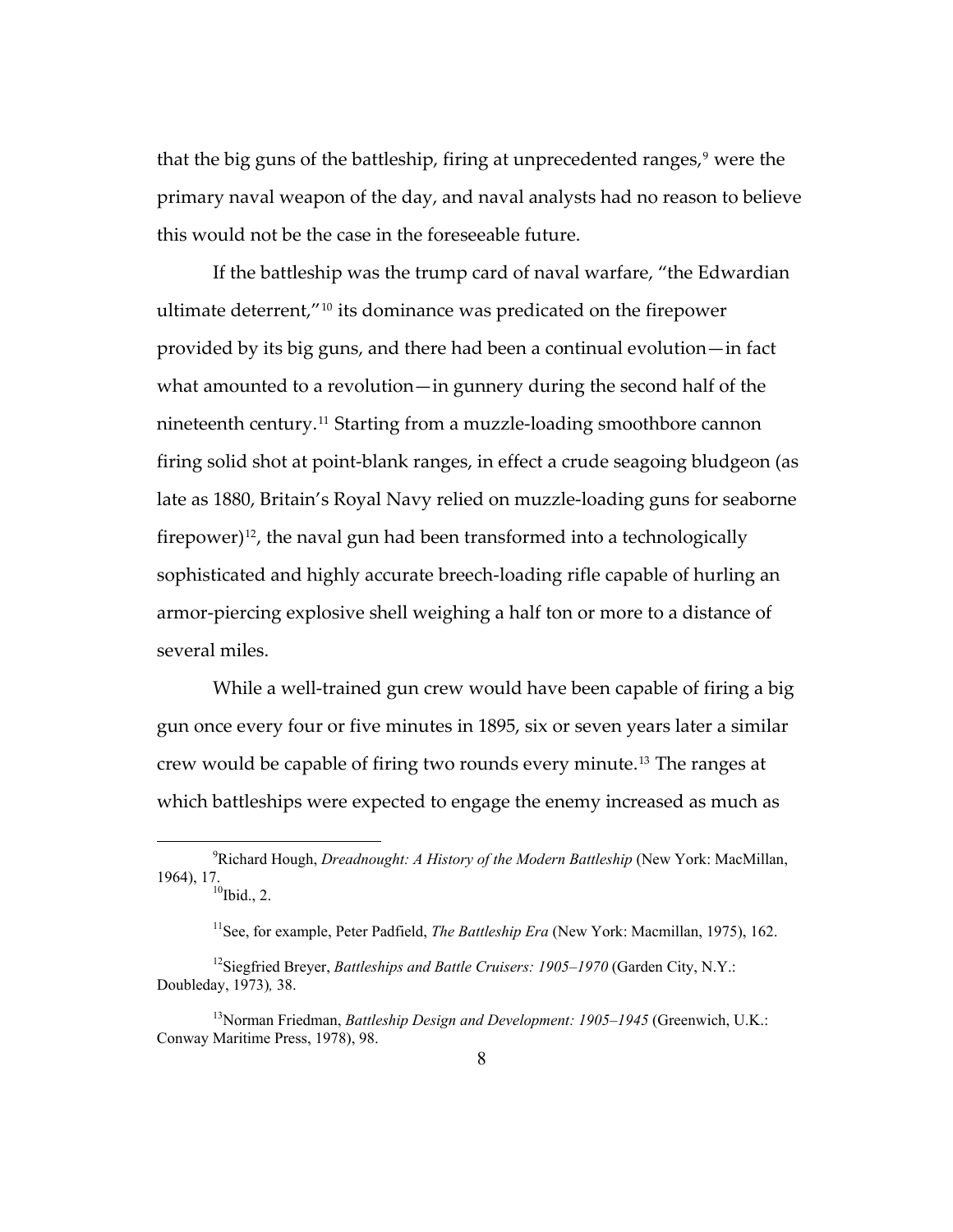the rate of fire did: in 1900, a range of 1,000 yards was considered normal; by 1905 that figure had increased to 6,000 yards, and the effective range of big guns would double that latter figure before the start of World War I.[14](#page-12-0)

Ranges had to increase in order to deal with the growing menace of the torpedo,[15](#page-12-1) which threatened to sink even the best-protected ships with one underwater hit.[16](#page-12-2) Torpedoes had started out as relatively slow short-range weapons, but their speed, range, and explosive power were increasing just as gun power was. Battleships would have to keep their distance from the speedy little boats that could infiltrate a fleet and launch torpedoes. Torpedo boats were not the only craft armed with the weapon: destroyers (originally designed to counter torpedo boats), cruisers, and even battleships began being fitted with tubes from which to launch torpedoes.

it travels, the better it can penetrate armor. This meant that gun designers The armor-piercing capability of a gun is a function of the velocity and the mass of the shell it fires.[17](#page-12-3) The bigger and heavier a shell is, and the faster sought incessantly to make weapons that fired successively more massive

<span id="page-12-0"></span> $14$ Ibid., 98. Others give different figures for expected battle ranges. For example, see Charles H. Fairbanks, Jr. "The Origins of the Dreadnought Revolution: A Historiographical Essay." *International History Review*, 1991, vol. XII, 247. He says ranges were 2,000 yards in 1900 and 15,000 to 20,000 yards in 1914.

<sup>&</sup>lt;sup>15</sup>Norman Friedman, *Naval Firepower* (Annapolis, Md.: Naval Institute Press, 2008), 22.

<span id="page-12-3"></span><span id="page-12-2"></span><span id="page-12-1"></span><sup>&</sup>lt;sup>16</sup>Some discount the importance of the torpedo in increasing battle ranges. For example, see Fairbanks, p.249.

<sup>17</sup>Friedman, *Naval Firepower,* 288.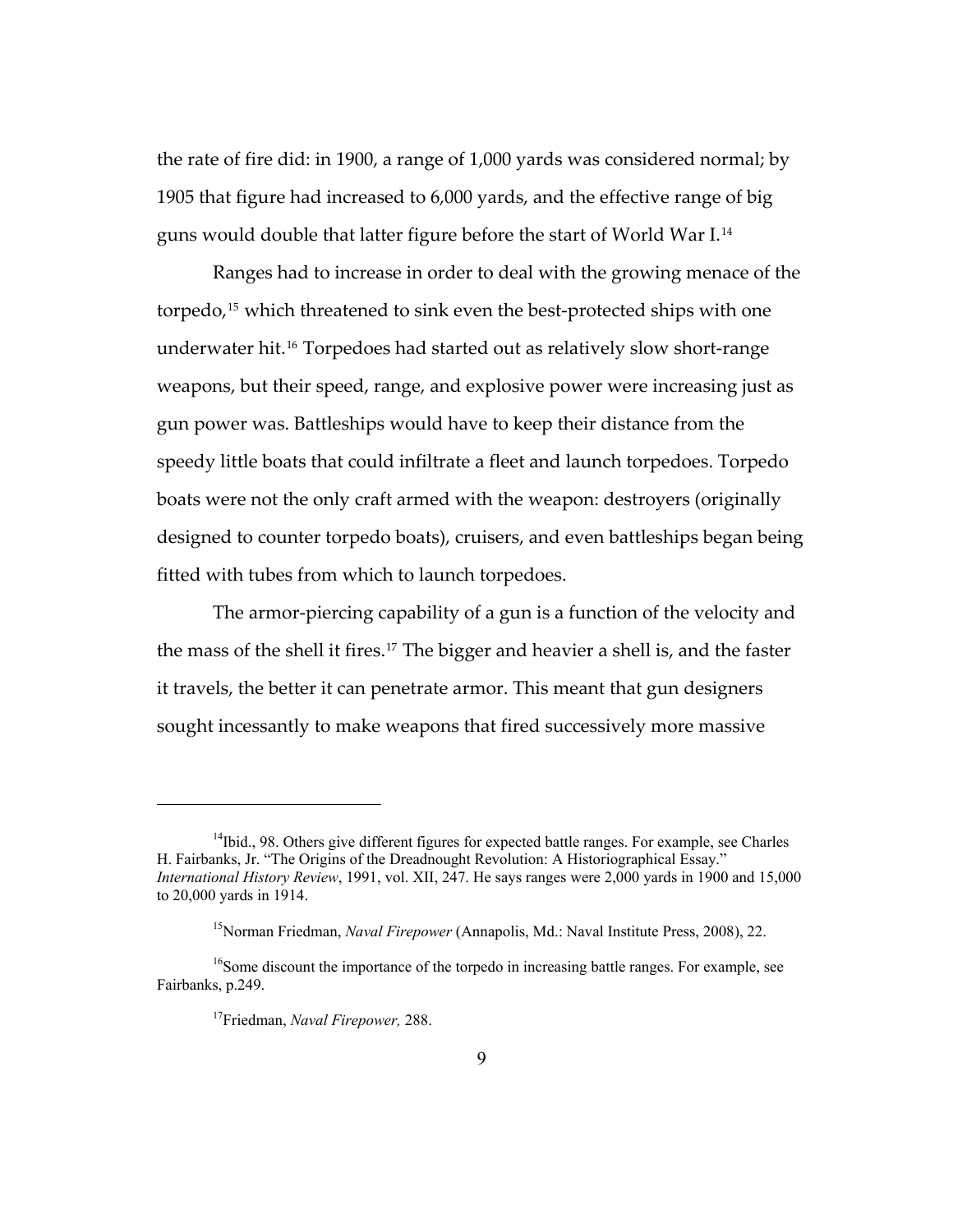shells at higher velocities. They had to do so in order to keep up with improvements in armor.

Between 1860 and 1902, armor evolved from wrought iron plates on a backing of wood to chromium nickel steel with a hardened surface.[18](#page-13-0) The thickness and stopping power of armor increased rapidly, and this meant that gun makers and armor makers were locked in a spiral of steady improvement. Every time someone developed stronger armor, someone else would come up with a more powerful gun to punch through that armor.

Tremendous and far-reaching advancements in metallurgy and engineering made this progress possible, and never had such progress been more rapid and thoroughgoing than in the Britain—and Germany—of the late Victorian and Edwardian eras. Naval guns were the leading edge of the technology of the day, reflecting the most fundamental industrial developments in the society that produced them. Progress in gunnery and protection—and in other aspects of naval warfare as well—was so rapid that it was not unknown for a warship to be obsolete even before it was launched.

The most senior officers had seen this transition at first hand, having begun their careers in wooden ships armed with smoothbore cannon and powered primarily by the wind. They had seen stubby smoothbores give way to weapons with long rifled barrels, exponentially increasing both accuracy and range; muzzle loading give way to breech loading, greatly improving rates of fire; and enormous lumps of cast iron as ammunition replaced by steel shells that would pierce an enemy's armor and explode inside his ship.

<span id="page-13-0"></span><sup>18</sup>Breyer, *Battleships and Battle Cruisers 1905–1970*, 36.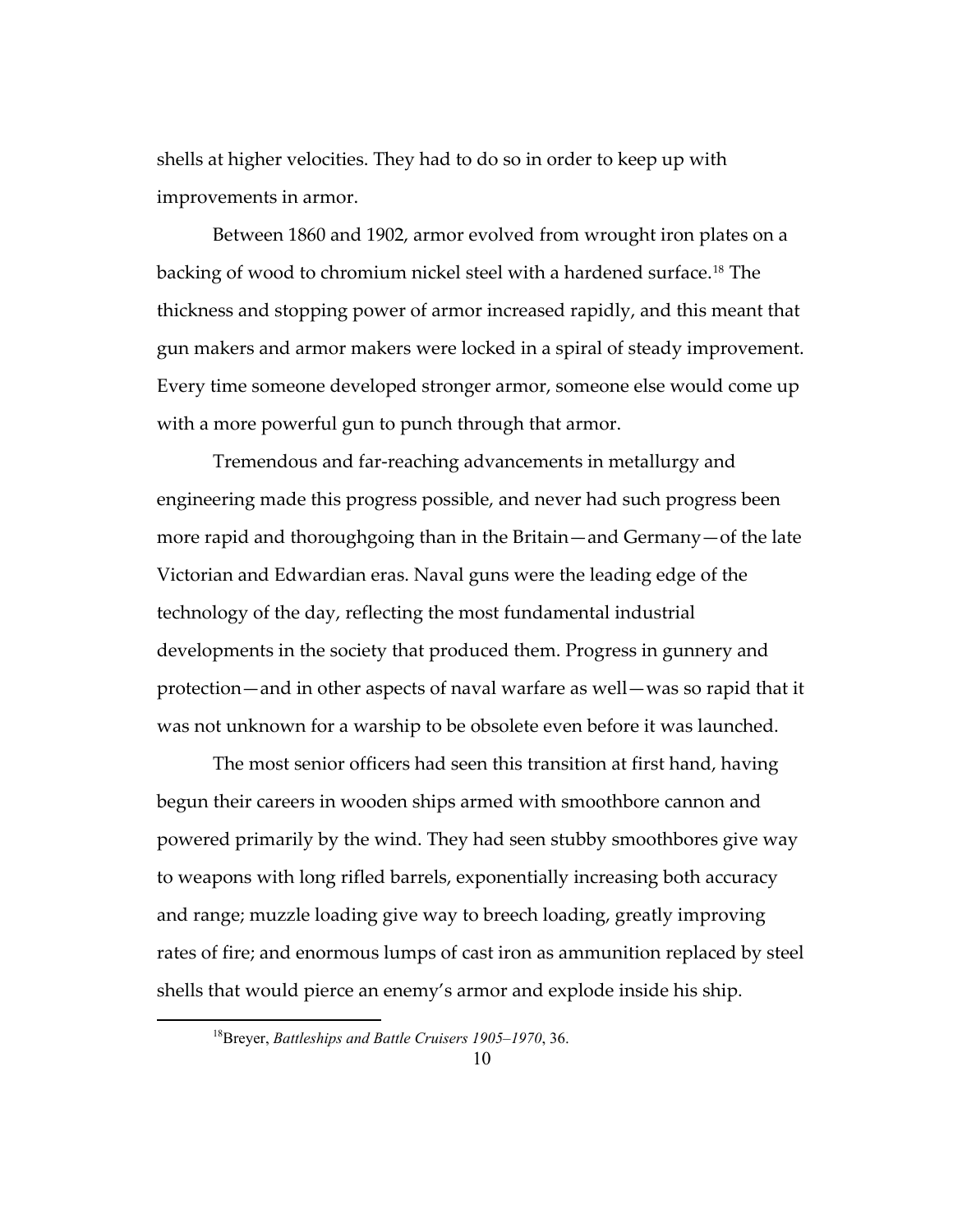If guns and armor were improving radically and rapidly, the fire control needed for accurate gunfire improved similarly. Without precise fire control—the means by which a gun is made to hit a target—a warship would be like a cross-eyed marksman armed with the finest hunting rifle: despite the quality of his equipment, he would not be an effective sharpshooter because his defective vision would negate any advantage that might be conferred by the excellence of his weapon. Naval gunfire was similarly dismal: the guns could fire accurately; they just could not be aimed as precisely as they could fire. For example, at the Battle of Manila Bay, in 1898, American warships made only 142 hits out of 5,982 rounds fired at a mostly stationary foe, a rate of accuracy of a mere 2 percent.[19](#page-14-0) This would seem like pinpoint precision when compared with the American performance during the blockade of Santiago during the same war: at a range of 3,500 yards, the fleet made 121 hits out of 8,000 shots, a rate of accuracy only little better than half of that at Manila Bay.

In the Royal Navy and other navies of that era, gunnery control was equally inadequate, and almost no attention was paid to accuracy of fire at long range. It was supposed that combat would take place at such short ranges that precise aim would be unnecessary. For target practice, warships fired at stationary nearby targets while proceeding at a slow, stately pace. Unless gunfire could be made more accurate, the most powerful battleship would be of little use.

<span id="page-14-0"></span><sup>&</sup>lt;sup>19</sup>Peter Padfield, *Aim Straight: A Biography of Admiral Sir Percy Scott* (London: Hodder & Stoughton, 1966), 85.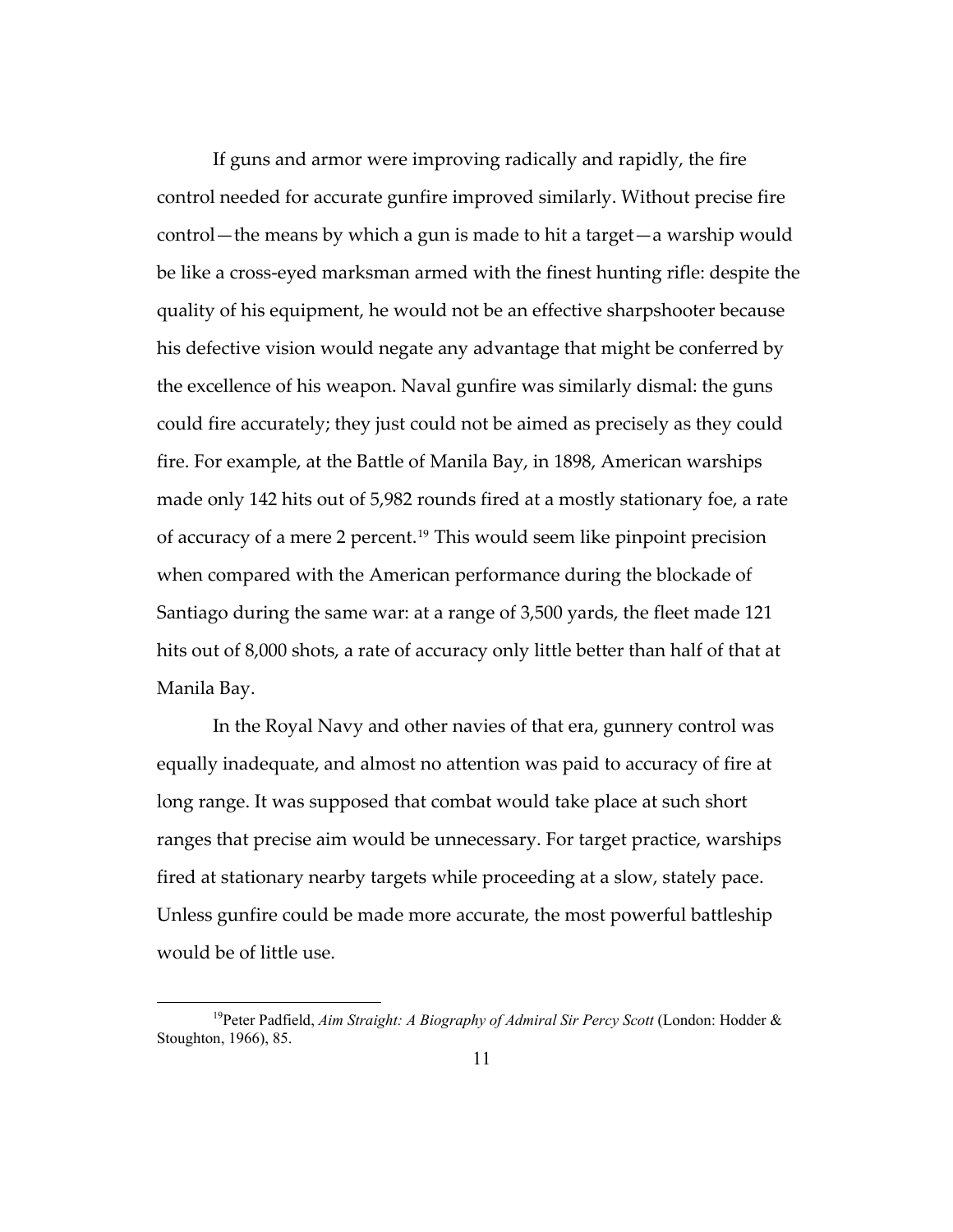Hitting a target that may be miles away and moving at high speed on an uncertain and frequently changing course—such as an enemy warship—is fiendishly difficult. Shooting from a moving platform that may be rolling from side to side and pitching up and down as well as traveling on a changing course makes the problem even harder. "The task of firing a gun at sea has been likened to that of a man with a pistol rocking in a rocking chair and trying to shoot a thimble off a mantelpiece at the opposite side of the room."[20](#page-15-0) Making matters worse, smoke and sea spay may obscure the gunner's vision, diminishing his ability even to see the target. Under the best of circumstances, naval gunfire calls for the most precise instruments and techniques for accurate shooting. The need for fire control became ever more acute with the long ranges made possible by advances in gun making. The marksman's vision had to be improved.

It is important to take note of the starting point for progress in naval fire control, which improved by leaps and bounds in the late Victorian and early Edwardian eras. At first, individual gun captains, each responsible for one gun, aimed over open sights at nearby targets. Guns of all calibers, controlled in this fashion, shot without coordination or central direction, and spotting the fall of shot was very difficult, if not impossible. Unsurprisingly, most shots were misses. Clearly, the system used to control the aim of guns was simply inadequate to the task at hand.

<span id="page-15-0"></span>Making matters even worse, for most of the nineteenth century there was relatively little interest in finding ways to hit the target. In the Royal

<sup>20</sup>Howarth, *The Dreadnoughts,* 114.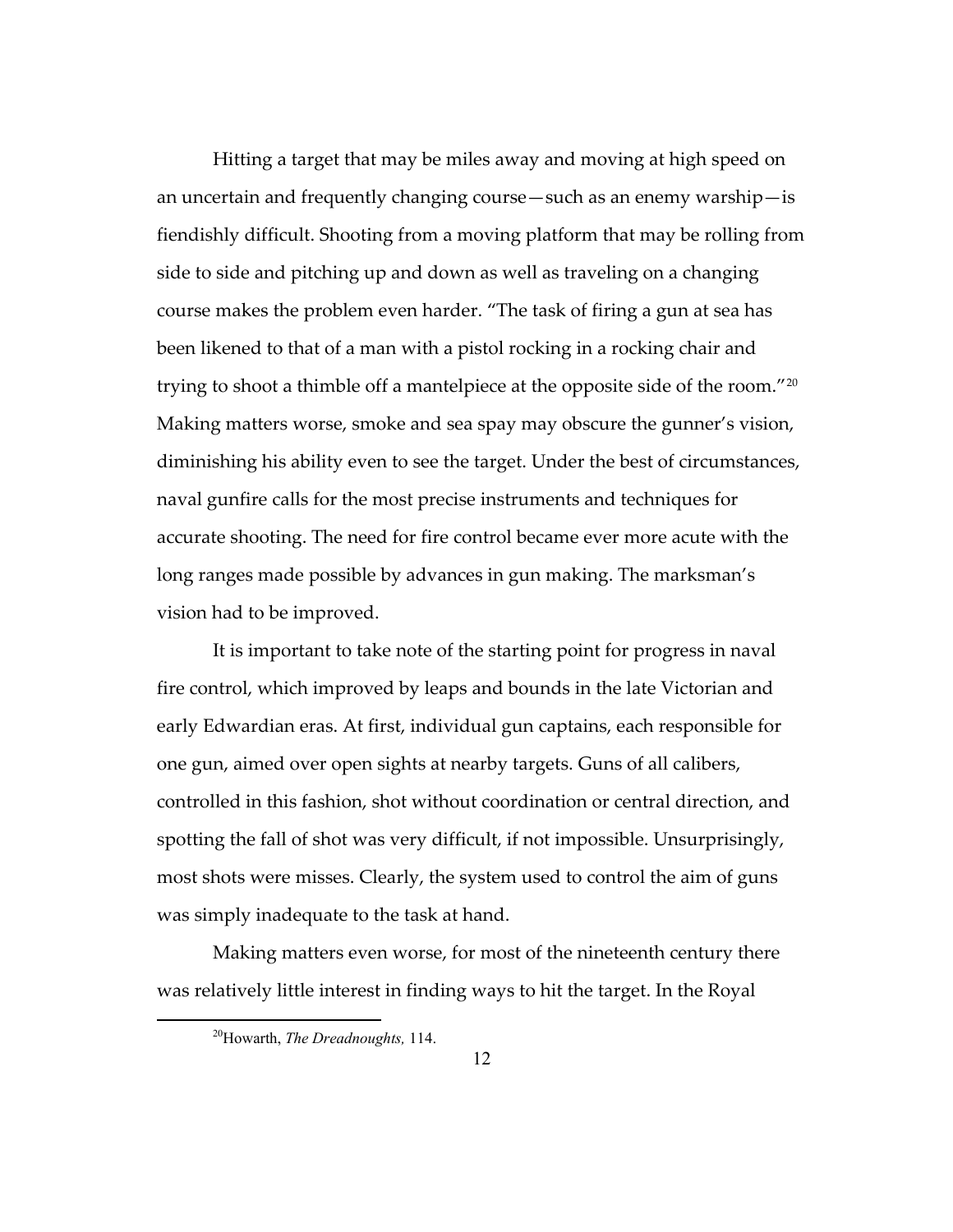Navy, ships' captains sometimes simply dumped their ammunition overboard instead of firing it at targets during quarterly target practice for fear that the smoke and the blast of the guns would damage the pristine paintwork of their ships. In all aspects of gunnery—and in every other way—the navy of the late nineteenth century differed radically from the one that had checkmated the French at Trafalgar. "Though numerically a very imposing force, it was in certain respects a drowsy, inefficient, moth-eaten organism.["21](#page-16-0) Spit and polish was the primary concern of naval officers, and ship handling became an end in itself rather than a means toward the end of victory in combat.

Fleet drills took the form of quadrille-like movements carried out at equal speed in accordance with geometrical diagrams in the signal book. These corybantic exercises, which entirely ignored all questions of gun and torpedo fire, laid tremendous stress on accuracy and precision of movement.<sup>[22](#page-16-1)</sup>

Upon this scene came a reformer who dedicated his career to the gargantuan task of improving the gunnery of the Royal Navy. "Acutely aware of the need for greater accuracy, Captain Percy Scott, RN, began the revolution in naval gunnery when, in 1898, he invented the technique of continuous aiming and introduced salvo firing and spotting with optical rangefinding equipment."[23](#page-16-2)

<span id="page-16-2"></span><span id="page-16-1"></span><span id="page-16-0"></span>15.

<sup>21</sup>Marder, *From the Dreadnought to Scapa Flow,* 6.

<sup>22</sup>Vice Admiral K.G.B. Dewar, quoted in Marder, *From the Dreadnought to Scapa Flow,* 7.

<sup>23</sup>Robert Gardiner, ed., *The Eclipse of the Big Gun* (Edison, N.J.: Chartwell Books, 1992),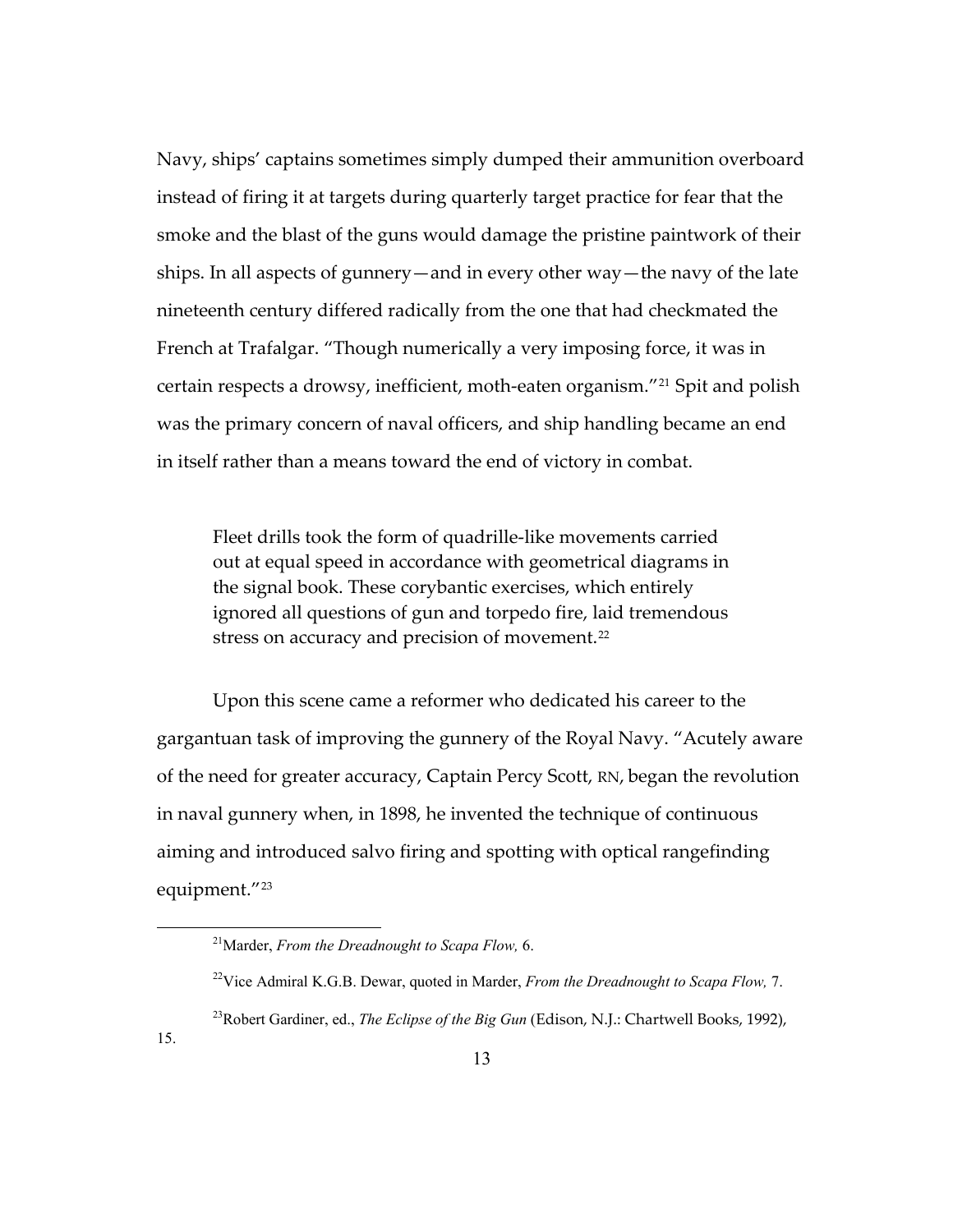In continuous aiming, the gun is constantly in motion, trained on the target at all times rather than on the target during only one instant in the ship's motion. The gunner continuously tracks the target with his sights—and thus his gun—instead of waiting for the target to line up in his crosshairs. So that sailors could practice continuous aiming, Scott invented a mechanical device known as the Dotter that allowed gunners to practice keeping their guns on the target when they fired. A dot made with a pencil on this apparatus took the place of the splash of water made by an actual shot. Scott also emphasized competition as a motivator for gun crews and ships, and his efforts helped gunnery emerge from its years of neglect.<sup>[24](#page-17-0)</sup>

Continuous aiming and use of the Dotter are best suited for small guns, but salvo firing works very well with big guns. In salvo firing, two or more guns fire simultaneously at the same target, shooting in a coordinated manner, and the fall of shot is observed in order to correct the aim. Before salvo firing became the universal practice, every gunner had to continually estimate the range and bearing of the target for himself each time he fired, and he could not tell where his shots were hitting by distinguishing the splash of his rounds amid the splashes from the rounds of other guns. Effective salvo firing became even more difficult when guns of several calibers were involved.[25](#page-17-1)

<sup>24</sup>Padfield, *Aim Straight,* 75.

<span id="page-17-1"></span><span id="page-17-0"></span><sup>&</sup>lt;sup>25"</sup>Caliber" can mean two things when it refers to a weapon: it can refer to the inside diameter of the barrel, say 12 inches or 16 inches, and it can mean the length of the gun expressed in multiples of that diameter. For example, a 12-inch, 45-caliber gun would have a bore of 12 inches and would be 45 times 12 inches, or 45 feet, long. Here "caliber" refers to bore.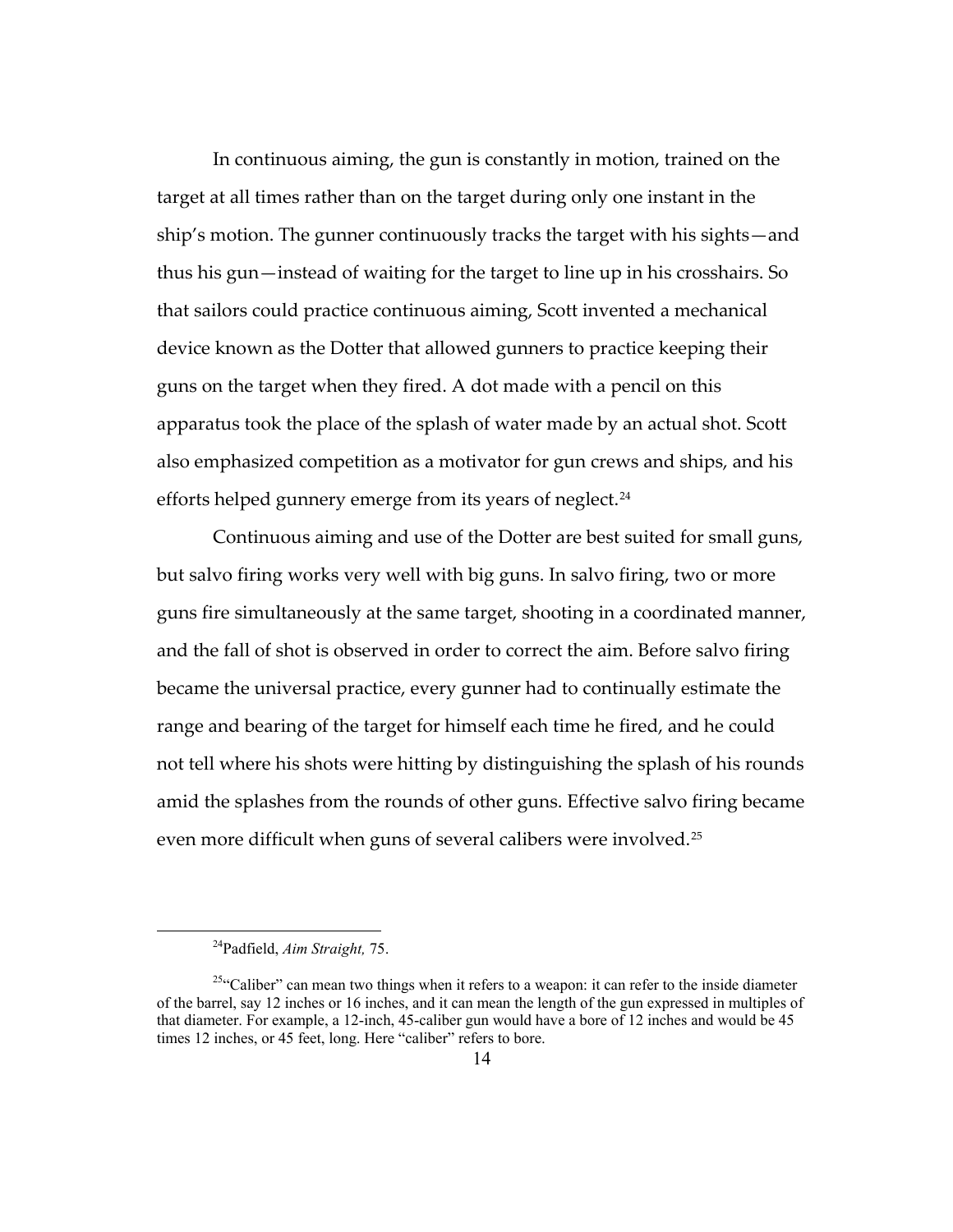Scott's greatest innovation, the one that did the most to make naval gunfire more accurate, was the practice of director firing. In director firing, some or all of the guns that are trained on the target are fired at once, electrically, by a gunnery officer using telescopic sights from one of the highest points in the ship, usually the foremast. From his superior vantage point, unaffected by smoke or spray, this officer not only fired the guns electrically; he transmitted target data directly to the guns electrically. All the gun captains in the turrets had to do was to align their guns with electrically controlled pointers. Scott realized that director firing was the only way a ship could fire effectively and accurately at long range.<sup>[26](#page-18-0)</sup>

Scott's improvements in fire control were accepted only grudgingly by a conservative navy, and the naval establishment, in the form of the Admiralty Board, long opposed director firing.<sup>[27](#page-18-1)</sup> He had to demonstrate convincingly that his methods were obviously superior to those of his naval peers. This he did many times. For example, his ship, HMS *Scylla,* scored a hit rate of 80 percent in one firing exercise during a time when 30 percent was considered the norm.[28](#page-18-2)

Accurate shooting at long range depends heavily on precise range finding, and by the end of the nineteenth century, the first reliable optical

<span id="page-18-0"></span><sup>26</sup>Padfield, *Aim Straight,* 206.

<span id="page-18-1"></span> $27$ Ibid., 208.

<span id="page-18-2"></span> $28$ Ibid., 82-83.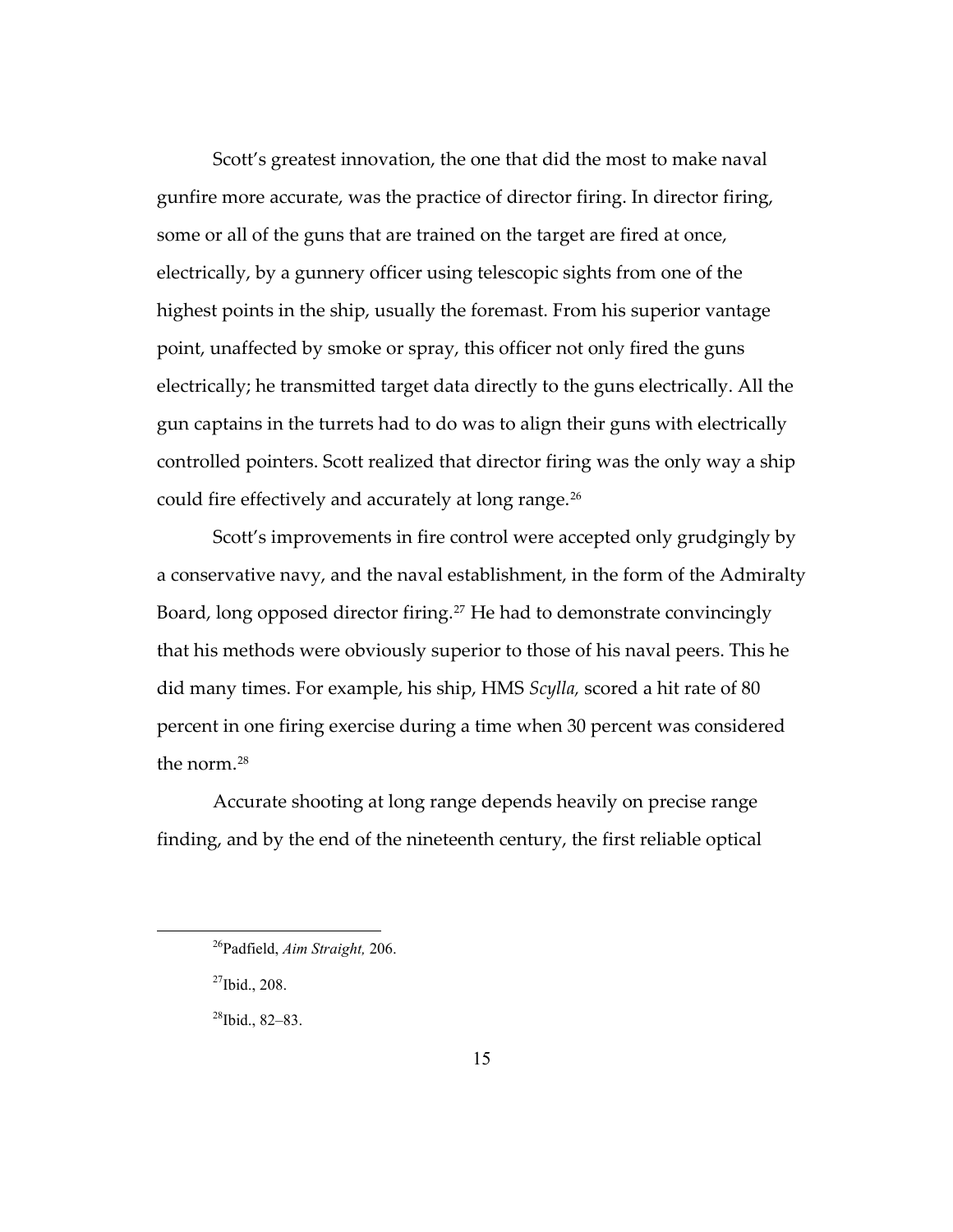range finders had begun supplanting estimation by eye.<sup>[29](#page-19-0)</sup> Since the range between gun and target could change as rapidly as 200 yards or more in one minute, there was a need for something that would help predict where the target would be in the time it takes for a shot to reach the enemy. Ingenious mechanical devices that were intended to do just that were invented and adopted; they computed estimated range and bearing, making allowance for such things as the speed of the ship that was firing and the force and direction of the wind.

With the advent of accurate long-range weapons, range finders, and mechanical plotting devices, gunnery began assuming an importance that it had lacked in the Victorian navy. The result of all of these technological changes was a transformation in the tightly knit society that constituted the Royal Navy.

[The navy was] no longer a cozy club with a known and wellordered way of life and a respect only for rank, for seamanship or for sporting ability. Science and the cold blast of a new kind of merciless rivalry were turning things upside down. New gadgets—'electrical toys most of them, which will break up in action' said the old guard—were flowering , and clever young officers were applying all their ingenuity to getting their guns firing that fraction faster and their layers that fraction more accurately—the fractions which would place them at the head of the fleet list and ensure early promotion.<sup>[30](#page-19-1)</sup>

<span id="page-19-0"></span><sup>29</sup>Friedman, *Naval Firepower,* 23.

<span id="page-19-1"></span><sup>30</sup>Padfield, *Aim Straight,* 151.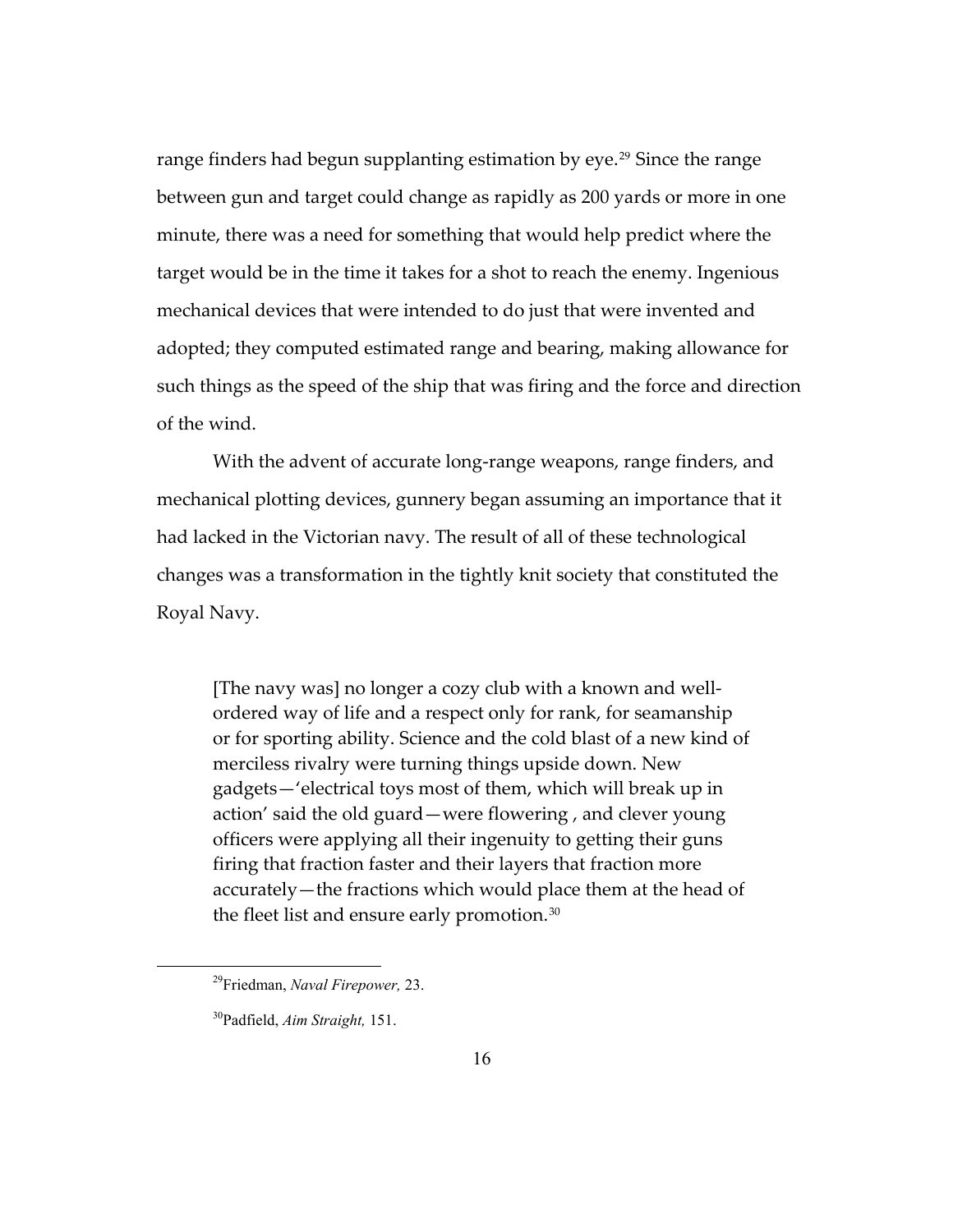No one did more to bring about this radical social and technological transformation than the man who would be widely acknowledged as the father of the dreadnought and the most important British naval officer since Horatio Nelson—John "Jacky" Arbuthnot Fisher.

Fisher was volatile, egocentric, overbearing, belligerent, and bellicose. He was also passionately patriotic, brilliantly intelligent, and possessed of prophetic powers that were almost uncanny in their accuracy. Even his contemporary enemies, of whom there were many, had to acknowledge that he had been responsible for almost every important innovation incorporated in the battle fleet of 1914.[31](#page-20-0)

Born in 1841 to British parents in Ceylon, Fisher grew up living with relatives in England, and became a cadet in the Royal Navy at the age of 13, in 1854. He served as a gunnery lieutenant aboard the first British ironclad, HMS *Warrior,* but the only combat that he ever saw was on land in the Second China War, in 1859.

Unlike many of his fellow officers, he took a keen interest in the technology that was transforming the navy and was, for example, one of the first few officers to see the potential of the torpedo, proclaiming with the fervor of a prophet that this still young weapon would one day play an important role in naval warfare.<sup>[32](#page-20-1)</sup> Fisher would bring this same passionate

<sup>31</sup>Hough, *Dreadnought,* 15.

<span id="page-20-1"></span><span id="page-20-0"></span><sup>&</sup>lt;sup>32</sup>Richard Hough, *Admiral of the Fleet: The Life of John Fisher* (New York: Macmillan, 1970)*,* 52-53.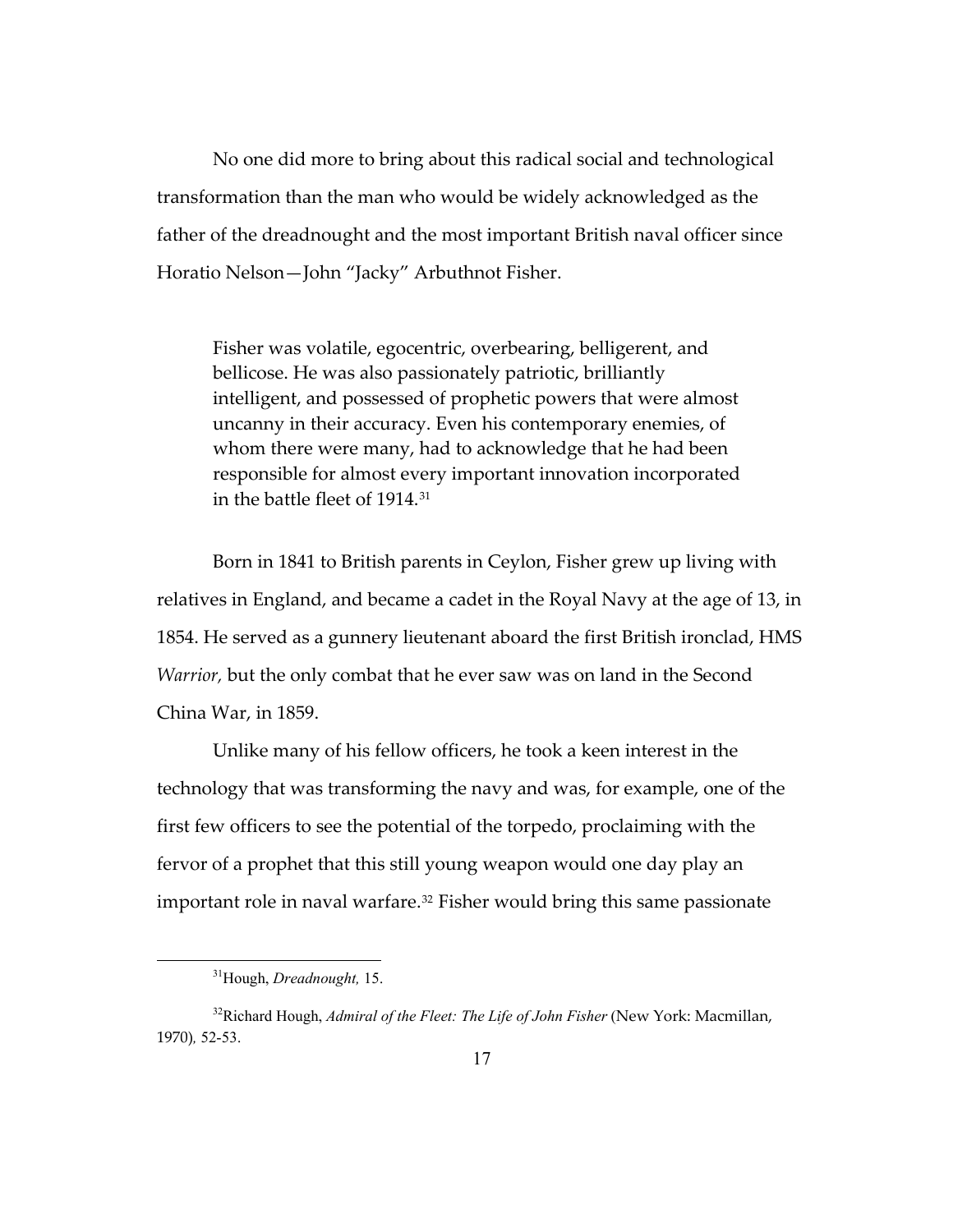enthusiasm to everything he touched, and his enthusiasm would spread to a coterie of like-minded junior officers who would become known collectively as the Fishpond.

Fisher moved steadily up the ranks, becoming a captain in 1876 and an admiral in 1890, at each stage applying his whirlwind energy to making the navy an up-to-date, combat-ready force. In all of his commands, he concentrated on such matters as gunnery and tactics at a time when many officers were focused mainly on spit and polish and battleship ballet. Whenever he could, he tried to energize and reform the somnolent Victorian navy.

Fisher became the First Sea Lord, the uniformed head of the navy, in 1904, and relished the opportunity for bringing about change that his position afforded him. He now had the power to influence the entire navy, not just the officers in the Fishpond, and he made the most of it, turning his attention from one reform to another. Among other changes, he closed unnecessary overseas bases; merged several small, far-distant fleets into one fleet concentrated in home waters; and sold off or scrapped a miscellany of obsolescent warships that he dismissed as "a miser's hoard of useless junk" that was "too weak to fight and too slow to run away."[33](#page-21-0)

<span id="page-21-0"></span>Fisher had been thinking about battleship design for some time when he became First Sea Lord, discussing his ideas with one of the foremost naval

<sup>&</sup>lt;sup>33</sup>Biography Base, at http://www.biographybase.com/biography/Fisher\_Jackie.html.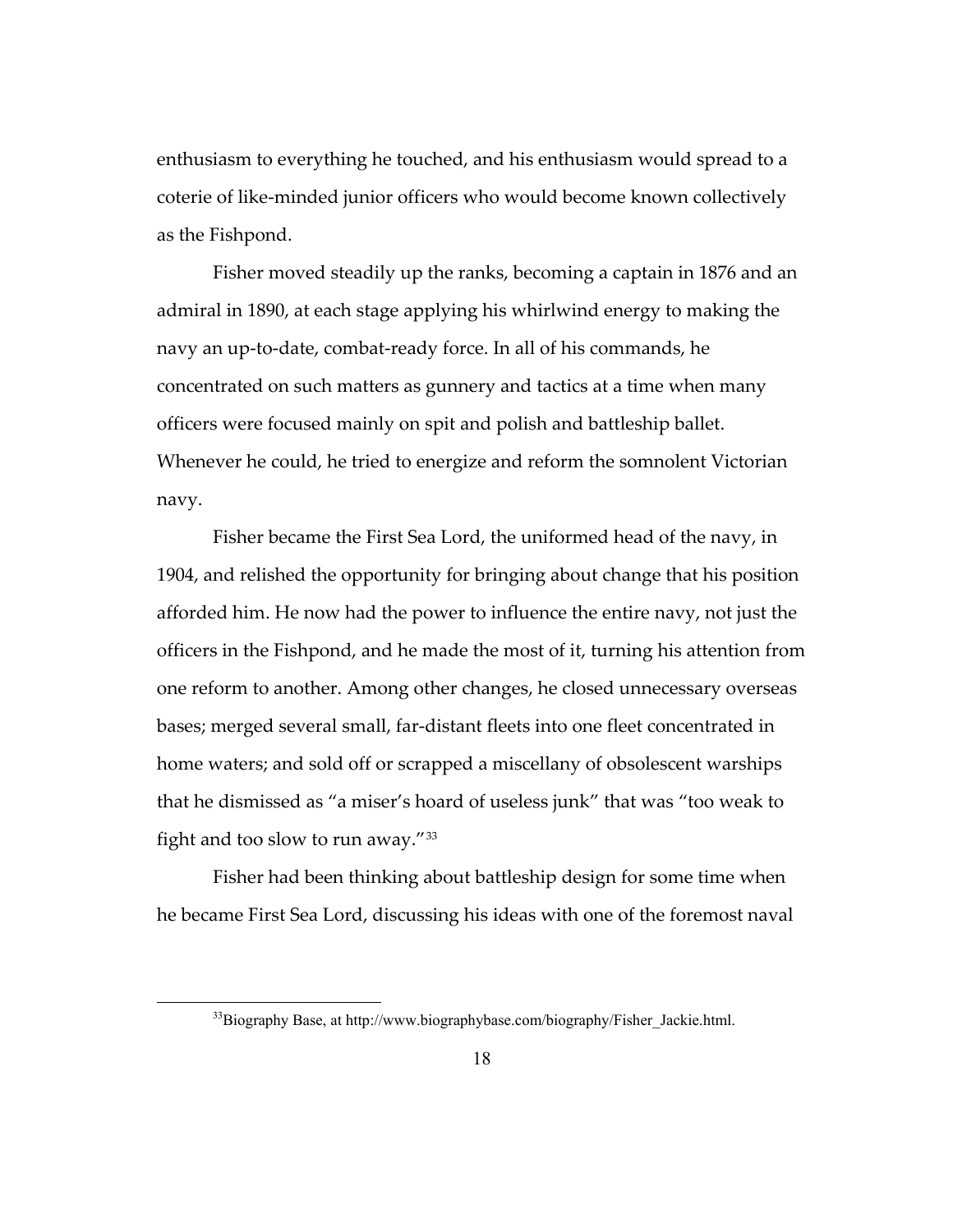architects of the day.[34](#page-22-0) He knew what he wanted, a battleship armed uniformly with guns of the largest caliber possible, one that was fast as well, and in 1904 he hand-picked a capital warship design committee, consisting largely of his protégés, that would be like-minded.

Fisher was not the first man to consider the advantages of an all-biggun battleship that would embody the leading-edge technology of the day, though. That distinction is usually accorded to Vittorio Cuniberti, Italy's top naval architect. In the 1903 issue of the annual publication *Jane's Fighting Ships,*  Cuniberti described what he thought would be an ideal ship for Britain's navy.[35](#page-22-1) Because it would dispense with guns of intermediate sizes, it could be armed with 12 12-inch guns and fire a broadside three times more powerful than that of a typical battleship of the day, which would be armed with only four 12-inch guns. The U.S. Navy was also contemplating an all-big-gun battleship, but it would not get around to actually building one for several years. Japan had in fact begun work on such a ship, but as with the United States, it would be years before its battleship would be ready, and the ship as completed would be a predreadnought with a mixed armament.<sup>[36](#page-22-2)</sup>

Fisher deserves the credit that is given to him because he was the first to turn the idea of an all-big-gun battleship into reality. He named that reality HMS *Dreadnought,* and all subsequent battleships would also be called dreadnoughts, after his creation. His ship would be armed with 10 12-inch

<span id="page-22-0"></span><sup>34</sup>Hough, *Admiral of the Fleet,* 236.

<span id="page-22-1"></span><sup>35</sup>Hough, *Dreadnought,* 5.

<span id="page-22-2"></span><sup>36</sup>Siegfried Breyer, *Battleships and Battle Cruisers, 1905-1970,* 332.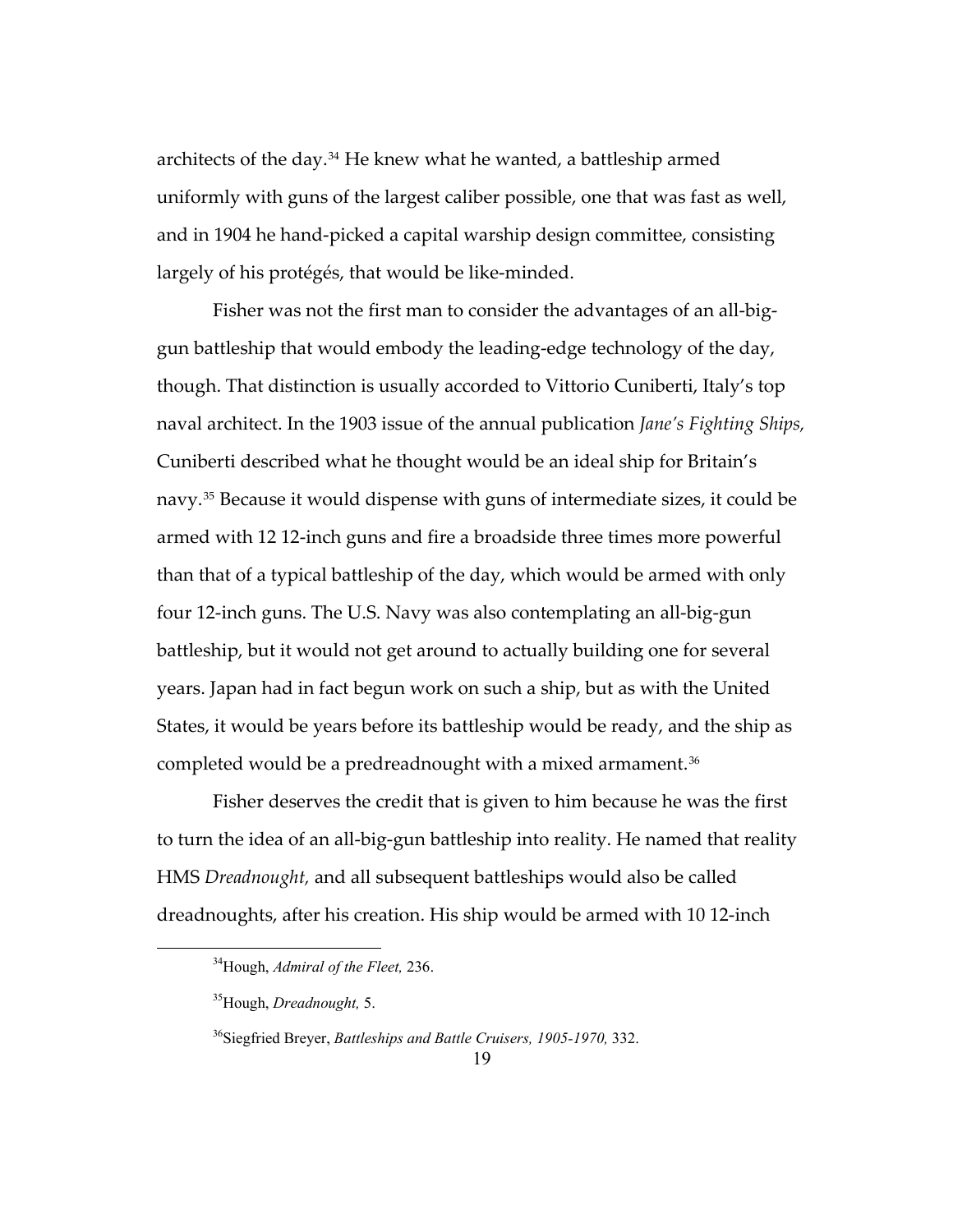guns and propelled by a new kind of engine—the steam turbine. Previous large warships had used reciprocating piston engines, which produced less power than turbines did and were subject to frequent breakdowns. A turbineengined ship would be able to run rings around one with a reciprocating piston engine. Fisher's creation would have the speed that he considered vital, and virtually all battleships built after the *Dreadnought* would use turbines for motive power.

With his characteristic relentless drive, he hurried the *Dreadnought* to completion in record time: her keel plate was laid down on October 2, 1905, and she was launched on February 10, 1906; she went to sea a year and a day after work on her had started.<sup>[37](#page-23-0)</sup> Fisher accelerated construction by every expedient he could think of. He commandeered guns that had been intended for other ships and he used uniform-size plates for the hull, an innovation that cut construction time by as much as a year by simplifying assembly.[38](#page-23-1) As a result, the *Dreadnought'*s construction took only a third of the time normally needed to build a battleship.[39](#page-23-2)

With her 10 big guns instead of the usual four, the new ship was considered to be equivalent to three predreadnoughts "in firing ahead and to two in broadside firing."[40](#page-23-3) In firepower and in speed, the turbine-driven

<span id="page-23-0"></span><sup>37</sup>Hough, *Admiral of the Fleet,* 239.

<span id="page-23-1"></span><sup>38</sup>Howarth, *The Dreadnoughts,* 40-41.

<span id="page-23-2"></span><sup>39</sup>Richard Hough, *The Big Battleship.*( London: Michael Joseph, 1966), 46.

<span id="page-23-3"></span><sup>40</sup> Marder, *From the Dreadnought to Scapa Flow,* 68.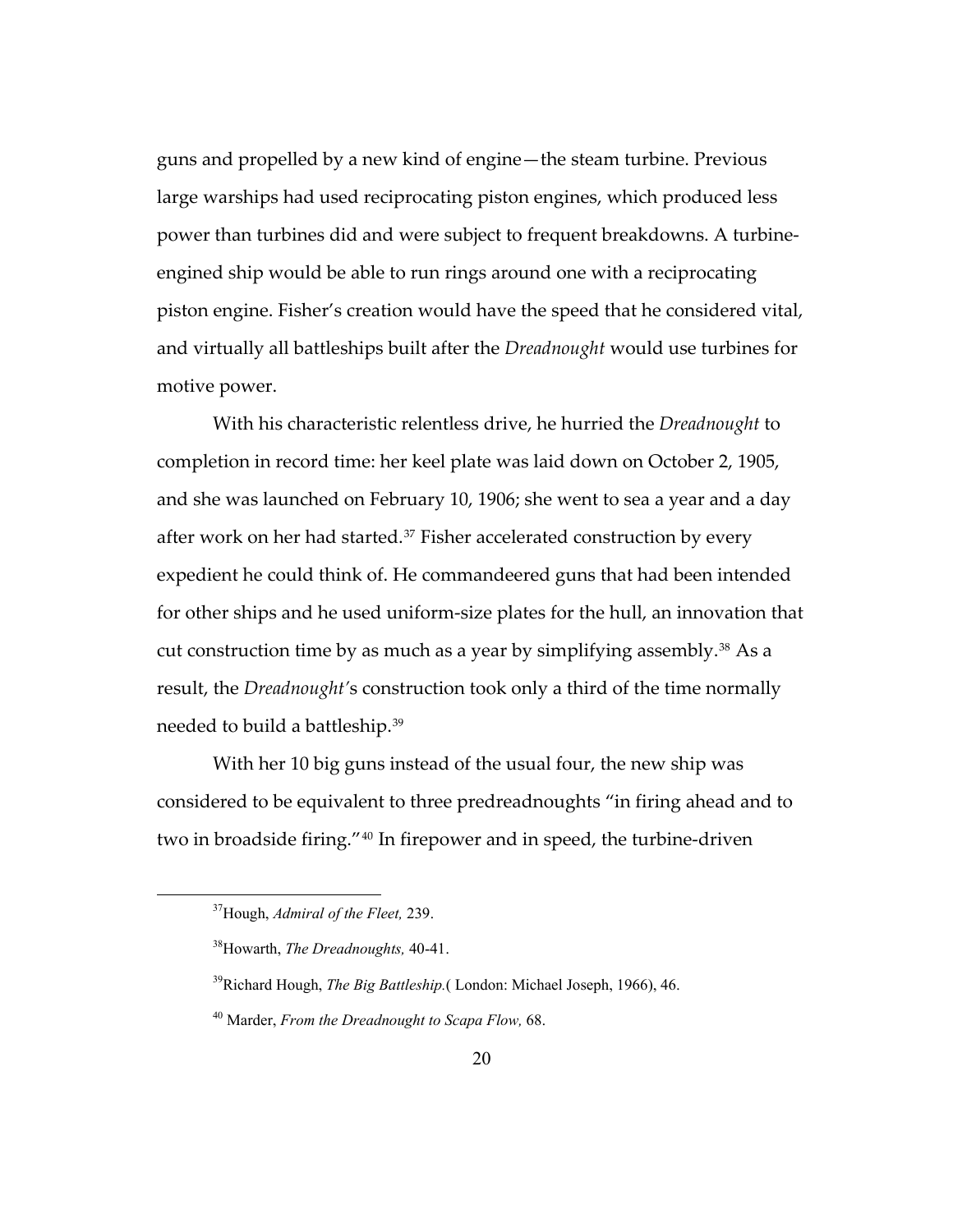*Dreadnought* outclassed all of the most powerful battleships afloat, constituting a quantum leap in warship capability. In the judgment of one naval historian, the *Dreadnought* "rendered all existing capital ships obsolete at a stroke and gave Great Britain a three-year lead while other navies hastily reorganized themselves."[41](#page-24-0)

Reaction in Britain to the *Dreadnought* was mixed, though. Some hailed the new warship as the harbinger of a new day in naval warfare, but others disagreed. For example, Sir William White, Britain's leading naval architect, opined that with the *Dreadnought,* England was putting all its "naval eggs in one or two vast, costly, majestic, but vulnerable baskets."[42](#page-24-1) Another objection was that the *Dreadnought* was a departure from the traditional British practice of letting other navies prove new weapons and then using Britain's great shipbuilding capacity to outbuild all its potential rivals.<sup>[43](#page-24-2)</sup> The Royal Navy  $$ like most navies in other countries—was a conservative institution, and innovation was suspect. Still another objection, especially among civilians, was the enormous expense the *Dreadnought* and similar ships entailed, and the rising politician David Lloyd George castigated the innovative warship as "a piece of wanton and profligate ostentation."[44](#page-24-3)

<span id="page-24-3"></span><span id="page-24-2"></span><span id="page-24-1"></span><span id="page-24-0"></span><sup>41</sup>Tony Gibbons, *The Complete Encyclopedia of Battleships* (New York: Crescent Books,

<sup>1983),</sup> 169. 42Marder, *From the Dreadnought to Scapa Flow,* 62–63.

<sup>43</sup>Hough, *Admiral of the Fleet,* 241.

<sup>44</sup>Robert Massie, *Dreadnought* (New York: Random House, 2003), 487.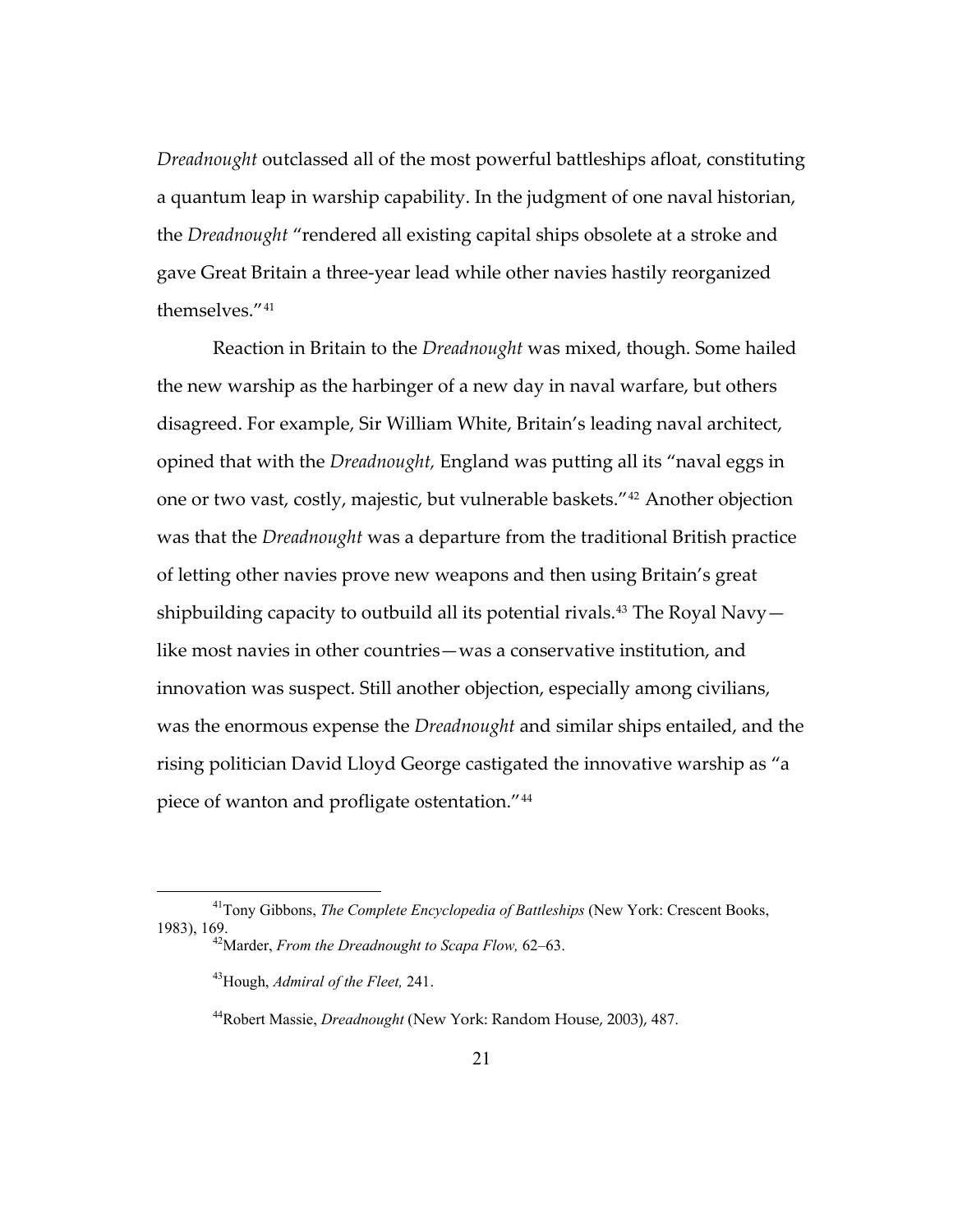By far the most cogent objection to the new warship was that with the *Dreadnought,* Britain had indeed rendered all other battleships obsolete, and in doing so had negated Britain's commanding lead in naval power:[45](#page-25-0) now all navies would have to start from scratch—and from a position of relative equality.[46](#page-25-1) Other naval powers would have an easier time catching up with the British than they would have had if the *Dreadnought* had not been launched. In other words, this school of thought believed that with the *Dreadnought,* Britain had shot itself in the foot rather than made a giant leap forward.

Fisher had been the guiding spirit behind the *Dreadnought,* the first man to convert an idea current among naval planners into reality, but it turned out that he was not through revolutionizing naval warfare. He had plans for another type of ship—still a dreadnought but a different breed altogether: an enormous cruiser that would unite the speed of an armored cruiser with the powerful armament of a battleship. Such a hybrid ship would be known as a battle cruiser and would constitute a form of cavalry at sea, scouting, turning the enemy's flank, fixing the enemy's fleet until the battleships could arrive, hunting down weaker warships, and generally carrying out missions that called for panache instead of overwhelming power.

Cruisers acted as scouts for the battle fleet, just as frigates had performed similar duties during the age of sail, finding the enemy and notifying the battle fleet of the enemy's location. They also preyed upon enemy commerce raiders, hunting down the hunters who would attempt to

<span id="page-25-0"></span><sup>45</sup>Marder, *From the Dreadnought to Scapa Flow,* 56.

<span id="page-25-1"></span><sup>46</sup>Howarth, *The Dreadnoughts,* 44.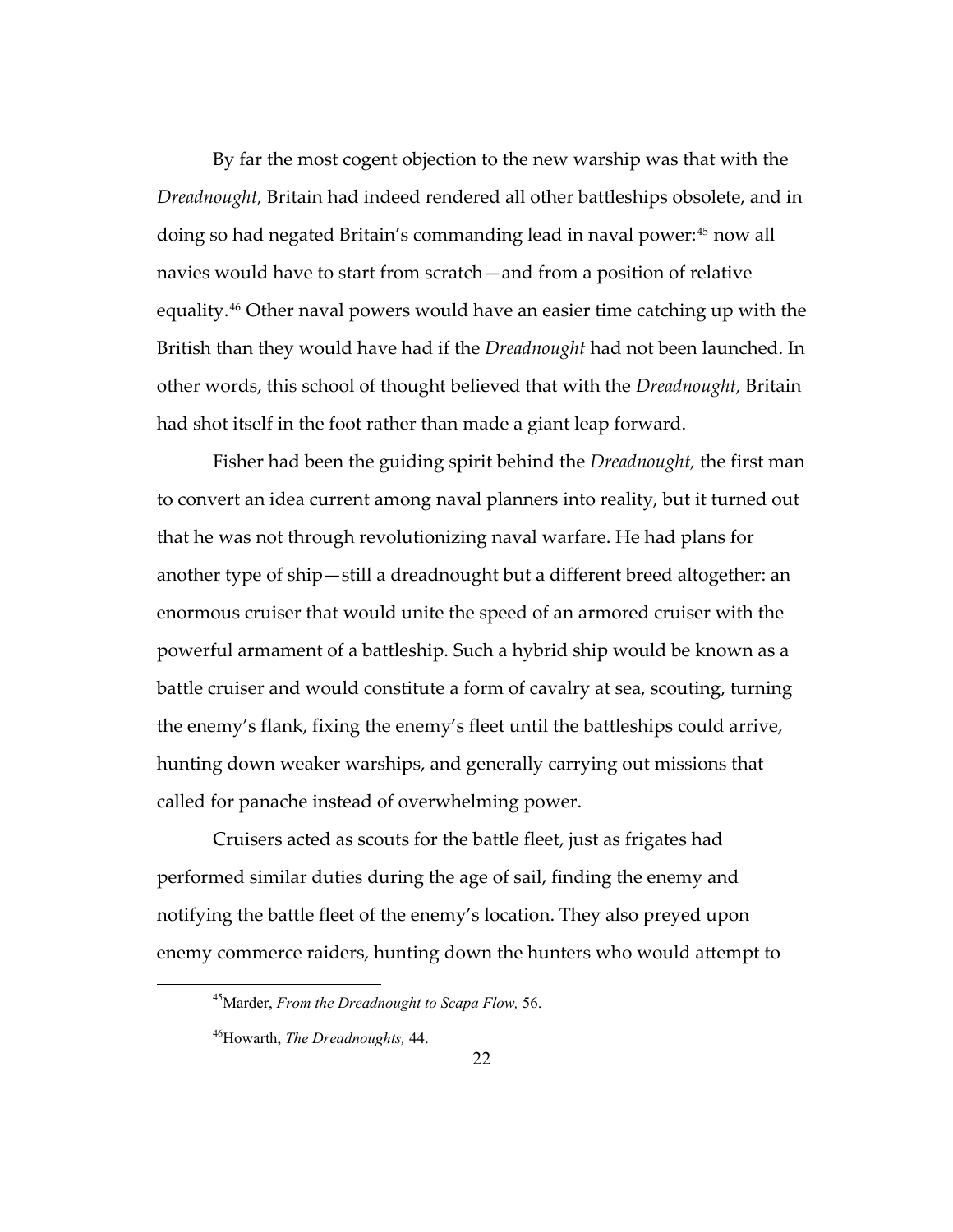strangle a maritime nation. In addition, they could harass enemy shipping. Cruisers relied on speed to enable them to hunt down weaker ships and to keep themselves safe from the danger posed by more powerful battleships. Fisher hoped that such ships would come in time to replace battleships as the primary naval weapon of Britain.<sup>[47](#page-26-0)</sup> He placed a premium on speed, maintaining that "speed is armor"[48](#page-26-1) and that with a fast ship, "you can fight HOW you like, WHEN you like, and WHERE you like.<sup>[49](#page-26-2)</sup> Fisher described battle cruisers as "battleships in disguise,"[50](#page-26-3) but as we will see later, he would prove to be wrong. The doctrine that underlay the construction and deployment of battle cruisers would prove to be faulty.

The battle cruiser's speed came at a price. The tough hide of armor that protected battleships was sacrificed in order to achieve increased speed combined with a battleship's firepower. The first battle cruiser, HMS *Invincible,* which was commissioned in 1908, carried a scanty six inches of armor, about half as thick as a battleship's protection. Such a thin carapace would not keep out large-caliber shells and would prove to be the battle cruiser's undoing when the ships were tested in combat at the Battle of Jutland. Unfortunately, battle cruisers looked so much like battleships—and were armed just like battleships as well—that commanders would be tempted

50Ibid.*,* 244.

<span id="page-26-3"></span><span id="page-26-2"></span><span id="page-26-1"></span><span id="page-26-0"></span><sup>&</sup>lt;sup>47</sup>See, for example, John Tetsuro Sumida, "Sir John Fisher and the Dreadnought: The Sources of Naval Mythology," *The Journal of Military History,* Vol. 59, No. 4, 629.

<sup>48</sup>Massie, *Dreadnought,* 475.

<sup>49</sup>Hough, *Admiral of the Fleet,* 243.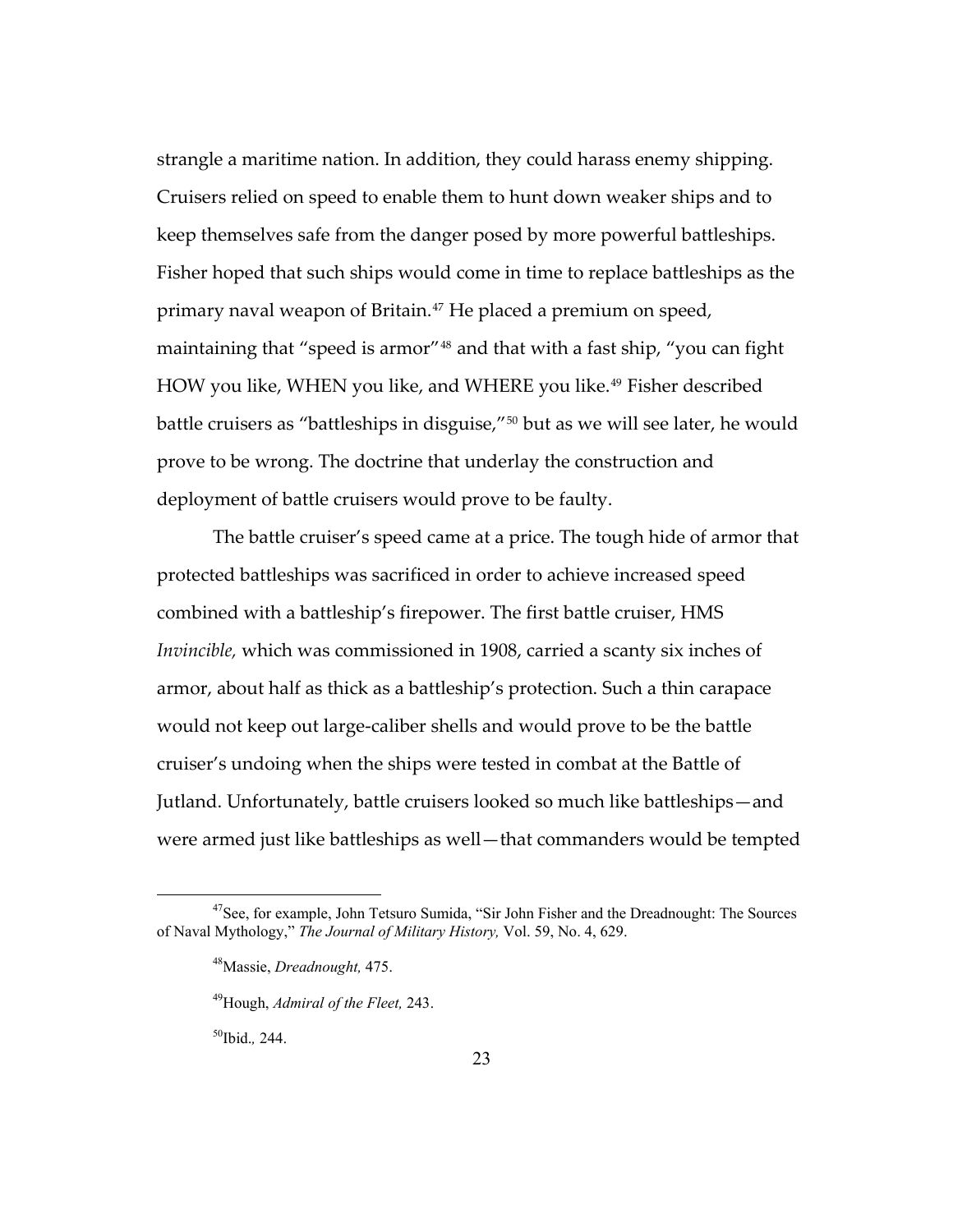to regard them as Fisher's battleships in disguise. The lightly armored swift ships proved to be unable to stand up to the guns of battleships, and not speedy enough to dance nimbly out of range of the fastest battlewagons.

The state of technology and the prevailing doctrine of the day made the dreadnought possible, if not inevitable, and the mighty warships would come to epitomize the Industrial Age in arms. With the *Dreadnought—*and the *Invincible—*Fisher led the way for both big and small naval powers as nations scrambled to produce dreadnoughts, regardless of need or expense. He, more than anyone else, touched off a naval arms race that would spiral upward for decades to come, consuming enormous chunks of defense budgets in many countries and helping to spark the biggest war that mankind had yet seen. He set the fashion for dreadnoughts and the world would follow that fashion. In the following chapter, we will discuss the causes, course, and consequences of the arms race—a race that was sometimes driven as much by personal, social, and cultural factors as by military necessity.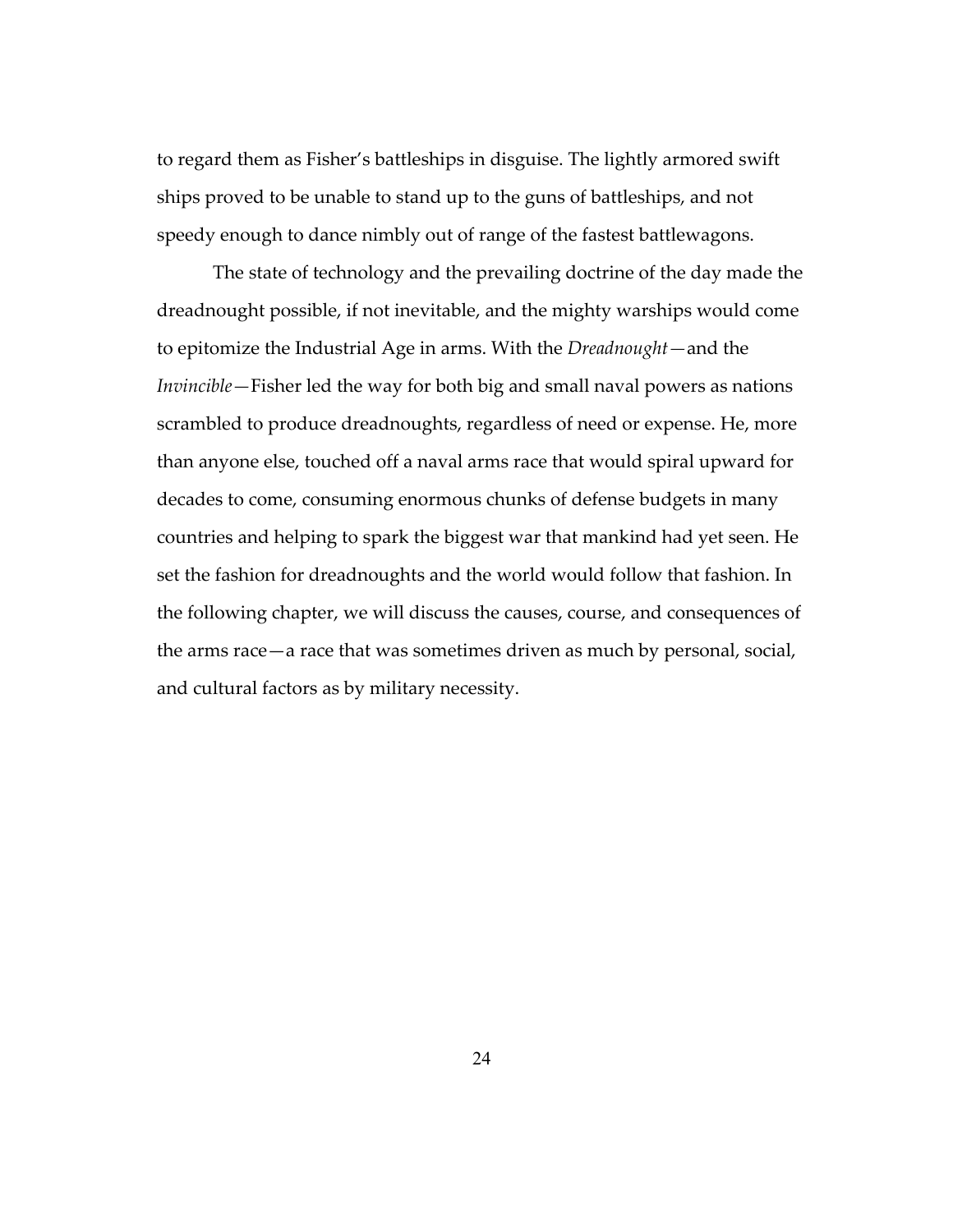#### CHAPTER 2: NECESSITY AND LUXURY

<span id="page-28-0"></span>The Anglo-German naval arms race of 1898–1914 was not one of the primary causes of the First World War; the roots of that catastrophic conflict were too complex and interrelated to be reduced to such a simplistic explanation. War would probably have broken out even if Britain and Germany had never laid the keel of even one dreadnought. Nevertheless, that arms race played a highly significant part in driving two of the most powerful nations in the world toward war with each other. It "was part of what can only be described as the struggle for hegemony in Europe."[1](#page-28-1) It increased the hostility, fear, and overt rivalry on both sides, adding fuel to a smoldering fire and helping to make armed conflict almost inevitable.

The arms race also diverted finite economic resources in both countries from highly desirable social projects, such as pensions for the old and medical care. Quite simply, dreadnoughts were horrendously expensive to build and maintain. For example, in 1911, the two battleships of the American *Arkansas* class cost more than \$10 million apiece to construct.<sup>[2](#page-28-2)</sup> Maintenance expenses would have made the total even higher. Dreadnoughts were the most expensive weapons in the arsenals of the countries that possessed them and they dominated the defense budgets of several nations, even of some that were unlikely to engage in large-scale naval warfare. Nations scrambled, often after bitter debate, to find the money to pay for these costly leviathans.

<sup>&</sup>lt;sup>1</sup> Jonathan Steinberg, *Yesterday's Deterrent* (London: Macdonald, 1965), 18.

<span id="page-28-2"></span><span id="page-28-1"></span><sup>&</sup>lt;sup>2</sup>William E. McMahon, *Dreadnought Battleships and Battle Cruisers* (Washington, D.C.: University Press of America, 1978)*,* 99.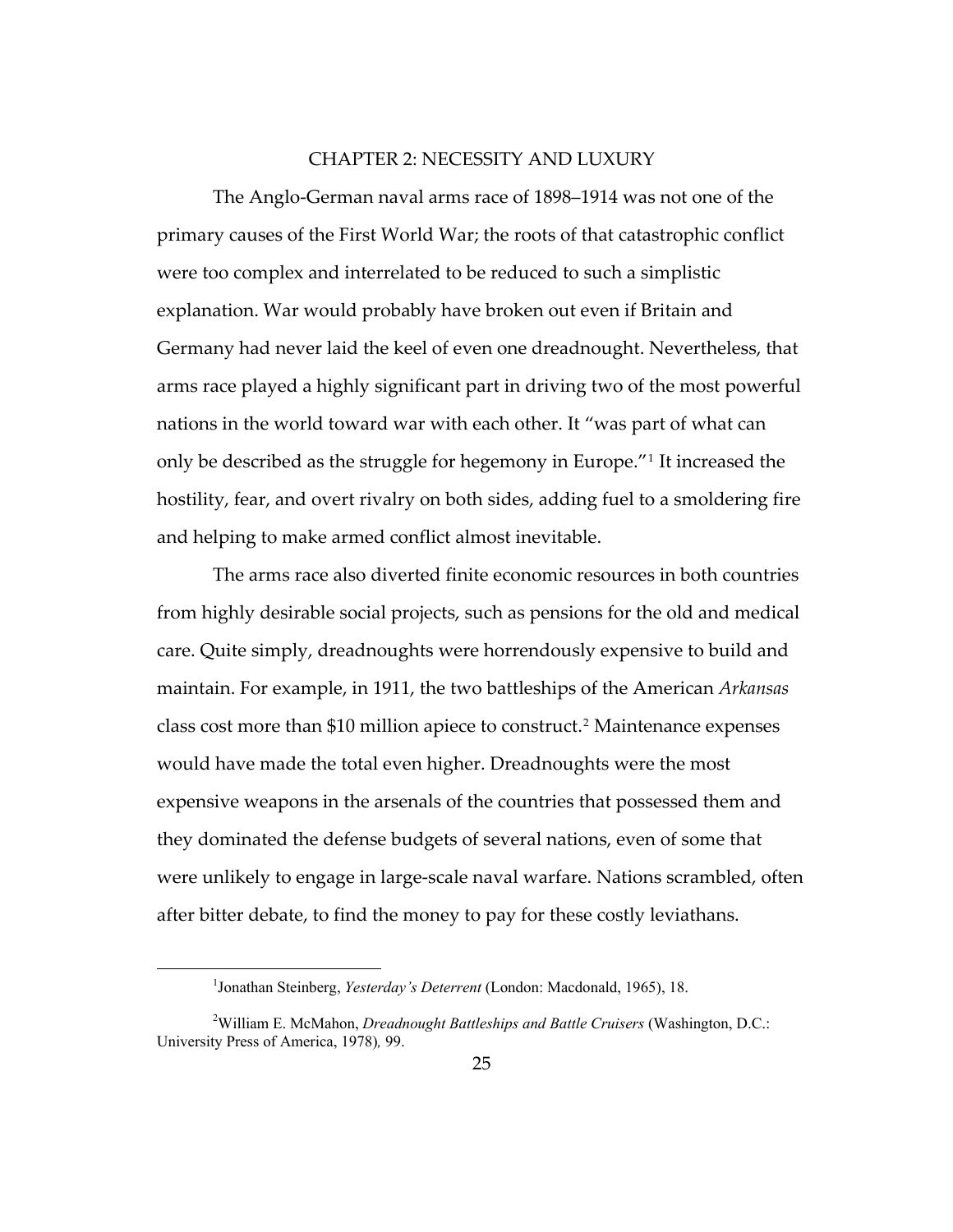To examine the Anglo-German arms race, it is necessary to look briefly at the situations of the two competitors. The British Empire, on which the sun famously never set, was well established, having been formed over the course of nearly three centuries. The epicenter of that empire, England, was a bustling industrial and commercial power that was dependent on imports, even for the food that sustained it. It exported much of its output, and maritime commerce was its lifeblood. In the decades preceding the First World War, the British Empire was at its zenith, comprising one quarter of the surface of the globe, but it was no longer growing as it had in the past.

In comparison, the German Empire was a relative parvenu. After all, Germany had remained a patchwork of minor kingdoms and principalities until 1871, when the Hohenzollern dynasty of Prussia emerged as the head of the newly unified German nation. Germany possessed a handful of colonies, but nothing like the sprawling, populous expanse that Britain controlled. Also, Germany was a continental power rather than an island nation, and was rapidly coming to dominate Europe. It needed markets for its many industries, which had already outstripped those of Britain and were still growing. To give a telling example, Germany produced twice as much steel, the primary ingredient of all dreadnoughts, as Britain did.<sup>[3](#page-29-0)</sup> That volume of steel meant that a striving, expanding nation could realistically hope to challenge the greatest naval power in the world.

<span id="page-29-0"></span>The two countries resembled each other in governance, at least on the surface. Both possessed legislatures elected by universal male suffrage,

<sup>3</sup> Peter Padfield, *The Great Naval Race,* 27.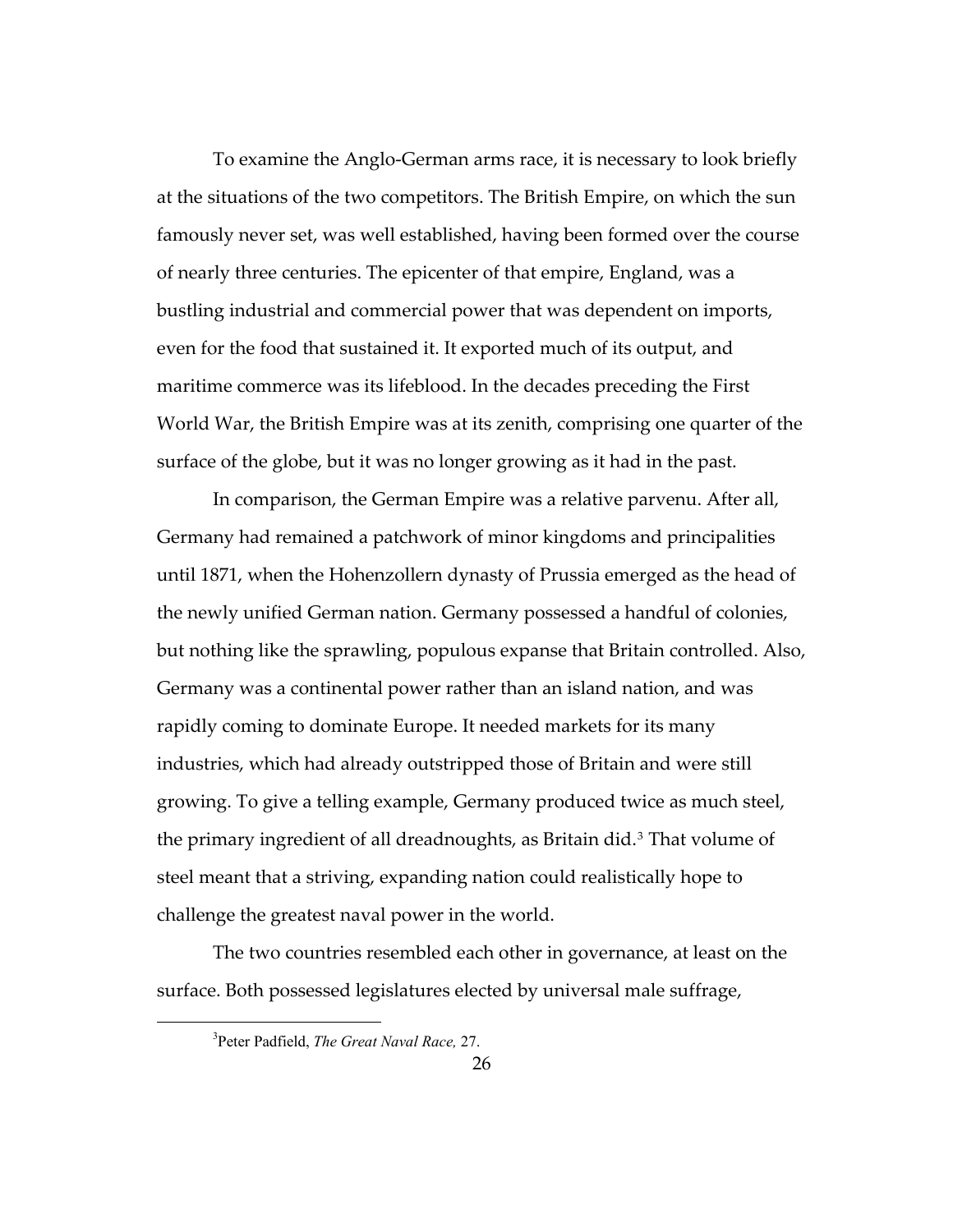although Britain's Parliament was much more powerful than its German equivalent, the Reichstag. The German Kaiser, however, retained more actual authority than the British sovereign did—especially in regard to the navy and was more influential in affecting policy. (This fact would prove to be crucial in the Anglo-German arms race and in the First World War as well.) In each country, a rapidly growing urban middle class was rising to power and industry had supplanted agriculture as the mainstay of the economy.

Militarily, the two countries differed considerably, at least at first. Britain's Royal Navy had ruled the waves since Trafalgar and was the most powerful navy in the world; in contrast, its army was a small volunteer force that had fought in the myriad small wars that made the British Empire. Unlike Britain, Germany embarked on the naval arms race with a small navy and the mightiest army in Europe, if not in the world.

At that time, opinion makers and leaders in many countries viewed conflict, particularly national conflict, as a basic fact of existence: nations were bound to struggle with one another for the upper hand, and the winner would thus prove that it was superior to lesser powers, reaping material benefits and spreading its culture. This would be accomplished by waging war. According to a Prussian general and military historian, war "was the essential mechanism through which human progress worked itself out,"[4](#page-30-0) and a nation had a moral duty to win wars. Such views were current in both Germany and Britain, but in the former, this attitude took an especially virulent and aggressive form that is best summed up in a prediction made in 1899 by

<span id="page-30-0"></span><sup>4</sup> Padfield, *The Great Naval Race,* 287.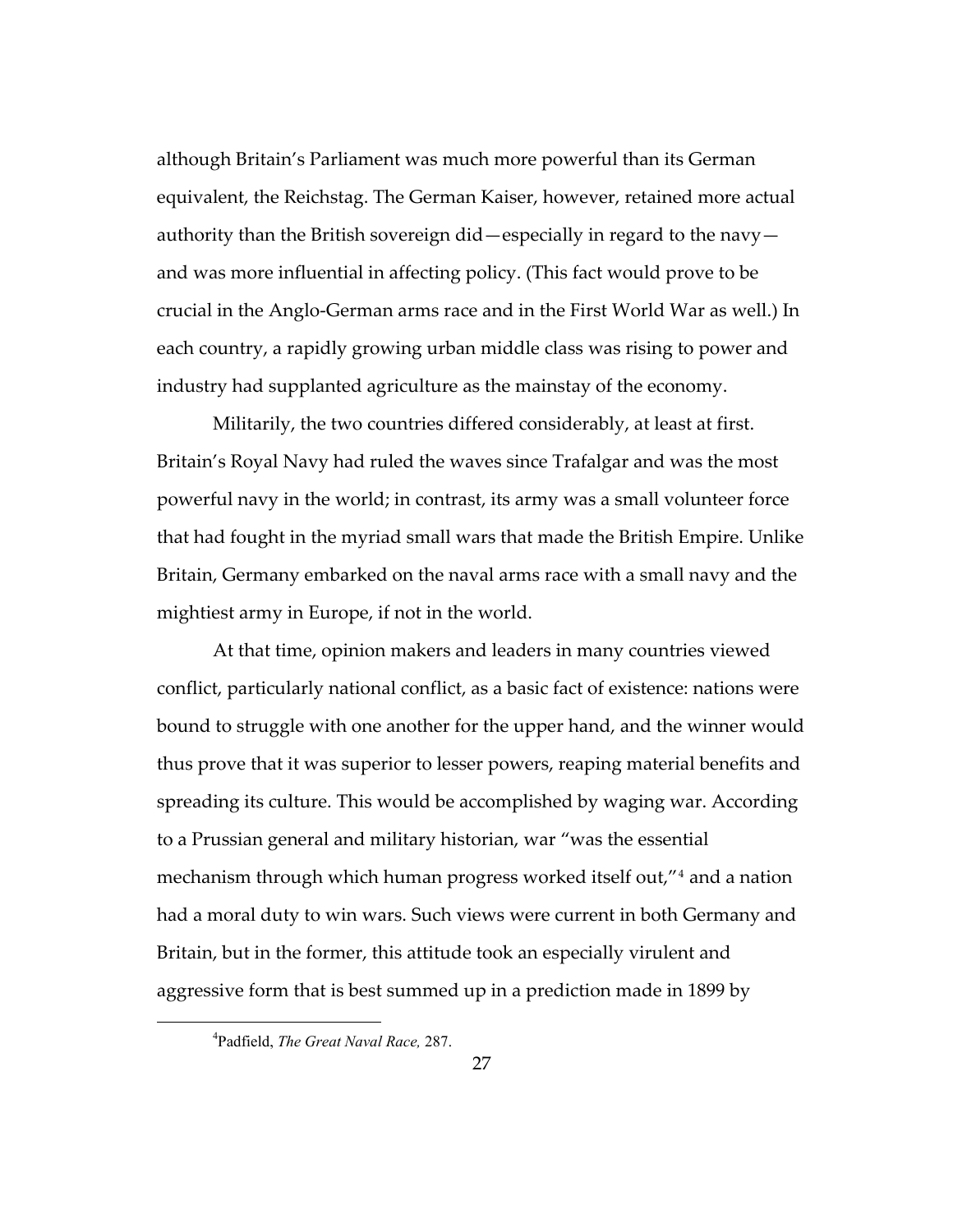Bernhard von Bülow, foreign secretary and soon-to-be chancellor of the Reich: "In the coming century, Germany will either be the hammer or the anvil."<sup>[5](#page-31-0)</sup>As we will see, it would turn out to be both.

Above all, Germany wanted to secure, in a phrase that was current in the Reich at that time, "our place in the sun."[6](#page-31-1) This comprised the respect, if not deference, of other nations; the addition of territory, which would have to come at the expense of someone else; and better access to markets for the rapidly growing commercial interests of Germany. A navy was needed to accomplish this, and many Germans believed that "Germany would need a force at sea at least equal to that of the greatest sea power to ensure a fairer distribution of the good places."[7](#page-31-2)

If the Germans wanted to possess a powerful navy to obtain their rightful place in the sun, the British saw their Royal Navy as vital to retaining their own place in the sun. They did not believe that the Germans really needed either to construct a battle fleet for defensive purposes or to protect trade routes and Germany's few colonies. As Winston Churchill would declare in the House of Commons once he became convinced that Britain's naval supremacy was in jeopardy, "The British Navy is to us a necessity and, from some points of view the German Navy is to them more in the nature of a

<span id="page-31-2"></span> $<sup>7</sup>$  Ibid., 43.</sup>

<span id="page-31-0"></span><sup>5</sup> Holger Herwig, *"Luxury" Fleet: The Imperial Germany Navy 1888–1918,* 19.

<span id="page-31-1"></span><sup>6</sup> Padfield, *The Great Naval Race,* 103.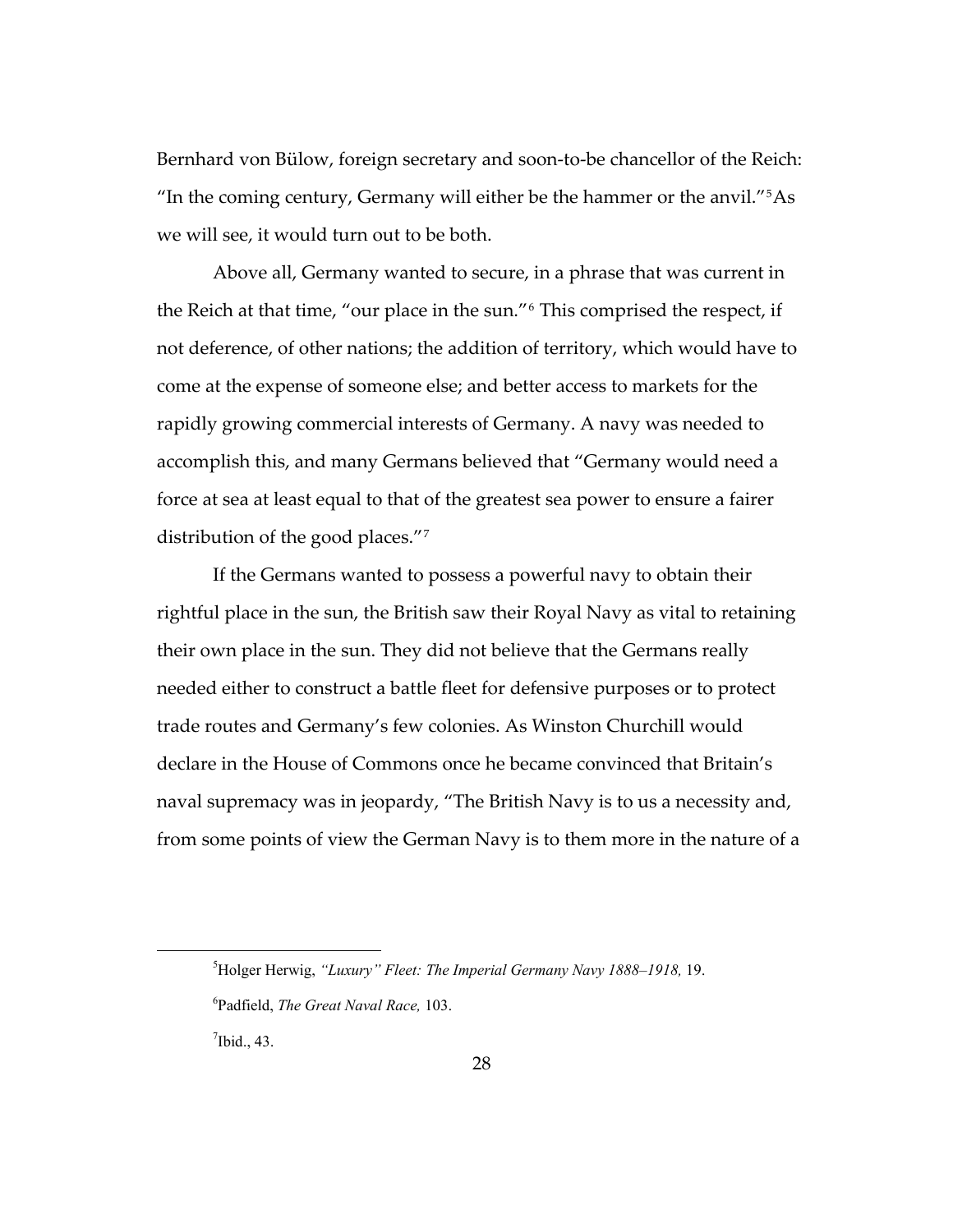luxury. Our naval power involves British existence; it is existence to us, it is expansion to them."[8](#page-32-0) His words would provoke public outrage in Germany.

Since we already have some notion of Britain's navy, let us look at Germany's. The Imperial German Navy was the same age as the nation that deployed it, dating back only to 1871.<sup>[9](#page-32-1)</sup> It was at first a small coastal defense force that until 1888 was commanded by Prussian generals.[10](#page-32-2) The navy remained a negligible entity until 1898, when the first naval law was enacted by the Reichstag; this law mandated the gradual construction over several years of 19 battleships, among other things, and started Germany on a collision course with Britain:

The first German Navy Law of 1898 was the point of no return in this process, although nobody in Britain and scarcely a handful of men in Germany realized it. . . . It alone challenged British hegemony directly and it did so by calling for a powerful fleet of battleships to be stationed in the North Sea.<sup>[11](#page-32-3)</sup>

<span id="page-32-0"></span>The Imperial German Navy was manned by short-service conscripts led by career petty officers and commissioned officers drawn chiefly from the middle class, and it proved to be popular with the general public.<sup>[12](#page-32-4)</sup> In these

- <span id="page-32-2"></span>10Herwig, *"Luxury Fleet,"* 13.
- <span id="page-32-3"></span>11Steinberg, *Yesterday's Deterrent,* 18.

<span id="page-32-4"></span> $12$ Ibid., 28.

<sup>8</sup> Padfield, *The Great Naval Race,* 281.

<span id="page-32-1"></span><sup>9</sup> Steinberg, *Yesterday's Deterrent,* 32.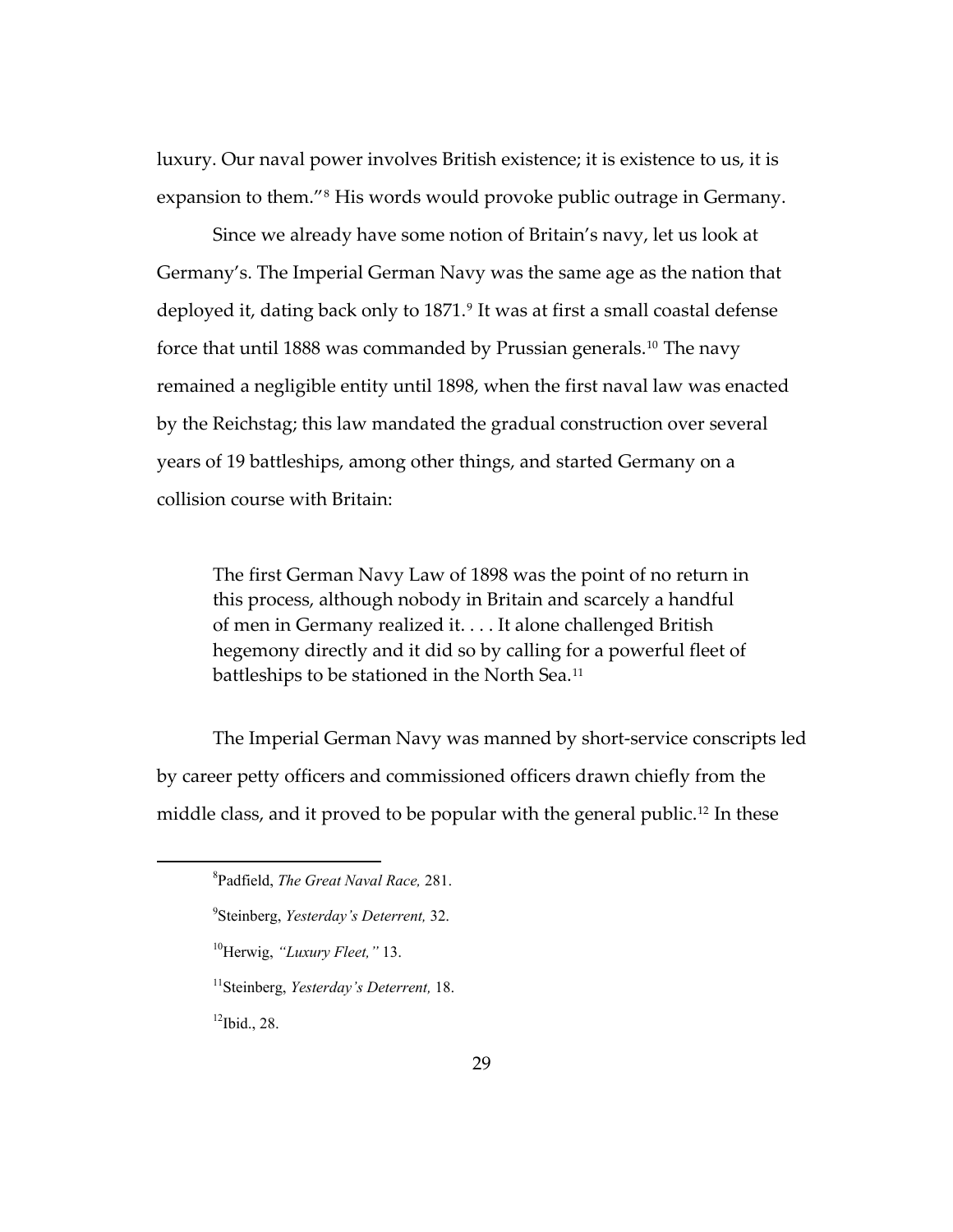ways, it differed from the German army, in which aristocrats formed the backbone of a service notorious for its arrogance. Also, the navy was "the one truly national institution in the unstable and unfinished German Empire."[13](#page-33-0) The army, in contrast, was composed of units nominally under the control of the various states, such as Bavaria and Saxony.

In one respect, the German navy was quite unlike the German army and Britain's Royal Navy as well: according to Article 53 of the German constitution, "the Navy was explicitly stated to be an institution of the 'Reich . . . under the supreme command of the Kaiser.' This made it unique in a country where even the postal, customs and railroad services were not national."[14](#page-33-1) This constitutional provision made it all too easy for the sovereign to regard the navy as his personal property and an extension of his ego.

The man most responsible for transforming a coastal defense force into a navy that could challenge almost any other power was a fork-bearded admiral who served as state secretary of the Imperial Naval Office: Alfred von Tirpitz. He was the German equivalent of Britain's Jacky Fisher, but he differed in character from the British firebrand. Where Fisher was direct and mercurial, Tirpitz was devious and outwardly calm.

[Tirpitz was] ruthless, clever, domineering, patriotic, indefatigable, aggressive yet conciliatory, pressing yet patient, and stronger in character and drive than the three chancellors and seven heads of the Foreign Office who were destined to be

<span id="page-33-1"></span><span id="page-33-0"></span> $13$ Ibid.

<sup>14</sup>Steinberg, *Yesterday's Deterrent,* 32.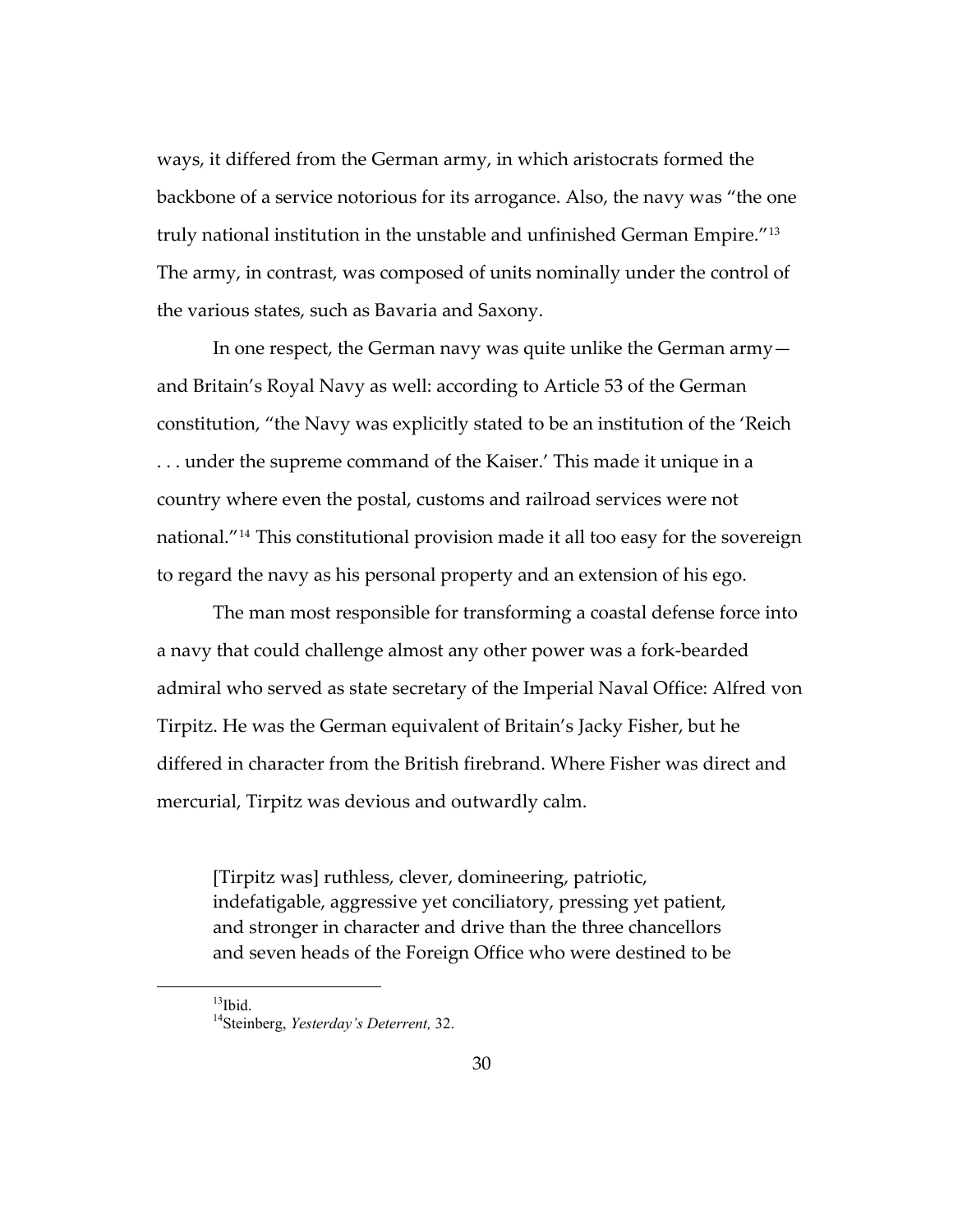his co-actors on the political stage. To be sure, he was all of these things, but above all he was a manipulator of men and ideas, the forerunner of the twentieth-century propaganda specialist. His naval policy has been evaluated by various scholars as a "gruesome error" and a "monstrous mistake."[15](#page-34-0)

Tirpitz intended from the beginning to challenge the British for mastery of the seas and to use the battle fleet that he was determined to build as a diplomatic bargaining chip,<sup>[16](#page-34-1)</sup> but at first he had to dissemble to get his way. He "faced the problem of how to convince the *Reichstag* of the necessity for adding to the fleet without at the same time alerting England to its real purpose."[17](#page-34-2) Tirpitz disguised his proposal by claiming that he just wanted to create a flying squadron of battleships to accompany cruisers on overseas service and did not aim to augment Germany's battle fleet.<sup>[18](#page-34-3)</sup> He would ingenuously declare in the written legislative justification for the warships, and later in his memoirs, that in 1898 he was not planning to build a battle fleet for use against Britain.<sup>[19](#page-34-4)</sup>

In reality, Tirpitz was covertly embarking on a course founded on the basis of what would become known as the risk theory. This posited the following assumption:

 $18$ Ibid., 72.

<span id="page-34-3"></span><span id="page-34-2"></span><span id="page-34-1"></span><span id="page-34-0"></span> $\overline{a}$ 

<span id="page-34-4"></span>19Steinberg, *Yesterday's Deterrent,* 146.

<sup>15</sup>Herwig, *"Luxury Fleet,"* 34.

<sup>16</sup>Steinberg, *Yesterday's Deterrent,* 20.

<sup>17</sup>Padfield, *The Great Naval Race,* 72.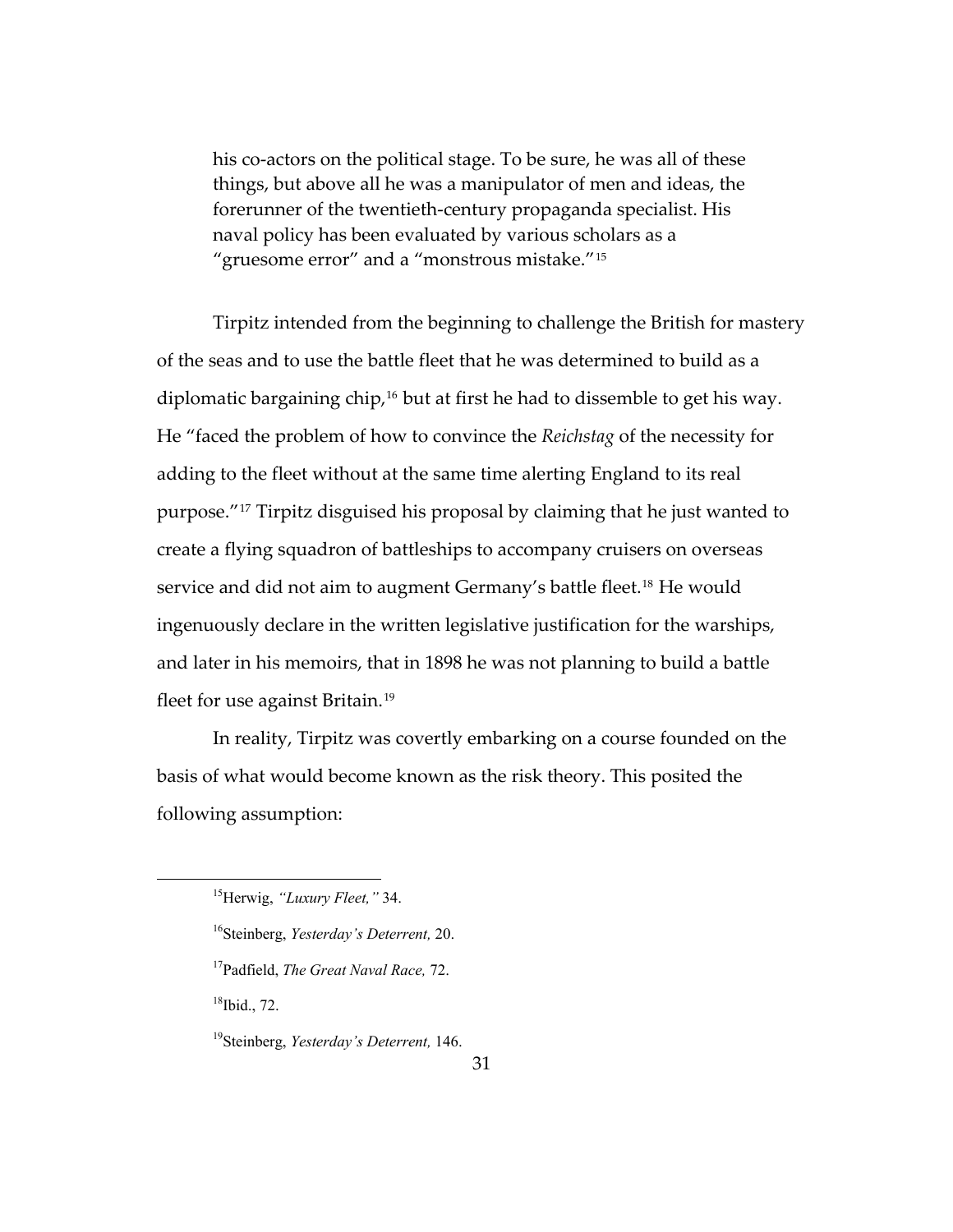the ultimate strength of the [German] fleet would deter any eventual opponent from risking an all-out naval encounter with Germany because even if he emerged victorious from battle, such an enemy might then find himself at the mercy of a third strong naval power, or even coalition.<sup>[20](#page-35-0)</sup>

It did not take long for the true purpose of the proposed increases in the German fleet to become abundantly clear, at least in Germany, and Tirpitz soon openly admitted his intentions regarding the risk theory in the preamble to the naval law of 1900:

Germany must have a battle fleet so strong that even for the adversary with the greatest sea power a war against it would involve such dangers as to imperil his position in the world.

For this purpose, it is not absolutely necessary that the German battle fleet should be as strong as that of the greatest naval power, for a great Power will not, as a rule, be in a position to concentrate all its striking forces against us. But even if it should succeed in meeting us with considerable superiority in strength, the defeat of the strong German fleet would so substantially weaken the enemy, that in spite of victory he might have obtained, his own position in the world would no longer be secured by an adequate fleet.<sup>[21](#page-35-1)</sup>

Risk theory—and the implicit challenge to Britain contained in the preamble to the naval law of 1900—was now a matter of public record, but for the most part the British were slow to take the hint. They did not yet see

<span id="page-35-0"></span><sup>20</sup>Herwig, *"Luxury Fleet,"* 36.

<span id="page-35-1"></span><sup>21</sup>Padfield, *The Great Naval Race,* 93.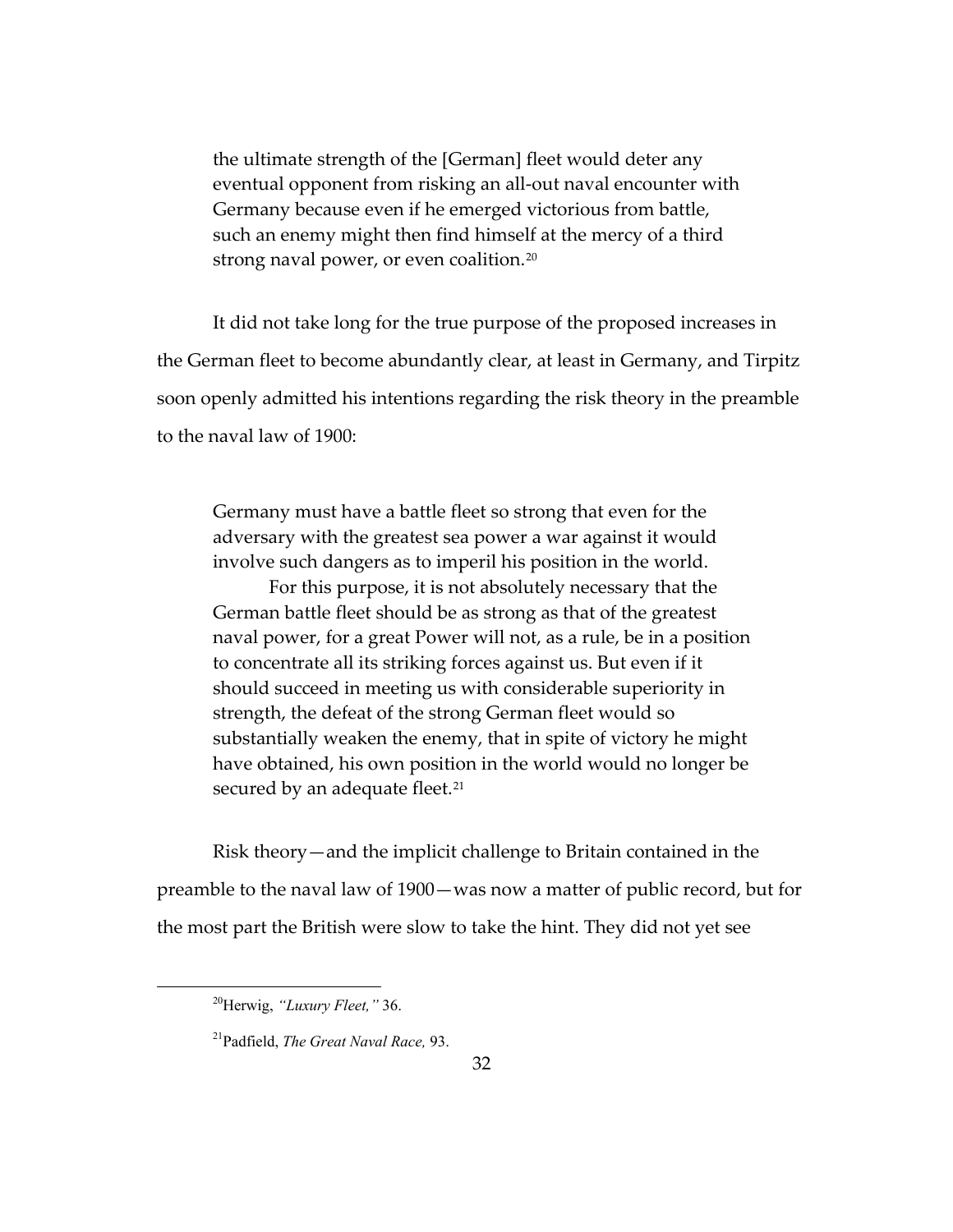Germany as the chief menace and they continued to maintain the two-power standard to defend against such possible combinations as France and Russia. In effect, one contestant in the race did not yet realize that a race was under way. It would take some time for the British to become aware that the growing German navy might constitute a danger.

Germany's ultimate aim was of course to challenge Britain, but the Germans hoped for an intermediate benefit from strengthening their fleet: Germany's desirability as a potential ally would be enhanced by its possession of a powerful navy.[22](#page-36-0) The other countries—specifically, Britain, France, and Russia—would want to have such a strong nation as Germany on their side. This hope would turn out to have the opposite effect: the other nations would feel threatened by a German buildup and would eventually band together against Germany.

Tirpitz realized that there was a problem with the risk theory: while the fleet was being built up but was still too weak to confront the British fleet, there would be a period of vulnerability during which the growing German navy would pose a threat to British hegemony. To counter this menace, the British could decide to destroy the German fleet with a preemptive strike— Fisher would at one point suggest doing just that. This period would become known to the Germans as the "Danger Zone,"[23](#page-36-1) and they feared that Britain might "Copenhagen" the German battle fleet (this was a reference to Horatio

<span id="page-36-0"></span><sup>22</sup>Steinberg, *Yesterday's Deterrent,* 21.

<span id="page-36-1"></span><sup>23</sup>Padfield, *The Great Naval Race,* 42.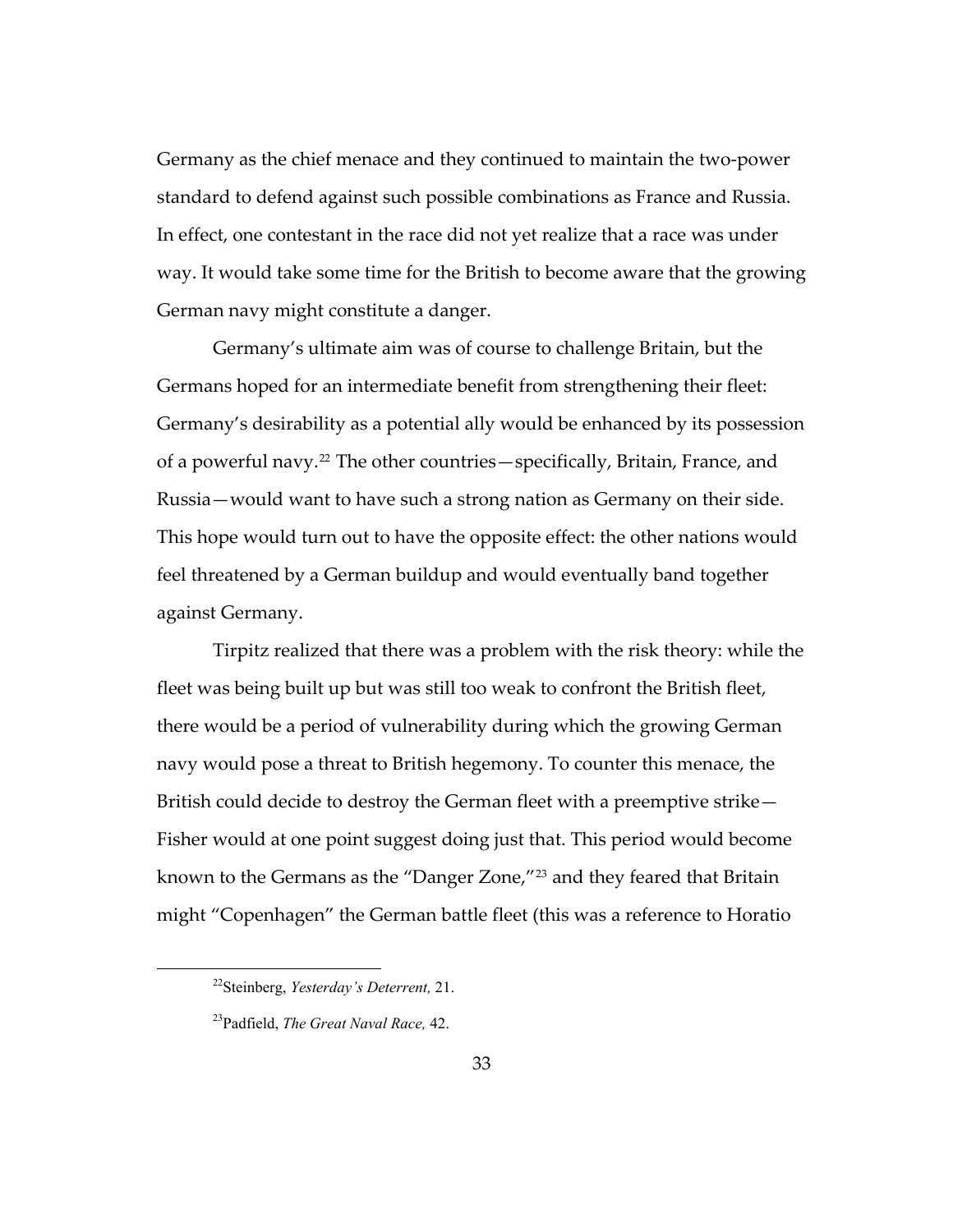Nelson's destruction of the Danish fleet in the harbor of Copenhagen during the Napoleonic wars).<sup>[24](#page-37-0)</sup> In other words, the Germans were aware that they themselves ran a risk in implementing the risk theory.

Overall, risk theory would prove in the end to be disastrous for Germany. It presented "the greatest possible offence with the least possible chance of success—not to mention the fact that that Germany was sanctioning a fleet primarily for political reasons."[25](#page-37-1) The Germans, however, would not realize that they were making a mistake until it was far too late to change course.

Predictably, the Reichstag balked at the expense required to build a battle fleet, but over the course of the arms race, the legislature would fall into line and approve the funding that Tirpitz proposed: "It [the Reichstag] voted on major pieces of Tirpitz's programme no less than five times between 1898 and 1914, and each time gave him virtually everything he wanted."<sup>[26](#page-37-2)</sup>

Tirpitz was not the only one who wanted almost desperately to build a mighty German navy; he had the enthusiastic support of the foremost man in the Reich—Kaiser Wilhelm II. In fact, the Kaiser would prove so important in developing the German navy that one of his courtiers would later say, "Wilhelm was truly the creator of the fleet by associating it with his person

.

<span id="page-37-2"></span><span id="page-37-1"></span><span id="page-37-0"></span>l

 $^{24}$ Ibid., 120-121.

<sup>25</sup>H. P. Willmott, *Battleship* (London: Cassell, 2002), 21

<sup>26</sup>Steinberg, *Yesterday's Deterrent,* 20.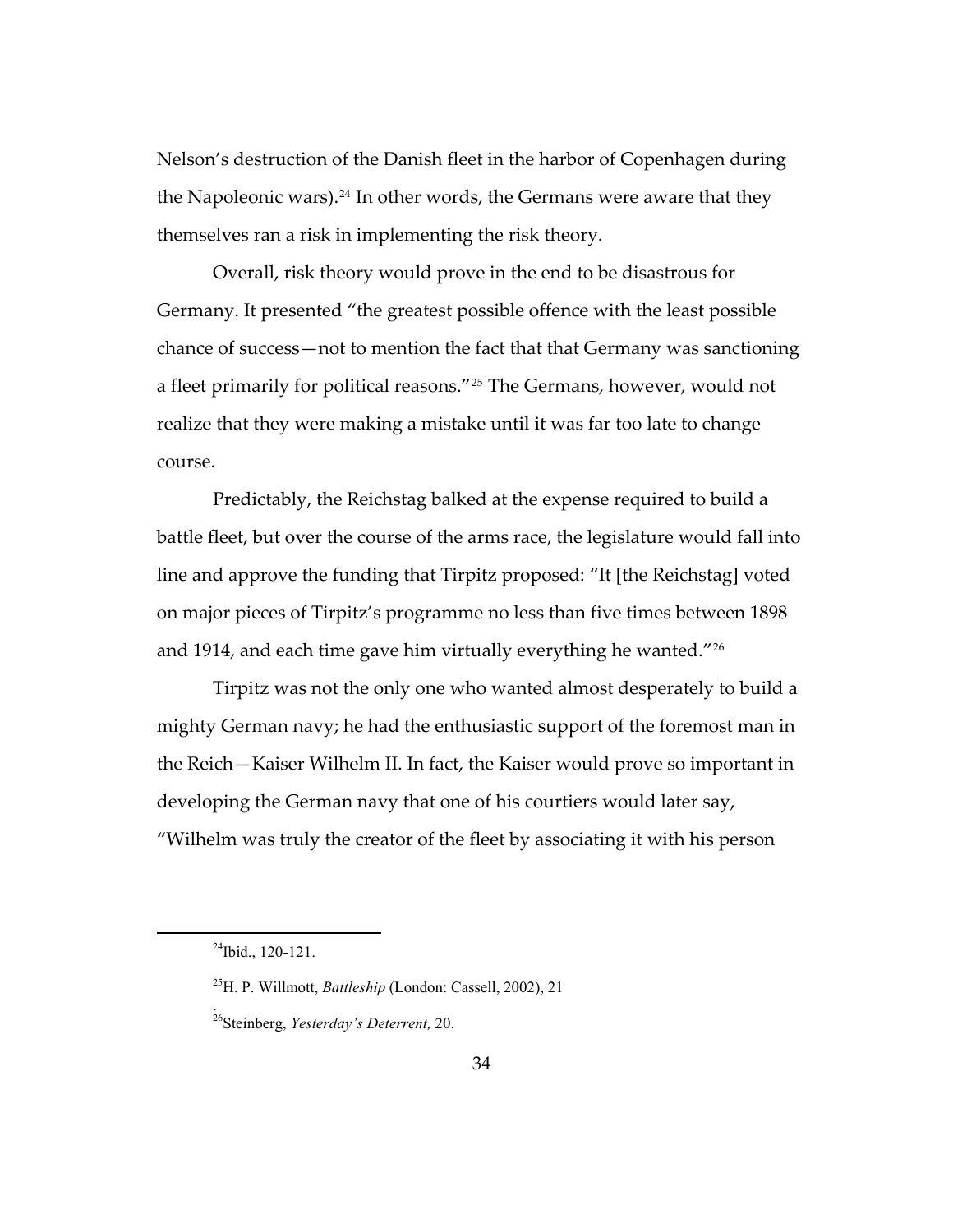expense of the extension of the German fleet. $^{\prime\prime}{}^{31}$ and prestige."[27](#page-38-0) Working all his wiles, Tirpitz played on the Kaiser's unstable personality like a virtuoso, hammering home to the monarch in a blizzard of briefings and memoranda that "the creation of a battle fleet is for Germany an absolute necessity without which Germany will meet ruin."[28](#page-38-1) By battle fleet, of course, he meant dreadnoughts, telling the Kaiser that "the military situation against England demands battleships in as great a number as possible."<sup>[29](#page-38-2)</sup> (It is ironic that Tirpitz has been described as having an "obsession with battleships"[30](#page-38-3) because his background was in torpedoes, which would turn out to be mortal enemies of the dreadnought.) The Kaiser proved to be a receptive audience. He would make the growth of his navy his top priority, telling his ambassador to Britain, "I do *not* wish a good understanding at the

Born in 1859, Wilhelm II, scion of the Prussian House of Hohenzollern, ascended to the throne of the Reich in 1888, when he was 29 years old. At the time, his empire was itself only 17 years old. Related by blood to most of the royal families in Europe, he was the eldest grandson of Britain's Queen Victoria. Because of this relationship, he had spent much time in England while growing up, and this may help explain why he developed a particular

<span id="page-38-1"></span><span id="page-38-0"></span>l

<sup>27</sup>Herwig, *"Luxury Fleet,"* 21.

<sup>28</sup>Padfield, *The Great Naval Race,* 82.

<sup>29</sup>Steinberg, *Yesterday's Deterrent,* 127

<sup>30</sup> Herwig, *"Luxury Fleet,"* 38.

<span id="page-38-3"></span><span id="page-38-2"></span><sup>&</sup>lt;sup>31</sup>Robert K. Massie, *Dreadnought: Britain, Germany, and the Coming of the Great War* (New York: Random House, 2003), 698.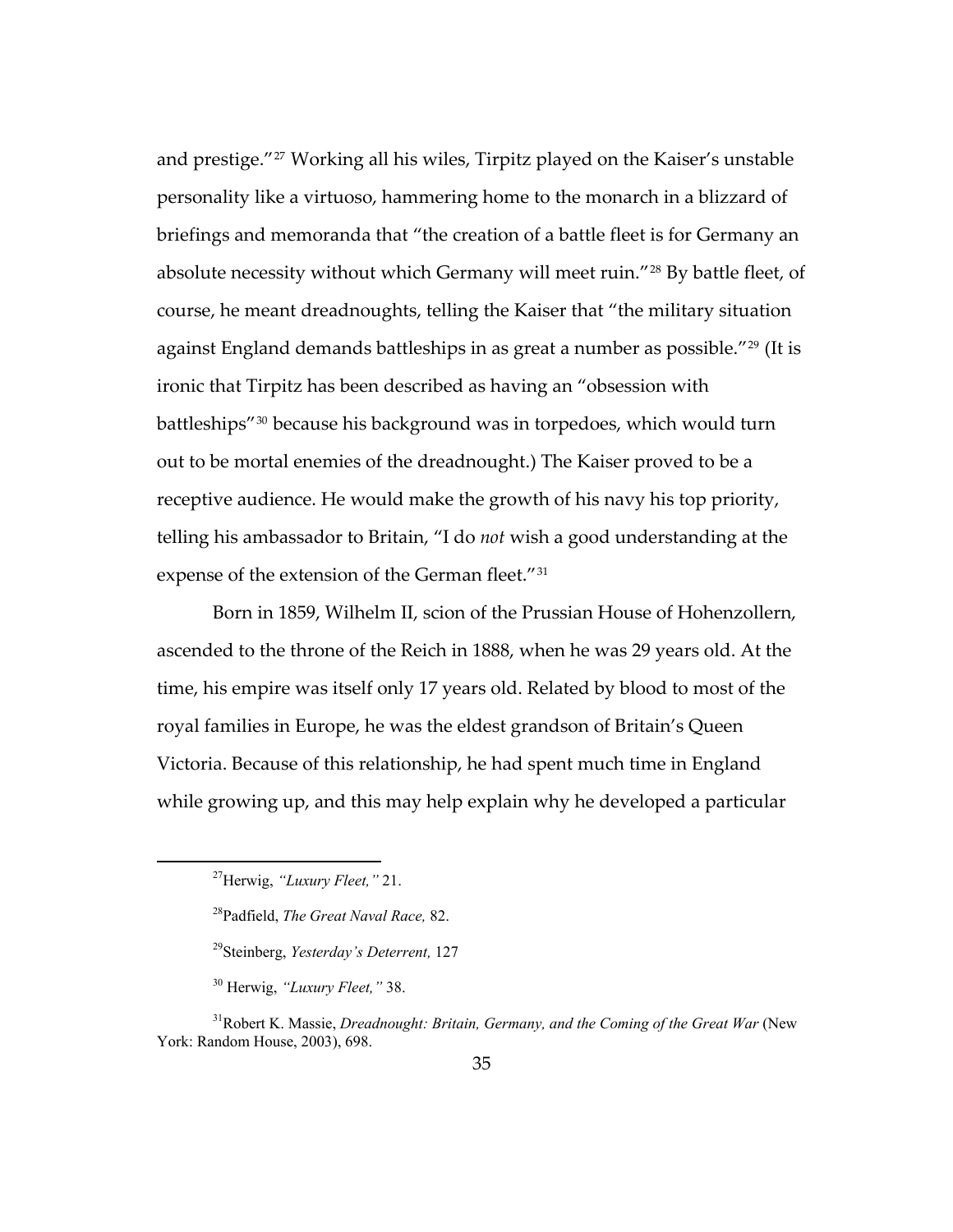fascination—shot with envy—with the Royal Navy. So intense was this fascination that his own mother declared that he had only one aim: to possess a fleet as mighty as Britain's.[32](#page-39-0)

Historians—particularly British historians—have not been kind to Wilhelm II, one of them going so far as to describe him as a man characterized by "towering arrogance and [a] grotesque sense of his own importance," concluding that the Kaiser was "a melodramatic braggart without depth of mind or interest living in a fantasy of Teutonic Knighthood and cheap nationalist sentiment."[33](#page-39-1) German historians tend not to judge him quite so harshly, with one of them sizing him up as "dynamic, impetuous, aggressive, yet at the same time insecure, nervous, hesitant."[34](#page-39-2) Probably, both historians would have agreed that he was volatile and bombastic.

Wilhelm was an ardent Anglophile with only the most pacific intentions vis-à-vis the British:

The Kaiser did not wish to fight the Royal Navy and he never dreamed of invading the British Isles. He was building a fleet to proclaim Germany's Imperial grandeur, to make the world listen respectfully to the German Emperor, and, above all, to earn England's approval and reduce German independence [*sic*} on England's favor on the oceans of the world.

<span id="page-39-1"></span><span id="page-39-0"></span> $33$ Ibid., 32.

<sup>32</sup>Padfield, *The Great Naval Race,* 42.

<span id="page-39-2"></span><sup>34</sup>Herwig, *"Luxury Fleet,"* 3.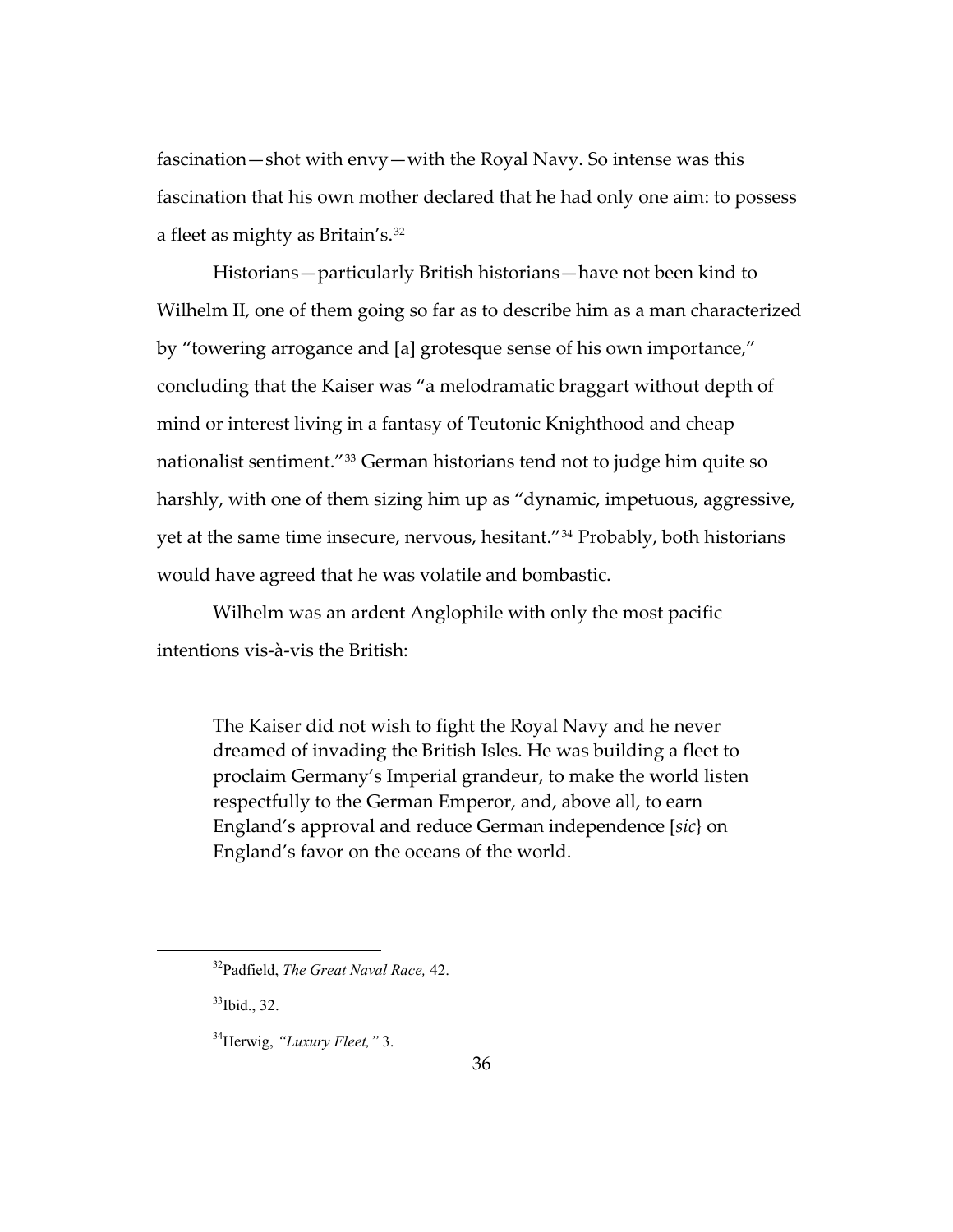Loudly and publicly, Wilhelm disavowed any hostility toward Britain. For example, committing a serious breach of diplomatic etiquette, he wrote to the First Lord of the Admiralty, the civilian head of the Royal Navy, as follows:

it is absolutely *nonsensical* and *untrue* that the German Naval Bill is to provide a Navy meant as a "Challenge to British naval supremacy." The German Fleet is being built against nobody at all. It is solely built *for* Germany's needs in relation to that country's rapidly growing trade.[35](#page-40-0)

Tirpitz echoed the Kaiser, but by the time they spoke, the British had become thoroughly alarmed about the growing menace across the North Sea, and German assurances were not believed. One reason for this disbelief was that the British knew German dreadnoughts were not designed for long ocean cruises, as British dreadnoughts were. They did not carry enough fuel for extended operations in the ocean, a fact that restricted their cruising radius to little more than the North Sea. Also, the crew quarters were too cramped for ocean cruising; the German battleships could not stay at sea as long as the British ships could.[36](#page-40-1)

As early as 1902, there had been warnings of German intentions toward Britain, such as an Admiralty memorandum declaring rhetorically that

<sup>35</sup>Padfield, *The Great Naval Race,* 181.

<span id="page-40-1"></span><span id="page-40-0"></span><sup>36</sup>Arthur J. Marder, *From the Dreadnought to Scapa Flow: The Royal Navy in the Fisher Era, 1904–1919* (London: Oxford University Press: 1961–1967), 107.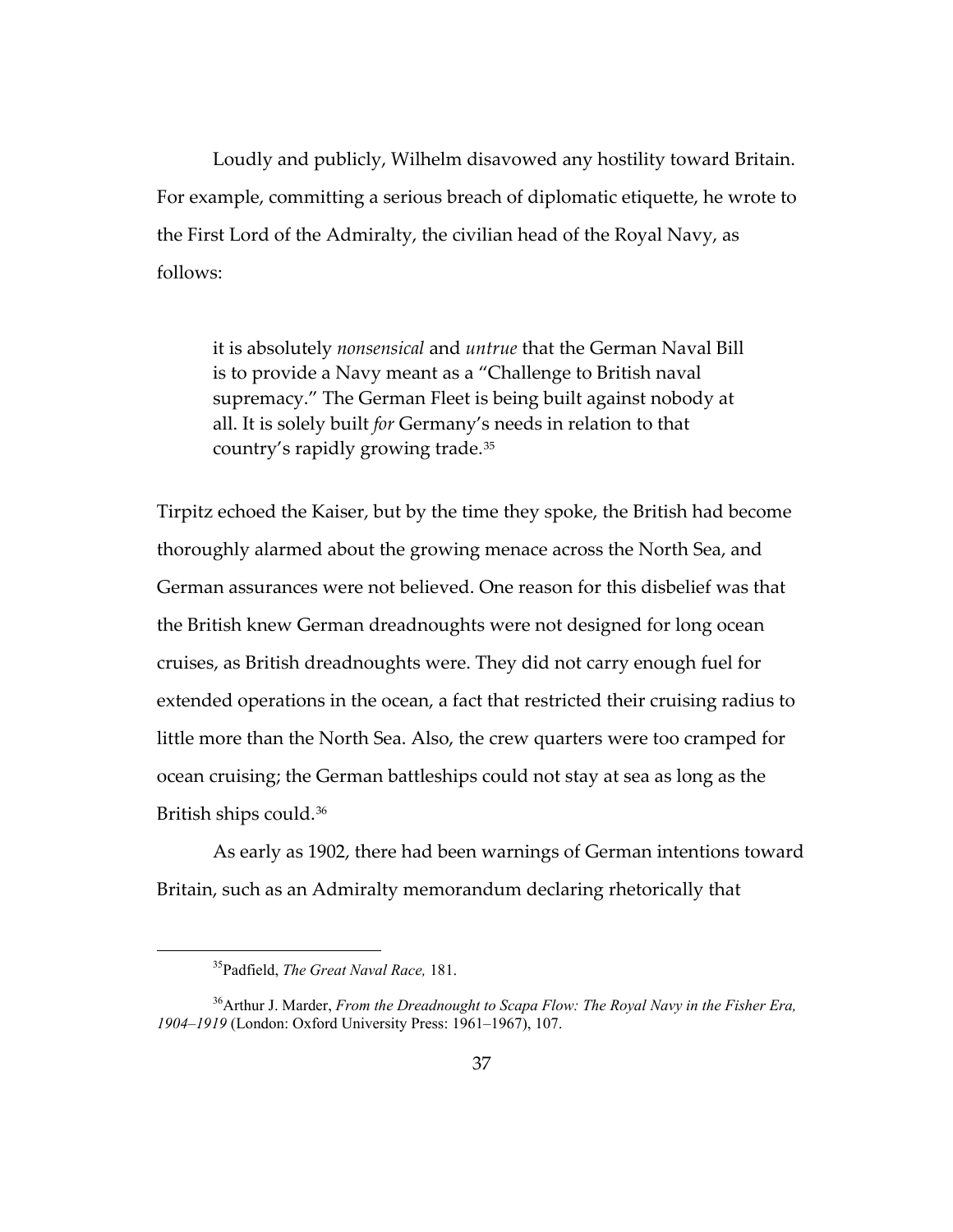"against England alone is such a weapon as the modern German Navy necessary; against England, unless all available evidence and all probability combine to mislead, that weapon is being prepared."[37](#page-41-0) Over time more voices—both military and civilian—came to swell the chorus. It was only a matter of time before the general public would join in.

Matters came to a head in the Naval Scare of 1909, when Germany's plans could no longer be concealed and mutual antagonism was at its highest pitch. The Germans passed a naval law in 1908 mandating the construction of three battleships and one battle cruiser annually.<sup>[38](#page-41-1)</sup> At that rate, within a few years, Britain would have only five dreadnoughts for every German four, and the British wanted a greater margin of superiority than that. In addition, the British came to realize that the German firm of Krupp had double the gunmaking capacity of the combined British gun-making factories and could produce guns in two-thirds of the time that it took British companies. [39](#page-41-2) (Of all dreadnought components, guns, gun mountings, and armor required the longest lead times for production.)<sup>[40](#page-41-3)</sup> Above all, the British concluded from intelligence they received that they would soon be overtaken in the race to build dreadnoughts:

<span id="page-41-0"></span><sup>37</sup>Ibid., 105.

<span id="page-41-1"></span><sup>38</sup>Herwig, *"Luxury Fleet,"* 69.

<span id="page-41-2"></span><sup>39</sup>Marder, *From the Dreadnought to Scapa Flow,* 157.

<span id="page-41-3"></span><sup>40</sup>Massie, *Dreadnought,* 611.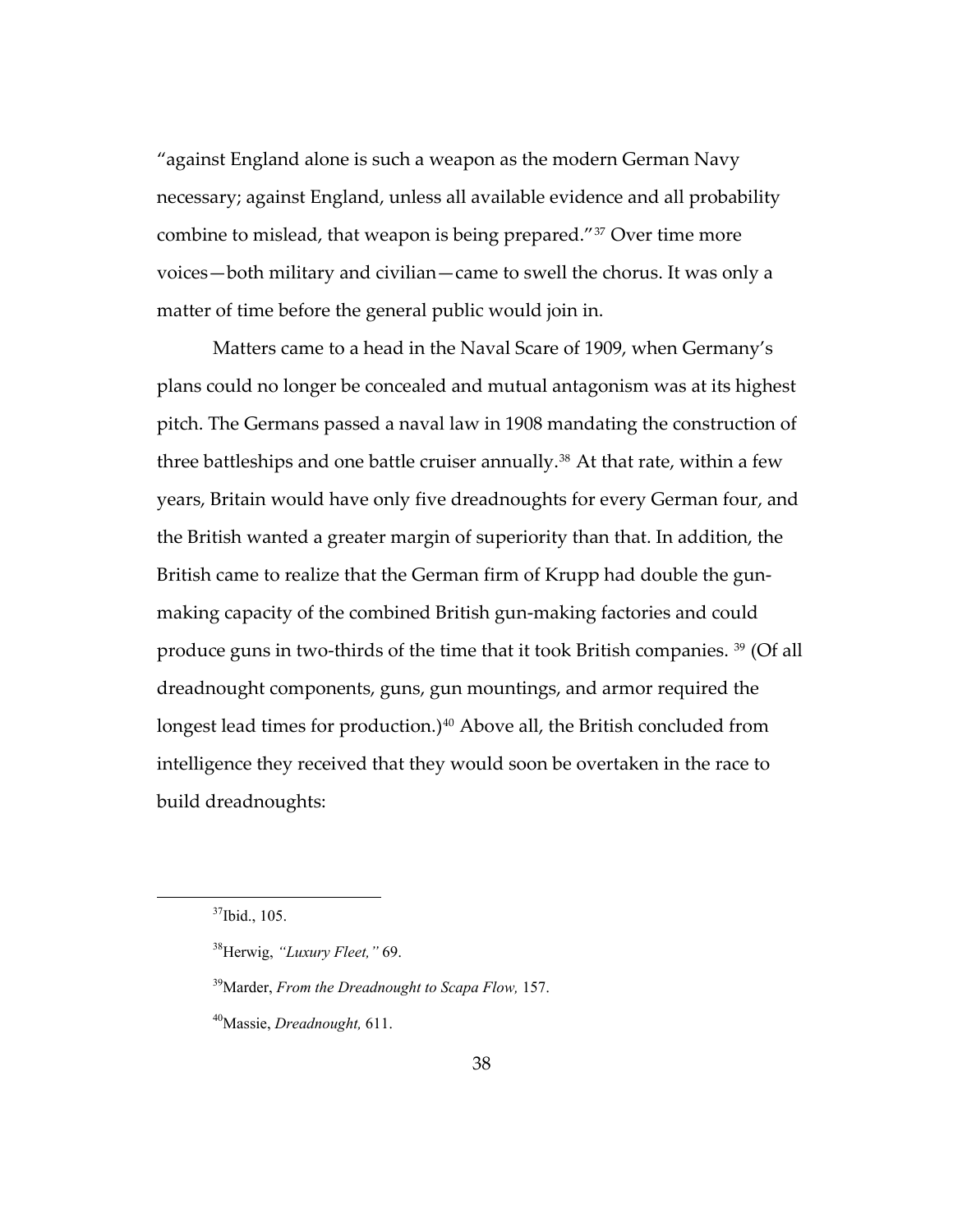The Germans were accelerating [the pace of dreadnought construction] secretly: gathering essential shipbuilding materials, acquiring guns, turrets, and armor well in advance of actually building the hulls. Reports reached London that dreadnought keels were being laid down months before the dates scheduled by the German Navy Law—in advance even of the appropriating votes in the Reichstag.<sup>[41](#page-42-0)</sup>

Alarmed, the Sea Lords of the Royal Navy, the most senior officers in the Senior Service, recommended in January 1909 that eight dreadnoughts, both battleships and battle cruisers, be procured under the proposed naval budget (the Estimates) for fiscal year 1909–10 to respond to the German threat. The First Lord of the Admiralty, Reginald McKenna, reduced the number to six and submitted the request to the Cabinet. The Liberal Party was then in power, and two Cabinet members, David Lloyd George and Winston Churchill, objected vehemently to the navy's costly proposal. They wanted the money needed to procure the eight dreadnoughts to go to social programs, such as pensions and health insurance. (They would of course later change their minds.) After studying the matter, Churchill concluded that four dreadnoughts would be sufficient and pressed for that number. The opposition in Parliament was outraged, proclaiming that the government was skimping on dreadnoughts and thus undermining the nation's security. A public controversy ensued.

<span id="page-42-0"></span>Rallying to the slogan "We want eight and we won't wait!" Conservative members of Parliament, myriad public speakers, and the press

 $41$ Ibid.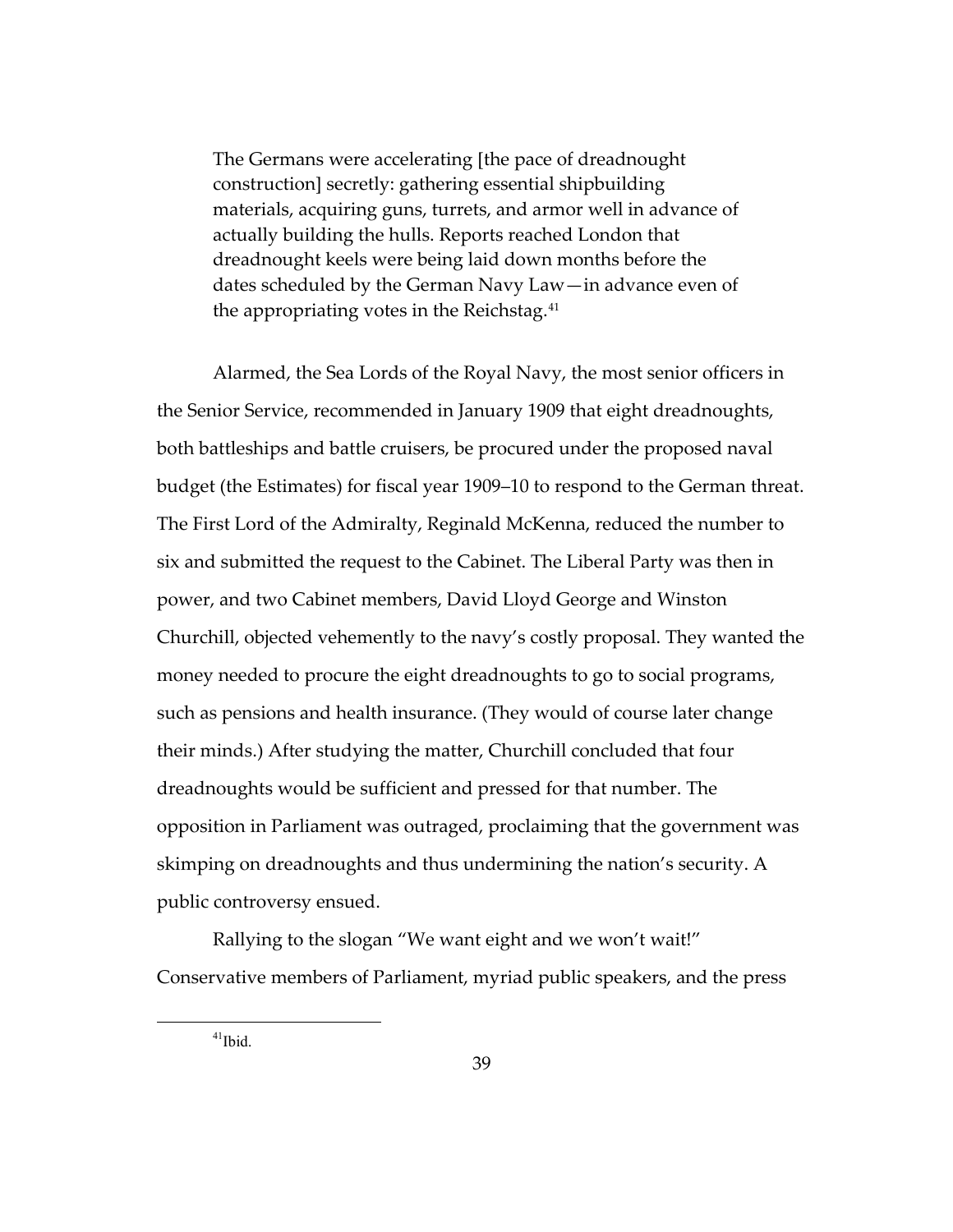clamored for the government to construct that number of dreadnoughts. Britons of every stripe, across the nation and across class lines, affirmed the Admiralty's official view of the need for naval supremacy:

The British Empire floats on the British Navy. It is our all in all. Victory at sea, desirable to foreign States is a sine qua non to our continued existence. We must win at sea or perish as a nation . . . *Ententes* may vanish—battleships remain the surest pledges this country can give for the continued peace of the world.<sup>[42](#page-43-0)</sup>

In the end, the government acceded to the growing pressure to build more battleships after learning that the Austro-Hungarian Empire was planning to construct three or four dreadnoughts and Italy was planning to follow suit.[43](#page-43-1) Britain decided to continue building to ensure that it had more dreadnoughts than any other nation, no matter how much money it took to do so, no matter what social programs had to be shorted or sacrificed. Britain would, however, no longer be building to a two-power standard: "The 1909 Naval Scare marked the beginning of a one power standard for the British navy; Britain was building only against Germany."[44](#page-43-2) That standard was "calculated as being a force equal to that of Germany plus a margin of 60 percent."[45](#page-43-3) Nothing was to stand in the way of British hegemony at sea, and

 $43$ Ibid., 221.

<sup>42</sup>Padfield, *The Great Naval Race,* 184.

<sup>44</sup>Massie, *Dreadnought,* 625.

<span id="page-43-3"></span><span id="page-43-2"></span><span id="page-43-1"></span><span id="page-43-0"></span><sup>45</sup>John Tetsuro Sumida, *In Defence of Naval Supremacy: Finance, Technology and British Naval Policy, 1889–1914* (Boston: Unwin Hyman, 1989), 191.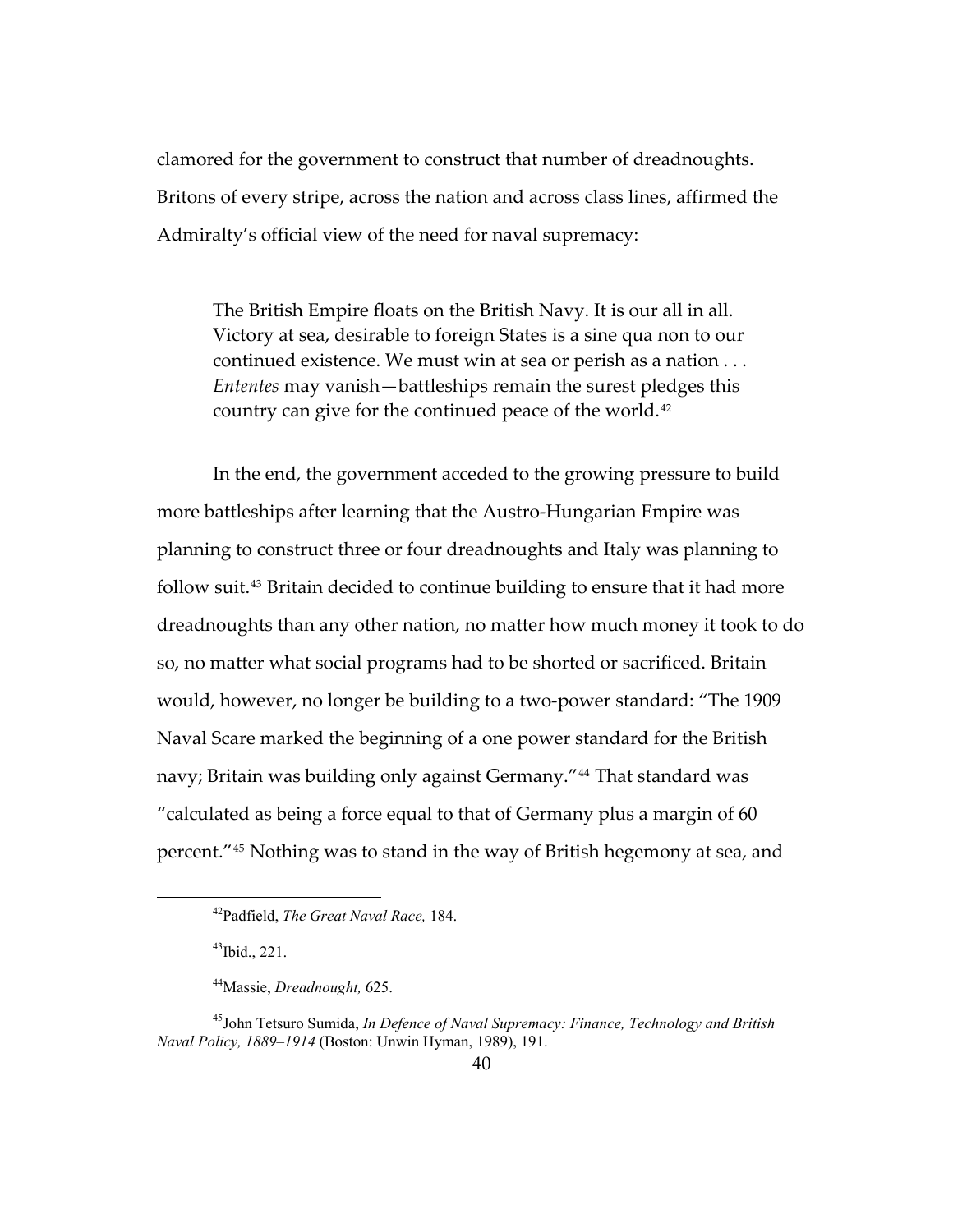the upward spiral of the naval arms race would continue almost unabated until war broke out in 1914.

From time to time, the two nations tried to pause to gain their breath, seeking to stop altogether or at least slow down the race toward Armaggedon. (The topic of arms control will be treated at greater length in chapter 4.) For instance, in 1912, the British sent Viscount Haldane, the Secretary of War and an excellent German speaker, to Berlin for informal talks about the possibility of slowing down the dreadnought competition. "Absolutely nothing was to come from his mission—primarily because Tirpitz had decided that nothing should, or must, come from it."[46](#page-44-0) The following year, Winston Churchill, then First Lord of the Admiralty, proposed a naval holiday—a moratorium on building warships for an agreed-upon period. The proposal met the same fate as the Haldane mission: Germany refused to stop constructing dreadnoughts, and Britain was unwilling to allow any power to build a fleet that came anywhere near rivaling its own.

The escalating arms race steadily became more expensive for its participants. Dreadnoughts were not only increasing in numbers, they were increasing in price as well. Ships were getting bigger, guns were becoming more powerful, and armor was becoming thicker; across the board, armaments, already very expensive, kept requiring larger and larger amounts of money. For example, the *Dreadnought* displaced 18,110 tons and was armed with 12-inch guns protected by 11 inches of armor. She cost approximately £1.7 million—an enormous sum in 1906. Seven years later, the most advanced

<span id="page-44-0"></span><sup>46</sup>Herwig, *"Luxury Fleet,"* 76.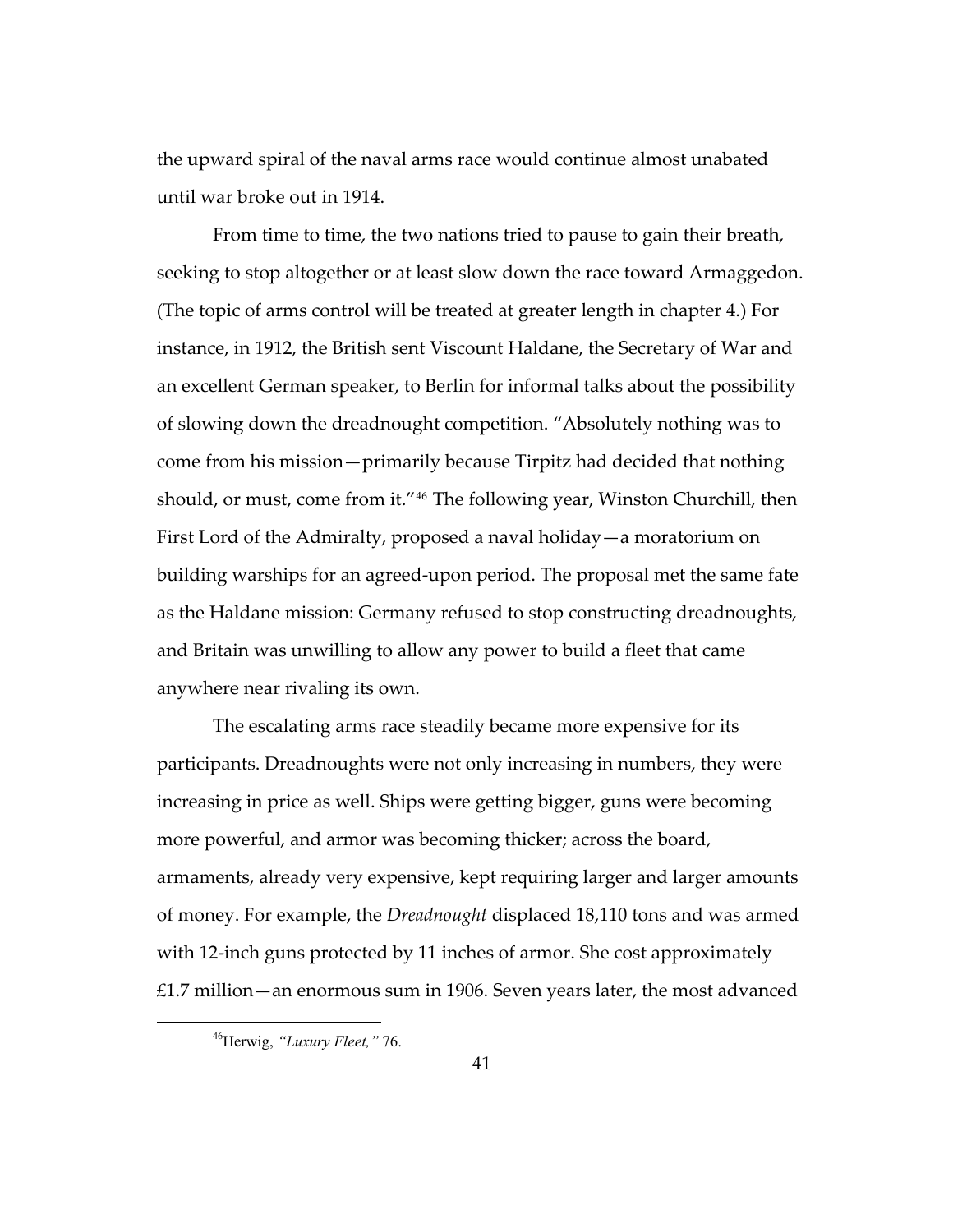dreadnoughts, battleships of the *Queen Elizabeth* class, displaced 29,150 tons, were armed with 15-inch guns protected by 13 inches of armor, and cost approximately  $£2.7$  million apiece.<sup>[47](#page-45-0)</sup> As the British Foreign Secretary, Sir Edward Grey, lamented, "half the national revenues of the great countries of Europe are being spent on armament."[48](#page-45-1) Dreadnoughts of course were the most expensive armament of all.

Grey did not intend his statement to be taken literally, but Britain and Germany—and other nations as well—were spending uncomfortably large proportions of their economic resources on dreadnoughts and the retinues of attending ships that dreadnoughts required.

Money that might have gone for social welfare programs, such as health insurance and pensions for the general public, went instead into building warships. For instance, in Britain, between 1908 and 1914, annual spending on social welfare went from approximately £1 million to roughly £20 million; during the same period, spending on the navy increased from slightly more than £30 million a year to approximately £50 million (expenditure on the army remained relatively constant at about £20 million per year over this same period).[49](#page-45-2) Between 1910 and 1912, Britain spent about 3.3 percent of its gross

<span id="page-45-0"></span><sup>47</sup>William E. McMahon, *Dreadnought Battleships and Battle Cruisers,* 11, 35.

<span id="page-45-1"></span><sup>48</sup>Padfield, *The Great Naval Race,* 219.

<span id="page-45-2"></span><sup>49</sup>Sumida, *In Defence of Naval Supremacy,* figure 4, 194.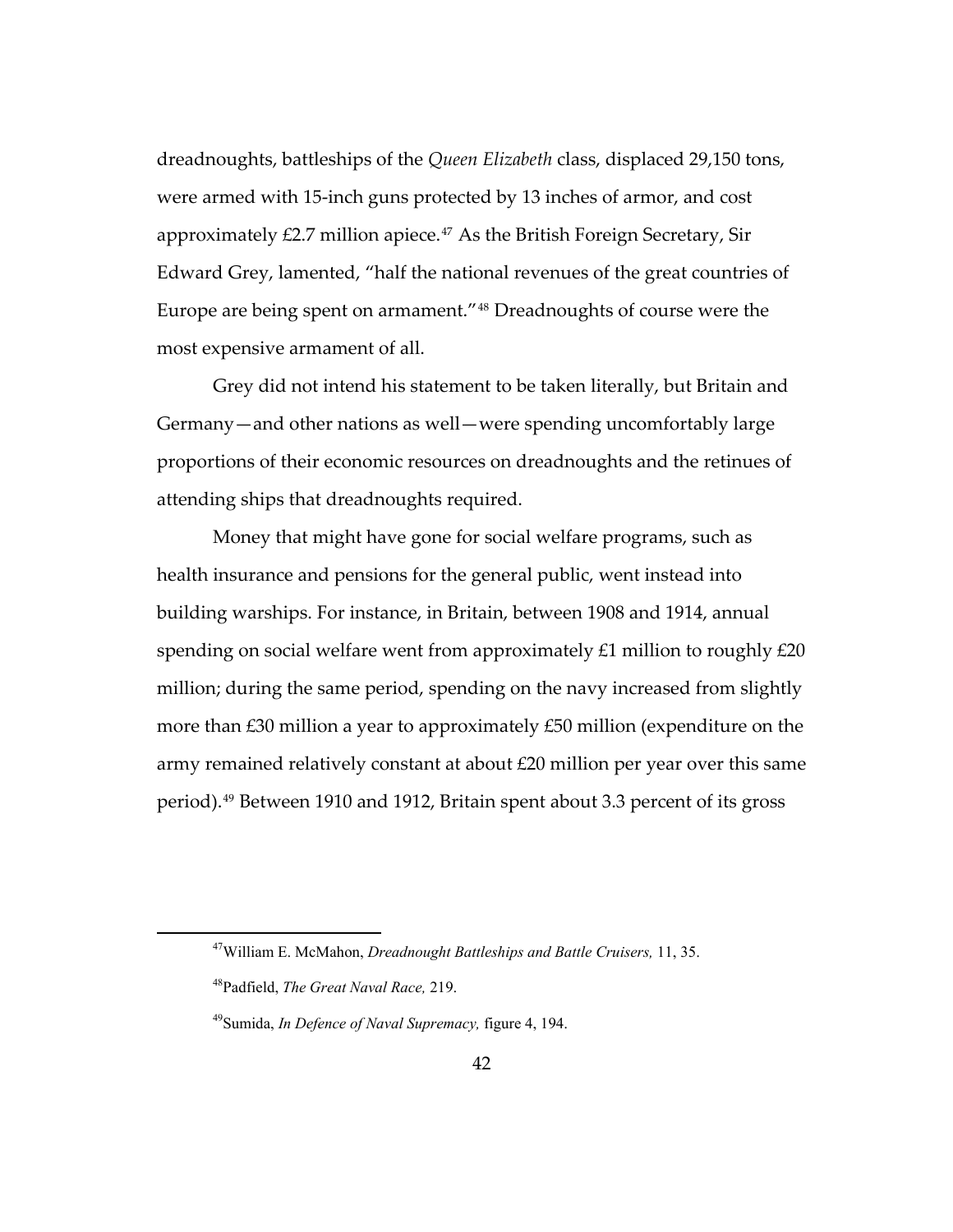domestic product on defense,<sup>[50](#page-46-0)</sup> with the navy, in most years, accounting for approximately 60 percent of total defense spending.<sup>[51](#page-46-1)</sup>

In Germany, the pattern of expenditures on the navy was somewhat different, for a variety of reasons—for example, naval conscripts were cheaper than long-service volunteers, and Germany did not have to maintain the farflung fleets necessary to police the British Empire. "The proportion of her [Germany's] defence budget—itself some 89 per cent of the total Reich budget—which went to the Navy hovered between 19 per cent and 26 per cent; the rest went to the Army.["52](#page-46-2) (I suspect that Germany was able to devote such a large proportion of its national budget to defense because it was a federal nation, with most of the expenses of government in the hands of Germany's constituent states. The army received the biggest share of the defense budget because it was the largest in Europe.) Even if Germany spent a smaller percentage of its income on its navy than Britain did, the money expended on warships could not go toward other purposes, such as programs for the direct benefit of all Germans. No matter what the cost, the construction of dreadnoughts was among the highest of national priorities.

Britain and Germany were not the only countries caught up in the naval arms race and expending huge amounts of money on dreadnoughts; the passion to possess these costly weapon systems was an international affair:

<span id="page-46-2"></span><span id="page-46-1"></span><span id="page-46-0"></span><sup>50</sup>Calculated from statistics in B. R. Mitchell, ed., *British Historical Statistics.* (New York: Cambridge University Press, 1988).

<sup>51</sup>Padfield, *The Great Naval Race,* 210.

 $52$  Ibid.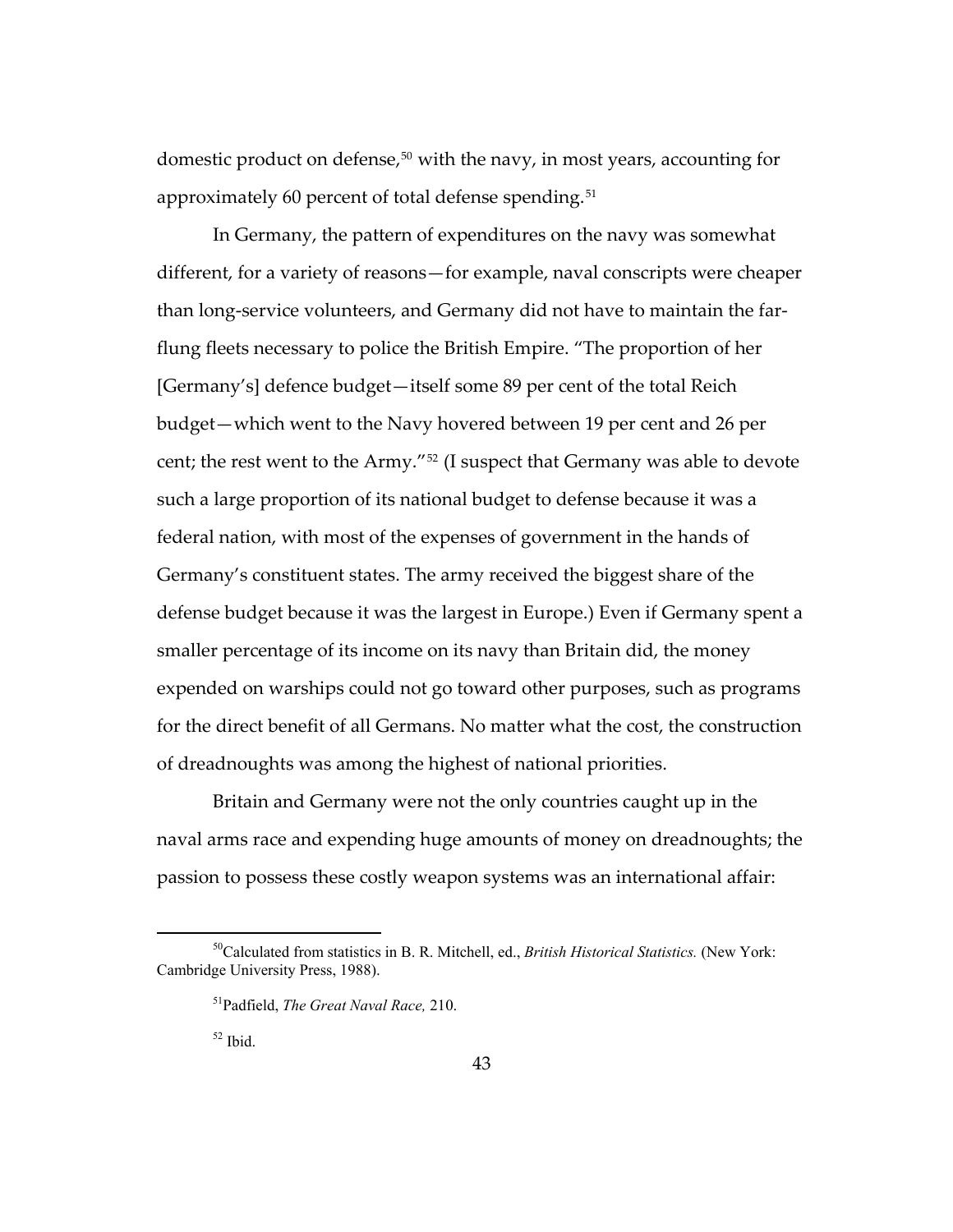Year by year more money was squandered on these symbols of power, each adding a degree or two to the Dreadnought fever that continued to sweep across the world like a plague. In 1912 there were no less than sixty-three [dreadnoughts] under construction, for such unlikely and un-maritime powers as Spain and Turkey and Chile, as well as the four greatest—Britain, Germany, Japan and the U.S.A.—who alone were responsible for twenty-one of them.<sup>[53](#page-47-0)</sup>

Seemingly every nation with a scrap of coastline and a vestige of a navy had to have at least one dreadnought—preferably more—to proclaim its stature in the international order.

The story of one particular battleship—in its day the biggest and most powerful warship afloat—illustrates the extent to which dreadnoughts captured the world's imagination, fueling naval arms races in such regions as Latin America and the Mediterranean in the decade before the start of the First World War. Major shipbuilding powers—primarily Britain, Germany, and the United States—competed with one another to construct dreadnoughts for other countries. After all, building warships for export was a highly lucrative business: "Success in securing the order of a single battleship could mean a contract for some two-and-a-half million pounds . . . and employment for several thousand men for two or three years."<sup>[54](#page-47-1)</sup> With support from their

<span id="page-47-1"></span>54Hough, *The Big Battleship,* 13.

<span id="page-47-0"></span><sup>53</sup>Richard Hough, *The Big Battleship or The Curious Career of H.M.S. Agincourt,* 46.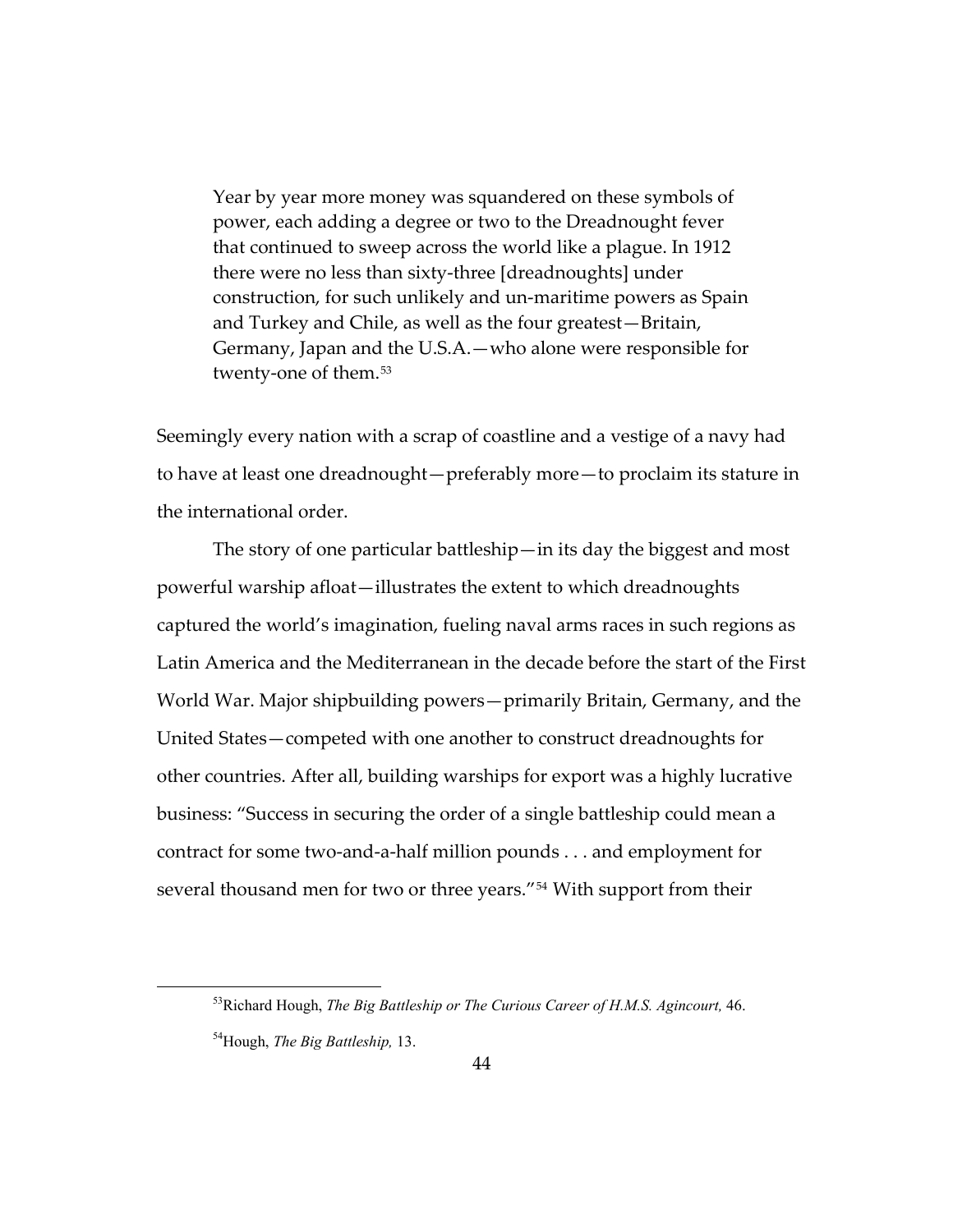respective governments, such industrial giants as Krupp in Germany and Vickers in Britain dispatched salesmen around the world to obtain orders.

Brazil was a particularly desirable customer. It already possessed two battleships, ordered from British shipyards in 1908, and intended to procure a third in order to maintain its edge on its neighbor, Argentina, which also had two battleships. Both countries enjoyed amicable relations with each other and harbored no intentions of going to war with any Latin American power—or anyone else for that matter. Neither nation had overseas colonies or maritime trade routes to protect. Their need for dreadnoughts was at best questionable, but they, and Chile, were engaged in a naval arms race that had started when Brazil ordered its two battleships.<sup>[55](#page-48-0)</sup> This race was, in the judgment of one historian, "a competition of maritime power which had no apparent purpose or meaning."[56](#page-48-1) It was also expensive: "The cost of the Argentine's two battleships represented almost a fifth of her total annual revenue."[57](#page-48-2) Altogether, the Latin American dreadnought race cost its participants nearly 25 percent of their national income.<sup>[58](#page-48-3)</sup>

Britain's Armstrong-Whitworth won the contract to build the third Brazilian battleship with a design that called for 14 12-inch guns in seven

<span id="page-48-3"></span><span id="page-48-2"></span><span id="page-48-1"></span><span id="page-48-0"></span><sup>55</sup>Siegfried Breyer, *Battleships and Battle Cruisers1905–1970* (Garden City, N.Y.: Doubleday, 1973), 320. Hough maintains that Chile started the rivalry in 1901, when the Chileans ordered two predreadnoughts. Hough, *The Big Battleship,* 17.

 $56$ Ibid., 17.

 $57$ Ibid., 19.

<sup>58</sup>Ibid., 49.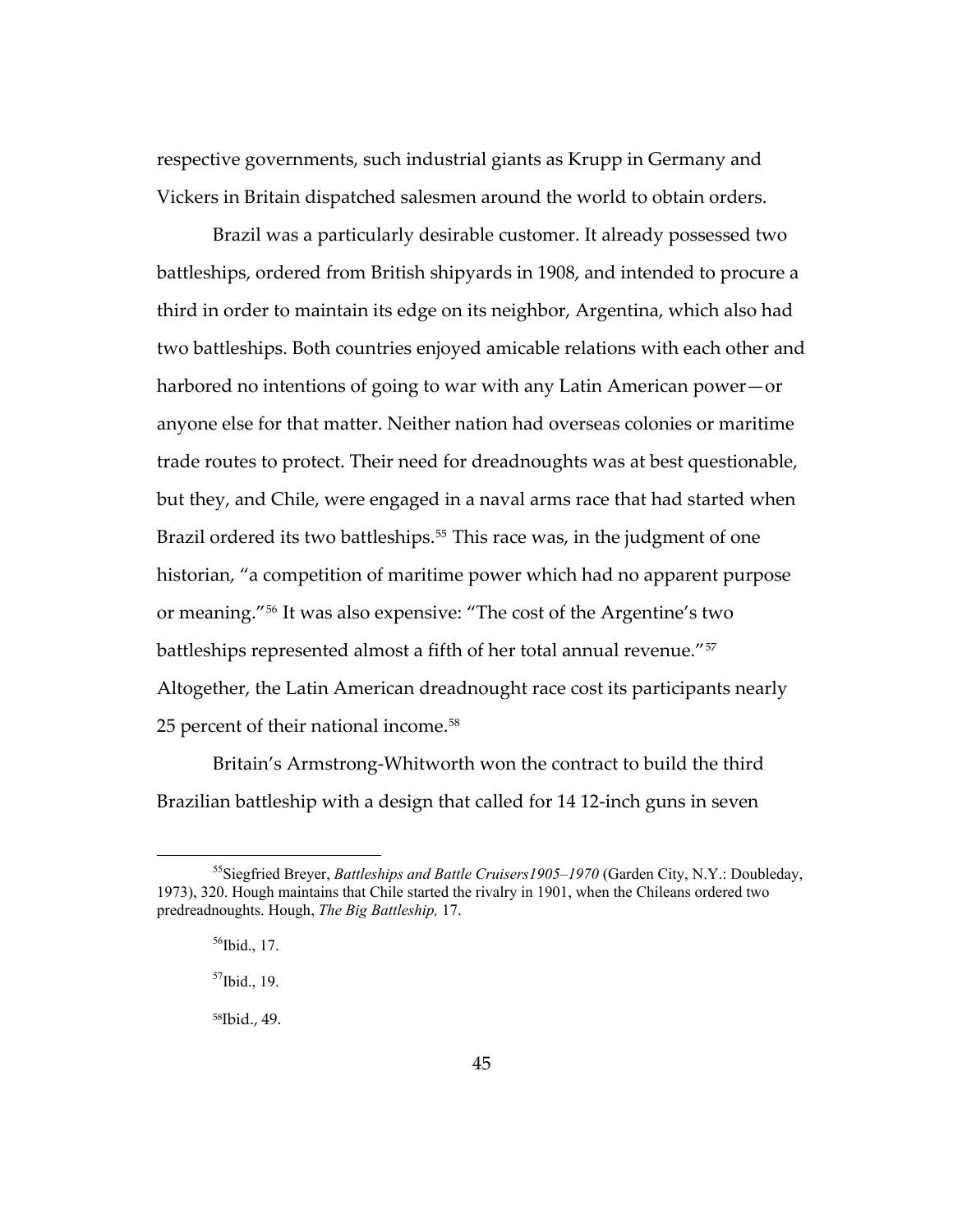turrets; the vessel would deploy more firepower than any other dreadnought before her. She was to be christened *Rio de Janeiro.*

Although Armstrong-Whitworth launched the *Rio de Janeiro* in January 1913, several major components, among them the ship's 14 guns and their seven turrets, remained to be finished and installed before the ship could be turned over to its owners. Brazil, however, decided shortly after the launching that it could not afford its expensive new dreadnought. The market for Brazilian rubber, one of the foremost exports of that nation, had virtually collapsed because of competition from Malaya and the East Indies,<sup>[59](#page-49-0)</sup> and Brazil was feeling the resulting financial pinch. Accordingly, Brazil decided to put the *Rio de Janeiro* up for auction.

After the Brazilians decided to sell their incomplete battleship, they also put out feelers about the possibility of selling their two other battleships, the *Minas Geraes* and the *Sao Paulo.* Although Brazil ended up keeping the two ships, "it was the greatest abdication of power ever recorded in naval history. At once among the South American republics, the battleship fever died."<sup>[60](#page-49-1)</sup> The rivalry had lasted for only five years, but the cost had been exorbitant.

Greece and Turkey, bitter rivals that has just finished fighting a war with each other, were both interested in buying the big dreadnought. The two countries were locked in a battleship-buying race that would cost them

<span id="page-49-1"></span> $60$ Ibid., 63.

<span id="page-49-0"></span><sup>59</sup>Ibid., 62–63.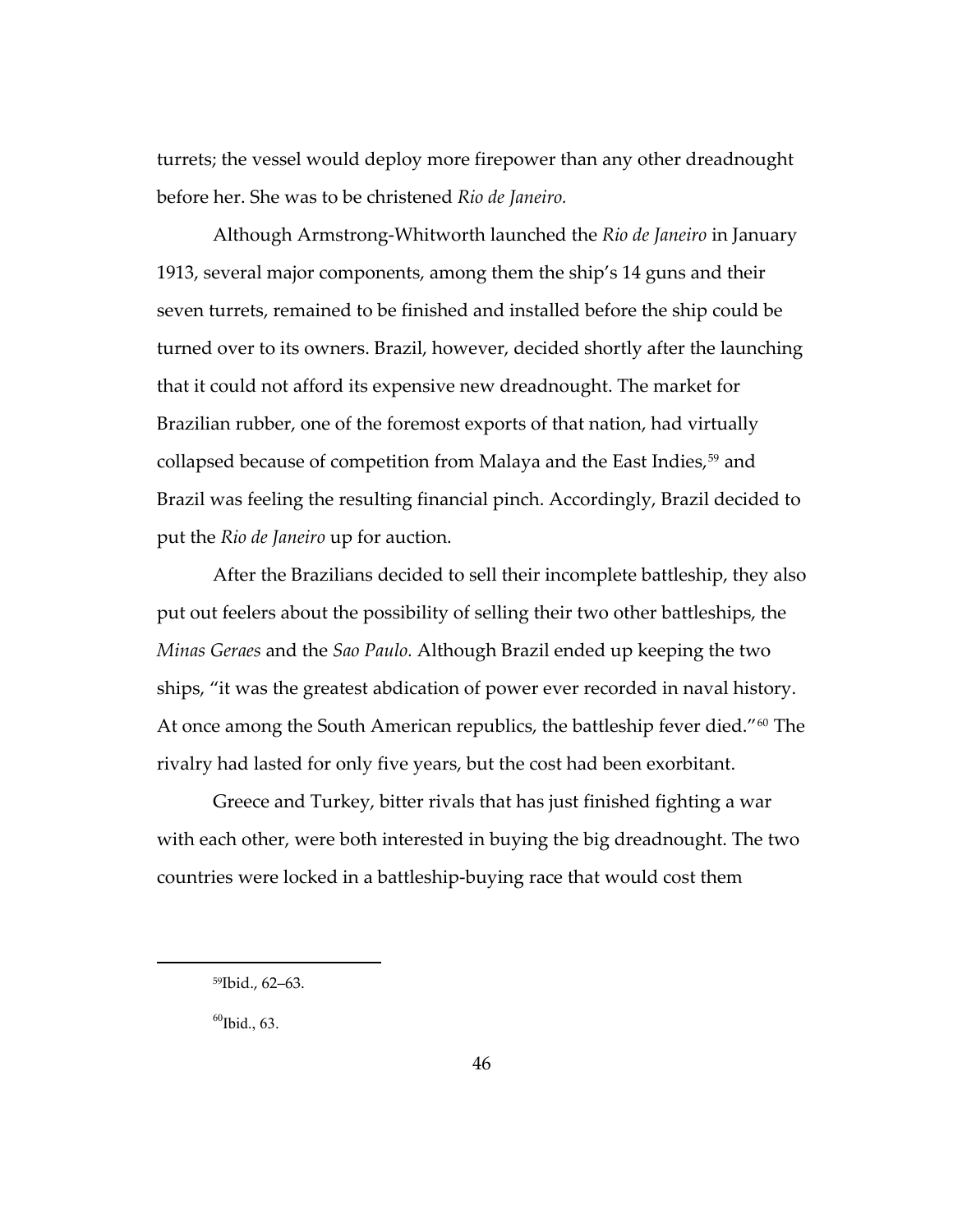"nearly half their total combined annual revenue.["61](#page-50-0) The Turks were able to borrow more money than the Greeks, and just before the end of 1913 they paid £2,725,000 for the Brazilian dreadnought, which they renamed *Sultan Osman I.* The ship, however, was still incomplete, and the Turkish navy was a negligible force. (The British First Lord of the Admiralty and the British naval adviser to Turkey both used the same word to describe the Turkish navy: "non-existent."[62](#page-50-1))

To pay off the loans that bought the *Sultan Osman I,* Turkey instituted a tax on bread, garnisheed one month's salary from its civil servants and military officers, and took up a public collection. Even the poorest Turks donated to the cause. Soon, "the campaign to pay for the big battleship began to assume a spiritual character that served to unite the country more closely than the late wars had ever done."<sup>[63](#page-50-2)</sup> The Turks eagerly awaited the day when the *Sultan Osman I* would be turned over to them by Armstrong-Whitworth. They would end up being disappointed.

When war broke out, in 1914, the British decided that they did not have enough dreadnoughts. They commandeered the *Sultan Osman I,* snatching her out from under the noses of the waiting Turks. Their act would prove to be a major factor in Turkey's decision to enter the war on the side of the Central Powers. For the second time, the battleship passed from the hands of one country to those of another. The British renamed the *Rio de Janeiro/Sultan* 

<span id="page-50-2"></span> $63$ Ibid.

<span id="page-50-0"></span> $^{61}$ Ibid., 99.

<span id="page-50-1"></span> $62$ Ibid., 64–65.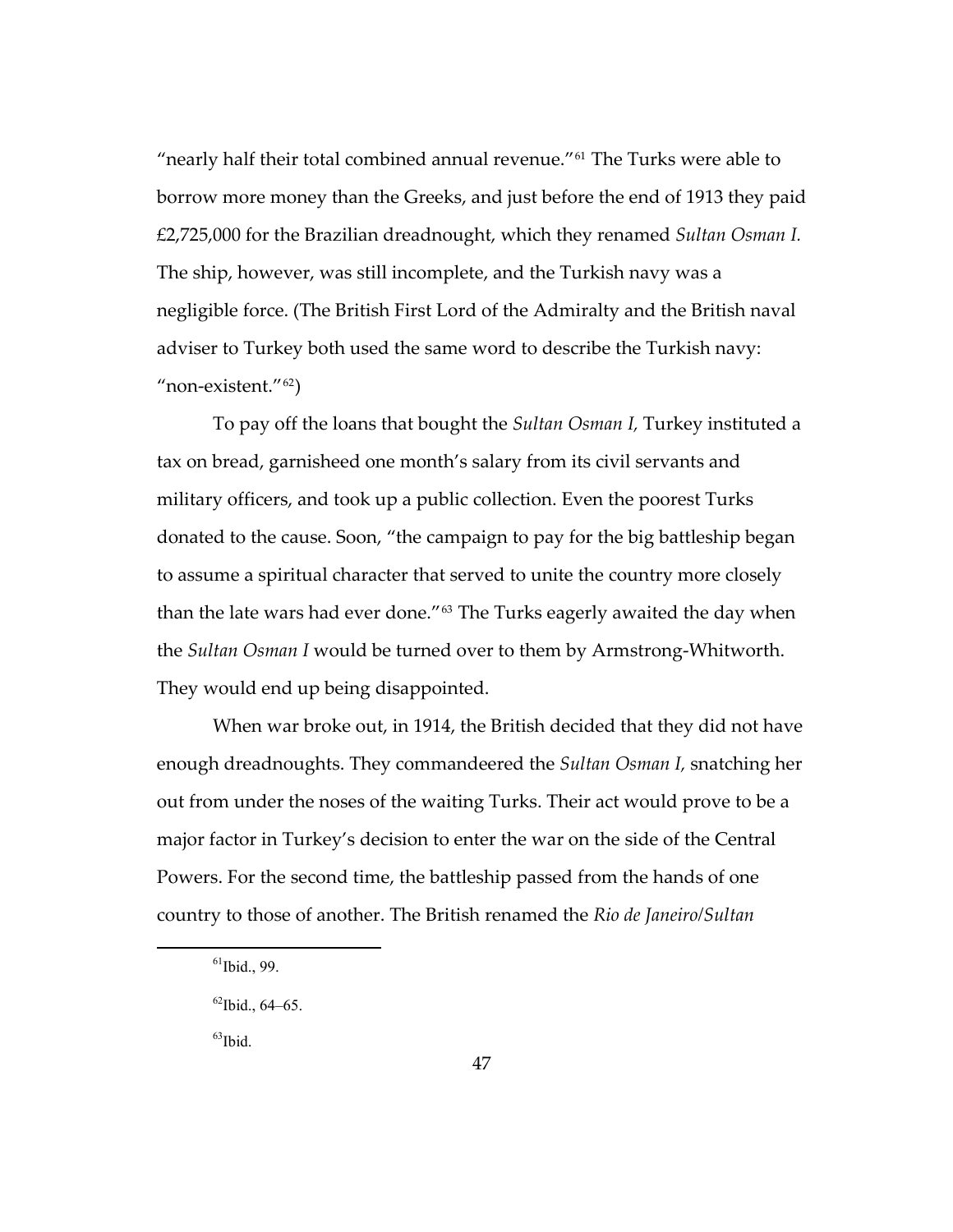*Osman I* the *Agincourt,* and under that name the ship served the Royal Navy throughout the war. After the war, Britain tried unsuccessfully to sell the battleship back to its original owners, the Turks, and in the 1920s she was sold for scrap.[64](#page-51-0)

The sacrifices that Britain, Germany, and other nations as well made to procure dreadnoughts raises the question of the ships' utility and decisive role in naval warfare. Were dreadnoughts worth their tremendous cost? Did they justify the turmoil they had caused? The next chapter will examine the actual performance of the dreadnoughts in the one battle where they were used as they were intended to be used—the Battle of Jutland. We will see that in combat, dreadnoughts would demonstrate some unanticipated shortcomings.

<span id="page-51-0"></span><sup>64</sup>Breyer, *Battleships and Battle Cruisers 1905–1970,* 136.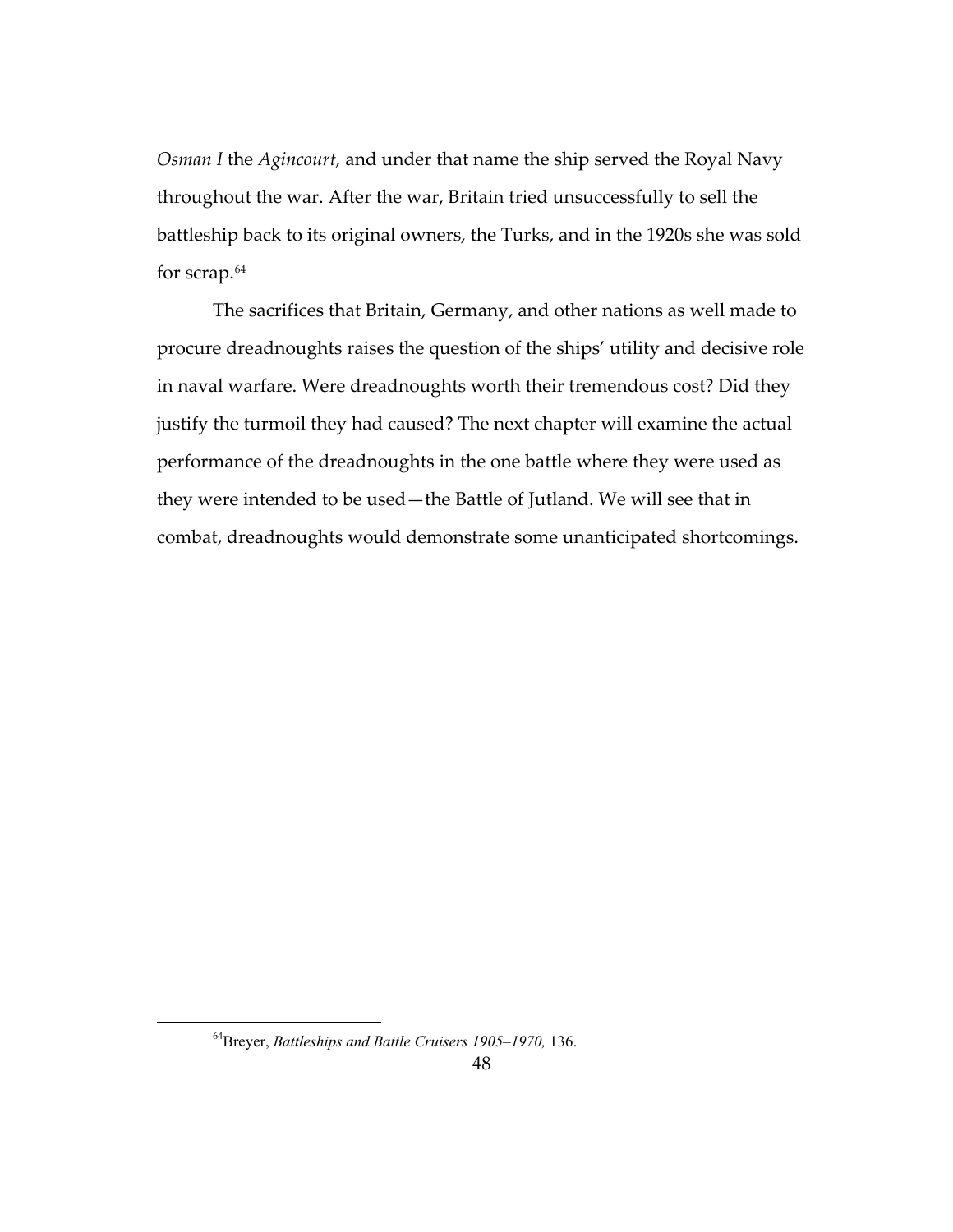## CHAPTER 3 *DER TAG*

The climax of the Anglo-German naval arms race occurred off the coast of Denmark on May 31, 1916. In what would become known in the Englishspeaking world as the Battle of Jutland, British and German battleships and battle cruisers clashed in the one major encounter of the British and German navies during the First World War. This would be the only time in history when battle fleets composed primarily of dreadnoughts would confront each other in combat. (There would of course be clashes involving smaller groups of dreadnoughts, mostly battle cruisers versus other battle cruisers.) Jutland would reveal the strengths and weaknesses—the unforeseen limitations—of the dreadnoughts that had cost Britain and Germany so much and preoccupied both nations for a decade. It would also illuminate the role played in warfare by the complex interaction of man and machine and foreshadow the advent of new technologies that would eventually supplant the dreadnought. The battle would affect the course of the war, but only indirectly and not in the decisive, war-ending way that doctrine had predicted it would.

Things had not turned out as anyone had expected. For instance, the British Committee of Imperial Defence, a council of the highest civilian and military leaders that was charged with defense planning, had anticipated a short war that "would be fought primarily by the Royal Navy."[1](#page-52-0) Both the British and the Germans began the conflict with the confident expectation that

<span id="page-52-0"></span><sup>&</sup>lt;sup>1</sup>Byron Farwell, *Eminent Victorian Soldiers: Seekers of Glory* (New York: Norton, 1985), 344.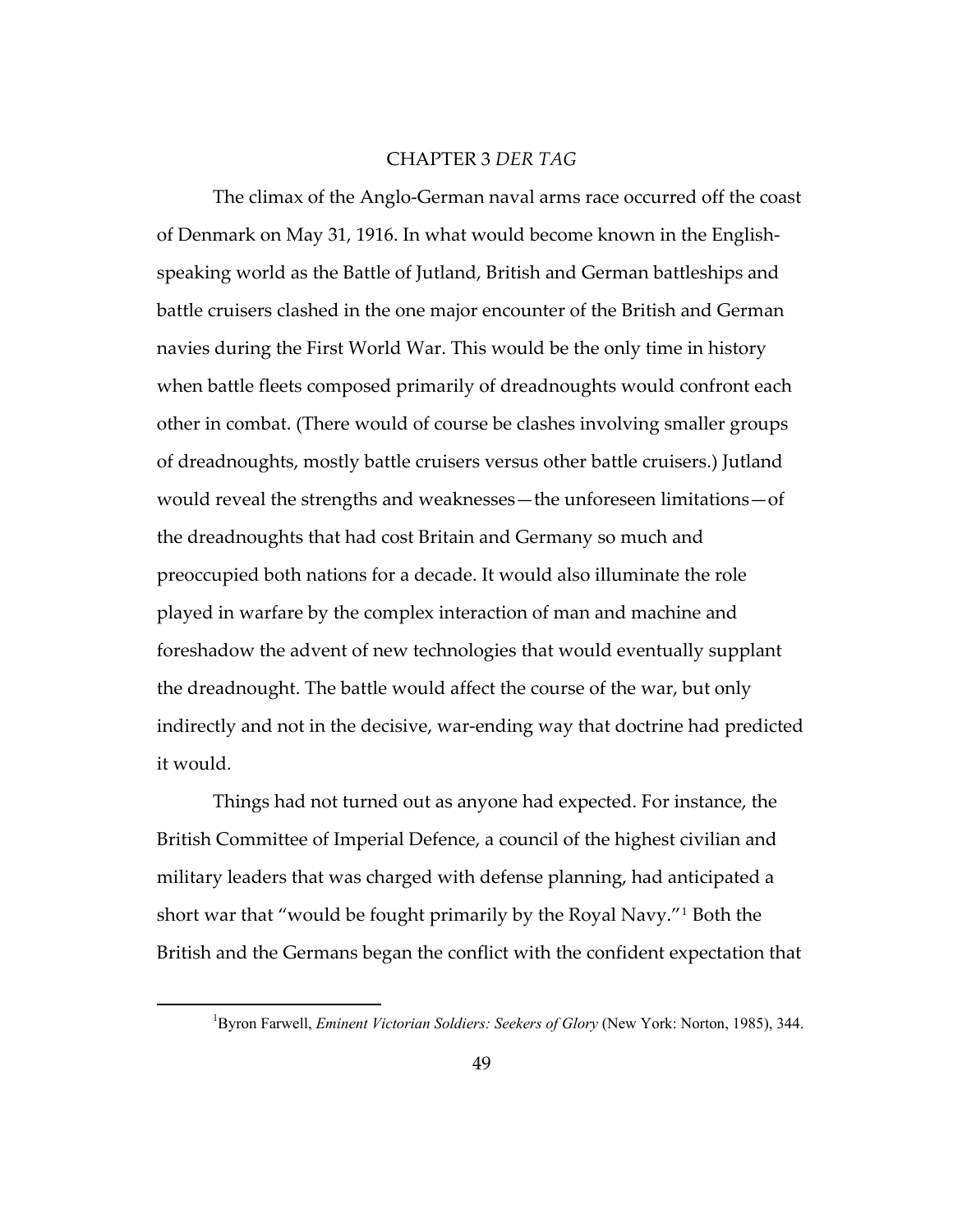their respective battle fleets would clash—as soon as possible—in a decisive confrontation.[2](#page-53-0) Instead, after two years of bitter fighting on land, the Allies— France, Russia, Britain, Italy, and Belgium—were locked in a stalemate in the lines of trenches that scarred the face of Europe, trapped in a war of attrition with the Central Powers—the German, Austro-Hungarian, and Ottoman empires and Bulgaria. At sea, the Royal Navy was maintaining a distant blockade of the Central Powers, keeping far enough away from German waters to obviate the threat of mines and torpedoes while keeping close enough to stifle German maritime traffic, shutting off the flow of goods to Germany. This policy came as a surprise to the Germans, who had expected the British to maintain a close blockade, sealing off their enemy's coastline, as they had in previous wars.<sup>[3](#page-53-1)</sup>

Since both countries expected that there would be a climactic naval battle, a Trafalgar played out with dreadnoughts instead of wooden ships of the line, both sides carefully prepared their battle fleets for what the Germans referred to as *Der Tag* (the day). The Germans hoped that on that day they would finally wrest hegemony at sea from the British and lift the blockade on their homeland. At the same time, they appreciated the fact that they were inferior to the British in numbers and in armament. While Britain could deploy 37 dreadnoughts (28 battleships and nine battle cruisers), Germany

<span id="page-53-1"></span><span id="page-53-0"></span><sup>2</sup> Ronald H. Spector, *At War at Sea: Sailors and Naval Combat in the Twentieth Century* (New York, Viking: 2001), 65.

<sup>&</sup>lt;sup>3</sup>Keith Yates, *Flawed Victory: Jutland, 1916* (Annapolis, Md.: Naval Institute Press: 2000), 41.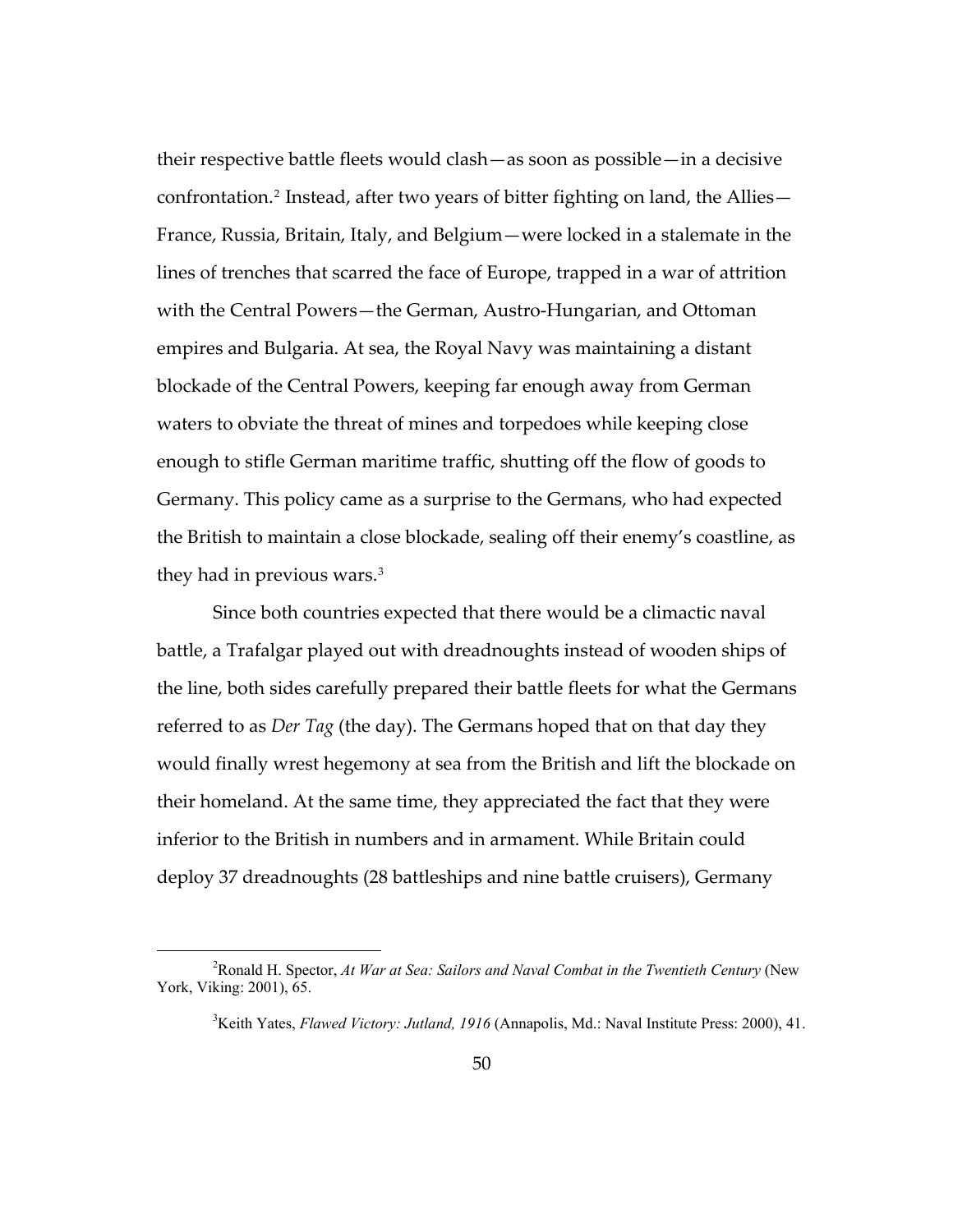could muster only 21 dreadnoughts (16 battleships and five battle cruisers).[4](#page-54-0) Where the British ships were armed with 12-, 13.5-, and 15-inch guns, the German ships were armed only with 11- and 12-inch guns.<sup>[5](#page-54-1)</sup> (This disparity is not as slight as might be imagined: the British 15-inch shell weighed more than twice as much as the German 12-inch shell, and the British guns outranged the German ones as well.) $\delta$ 

To whittle down the odds against the Reich, "the main German strategy was for its battle fleet to stay in port most of the time and to make occasional sallies with the 1st Scouting Group of battle cruisers to bombard towns on the east coast of Britain. The idea was to lure part of the enemy fleet out of its harbors in response."<sup>[7](#page-54-3)</sup> The Germans would then pounce on the smaller British force with their waiting main battle fleet, the High Seas Fleet, and by a process of attrition wear down the British forces until something close to parity had been achieved. At that point, the Germans would be able to hope realistically that they might defeat the main battle fleet of the Royal Navy, the Grand Fleet, on *Der Tag*. Germany's cautious strategy was dictated by another consideration as well: the Kaiser was extremely reluctant to risk his precious fleet against the British dreadnoughts.<sup>[8](#page-54-4)</sup>

6 N.J.M. Campbell, *Jutland: An Analysis of the Fighting* (London: Conway Maritime Press),

<span id="page-54-0"></span> $\overline{a}$ 

<span id="page-54-4"></span><span id="page-54-3"></span><span id="page-54-2"></span><span id="page-54-1"></span>344.

8 Massie*, Castles of Steel,* 121.

<sup>4</sup> Massie, *Castles of Steel,* 577.

<sup>5</sup> Padfield, *Aim Straight,* 248.

<sup>7</sup> Yates, *Flawed Victory*, 43.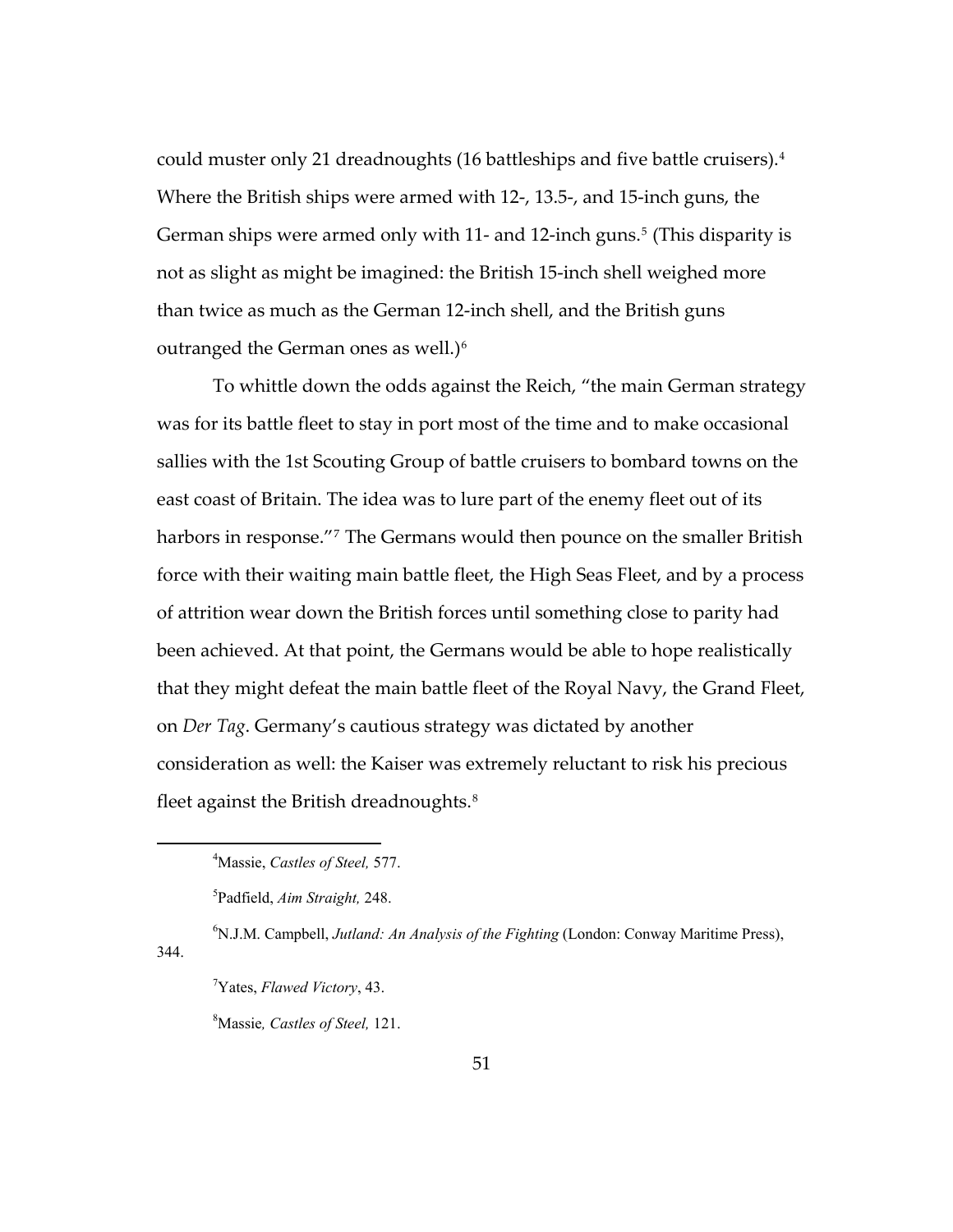In contrast, the British did not intend to wage a war of attrition. Instead they wanted somehow to entice the German battle fleet out of harbor and into a decisive clash in the North Sea.<sup>[9](#page-55-0)</sup> Exactly how they expected to do this is not clear, since there would be little incentive for the Germans to accept battle against so superior a force as the Grand Fleet. Like the Germans, the British intended to use their battle cruisers as bait as well as for scouting, hoping that the High Seas fleet might by some means be inveigled into chasing the British battle cruisers under the waiting guns of the Grand Fleet. British and Germans alike feared that the enemy might set a trap for them involving minefields and submarines;<sup>[10](#page-55-1)</sup> they realized that their dreadnoughts were quite vulnerable to the underwater explosions that would be detonated by mines and by torpedoes launched by surface craft or submarines. Fear of the torpedo would turn out to be a preoccupation of senior naval commanders for the duration of the war.

The British had one significant advantage in implementing their strategy: they were able to intercept and decode German radio messages. A German naval codebook had fallen into their hands, and they were reading the Germans' plans almost as soon as the Germans themselves did. As we will see, though, this ability to discover the enemy's intentions did not give the British the overwhelming edge that it should have given them. In the event, an avoidable human failure would almost completely negate the value of this intelligence triumph.

<span id="page-55-0"></span><sup>9</sup> Yates, *Flawed Victory,* 42.

<span id="page-55-1"></span><sup>10</sup>Tarrant, *Jutland: The German Perspective,* 22.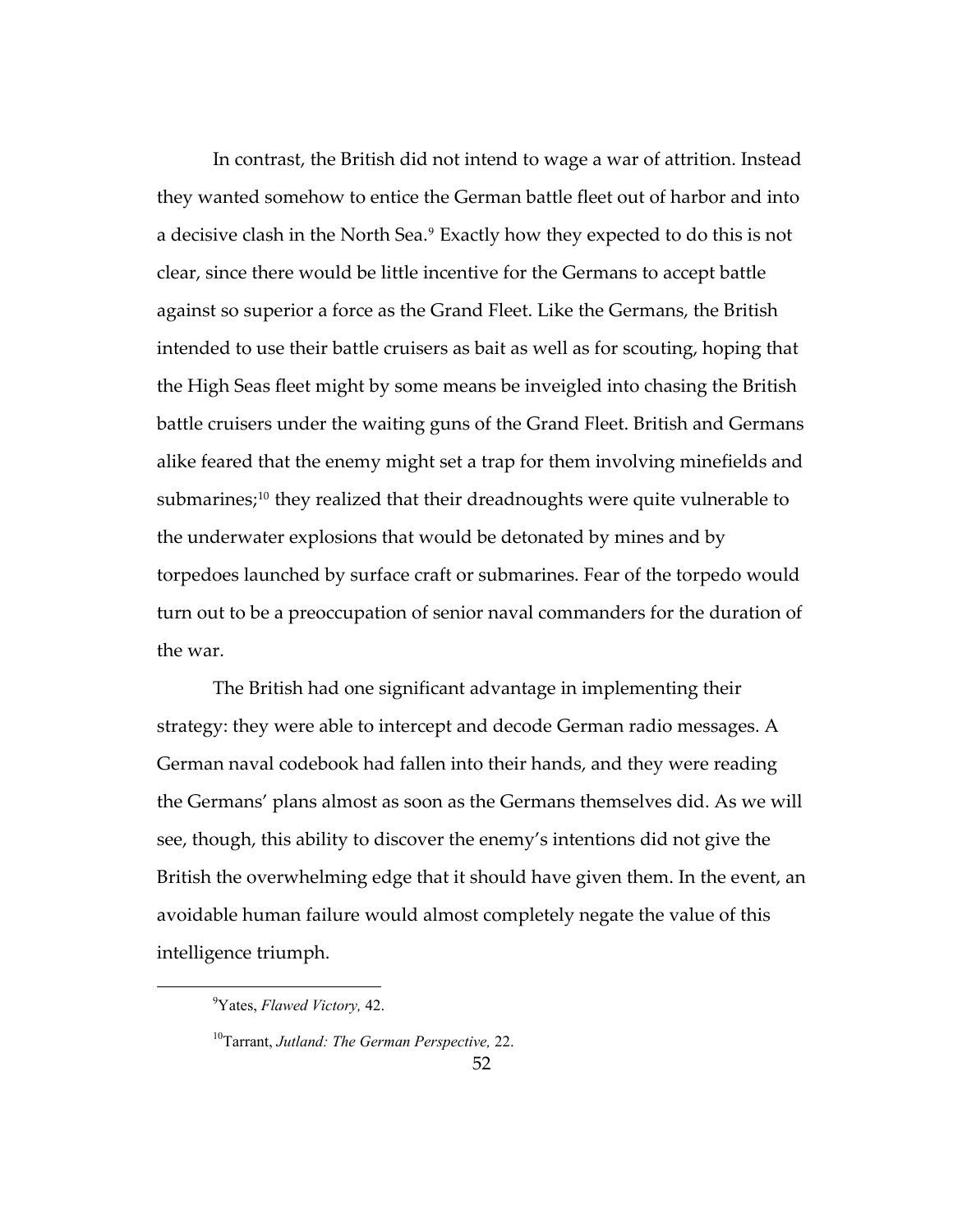While most Britons were supremely confident that the Grand Fleet would handily defeat the High Seas Fleet, the commander of the Grand Fleet, Admiral Sir John Jellicoe, was not so certain of victory. A protégé of Jacky Fisher's who had been groomed to command the Grand Fleet, Jellicoe knew from intelligence reports that German ships had better armor and more thorough underwater compartmentation—both assets in coping with damage in combat—than his own ships did.[11](#page-56-0) He also knew from a previous assignment as the Director of Naval Ordnance that British shells fired at long range and striking at oblique angles often failed to penetrate heavy armor, detonating prematurely and relatively ineffectively.[12](#page-56-1) Overall, Jellicoe feared that German dreadnoughts were superior in several respects to British ones.[13](#page-56-2) His advantage in numbers and armament was not enough to allay his misgivings.

Although Jellicoe may not have realized it, the Royal Navy held a significant psychological edge over the Imperial German Navy: a heritage of victory that went back to Trafalgar and thoroughly intimidated the Germans. As Jellicoe's German counterpart, Vice Admiral Reinhard Scheer, put it, "The English fleet had the advantage of looking back on a hundred years of proud tradition which must have given every man a sense of superiority based on

 $13$ Ibid., 303.

<span id="page-56-2"></span><span id="page-56-1"></span><span id="page-56-0"></span><sup>11</sup>Nigel Steel and Peter Hart, *Jutland 1916: Death in the Grey Wastes* (London: Cassell, 2003), 28–29.

<sup>12</sup>Massie, *Castles of Steel,* 61.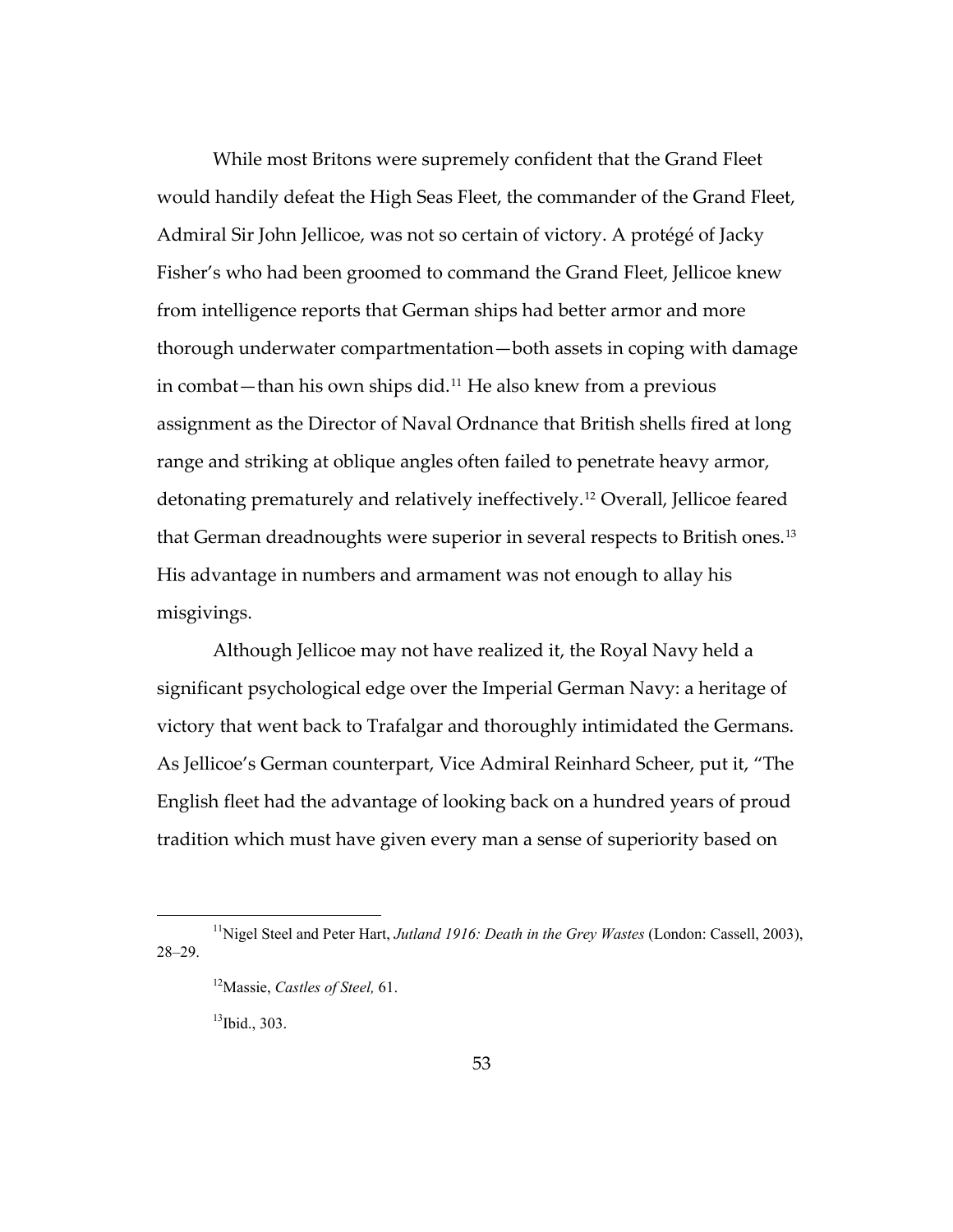the great deeds of the past."[14](#page-57-0) The Germans feared *Der Tag* even while they looked forward to it.

The burden of command weighed heavily on Jellicoe. He realized that he was, in Winston Churchill's memorable phrase, "the only man on either side who could lose the war in an afternoon."[15](#page-57-1) Jellicoe himself summed up the situation—and his responsibility—in equally portentous terms: "Our fleet was the one and only factor that was vital to the existence of the empire."<sup>[16](#page-57-2)</sup> If the fleet was defeated, Churchill believed, "starvation and invasion would have descended upon the British people. Ruin utter and final would have overwhelmed the Allied cause."[17](#page-57-3)

Ranging out ahead of that fleet was a separate force of battle cruisers, the Battle Cruiser Fleet, commanded by Vice Admiral Sir David Beatty. He had risen through the ranks with exceptional swiftness, and with his rakishly tilted cap and his nonregulation uniform, he personified the word *dashing.* Beatty differed from most Royal Navy admirals in fostering a sense of initiative among his subordinate officers: he expected that in the fog of battle they would understand his overall intentions and would act on their own to take advantage of any opportunities that arose.

<span id="page-57-0"></span><sup>&</sup>lt;sup>14</sup>John Keegan, *The Price of Admiralty: The Evolution of Naval Warfare* (New York: Viking, 1988), 112.

<span id="page-57-3"></span><span id="page-57-2"></span><span id="page-57-1"></span><sup>&</sup>lt;sup>15</sup>Winston Churchill, *The World Crisis*, Vol. III (New York: Charles Scribner's Sons, 1955), 106.

<sup>16</sup>Steel and Hart, *Jutland 1916,* 31.

<sup>17</sup>Churchill, *The World Crisis,* 103.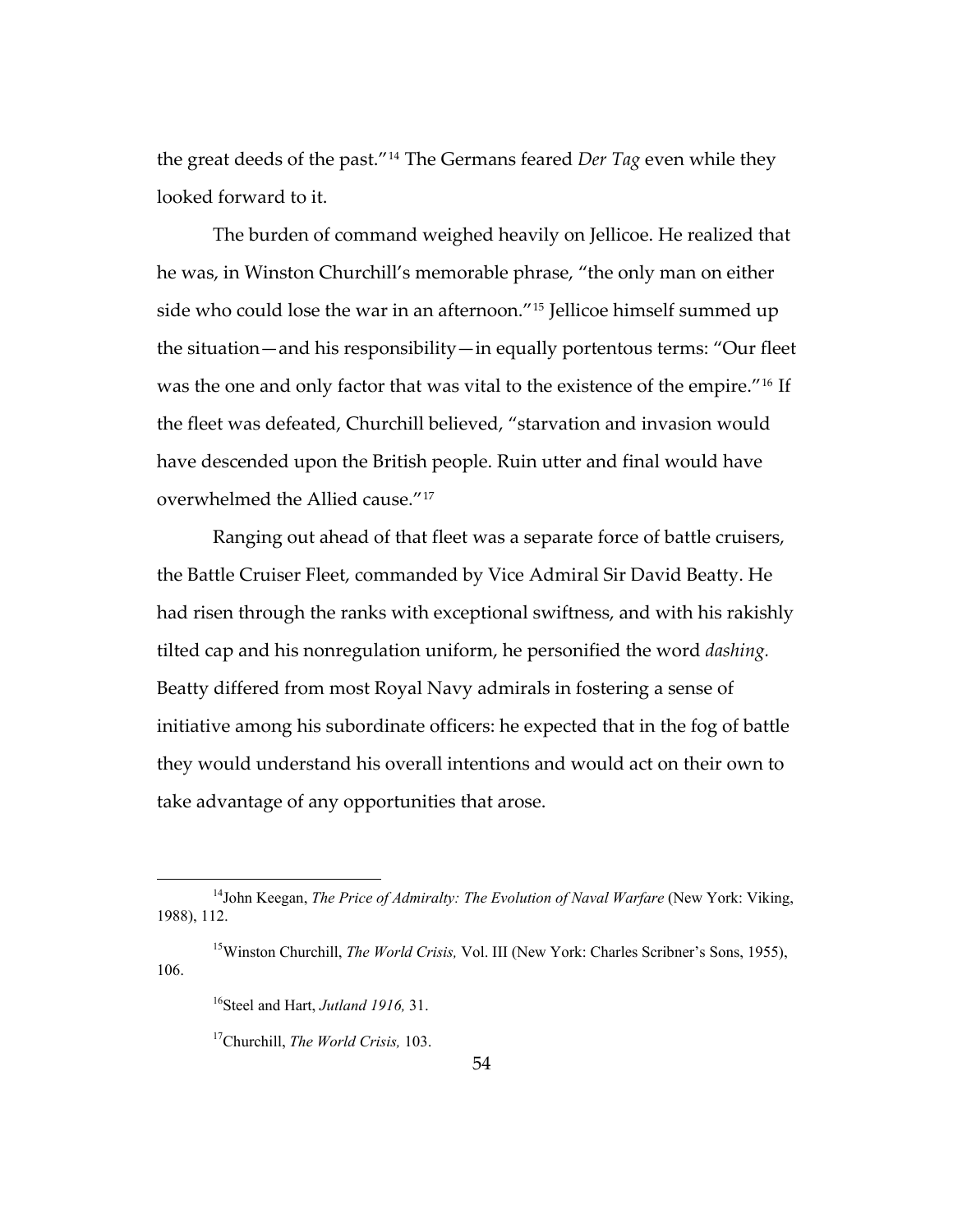In contrast, Jellicoe was what would today be called a micromanager. A typical product of the Victorian navy, he sought above all to impose order on the chaos of battle, and some historians have tended to disparage him for this:

Jellicoe's greatest shortcoming was his inflexibility. He had drawn up the Grand Fleet Battle orders—seventy closely spaced pages of orders and many more pages of detailed instructions—a document written from a decidedly defensive angle, especially when it came to the use of underwater weapons. The GFBOs lacked emphasis on offensive tactics, except for the big-gun, line-of-battle approach. Apparently, Jellicoe did not ask himself why Scheer should fall in with his ideas of how to fight a fleet action. There was very little in the GFBOs about what to do if the enemy refused to conform to his tactics, or how to force battle on an unwilling foe.[18](#page-58-0)

In fairness to Jellicoe, his principal weapon, the dreadnought, had been designed solely for the big-gun, line-of-battle approach, and tactical flexibility was not even a secondary consideration. Battleships were supposed to line up and shoot at other similarly arrayed battleships. That was how naval warfare had been waged since the age of sail, and few expected to see any major changes in the way wars were fought. The mighty dreadnoughts were bred primarily to deal out a maximum of firepower against similar vessels and to withstand the effects of comparable firepower in set-piece battles. They were designed for a certain almost ritualized form of combat and were not well

<span id="page-58-0"></span><sup>18</sup>Yates, *Flawed Victory,* 228.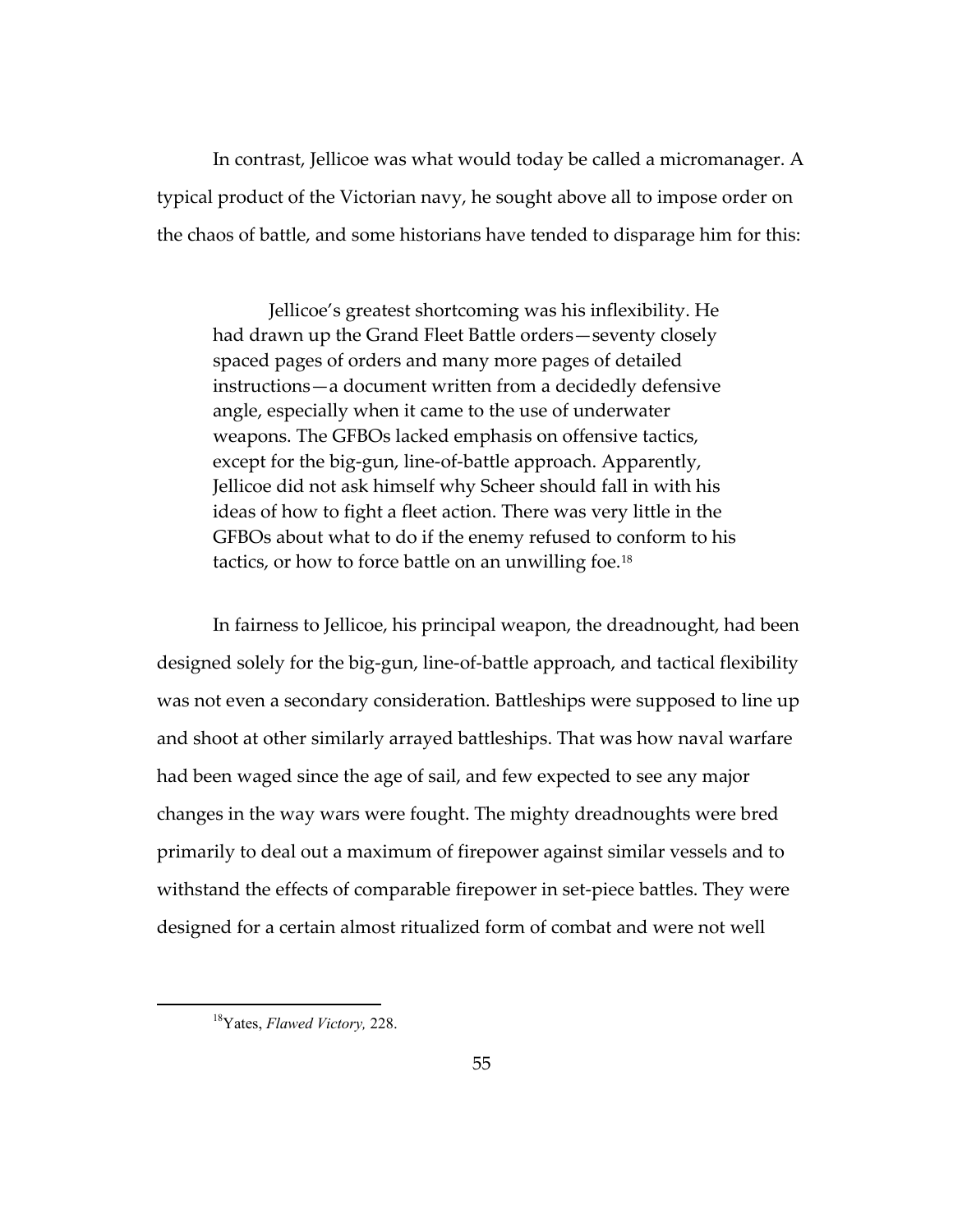suited to other ways of fighting. Before the end of the war, though, new weapons would begin to challenge the battleships' primacy.

The German admirals who would face Jellicoe and Beatty at Jutland did not present the sharp contrast that the two British officers did. Reinhard Scheer, the commander of the High Seas Fleet, was "known for strict discipline and popularly called 'the man with the iron mask.'"[19](#page-59-0) Behind that mask was an aggressive spirit: Scheer "persistently pressed for the High Seas Fleet to take the offensive: he believed that German ships were superior to those of the Royal Navy and that German officers and men were the equals of the British."[20](#page-59-1) To his frustration, he was held in check by the Kaiser's unwillingness to hazard his precious dreadnoughts in battle.

A similarly aggressive spirit animated Vice Admiral Franz Hipper, the commander of the High Seas Fleet's battle cruiser squadron, who led several raids to bombard English coastal cities in order to draw British forces out in pursuit of his squadron. As befits a battle cruiser commander, "he was a man of action, vigorous and impulsive, with the spirit of a privateer."[21](#page-59-2) In the judgment of one historian, he "was the only one of the four leaders to come out of Jutland with his reputation unblemished. Hipper is surely the greatest war admiral the German navy has ever produced."<sup>[22](#page-59-3)</sup>

<span id="page-59-3"></span> $^{22}$ Ibid., 243.

<span id="page-59-0"></span><sup>19</sup>Herwig, *"Luxury" Fleet,* 139.

<span id="page-59-1"></span><sup>20</sup>Tarrant, *Jutland, the German Perspective,* 44.

<span id="page-59-2"></span><sup>21</sup>Yates, *Flawed Cutlass,* 242.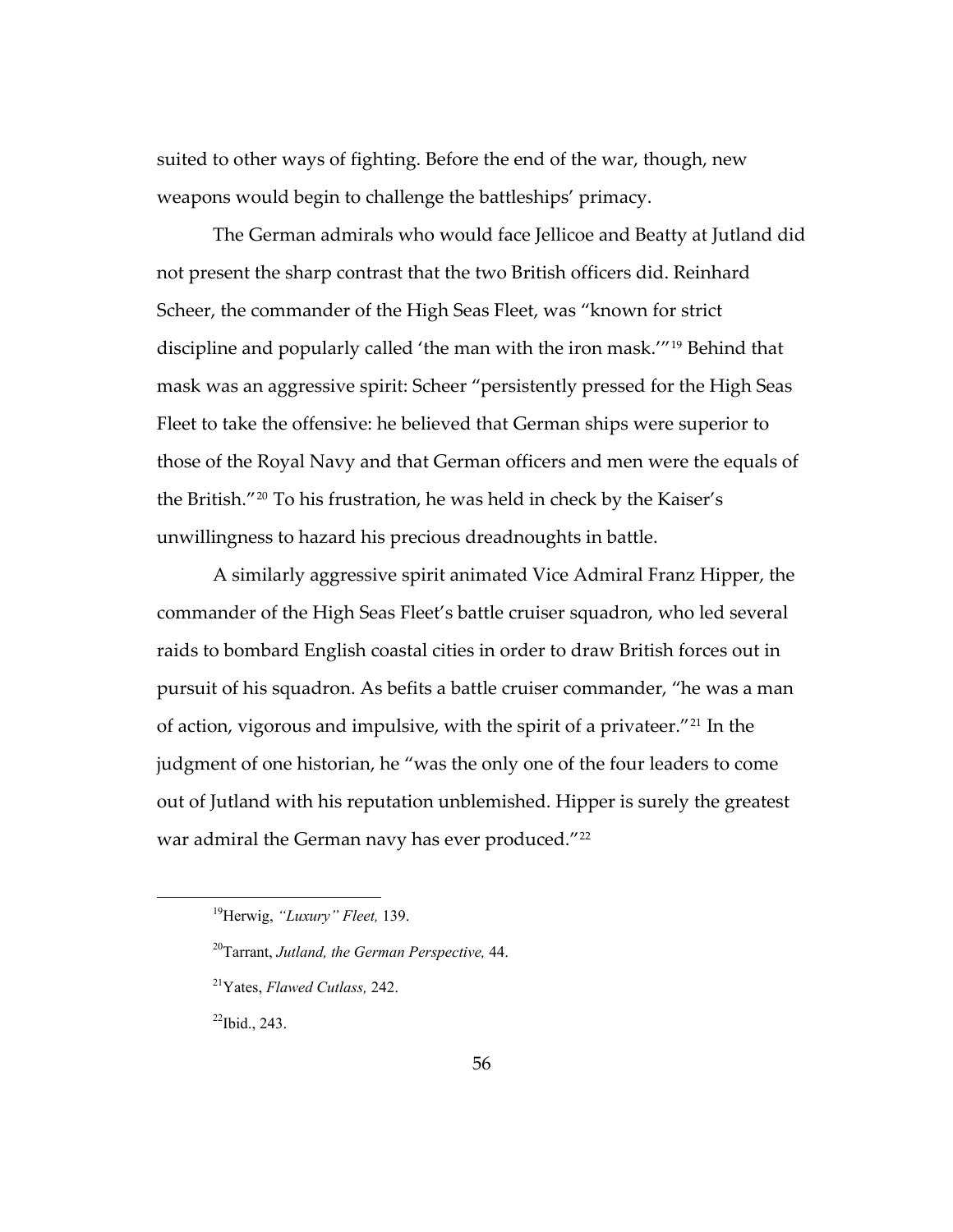While Hipper's and Beatty's battle cruisers probed and patrolled, Scheer's and Jellicoe's battle fleets impatiently awaited a chance to confront the enemy. That chance came near the end of May 1916.

no part in the forthcoming battle.) At midnight on May 30, Hipper's battle cruisers emerged from harbor to raid enemy shipping and thus entice Beatty's battle cruisers out in response. Hipper was to make sure that observers in neutral Scandinavian countries spotted his squadron so that they could report its presence to the British.<sup>[23](#page-60-0)</sup> Close behind came Scheer's High Seas Fleet. Acutely aware that he was outnumbered, Scheer "hoped nevertheless to come off the better by entangling the Grand Fleet with a U-boat line he had deployed off the British bases and by inflicting losses on ships and squadrons temporarily separated from the main body."[24](#page-60-1) (In the event, though, the U-boats and minefields would play

The British concluded from monitoring German radio traffic that the High Seas Fleet was probably about to venture forth into the North Sea. They did not, however, ascertain the exact details of Scheer's sortie, and because of an Admiralty staff officer's failure to ask his code breakers the right questions, did not actually learn that the High Seas Fleet was out until Beatty spotted it on the horizon. The result was that Jellicoe came to discount the intelligence that the Admiralty had gleaned from German radio traffic.

<span id="page-60-1"></span><span id="page-60-0"></span>Preceded by battle cruisers—and by hosts of smaller supporting ships—the two main battle fleets steamed unknowingly toward each other,

 $^{23}$ Ibid., 118.

<sup>24</sup>Keegan, *The Price of Admiralty,* 122.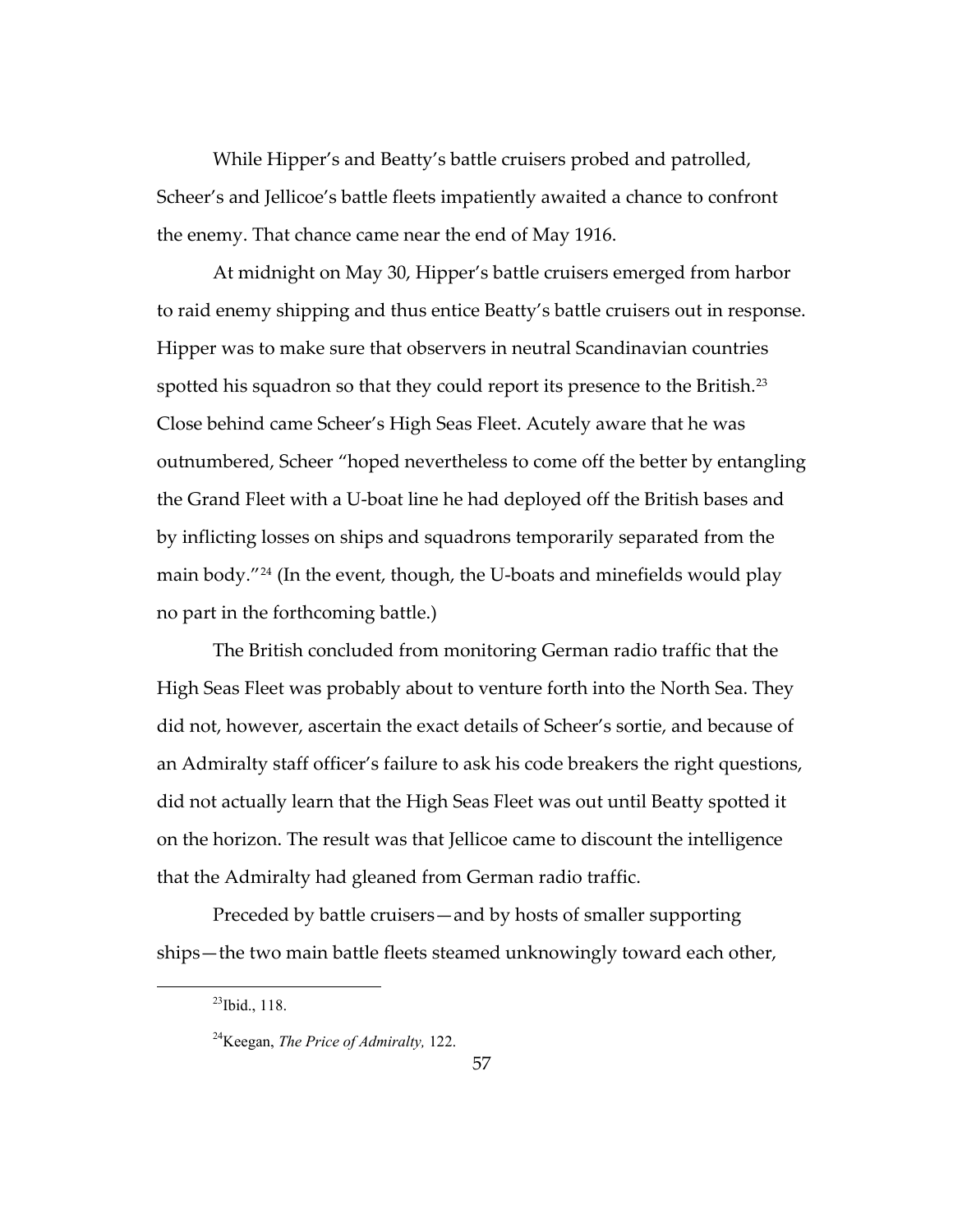the Germans hoping to overwhelm Beatty's battle cruisers and the British hoping that Beatty's battle cruisers would lead the High Seas Fleet into the arms of the Grand Fleet.

Early in the afternoon of May 31, advanced elements of the two battle cruiser forces made contact with each other. The British steered toward the German battle cruisers, which promptly reversed course and led the British toward the approaching High Seas Fleet. Beatty maneuvered to cut off the German battle cruisers, but one crucial element of his fleet, the 5th Battle Squadron, did not receive a flag signal ordering it to change course.<sup>[25](#page-61-0)</sup> (Beatty's force of battle cruisers was augmented by the four fast battleships of the 5th Battle Squadron, and Jellicoe's Grand Fleet included three battle cruisers.) Instead of following Beatty, the commander of the battleship squadron, Rear Admiral Hugh Evan-Thomas, relying on the assumption that he was not supposed to alter his course until directly ordered to do so by Beatty, kept going in his original direction. It would be several minutes, and several miles, before Evan-Thomas realized that he was supposed to follow Beatty even though he had received no order to do so.

This was only the first of the signaling mishaps that dogged the British forces at Jutland, and it highlighted one of the previously underappreciated drawbacks of the dreadnought weapon system: fleets of these ships, the last word in technology, had to be controlled and maneuvered by the age-old means of signal flags or by Morse code messages transmitted by flashing lights. Modern warships had to rely on forms of communication that would

<span id="page-61-0"></span><sup>25</sup>Yates, *Flawed Victory,* 128.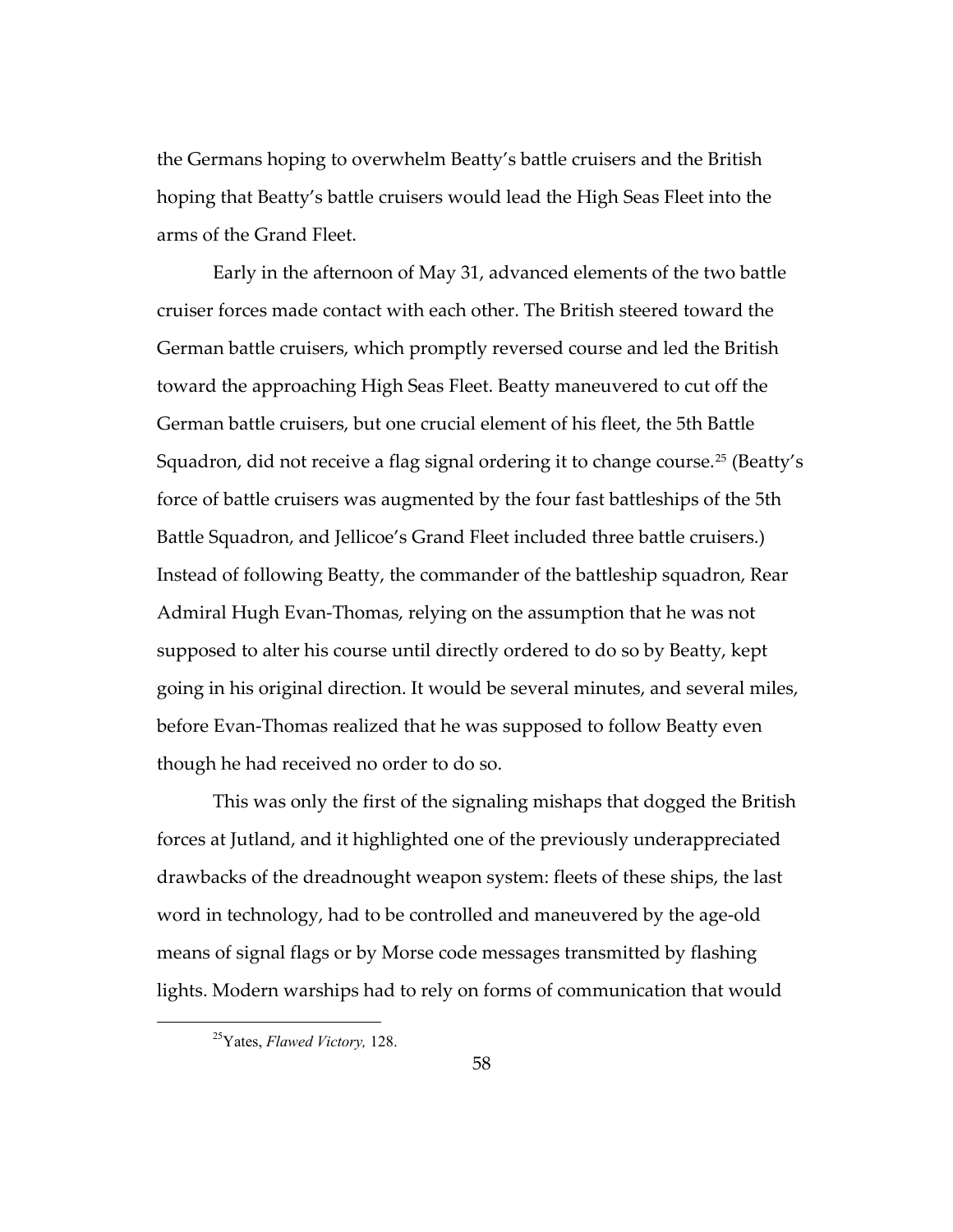have been familiar to Horatio Nelson. Such signals could be obscured by smoke from engines and gunfire, had to be repeated by ships in lines several miles long, and, in the case of flag signals, could even be foiled by adverse winds and darkness. Radio was not a viable alternative because radio messages had to be coded, transmitted, and decoded at the receiving end; the unavoidable time lag between transmission and reception meant that radio could not be used to maneuver fleets. It was as if the brains that directed these behemoths could not keep up with their powerful bodies. In the case of the dreadnought, what military experts refer to as command, control, and communications proved to be inadequate when it was tested in combat. This was a problem that neither side had anticipated before the war.<sup>[26](#page-62-0)</sup>

Though guided by a deficient command, control, and communications system, Evan-Thomas's four fast battleships—on temporary assignment to Beatty's battle cruiser force—represented the cutting edge of dreadnought design. First, these superdreadnoughts of the *Queen Elizabeth* class were armed with 15-inch guns, at that time the most powerful naval weapons in the world. Next, and more important, they were the first major warships to be powered by oil instead of coal. Oil power gave them a top speed that rivaled the speed of the battle cruisers and improved endurance by 40 percent.<sup>[27](#page-62-1)</sup> Oil, however, is not abundant in the British Isles, as coal is, and the Royal Navy had to look overseas for a source of oil. To obtain it, the British government bought a

<span id="page-62-0"></span> $^{26}$ Ibid., 43.

<span id="page-62-1"></span><sup>27</sup>Keegan, *The Price of Admiralty,* 119-120.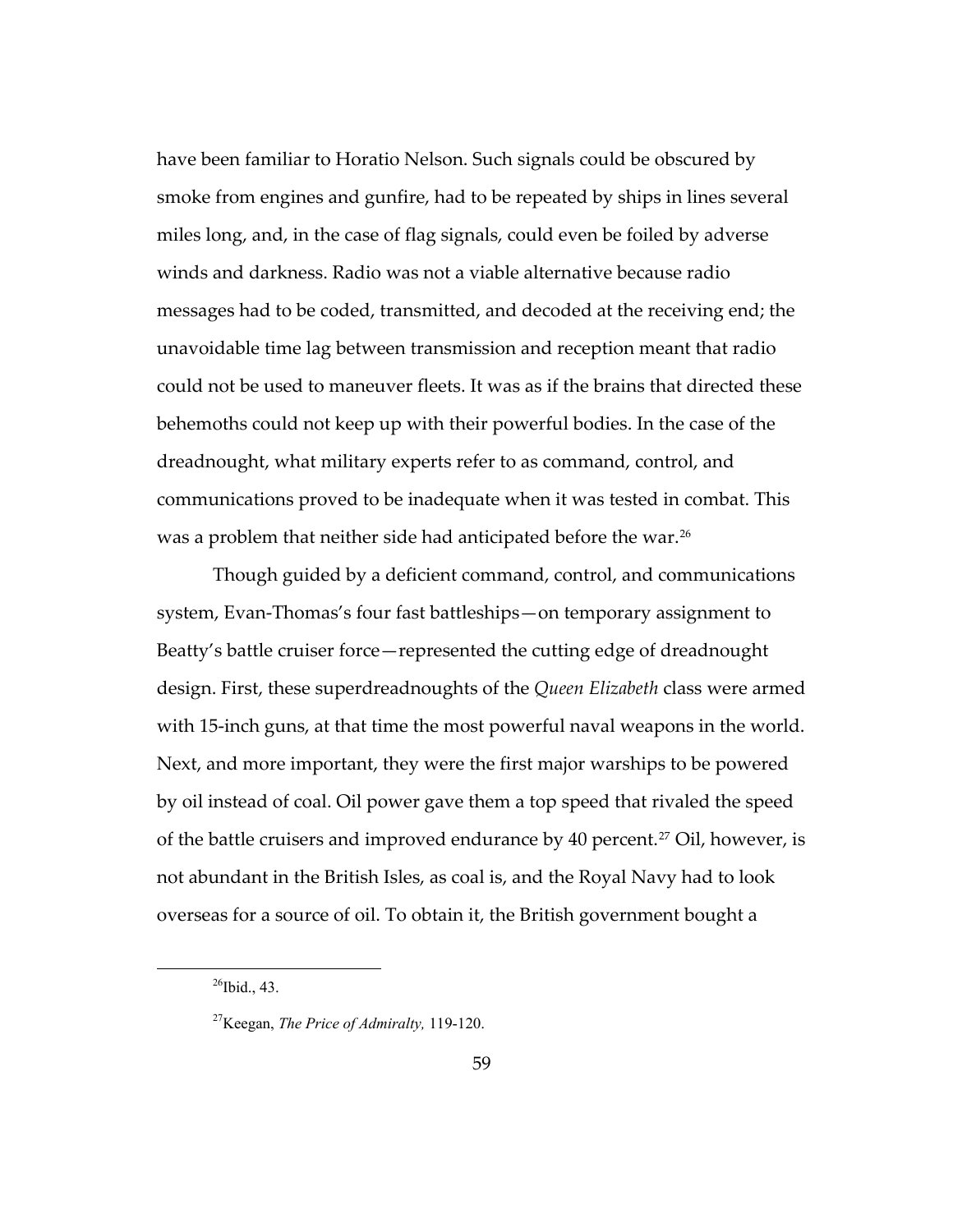controlling interest in the Anglo-Persian Oil Company, "a stroke which has been compared to Disraeli's purchase of Suez Canal shares in the previous century."[28](#page-63-0) With the introduction of the *Queen Elizabeth* class, oil, already in widespread use in civilian life, such as with automobiles, became a vital defense commodity. Nations that deployed dreadnoughts had to look to other, faraway nations to supply a product needed to make war. The repercussions of this development can still be felt today.

The Germans were the first to open fire—at a range of slightly more than nine miles.<sup>[29](#page-63-1)</sup> Almost immediately, one of Beatty's ships, the battle cruiser *Indefatigable,* was hit by a German salvo that penetrated its one-inch deck armor and detonated in one of its magazines. The ship exploded in a gigantic burst of smoke and flame, sinking immediately. Of a crew of 1,019, only two men survived.[30](#page-63-2)

This was the first indication that the very concept of the battle cruiser might be inherently flawed—that these beautiful ships were just not protected well enough to survive in combat—but it would not be the last: about an hour after the *Indefatigable* sank, the battle cruiser *Queen Mary* took several hits and blew up in similar fashion. Of her crew of 1,275, only 19 men survived.<sup>[31](#page-63-3)</sup>

<span id="page-63-0"></span><sup>28</sup>Padfield, *The Great Naval Race,* 271.

<span id="page-63-1"></span><sup>29</sup>Yates, *Flawed Victory,* 133.

<span id="page-63-2"></span><sup>30</sup>Ibid.*,* 136.

<span id="page-63-3"></span> $31$ Ibid., 138.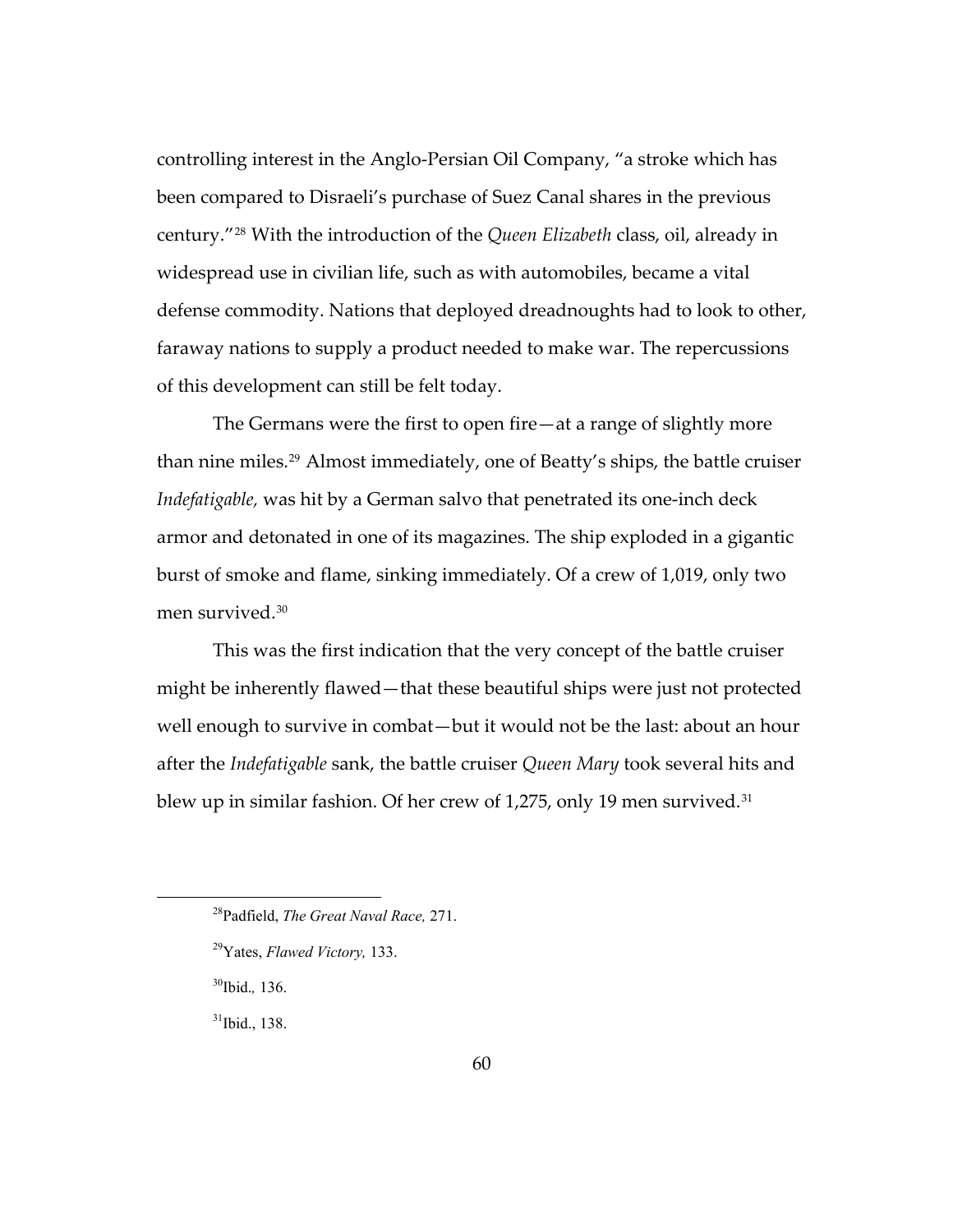The realization that two of his ships had just been sunk in spectacular explosions drew from Beatty an observation that is justly famous as an example of British phlegm: turning to his flag captain, Beatty said, "There seems to be something wrong with our bloody ships to-day."[32](#page-64-0) There was indeed.

With both sides firing as fast as they could, Beatty continued to pursue Hipper's apparently retreating battle cruisers until his lookouts suddenly glimpsed the High Seas Fleet emerging from the mist, headed at high speed in his direction. He immediately reversed course and headed for the approaching Grand Fleet, which was well out of Hipper's and Scheer's sight; he also signaled Jellicoe by radio that the German battle fleet was out. Beatty was playing his intended role as bait for the High Seas Fleet, but at this point the Germans still believed that their trap was working and that they were pursuing an isolated force of British battle cruisers. They were wrong, however; they were rapidly heading toward the waiting jaws of the Grand Fleet.

For his part, Jellicoe was faced with a crucial decision regarding his fleet's formation. He had to deploy his ships from several parallel columns, the formation ordinarily used for cruising, into a line of battle, with one ship following another, a formation in which all of his ships could fire broadsides at the enemy at the same time. He lacked the precise information needed to correctly deploy into a line of battle, however, because Beatty had not kept him properly informed about the German battle fleet's course. If Jellicoe

<span id="page-64-0"></span><sup>32</sup>Marder, *From the Dreadnought to Scapa Flow*, Vol. III, 60.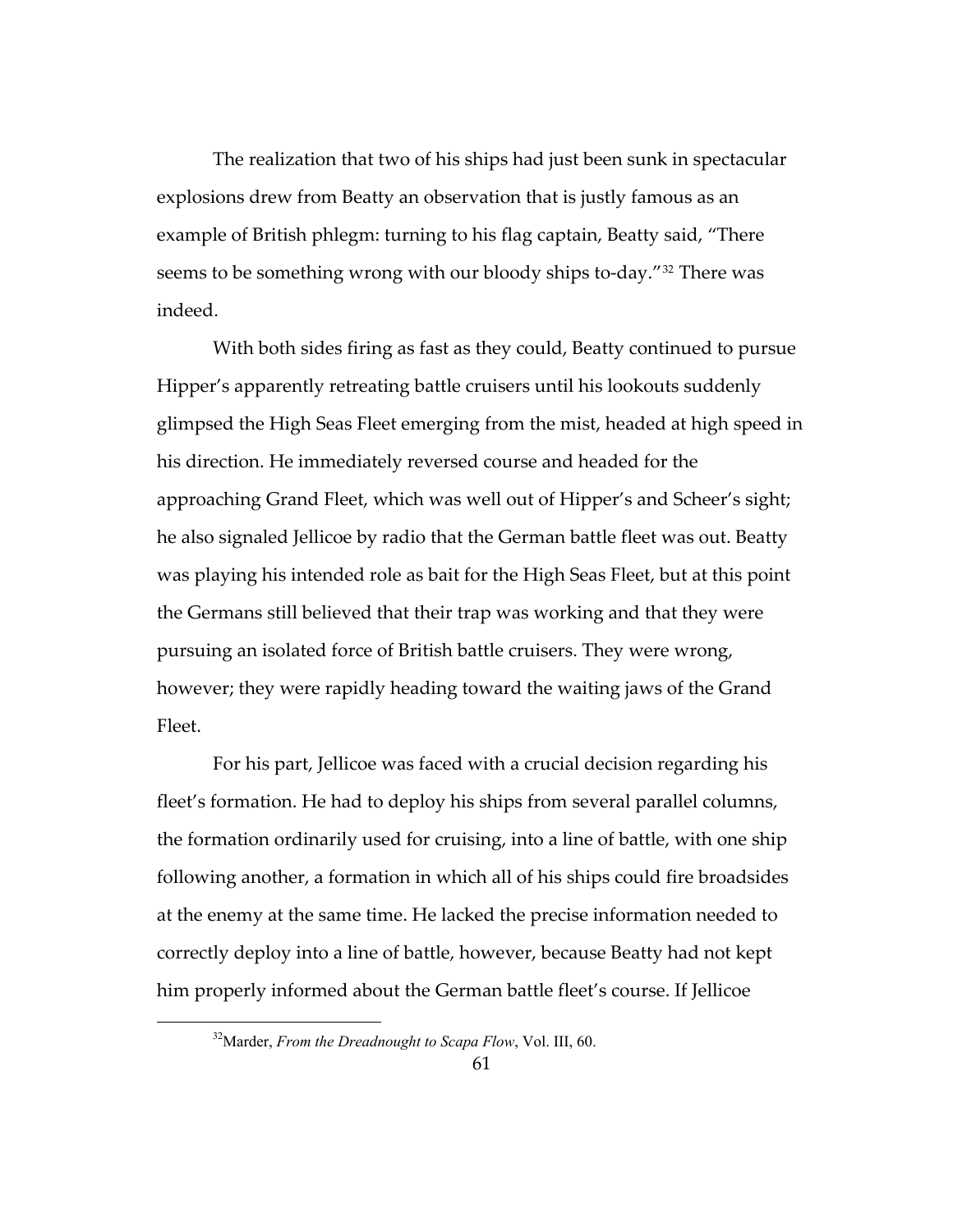decided correctly how to maneuver into line, he would be able to cross the enemy's T, bringing all of his guns to bear on a line of enemy ships steaming in a direction perpendicular to his own that would be able to return fire with only a few guns. If Jellicoe did not decide correctly, however, the enemy might be able to cross his T. Jellicoe made the right decision, deploying on the port wing, in nautical parlance, and dispatching his three battle cruisers to go to Beatty's aid at once (the battle cruisers were of course faster than his battleships). A High Seas Fleet in line-of-battle formation soon found itself unexpectedly confronted with the might of the entire Grand Fleet.

While the two main battle fleets began shooting at each other, the two battle cruiser forces continued to exchange fire. Suddenly a German salvo hit the *Invincible,* one of the battle cruisers that Jellicoe had sent Beatty and the first ship of her type to enter service. Like the *Indefatigable* and the *Queen Mary* before her, the *Invincible* exploded in a pillar of flames and smoke and immediately sank. Of a crew of 1,032, only six survived.<sup>[33](#page-65-0)</sup>

The German ships were taking a beating from the British guns as well, but their heavier armor and more thorough compartmentation were proving their worth in combat. Though many German battle cruisers were badly damaged, they continued to float and flight. Only one of them, the *Lützow,* Hipper's flagship, would eventually sink, but only after withstanding a massive amount of punishment at British hands.

<span id="page-65-0"></span>Under heavy fire from Jellicoe's guns and under orders not to try to slug it out with the Grand Fleet, Scheer had no option but to retreat, and

<sup>33</sup>Yates, *Flawed Victory,* 163.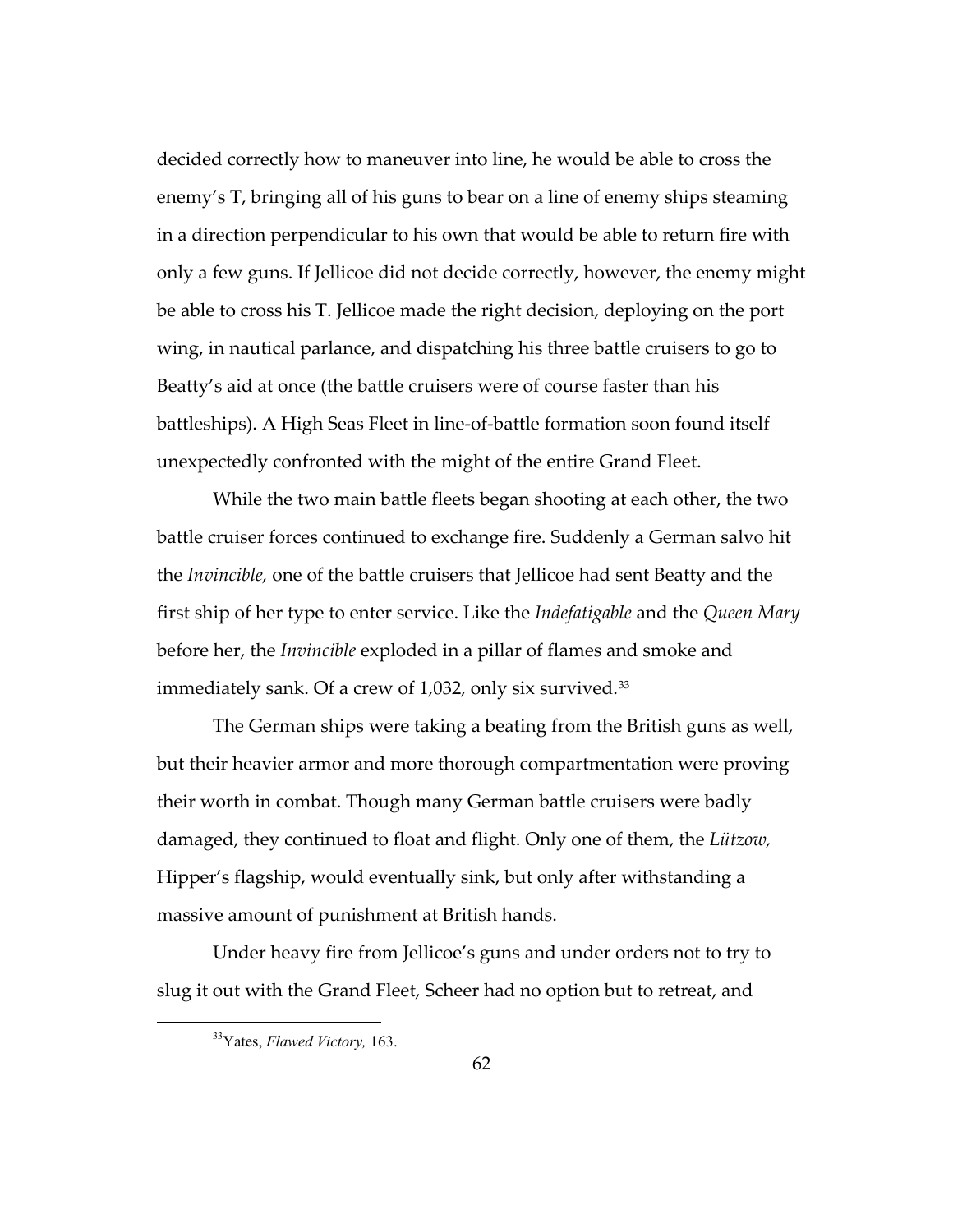immediately reversed course in a complicated maneuver that involved nearly simultaneous U turns by all of the dreadnoughts of his fleet. Scheer was aided in his disappearing act by the prevailing haze in the North Sea and a smoke screen, but for some reason that he was never able to explain adequately, he soon reversed course again, heading once more toward the enemy. The pounding that he received from the Grand Fleet rapidly convinced him that he had to retreat, and he promptly made another U turn, using his battle cruisers and his torpedo boats to cover his withdrawal.<sup>[34](#page-66-0)</sup>

Fearing German torpedoes far more than he feared German guns, Jellicoe turned his fleet away from Scheer's in order to dodge the torpedoes launched at his ships. He has been castigated for taking this course instead of pursuing and overwhelming the High Seas Fleet, but Jellicoe was doing just what he had told the Admiralty he planned to do in battle. In a memorandum spelling out his intentions long before the confrontation, he said, "If the enemy turned away from us, I should assume the intention was to lead us over mines and submarines, and decline to be drawn."[35](#page-66-1) Jellicoe appreciated the fact that his dreadnoughts, as powerful as they were, were highly vulnerable to mines and torpedoes; ships costing millions of pounds could readily be sunk by these inexpensive weapons. His superiors had approved this course of action, but it gave Scheer and Hipper an opportunity to get away and they disappeared into the haze of the North Sea. For both sides, simply seeing the enemy was proving to be one of the greatest difficulties: as one historian

<sup>34</sup>Tarrant, *Jutland: The German Perspective,* 165. 35Yates, *Flawed Victory,* 65.

<span id="page-66-1"></span><span id="page-66-0"></span>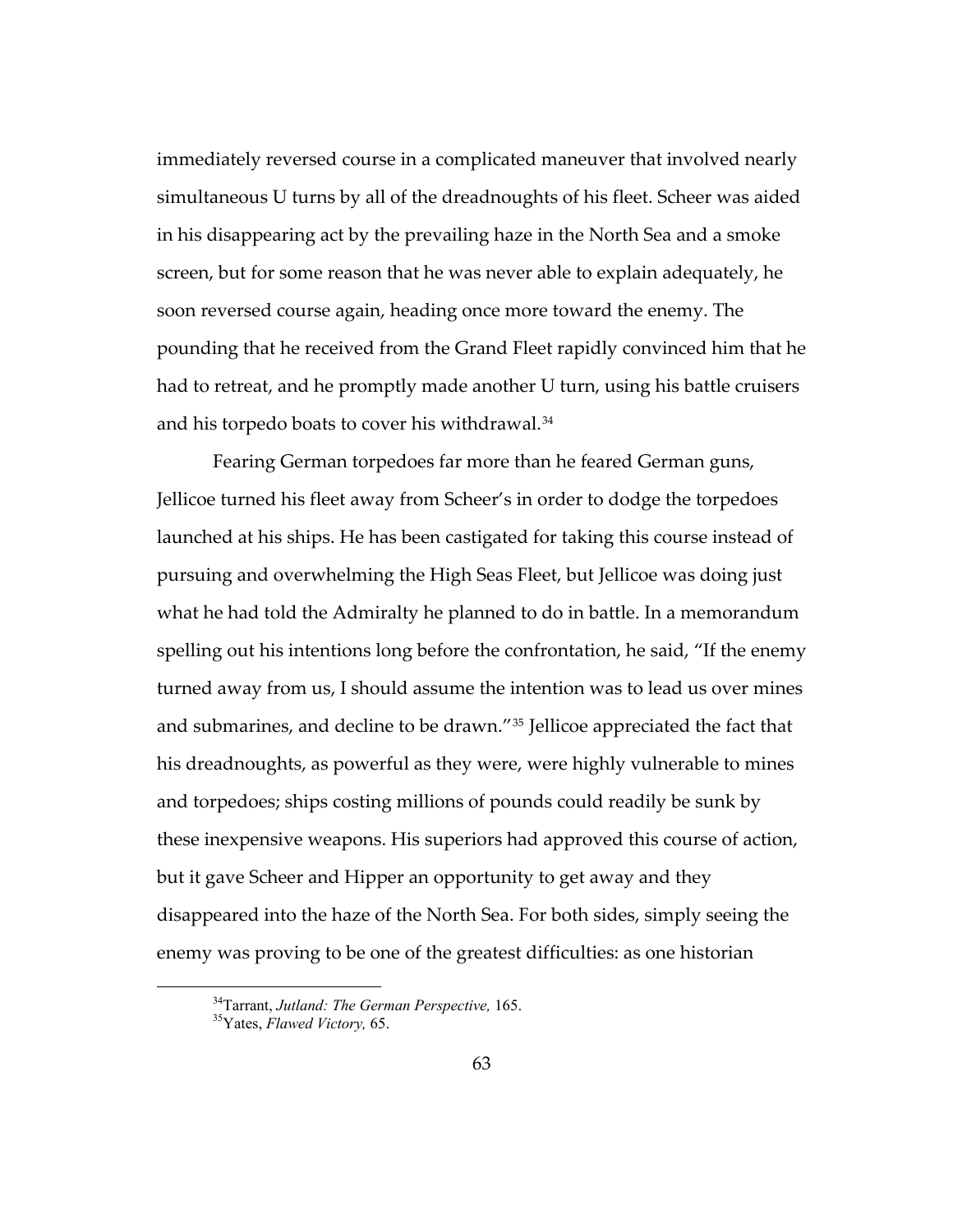concluded, "For much of the battle lack of visibility had a more dominant influence than any of the Admirals."[36](#page-67-0)

The British fleet searched vainly for the German fleet as night slowly began to fall. Both sides were anxious to avoid the confusion and uncertainty of a night battle, and the British stopped searching and resumed cruising formation, hoping to pick up the Germans' trail in the morning.

Night gave some respite to the crews of the dreadnoughts, but smaller ships soon found themselves in an inferno. As the two fleets brushed by each other in the darkness, cruisers and destroyers and other supporting warships suddenly came face to face with dreadnoughts as well as with their peers, enemies suddenly looming out of the darkness. All of the remaining dreadnoughts—on both sides—survived the night, but many other ships, sometimes with their entire crews, failed to make it through the fitful chaos of the night action.

The following day, the British resumed searching for the Germans, but to no avail. A badly damaged High Seas Fleet succeeded in reaching harbor without engaging the Grand Fleet again. Only one German dreadnought, the battle cruiser *Lützow,* had succumbed to enemy fire, but many of the High Seas Fleet's dreadnoughts, particularly the battle cruisers, were so severely damaged that they required months in dry dock before they were fit for action again. Smaller vessels had been lost by the score, and a total of 2,551 Germans had been killed in the fighting.<sup>[37](#page-67-1)</sup> Nevertheless, a jubilant Kaiser declared that

<span id="page-67-1"></span><span id="page-67-0"></span><sup>&</sup>lt;sup>36</sup>Campbell, *Jutland: An Analysis of the Fighting*, 337. <sup>37</sup>Ibid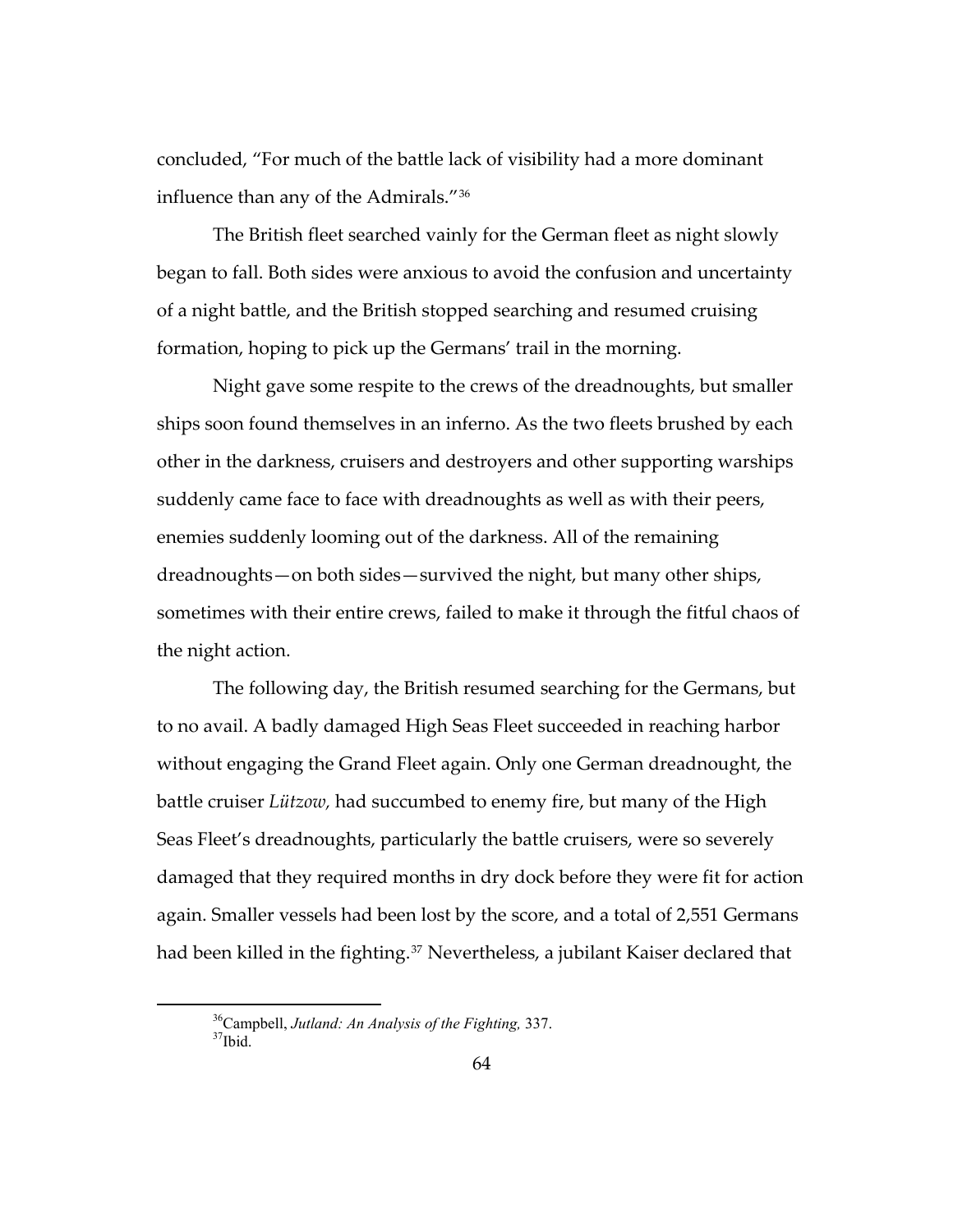his prized High Seas Fleet had won the battle, crowing that "the spell of Trafalgar has been broken" and announcing that "the English were beaten."[38](#page-68-0) He did not, however, mention the fact that his fleet had retreated at the first opportunity and was in no way ready to contend against the Grand Fleet again.

On the British side,  $6,094$  men had died<sup>[39](#page-68-1)</sup> — more than half of that total resulting from the explosion of the three battle cruisers. Beatty's and Jellicoe's cruisers and destroyers had taken many fatal casualties as well. Nevertheless, the British declared that they had won the battle, pointing to the fact that they had chased the enemy from the field and that their fleet was ready to fight again. The British public, for the most part, did not see it that way: everyone had expected a victory on the order of Trafalgar and nothing less would do. In their eyes, the battle of Jutland was a disappointing anticlimax that had cost the Royal Navy dearly.

The net result of the battle was that Britannia continued to rule the waves. The blockade of Germany remained in effect. The Germans had accomplished none of the ambitions that had animated their construction of a dreadnought fleet, despite having inflicted more damage on the British than the British inflicted on them. They were still stymied by the British dreadnoughts. As an American correspondent put it, "The German fleet has

<span id="page-68-1"></span><span id="page-68-0"></span>-

<sup>38</sup>Tarrant, *Jutland: The German Perspective,* 247.

<sup>39</sup>Campbell*, Jutland: An Analysis of the Fighting,* 337.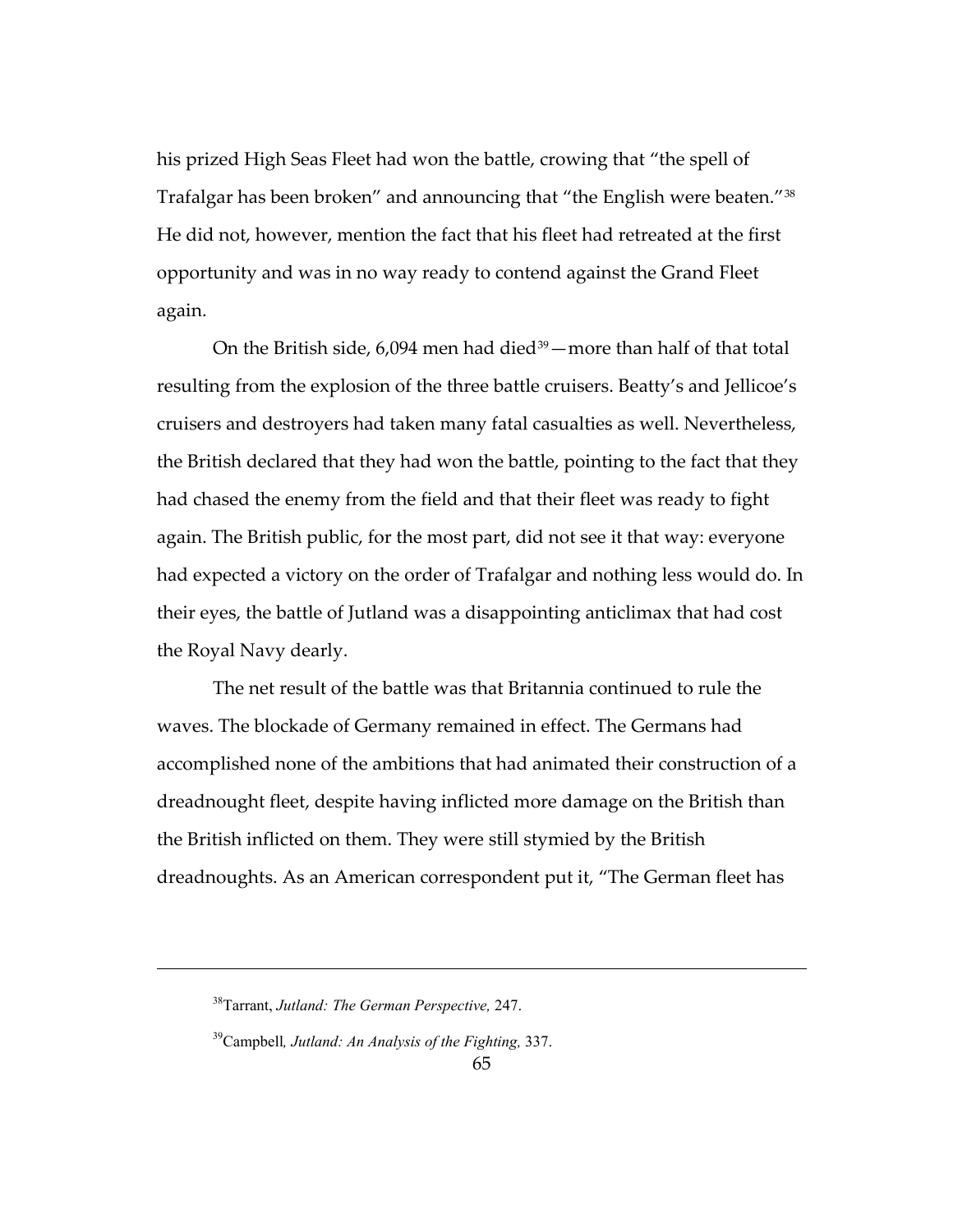assaulted its jailor, but it is still in jail."[40](#page-69-0) The High Seas Fleet would spend most of the rest of the war at anchor in harbor, venturing forth only briefly and tentatively three more times, heading for home at the first hint that the Grand Fleet might be at sea.<sup>[41](#page-69-1)</sup>

The senior German commanders were under no illusions about their predicament. Scheer bluntly reported to the Kaiser that Germany could not realistically hope to win the war at sea:

There can be no doubt that even the successful outcome of a Fleet action in this war will not *force* England to make peace. The disadvantages of our military-geographical position in relation to that of the British Isles, and the enemy's great material superiority, cannot be compensated by our Fleet to the extent where we shall be able to overcome the blockade or the British Isles themselves.[42](#page-69-2)

Scheer went on to advise the Kaiser that only the resumption of unrestricted submarine warfare, in which German U-boats would sink without warning any shipping, British or neutral, that approached the British Isles, could turn the tide in Germany's favor. Unable to prevail on the surface of the sea, the Imperial German Navy turned to unrestricted submarine warfare, a mode of fighting that many seamen and civilians considered barbaric. (A British admiral described submarines as "underhand, unfair, and damned

<span id="page-69-0"></span><sup>40</sup>Yates, *Flawed Victory,* 212.

<span id="page-69-1"></span><sup>41</sup>Tarrant, *Jutland: The German Perspective,* 251.

<span id="page-69-2"></span><sup>42</sup>Marder, *From the Dreadnought to Scapa Flow,* 206.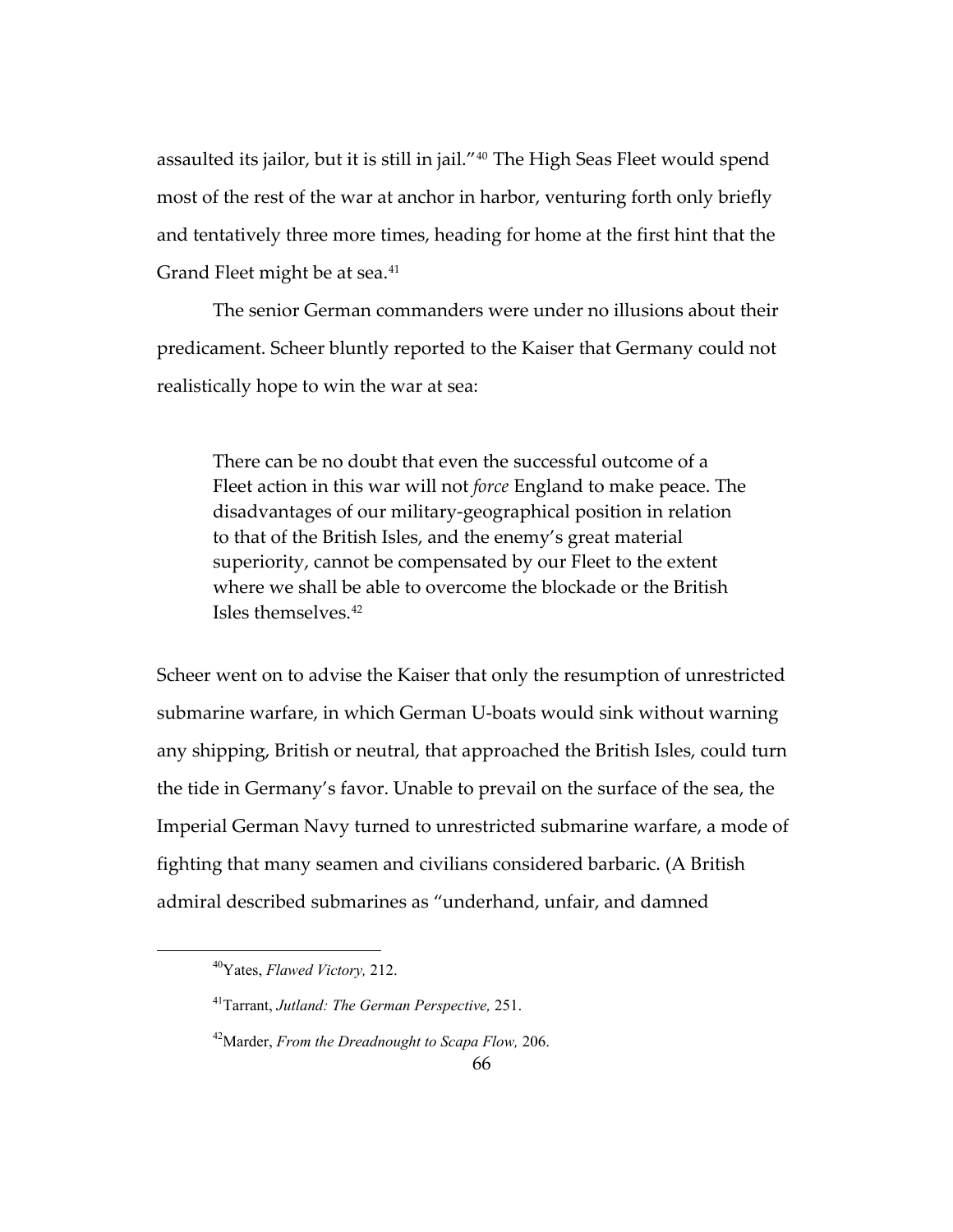unEnglish."[43](#page-70-0)) American outrage at Germany's course of action soon spurred the United States into joining the war on the Allied side, and America's entrance into the war was a major factor in propelling the Allies toward victory. The fleets of dreadnoughts had after all had an effect on the outcome of the war, even if it was not the effect that everyone had expected.

Now that there was the evidence of actual combat to be considered, all hands began assessing the performance of the dreadnoughts. The foremost issue was the fact that three British battle cruisers had exploded and immediately gone to the bottom. The most obvious cause for this result was the scanty armor protection of the British battle cruisers: their thin skin would not keep out large-caliber shells, and they were deemed to be no more than eggshells armed with hammers. In the eyes of many, flawed design and the doctrine that underlay that design were responsible for the explosions that killed more than 3,000 men. In contrast, the far sturdier and better protected German battle cruisers withstood much greater amounts of damage.

The inadequate armor of the battle cruisers was by no means the whole story, however. Historians have since come to conclude that faulty ammunition-handling practices bear the primary responsibility for the death of the British battle cruisers. The battle cruisers lacked a suitable range for practicing gunnery, and as a result resorted to firing quickly and copiously to compensate for their inaccuracy. In order to keep up a rapid rate of fire, the battle cruisers maintained a stock of ammunition 50 percent greater than the

<span id="page-70-0"></span><sup>43</sup>Herwig, *"Luxury" Fleet,* 86.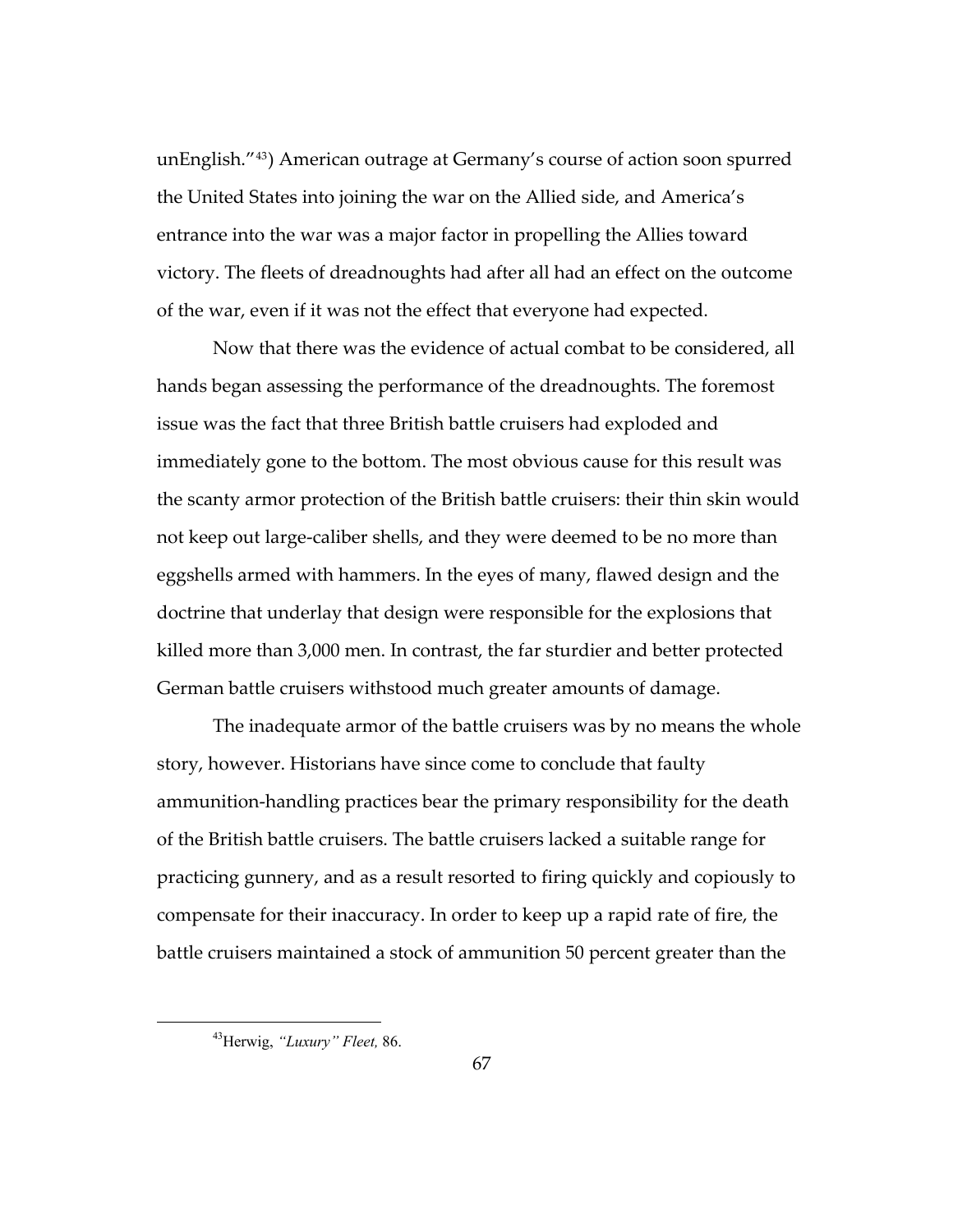amount they were designed to carry.<sup>[44](#page-71-0)</sup> This meant that there was more to blow up than there should have been. Even more important, the gun crews kept open some of the flash-tight doors between the magazines, where the ammunition was stored, and the guns. Though this would speed up the rate of fire, it would also facilitate the passage of fire caused by an exploding enemy shell from a turret to a magazine. To make matters worse, the gun crews stored ready supplies of ammunition at intermediate points between magazine and gun, against regulations. On top of all this, the cordite propellant the British used in their guns tended to explode when exposed to flame instead of simply burning, as German charges did. As one scholar put it, "If the British ships had had German charges, it is very unlikely that they would have blown up."[45](#page-71-1) He added that if the German battle cruisers had used British propellant, at least three of them would probably have exploded just as the British ships did.<sup>[46](#page-71-2)</sup> It is also worthy of note that several British battle cruisers did not explode and sink even though they each took more than a dozen large-caliber hits.[47](#page-71-3)

Besides having a more stable propellant than the British did, the Germans also took more thorough antiflash precautions because a turret fire

<span id="page-71-3"></span><span id="page-71-2"></span><span id="page-71-1"></span><span id="page-71-0"></span><sup>44</sup>Nicholas A. Lambert, "'Our Bloody Ships' or 'Our Bloody System'? Jutland and the Loss of the Battle Cruisers, 1916," *Journal of Military History,* Vol. 62, No. 1 (Jan. 1998), 37.

<sup>45</sup> Campbell, *Jutland: An Analysis of the Fighting,* 368.

 $46$ Ibid., 380.

<sup>47</sup>Spector, *At War at Sea.* 93–94.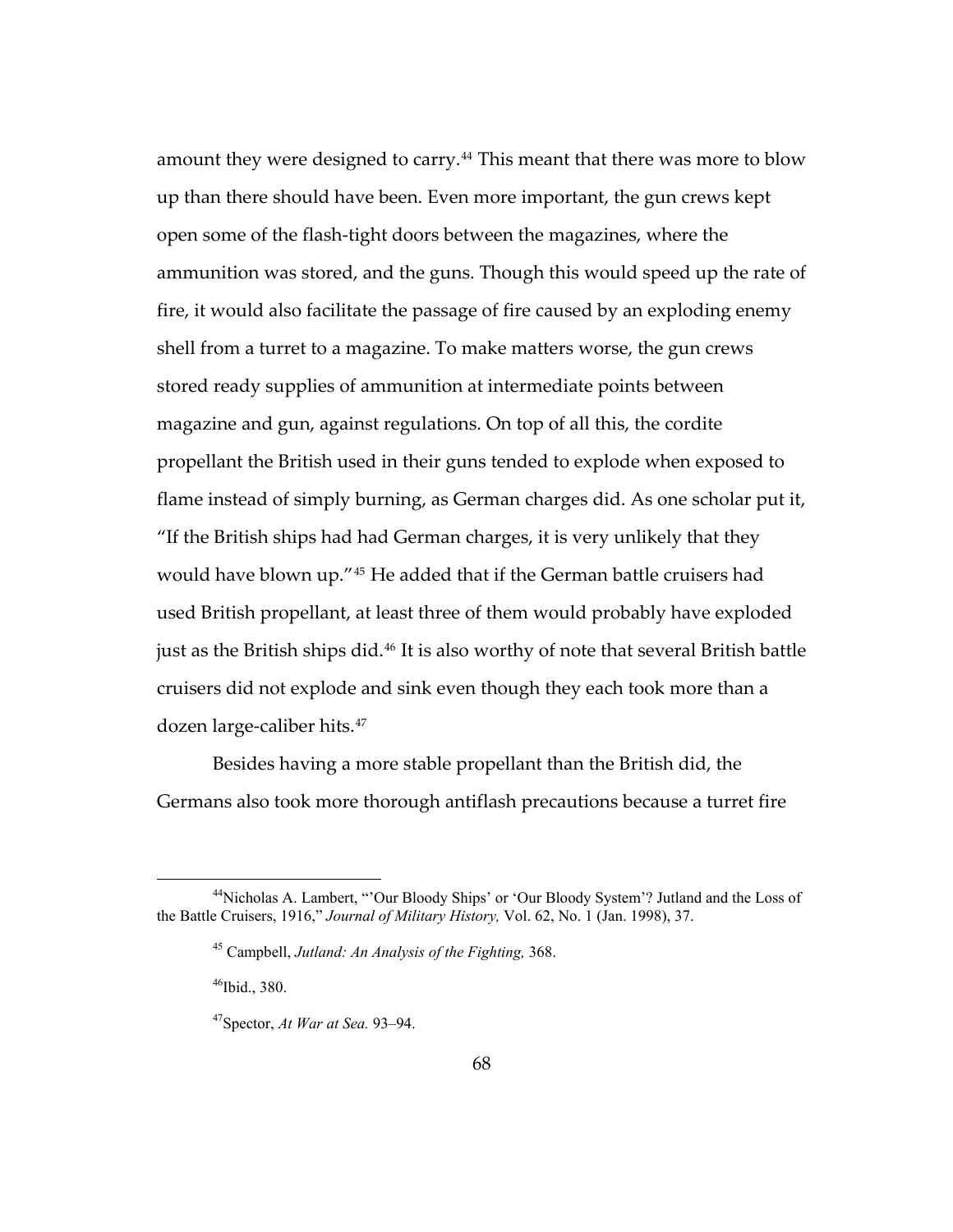in a previous encounter had alerted them to the danger of a flash from a turret reaching a magazine.[48](#page-72-0)

Jutland also proved that Jellicoe's worries about the destructive power of British shells were well founded. The nose caps of the shells were too brittle and often broke up on impact instead of penetrating the target's armor, and the delayed action fuses, designed to detonate the shells after they had pierced the armor, were faulty, bursting prematurely on the armor's surface.<sup>[49](#page-72-1)</sup> After the war, Hipper would say that "it was only the poor quality of their bursting charges that saved us from disaster."[50](#page-72-2) Also after the war, a British ordnance expert would estimate that between 30 and 70 percent of British shells fired at Jutland were duds.<sup>51</sup>

If much of the ammunition used at Jutland proved to be defective, the means of delivering that ammunition to the enemy proved inadequate as well: it is difficult to calculate with precision how accurate the big guns were at Jutland, but estimates of the percentages of hits range between a little more than 2 and approximately 3 percent.<sup>[52](#page-72-4)</sup> Hitting a moving ship several miles away from a ship that was also moving was turning out to be as intractable a problem as it ever had been. Despite the improvements that had been made,

<sup>48</sup>Keegan, *The Price of Admiralty,* 118.

<sup>49</sup>Yates, *Flawed Victory,* 124.

<sup>50</sup>Massie, *Castles of Steel,* 671.

<sup>51</sup>Tarrant, *Jutland: The German Perspective,* 98.

<span id="page-72-4"></span><span id="page-72-3"></span><span id="page-72-2"></span><span id="page-72-1"></span><span id="page-72-0"></span><sup>52</sup>For a painstaking discussion of this issue, see Campbell, *Jutland: An Analysis of the Fighting,* 353–356.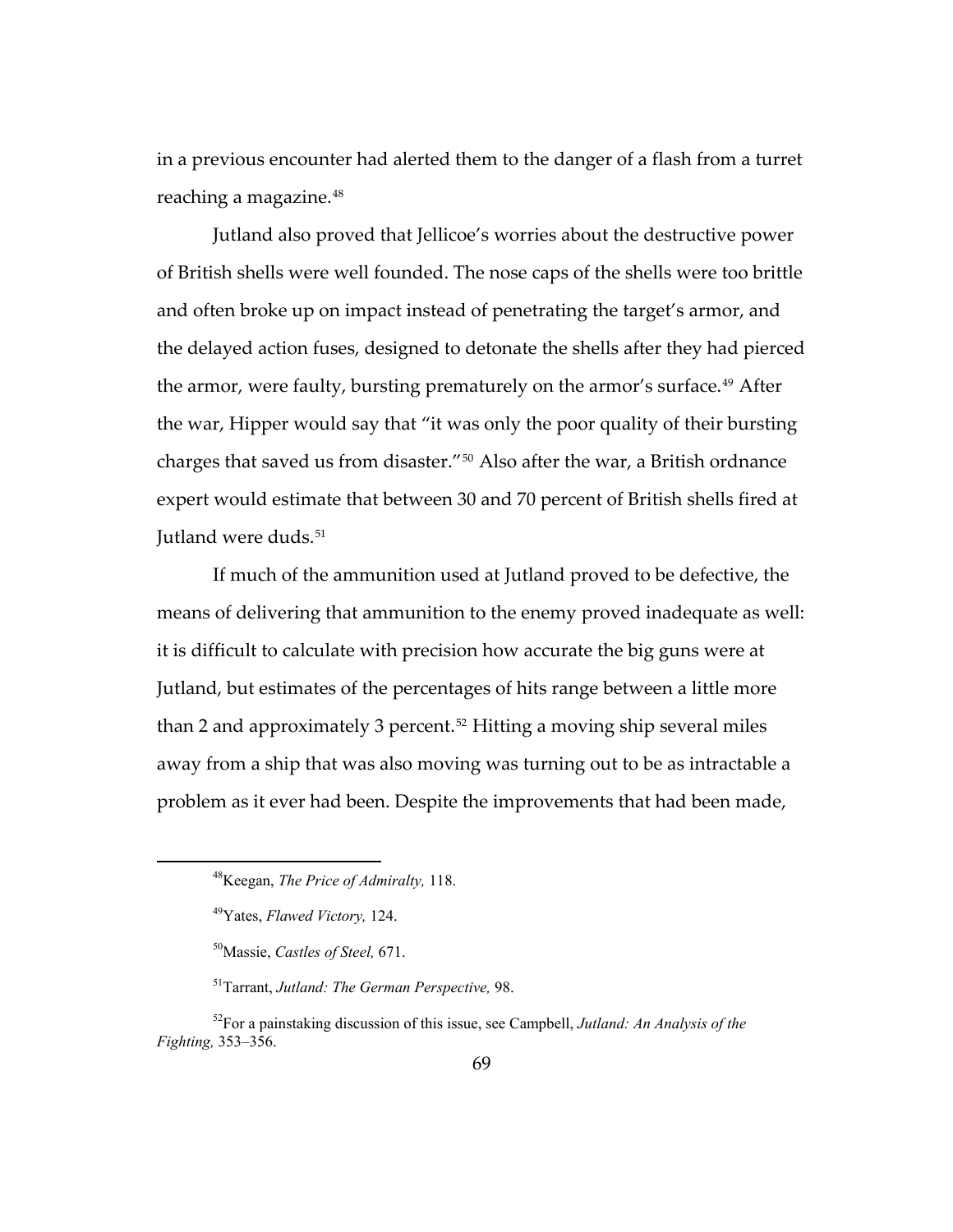fire control still lagged behind other aspects of dreadnought technology. As one historian put it, "Even if the enemy's initial range, speed, and course were known exactly—which they usually weren't—the problem of obtaining accurate firing solutions, to set the guns for the next salvo, was really beyond the technology of the day."[53](#page-73-0)

As we have seen, adequate command, control, and communications was also beyond the technology of the day. Signal flags and flashing lights could not be relied on to guide fleets of dreadnoughts in combat, just as fire control was unable to train the big guns well enough to hit their targets consistently under combat conditions. The warships could not, in effect, see or communicate or shoot as well as they needed to in order to carry out their mission. In the words of one historian, "The Dreadnoughts' powerful armaments had exceeded their sensory apparatus; they had groped about the field like half-blind monsters, lashing out whenever they saw an opponent briefly through the mist, drawing blood and occasionally killing, but seldom knowing the true position—consequently unable to take advantage of it."[54](#page-73-1) While some of the technologies associated with the dreadnoughts had advanced enough to be effective, other, vital technologies had not, and in a complex system such as the dreadnought, inadequacy in one aspect could result in poor performance or even overall failure.

<span id="page-73-1"></span><span id="page-73-0"></span>In the aftermath of Jutland, some began to question whether dreadnoughts were worth their cost to the powers that had sacrificed so much

<sup>53</sup>Yates, *Flawed Cutlass,* 44.

<sup>54</sup>Padfield, *The Battleship Era,* 243–244.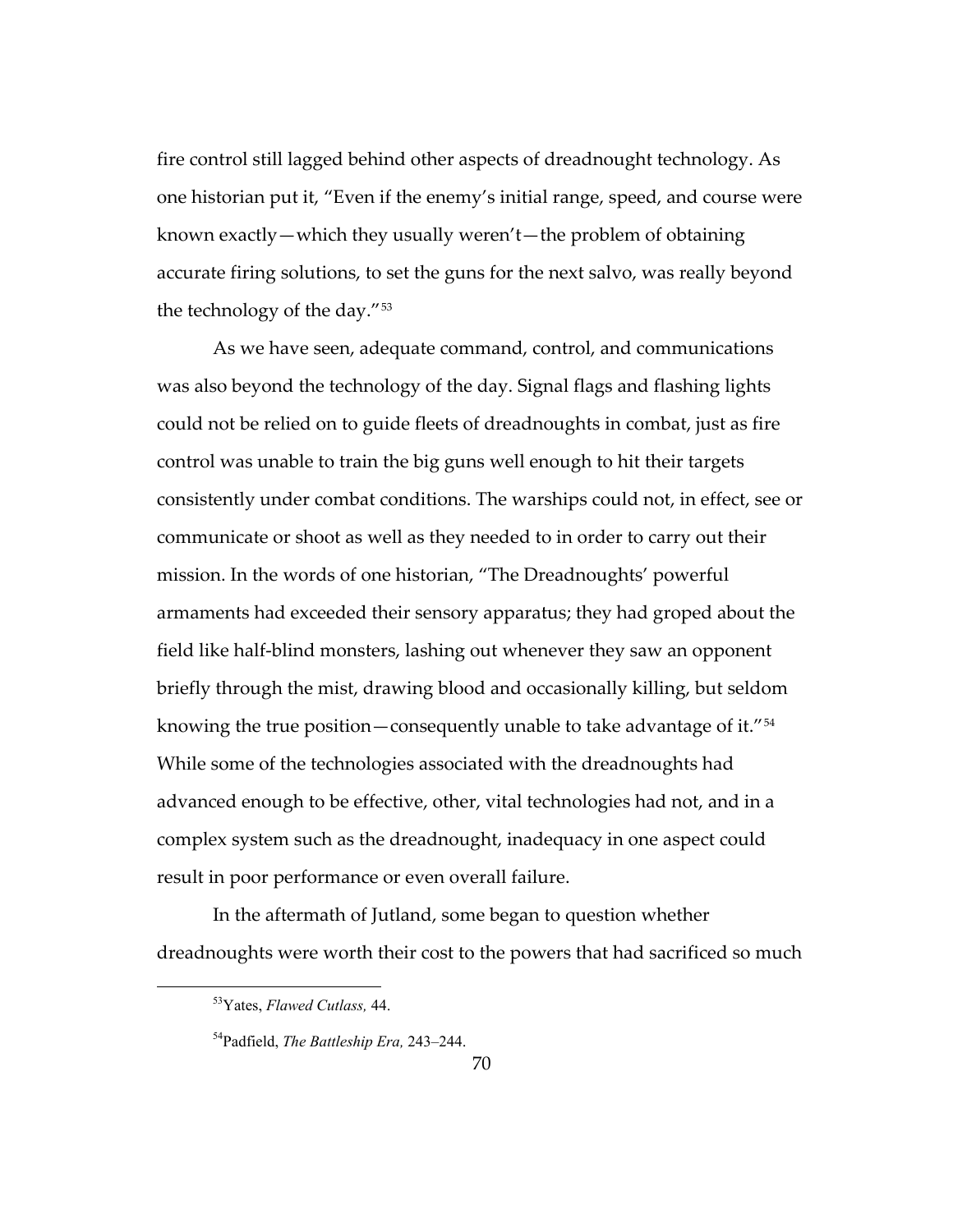to build and deploy them. Apparently of limited effectiveness in combat, frightfully expensive and complicated, sometimes obsolescent almost as soon as they were launched, the giant warships were themselves to vulnerable to attack by smaller, cheaper, and less complex weapons, such as torpedoes. Referring to the Battle of Jutland shortly after it took place, a German admiral concluded that "the result incidentally strengthens my conviction that the days of super-dreadnoughts are numbered. It is senseless to build 30,000-ton ships which cannot defend themselves against a torpedo attack."[55](#page-74-0)

After the war ended, naval experts would take note of the fact that the battle fleets of both sides had spent most of their time at anchor in their respective home ports, awaiting a decisive confrontation that never came, and dreadnoughts would next find themselves under attack by a new enemy—a series of naval arms limitation conferences that would sink more dreadnoughts than gunfire and torpedoes ever had.

<span id="page-74-0"></span><sup>55</sup>Kennedy, *The Rise and Fall of British Naval Mastery,* 247.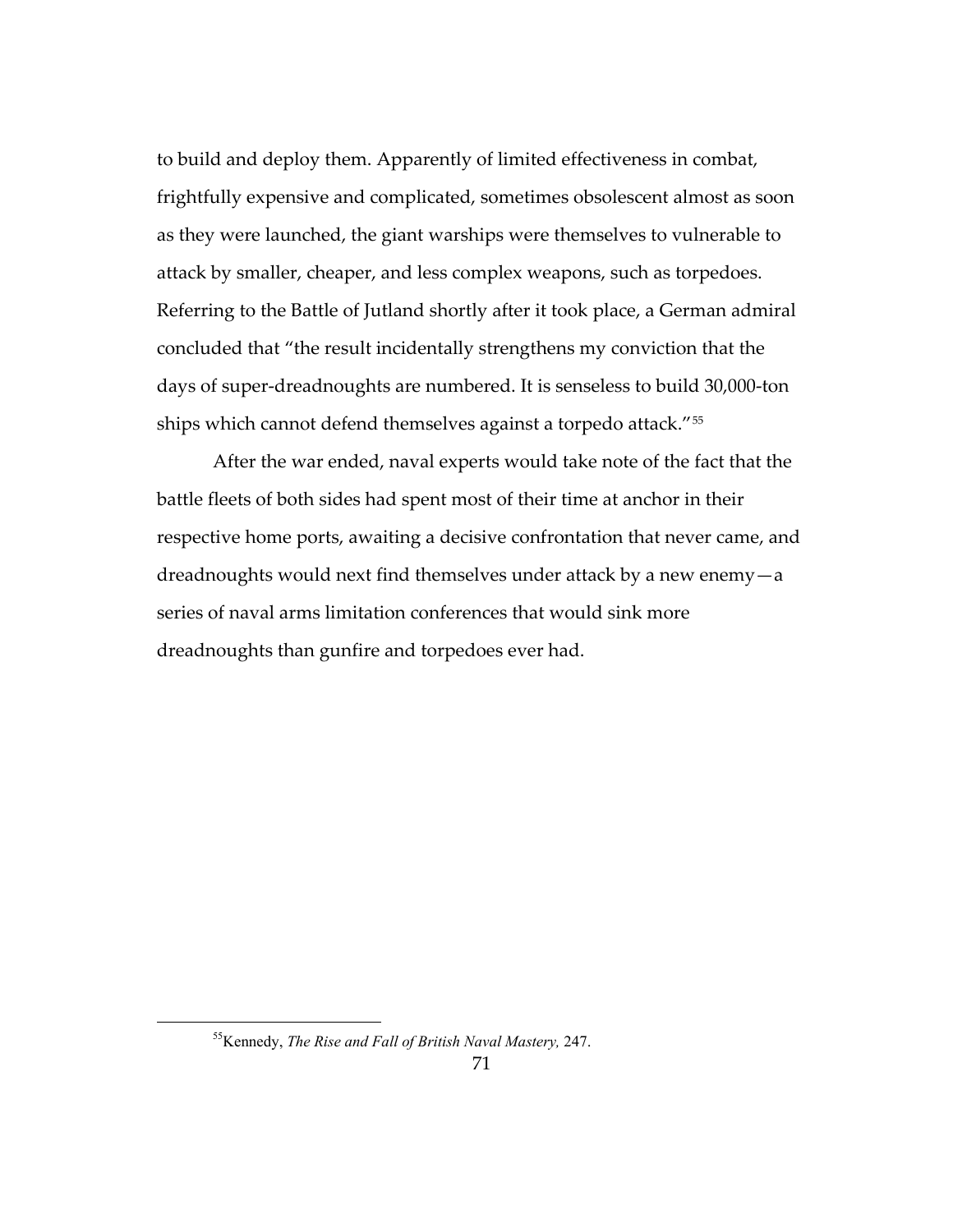## CHAPTER 4: THE BACKBONE OF THE FLEET

Europe was exhausted. Millions had been killed or wounded in the World War, and billions of pounds, marks, francs, and dollars had been spent, leaving the former combatants—victors and vanquished alike—nursing their wounds and deep in debt. Above all, everyone was appalled by the thought of another general war. Nearly all governments did not want, and for the most part could not afford, a new dreadnought construction race, but such a race was nevertheless getting under way. This time, though, the race would not last long because the participants would act to curtail it. They would even go so far as to scrap battleships already in commission in a trailblazing program of arms reduction and limitation.

At the same time, two powers intent on expanding their spheres of influence and advancing their commercial interests, the United States and Japan, were entering the contest, and Germany, limited by the terms of the Treaty of Versailles to the possession of eight obsolete battleships,<sup>[1](#page-75-0)</sup> was no longer a participant, its battle fleet resting at the bottom of Scapa Flow, the British Grand Fleet's wartime anchorage.

While nations prepared to spend millions on naval construction, doubts about the dreadnought's usefulness and survivability in combat began to spread. Some of these doubts can be attributed to the relatively minor role that the dreadnoughts had played in the war: they had seen little action, spending most of their time training and waiting for a decisive grand confrontation that never came. In the one major battle that they fought, they did no more than

<span id="page-75-0"></span><sup>1</sup> Breyer, *Battleships and Battle Cruisers, 1905–1970,* 285.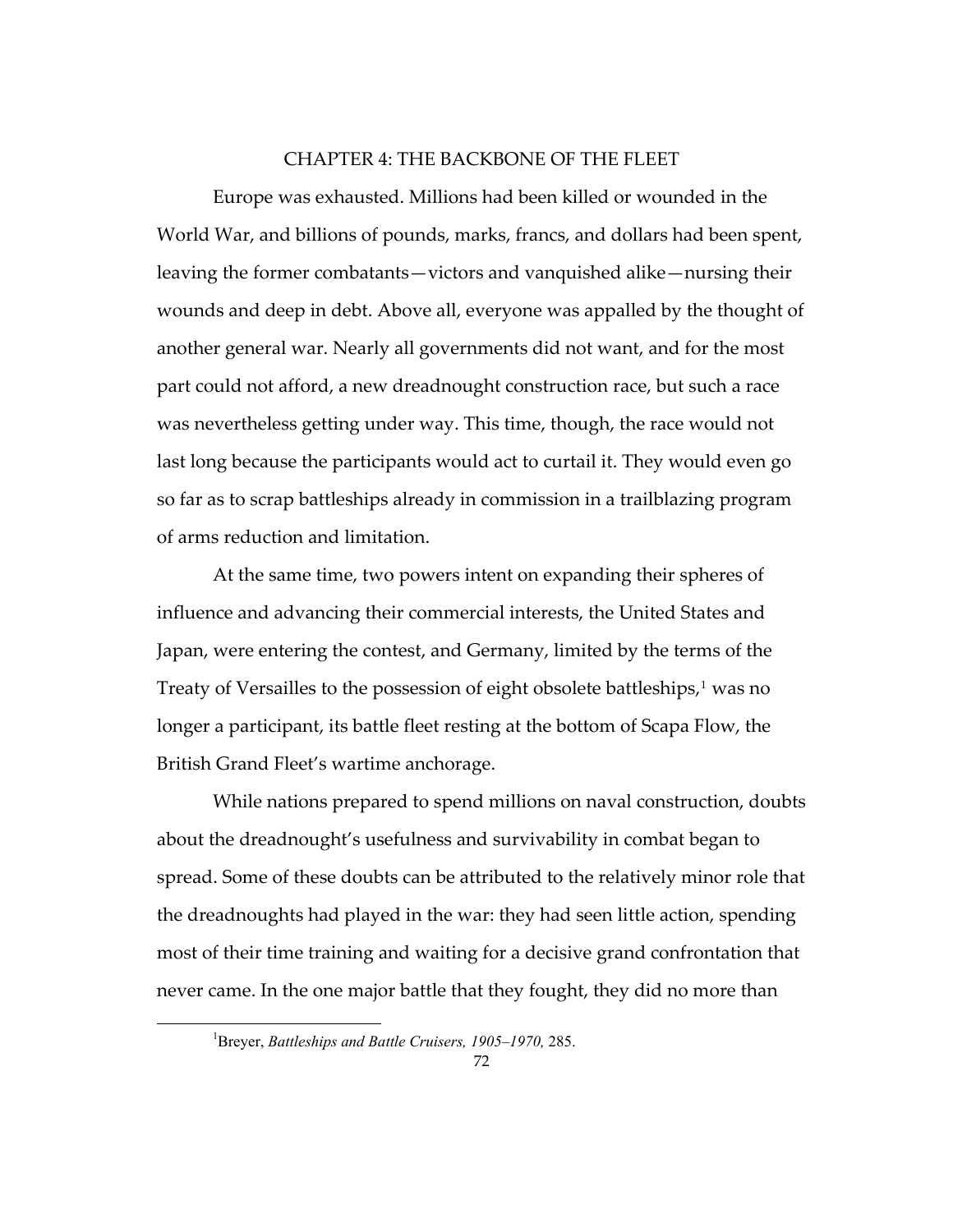affirm the status quo. In short they had not proved in combat that they were worth their immense cost. In the eyes of many, the dreadnought was turning out to be, in the words of one historian, a "tactical underachiever."[2](#page-76-0) Nevertheless, the big ships would have their devout adherents right up to the end.

Twelve dreadnoughts had been sunk during the war: two had struck mines, one had succumbed to a torpedo strike, four had been lost in combat at Jutland, one had been scuttled, and four had simply blown up, victims of presumably accidental internal explosions.[3](#page-76-1) Apparently, the big ships could be as dangerous to their own crews as they were to the enemy. The fate of the 12 dreadnoughts lost in the war certainly gave ammunition to the skeptical.

More modern, less expensive armaments began threatening to take the dreadnought's place as the premier weapon of naval warfare. The first of these, the submarine, was already widely recognized as a menace: during the war, admirals on both sides had worried constantly about submarine attacks, and Germany's U-boats had almost brought Britain to its knees. The second weapon system, the airplane, could drop bombs or launch torpedoes, striking dreadnoughts where they were their most vulnerable, from above or below. Also, aircraft were developing the ability to attack from hundreds of miles away, far outranging the big guns of the dreadnought. The flimsy wood-andfabric contraptions of the prewar days were rapidly turning into powerful,

<span id="page-76-1"></span><span id="page-76-0"></span><sup>2</sup> Robert O'Connell, *Sacred Vessels: The Cult of the Battleship and the Rise of the U.S. Navy*  (Boulder, Colo.: Westview Press, 1991), 3.

<sup>3</sup> Willmott, *Battleship,* 258.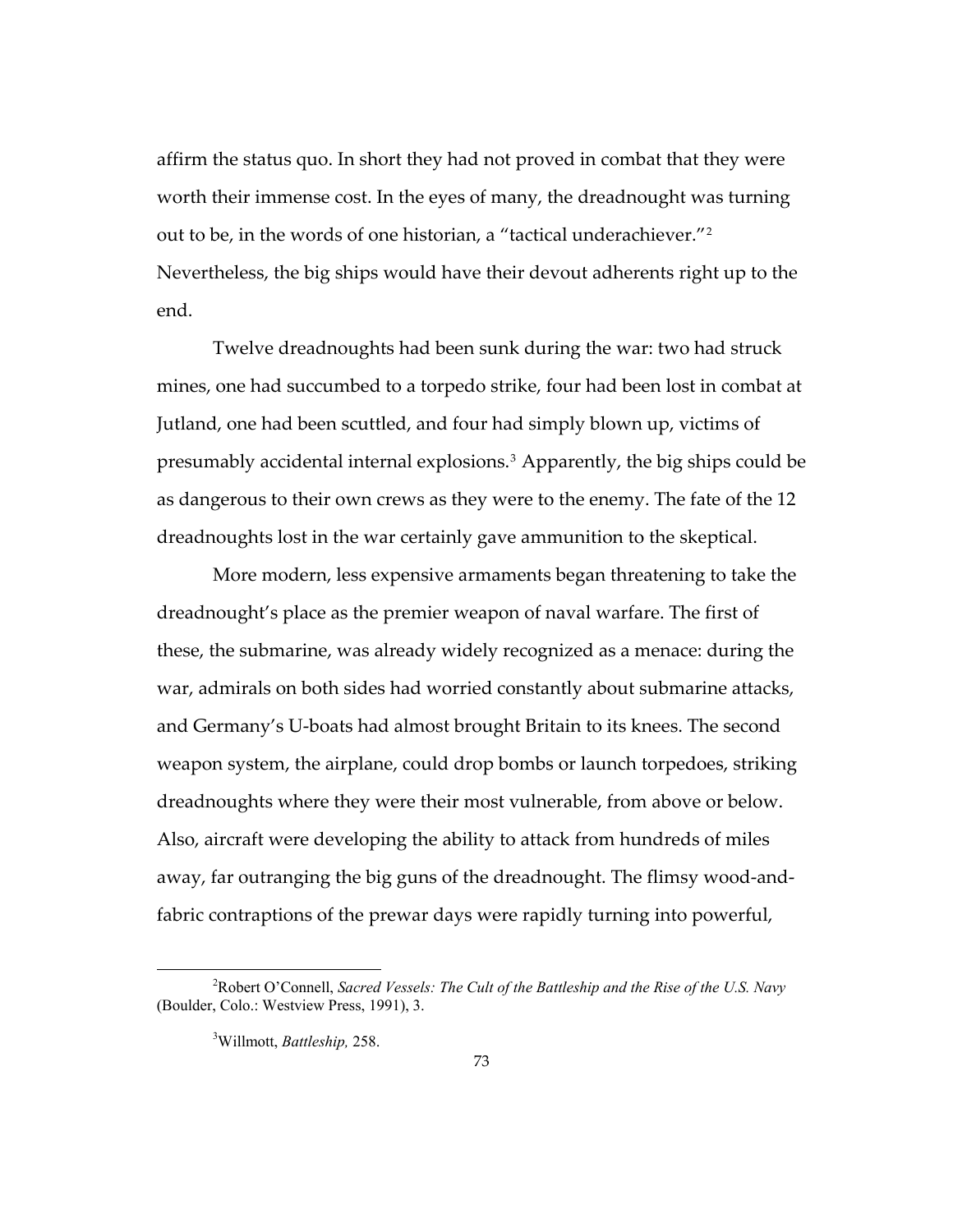sturdy weapons, and oceangoing vessels designed specifically to carry aircraft began joining the fleets of the world's major navies. During the interwar period, proponents of aircraft and submarines would vie with the supporters of battleships for scarce resources. Advocates of all three weapons would have to contend with reduced budgets and the widespread desire for arms limitation, which threatened the construction and deployment of all naval weapons.

about to expire, and then, rather than surrender their ships, the German crews As noted earlier, Germany, one of the two principals in the prewar dreadnought race, was no longer a contender. In 1918, as a condition of the Armistice, the Allies had compelled Germany to intern its High Seas Fleet at Scapa Flow pending a decision about the disposition of the German fleet. As the foremost historian of the German navy noted, "Never before in the annals of naval history had such an armada capitulated so ignominiously."[4](#page-77-0) The High Seas Fleet rusted at anchor for eight months, until the Armistice was just scuttled them. Fifteen dreadnoughts, the culmination of Tirpitz's labors and the Kaiser's aspirations, sank to the bottom.[5](#page-77-1) At the Versailles peace conference, the Allies saw to it that Germany would not be allowed to replace the sunken ships; there would be no second High Seas Fleet to contend with Britain's Grand Fleet for mastery at sea.

<sup>4</sup> Herwig, *"Luxury" Fleet,* 254.

<span id="page-77-1"></span><span id="page-77-0"></span><sup>&</sup>lt;sup>5</sup>Ibid., 256. Also, some of Germany's dreadnoughts were parceled out to the Allies as reparations.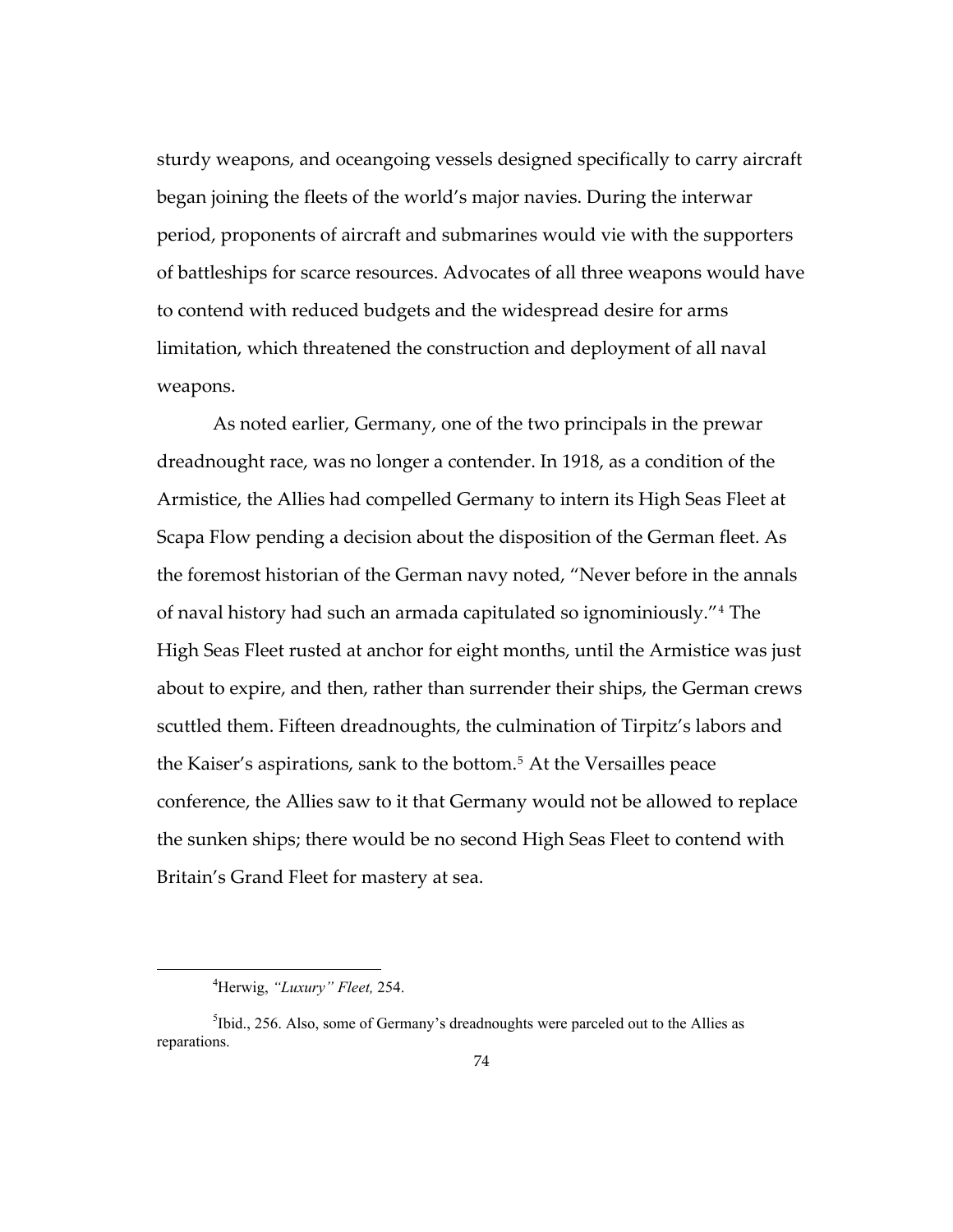Though the British possessed more dreadnoughts at than anyone else at the end of the war, many of their ships, including HMS *Dreadnought,* were no longer the last word in technology, having become increasingly obsolescent in comparison with the newer warships of other countries.<sup>[6](#page-78-0)</sup> The price for constructing each ship was going up too, and the cost to build a battleship in the 1920s was more than three times what it had been when the *Dreadnought* was launched[.7](#page-78-1) Above all, less money was available. The enormous expenditures of the First World War and a shrinking postwar economic base made for increasingly stringent budgets. Where Britain had allocated £356 million for its navy in 1918–1919, by 1923 the corresponding figure had shrunk to £52 million. Britain simply could not afford to compete in a naval construction race, and its margin of superiority in numbers began to diminish. It was not long before the British realized that the best they could hope for would be parity with the United States, and this benchmark became official policy in 1921.<sup>[8](#page-78-2)</sup> A little more than a decade later, Britain would slip below even this standard.<sup>[9](#page-78-3)</sup>

Money was far less of a problem for the United States, which had passed Britain in industrial output and was rapidly becoming a naval rival of the empire. In 1916, the United States had embarked on a policy of building a

<sup>6</sup> Willmott, *Battleship,* 123.

<sup>7</sup> Hough, *Dreadnought,* 180.

<span id="page-78-3"></span><span id="page-78-2"></span><span id="page-78-1"></span><span id="page-78-0"></span><sup>8</sup> Stephen Roskill, *Naval Policy Between the Wars* (New York: Walker and Company, 1968), vol I, 21.

<sup>9</sup> Kennedy, *The Rise and Fall of British Naval Mastery,* 285.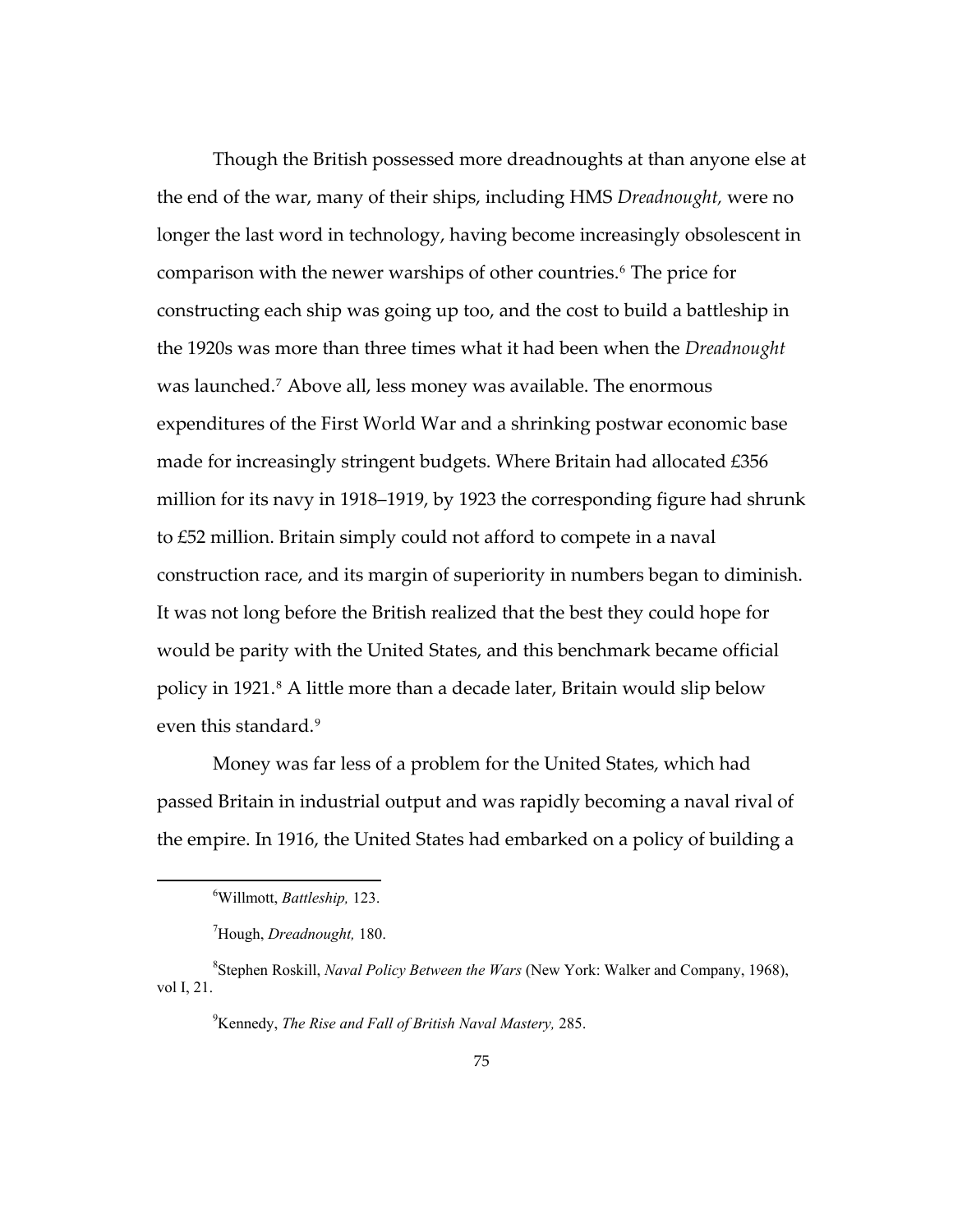dreadnoughts as much as they needed other types of ships.) navy that would be, as American navalists put it, "second to none."[10](#page-79-0) Congress authorized the construction of 10 battleships and six battle cruisers, but these were not built because America's entrance into the war shifted priorities to the construction of other types of warships and cargo vessels.<sup>[11](#page-79-1)</sup> (As we will see, this pattern would be repeated when war came again: once the conflict got under way, naval commanders realized that they did not need

In 1918, shortly before the end of the war, President Woodrow Wilson, responding to pressure from the U.S. Navy, endorsed a proposal to double the size of the 1916 authorization, seeking to construct 20 battleships and 12 battle cruisers.[12](#page-79-2) Wilson was not planning to stage an epic sea battle, though: he intended to use the prospect of such an enormous armada as a diplomatic bargaining chip, leverage in dealing with other countries,<sup>[13](#page-79-3)</sup> just as Tirpitz had done before the war. As we will see, however, Wilson's fleet of dreadnoughts would never materialize.

Like the United States, Japan began flexing its naval muscles in the aftermath of the war. The island empire sought to become a great power, just like the United States and Britain, and a powerful navy was a requirement for

<sup>10</sup>Willmott, *Battleship,* 104.

<span id="page-79-3"></span><span id="page-79-2"></span><span id="page-79-1"></span><span id="page-79-0"></span><sup>11</sup>Christopher Hall, *Britain, America, and Arms Control, 1921–37* (London: Macmillan Press, 1987), 11. 12O'Connell*, Sacred Vessels,* 234.

 $13$ Ibid.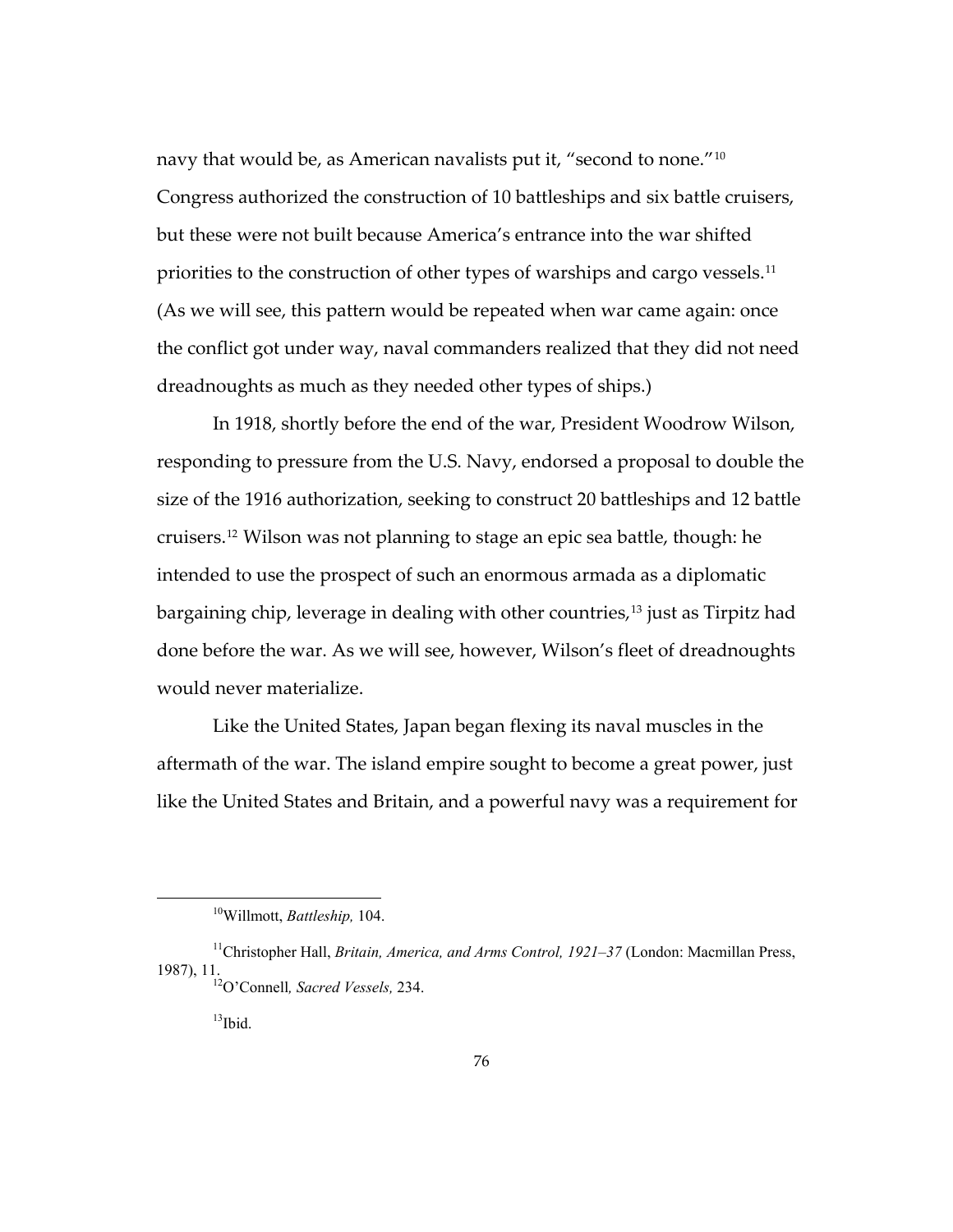achieving this goal.[14](#page-80-0) At the end of the war, Japan had the third largest navy in the world<sup>[15](#page-80-1)</sup> and the fourth largest force of dreadnoughts.<sup>[16](#page-80-2)</sup> Moreover, at that time, the Japanese dreadnoughts were "probably the best in the world," according to one historian.<sup>[17](#page-80-3)</sup> Like Britain and Germany before the war, Japan was willing to commit a large share of its resources to military preparedness: "Indeed nearly half of the \$600 million budget approved by the imperial cabinet in 1919 was devoted to armaments."[18](#page-80-4) Dreadnoughts were of course the most expensive items.

The Japanese dreadnought-building program, started before the war but deferred until its end, was known as the 8:8:8 program. It called for eight battleships and eight battle cruisers, none more than eight years old.<sup>[19](#page-80-5)</sup> The prospective enemy was the United States: "The Japanese assumed that war, if it came, would be against the U.S. Navy, and the war would be decided by a single great battle, like Tsushima."[20](#page-80-6)

While the Japanese prepared for a second Tsushima, the dreadnought's detractors increased their efforts to do away with the big ships. It is not surprising that among naval officers, aviators and submariners clamored the

 $17$ Ibid., 106

<span id="page-80-4"></span>18O'Connell, *Sacred Vessels,* 245.

<span id="page-80-5"></span> $19$ Ibid.

.

<span id="page-80-3"></span><span id="page-80-2"></span><span id="page-80-1"></span><span id="page-80-0"></span><sup>&</sup>lt;sup>14</sup>Emily Goldman, *Sunken Treaties: Naval Arms Control between the Wars* (University Park, Pa.: Pennsylvania State University Press, 1994), 251.

<sup>15</sup>O'Connell, *Sacred Vessels,* 244.

<sup>16</sup>Willmott, *Battleship,* 105.

<span id="page-80-6"></span><sup>20</sup>Friedman, *Naval Firepower,*253.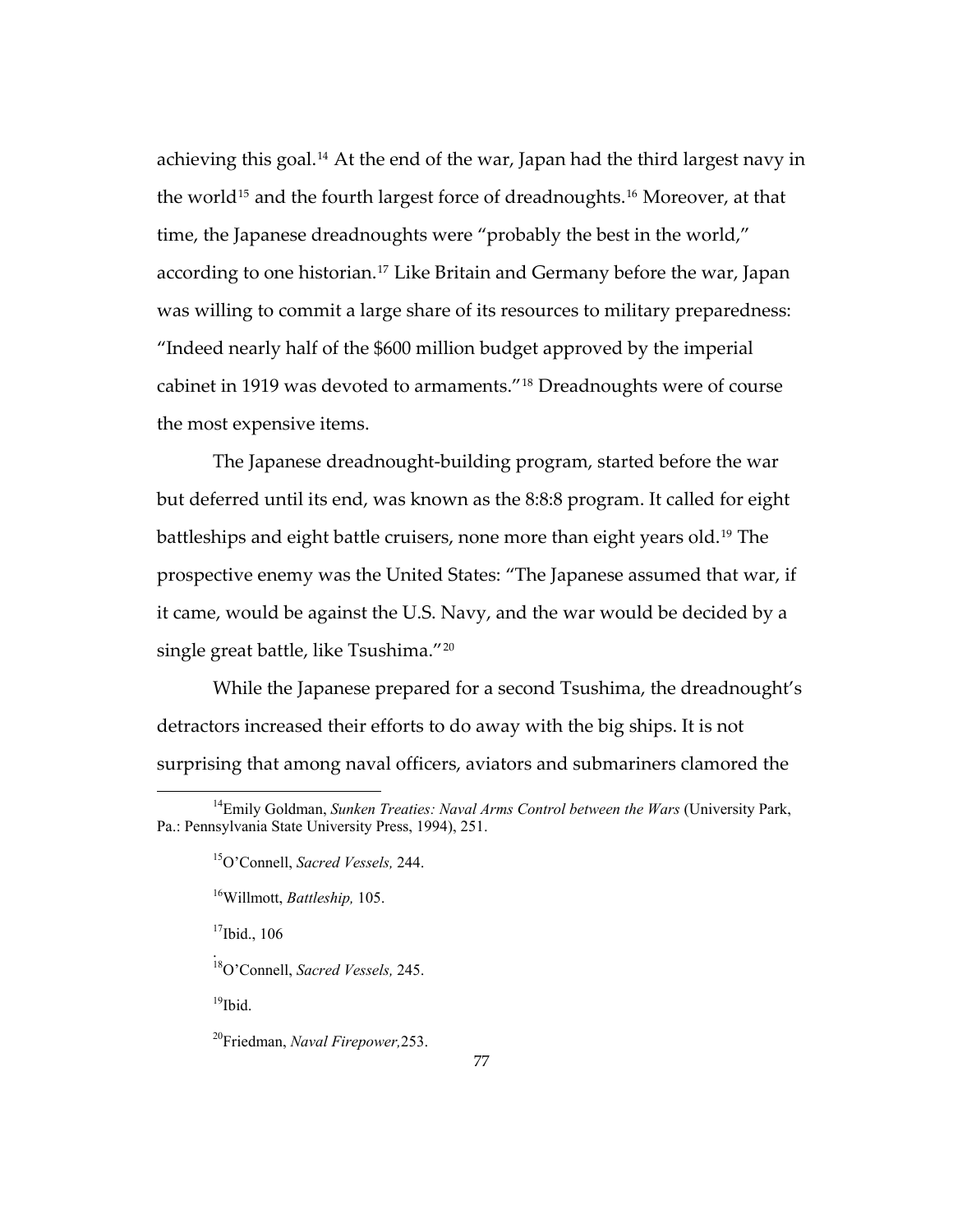loudest that battleships were no longer the monarchs of battle. They maintained that dreadnoughts were little more than potential victims of their weapons, but these officers were not the only ones to proclaim that the dreadnought had had its day. "In Britain, first Percy Scott and then John Arbuthnot Fisher—the two men most responsible for the HMS Dreadnought—declared the battleship finished as a major naval combatant."<sup>[21](#page-81-0)</sup> They and like-minded progressives in the major navies of the world began contending against their more conservative brethren, who continued to assert, as one American admiral put it, that "the battleship is the backbone of the Fleet."[22](#page-81-1)

The issue of the dreadnought's capabilities and vulnerabilities was debated in service journals and tested countless times in war games. The controversy even spilled over into broader public forums. For example, in one of a series of letters to the London *Times* in 1920, Percy Scott summarized the antidreadnought position: "Let us not forget that the submarine and aeroplane have revolutionized naval warfare; that battleships on the Ocean are in great danger; that when not on the Ocean they must be in a hermetically sealed harbour; that you cannot hide a fleet from the eye of an aeroplane; that enemy submarines will come to our coasts and destroy everything."<sup>[23](#page-81-2)</sup>

<span id="page-81-0"></span><sup>21</sup>O'Connell, *Sacred Vessels,* 250

<span id="page-81-1"></span> $^{22}$ Ibid., 286.

<span id="page-81-2"></span><sup>23</sup>Padfield, *The Battleship Era,* 253.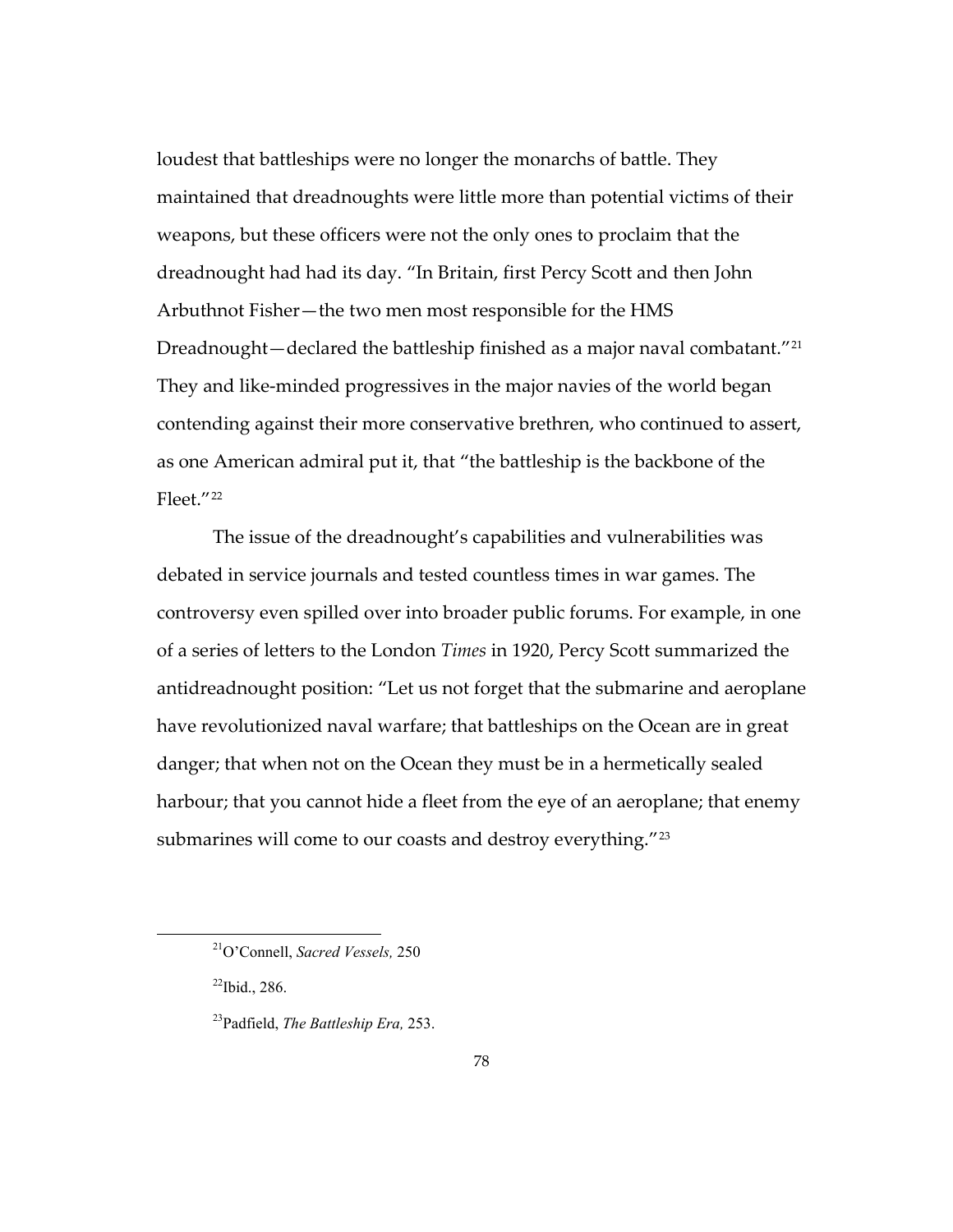The most public—and dramatic—demonstration of the dreadnought's vulnerability came a year later, when an American aviator, Brigadier General William Mitchell, claimed in testimony before Congress that his aircraft could sink a battleship with aerial bombs. A test was arranged. The U.S. Navy anchored the German dreadnought *Ostfriesland,* ceded to the United States as part of Germany's war reparations, off the Virginia coast, and Mitchell's airmen dropped bombs of progressively increasing size on it. The sturdy ship survived 16 hits, $24$  but succumbed when a series of one-ton bombs—each equivalent to 10 torpedoes exploding simultaneously in one place—detonated in the water next to it, creating what Mitchell called a "water hammer" and rupturing the *Ostfriesland'*s hull.[25](#page-82-1) Chagrined that such an embodiment of naval power could be overcome by puny airplanes, admirals wept openly as the German dreadnought slowly sank from sight.[26](#page-82-2)

The battleship's proponents claimed, with some justification, that the test had been unrealistic—for example, they pointed out that the *Ostfriesland*  was stationary and not firing back at its assailants—but the spell had been broken. Now there was objective evidence that the dreadnought was all too mortal.

Responding to the threat posed by airplanes and submarines, the battleship's adherents sought countermeasures that would defend against these new weapons. Naval architects increased the thickness of deck armor, to

<span id="page-82-2"></span><span id="page-82-1"></span><span id="page-82-0"></span> $\overline{a}$ 

 $^{26}$ Ibid., 259.

 $^{24}$ Ibid., 255.

<sup>25</sup>O'Connell, *Sacred Vessels,* 257.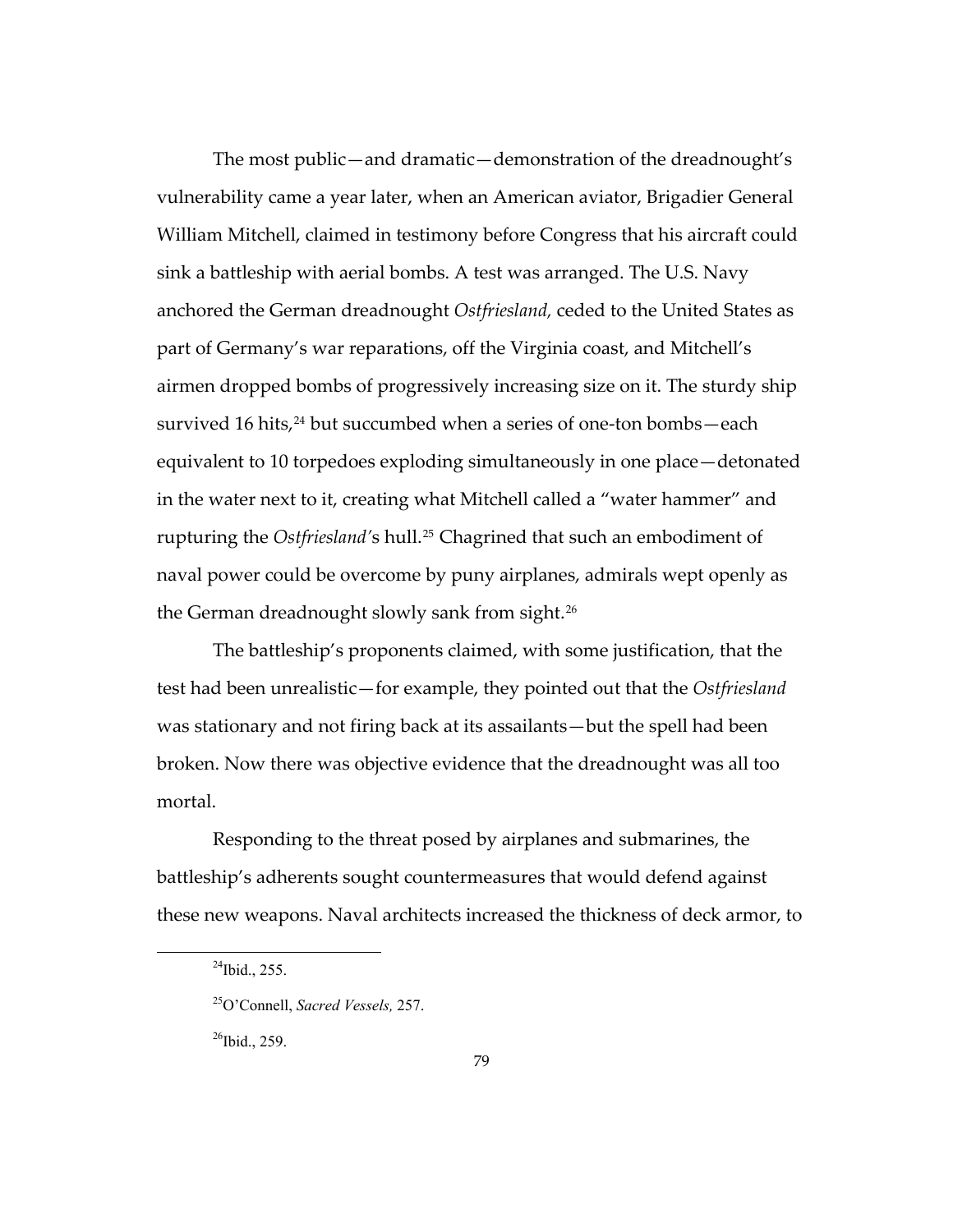protect against aerial bombs, and designed underwater bulkheads to mitigate the destructive effect of torpedoes on dreadnoughts' hulls. The probattleship forces believed that they had history on their side: "time and again the large gunned ship had been pronounced dead by enthusiasts for torpedoes and small, swift craft, and each time it had simply grown larger, mounted longer range and more rapid-firing guns and drawing a host of lesser craft to its protection had continued to wield supreme power at sea."<sup>[27](#page-83-0)</sup> Such efforts only drew the scorn of the battleship's detractors. As one forward-looking admiral put it, trying to update the dreadnought was like "attempting to resuscitate a dying gladiator by vainly adding to the thickness of his shield or to the length of his lance."[28](#page-83-1)

Despite such ominous events as the sinking of the *Ostfriesland,* most major navies continued to operate under the assumptions that dreadnoughts were indeed still the backbone of the fleet and that a nation which wanted to possess a powerful navy had to deploy as many battleships as possible to achieve this aim. The strength of this conviction could be seen in the fact that "by 1921 Britain, Japan and the United States were committed to programmes which would have involved costs of £252,000,000 for just the required number of capital ships."[29](#page-83-2) (The term "capital ship," which had become current during the naval scare of  $1909<sup>30</sup>$  $1909<sup>30</sup>$  $1909<sup>30</sup>$  comprised both battleships and battle cruisers.)

<span id="page-83-0"></span><sup>27</sup>Padfield, *The Battleship Era,* 255.

<span id="page-83-1"></span><sup>28</sup>O'Connell, *Sacred Vessels,* 289.

<span id="page-83-2"></span><sup>29</sup>Willmott, *Battleship,* 120.

<span id="page-83-3"></span><sup>30</sup>Herwig, *"Luxury" Fleet,* 57.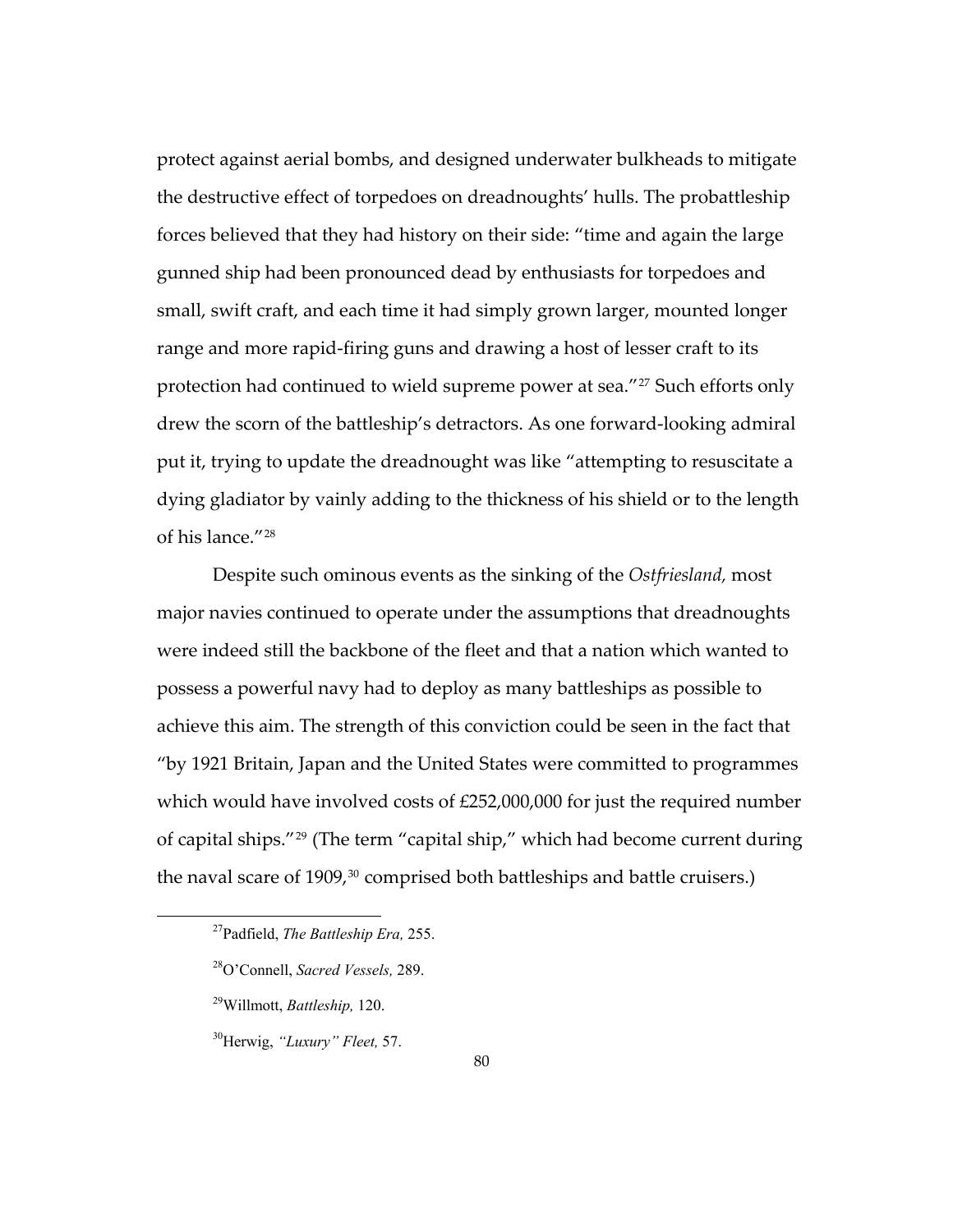Britain was struggling to maintain its parity with the United States, the United States was striving to stay at that level or even surpass Britain, and Japan was determined to achieve parity with the United States. Continuation of the naval construction race threatened to bankrupt the nations involved, and political pressure to stop building battleship mounted in every country. The race could not continue.

The British realized as early as 1919, during the Versailles peace conference, that they had to find a way out of the dreadnought dilemma, and Prime Minister Lloyd George began campaigning for a comprehensive naval agreement.[31](#page-84-0) In the summer of 1921, his government approached the governments of the United States and Japan about the possibility of holding a conference to discuss the limitation of dreadnoughts.<sup>[32](#page-84-1)</sup> He even let the Americans know that Britain would be willing to accept parity with the United States.<sup>[33](#page-84-2)</sup>

By that time, the movement in the United States to stop building battleships was already well under way, and in 1920 the House of Representatives cut naval appropriations for the next year in half, making Wilson's plan to greatly expand the fleet impossible.<sup>[34](#page-84-3)</sup> Impelled by the desire for economy—and isolationist sentiment as well—the U.S. government

<span id="page-84-3"></span>34Ibid.

<span id="page-84-0"></span><sup>31</sup> O'Connell, *Sacred Vessels,* 237.

<span id="page-84-1"></span><sup>32</sup>Hall, *Britain, America, and Arms Control, 1921–37,* 26.

<span id="page-84-2"></span><sup>33</sup>Padfield, *The Battleship Era,* 251.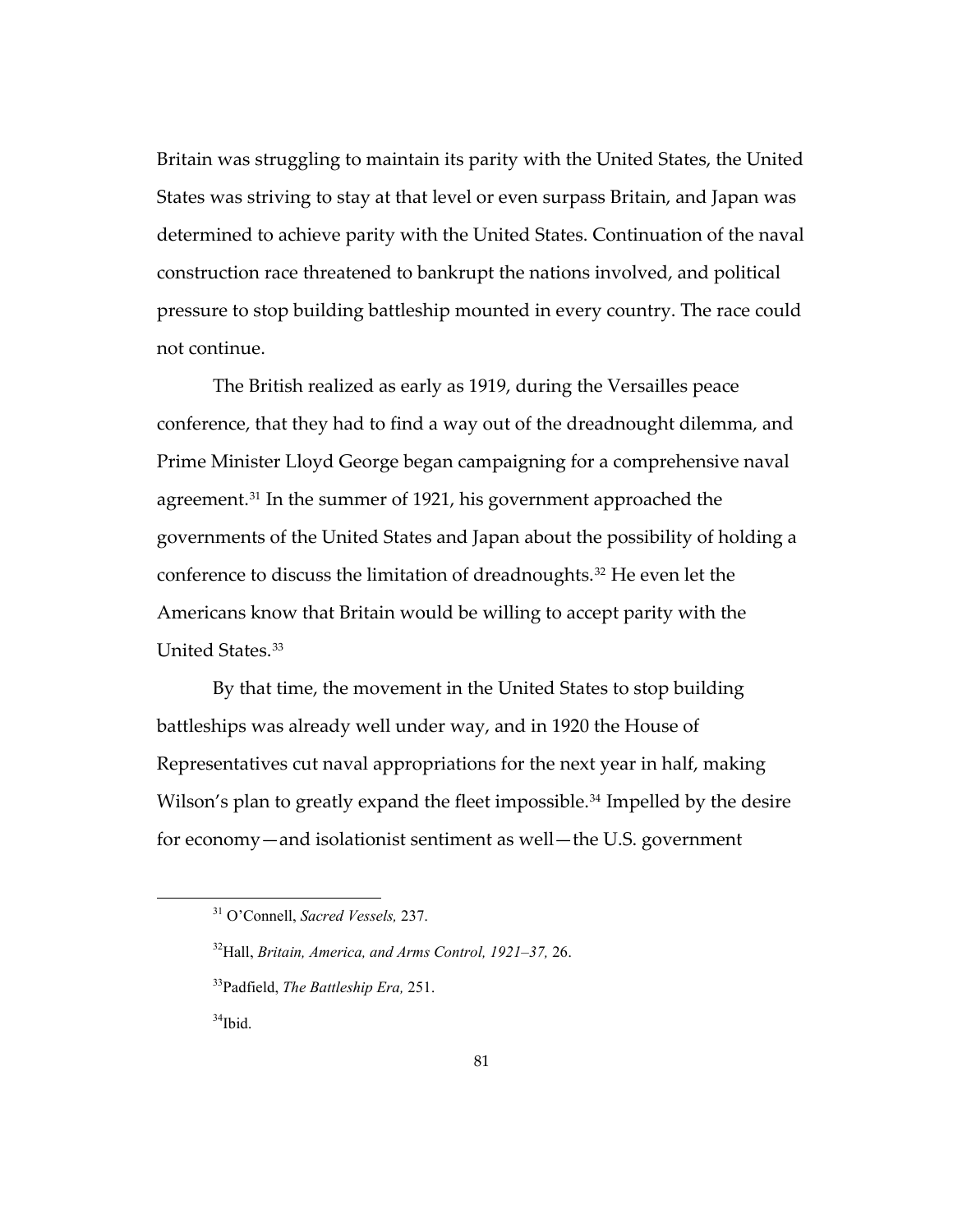proved to be receptive to the British overtures, so receptive in fact that President Warren Harding, who had succeeded Wilson, formally proposed a naval arms limitation conference, to be held in Washington in November 1921. (The conference was also intended to deal with geopolitical issues in Asia and the Western and Central Pacific that were related to naval questions, but most of these are beyond the scope of this work.)

Economy and isolationism were not the only forces behind the American desire for a naval arms limitation conference, though. The threat posed by Japan's ambitious dreadnought-building program loomed large in the minds of the Americans: the growth of the Japanese navy had to be checked if the United States hoped to end the spiral of battleship construction.[35](#page-85-0) Moreover, the Americans knew that if they took the lead in holding the conference, they would be able to influence the conference's outcome more than they would have if they had merely let someone else convoke the meeting. Altogether, seizing the initiative in convening the arms limitation talks was, in one historian's judgment, "one of the shrewdest acts of modern American diplomacy."[36](#page-85-1)

Nine nations participated in the Washington conference, but we are concerned here only with the five major naval powers, all of whom had been allied against the Central Powers during the war: the United States, Britain, Japan, France, and Italy. (Belgium, China, the Netherlands, and Portugal also

<span id="page-85-0"></span><sup>35</sup>Hough, *Dreadnought,* 176.

<span id="page-85-1"></span><sup>&</sup>lt;sup>36</sup>Ibid.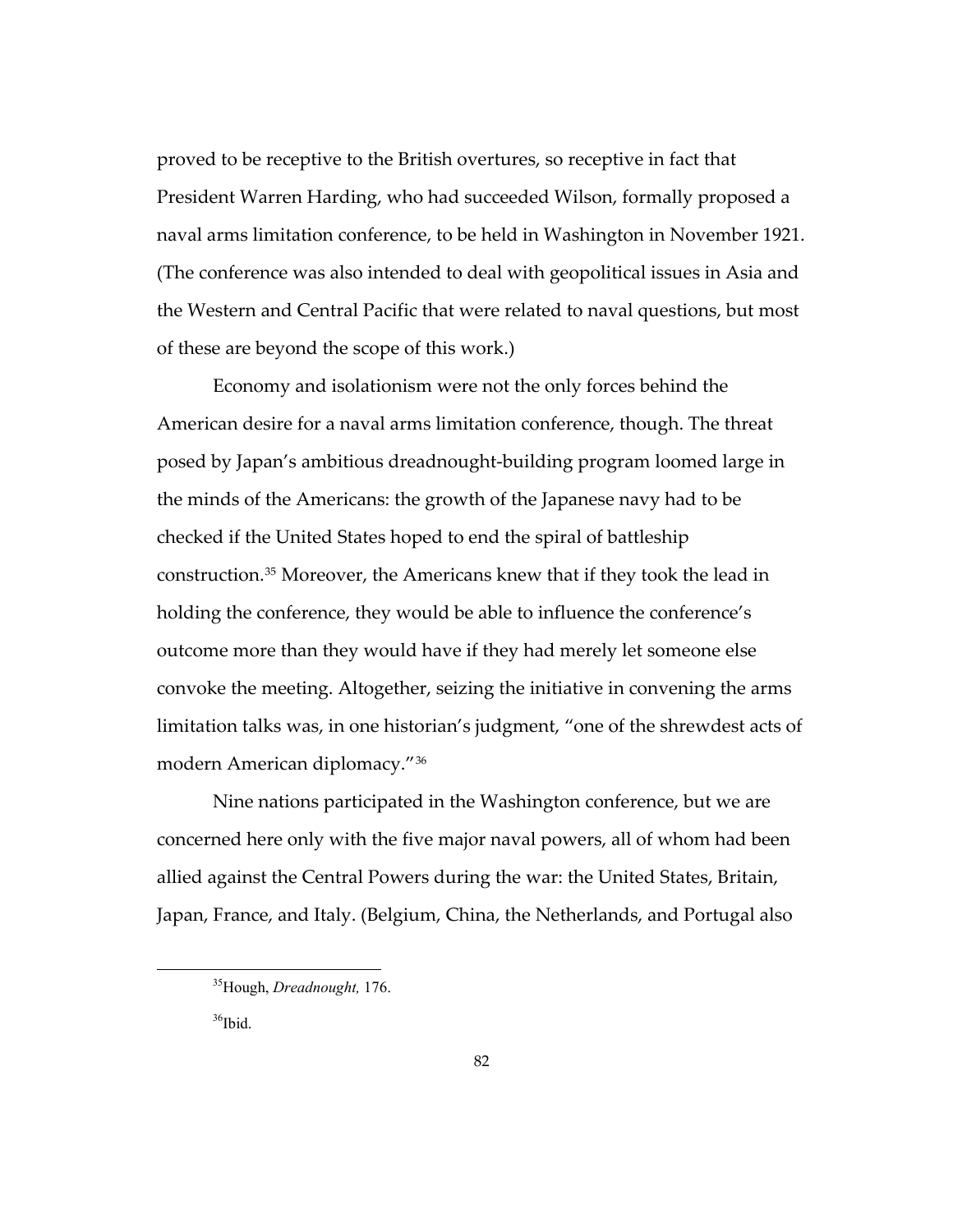attended the conference,<sup>[37](#page-86-0)</sup> but these countries did not possess any dreadnoughts.[38](#page-86-1)).At the end of the conference, the five major naval powers would sign an agreement on dreadnought limitation.

On the first day of the conference, Secretary of State Charles Evans Hughes, the head of the American delegation, wasted little time on preliminaries and succinctly presented four proposals that have been summarized in the following way:

first, that all capital ship building programmes, whether approved or projected, should be abandoned; secondly that capital ship strength should be further reduced by scrapping certain older ships; thirdly that the existing strength of the principal naval powers should in general be accepted as the standard of the relative strength they would retain; and, lastly, that capital ship tonnage should be regarded as the measure of naval strength, and a "proportionate allowance of auxiliary combatant craft prescribed."[39](#page-86-2)

Hughes' first proposal, a moratorium on dreadnought construction, or a naval holiday, was intended to last for 10 years.<sup>[40](#page-86-3)</sup> The ships that would be affected by this provision ranged all the way from ones that barely existed on paper to ones that were 80 percent complete.[41](#page-86-4) In the opinion of many naval

<span id="page-86-0"></span><sup>37</sup>Fanning, *Peace and Disarmament,* 7.

<span id="page-86-1"></span><sup>38</sup>This is according to Breyer, *Battleships and Battle Cruisers, 1905–1970.* 

<span id="page-86-2"></span><sup>39</sup>Roskill, *Naval Policy Between the Wars,* 310–311.

<span id="page-86-3"></span><sup>40</sup>Hall, *Britain, America, and Arms Control, 1921–37,* 26.

<span id="page-86-4"></span><sup>41</sup>Roskill, *Naval Policy Between the Wars,* 311.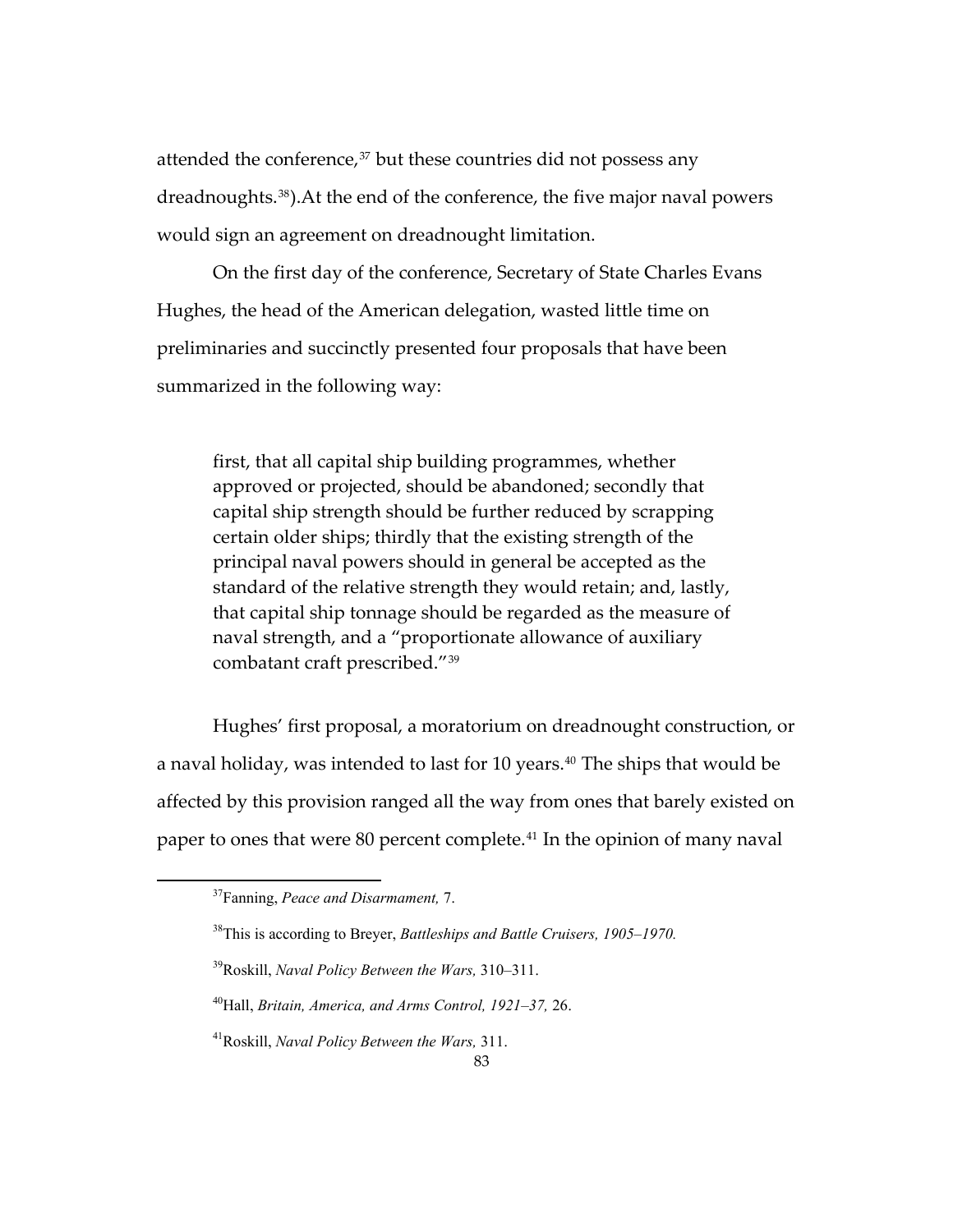officers, it was bad enough that planned battleships would be canceled; the idea of actually destroying ships that were almost ready to enter service was anathema.

The moratorium on construction was not to be absolute, though. Nations would be allowed to replace ships more than 20 years old, but a stipulation was added to a subsequent treaty that the new dreadnoughts were not to displace more than 35,000 tons.<sup>[42](#page-87-0)</sup> This latter provision was meant to halt the growth in the size of battleships that had contributed so greatly to the upward spiral in costs. There were also to be such things as limitations on gun caliber to stop the rapid escalation in gun power and other aspects that had characterized the previous development of the dreadnought.

The second proposal, that older battleships be scrapped, was less objectionable to naval officers. They realized that predreadnoughts and firstgeneration dreadnoughts would stand little chance if they came up against newer, more powerful ships, and they were willing to discard the old. When it came to warships, they could accept survival of the fittest, which usually meant survival of the newest.

Freezing naval strength at its current level may have sounded like a relatively straightforward—and generally acceptable—proposition, but translating this abstraction into material terms that all parties would agree to would prove to be complex and difficult. Simply counting the number of dreadnoughts on hand was clearly too crude a measure. Such factors as the age of ships, their speed, and the power of their armament had to be taken

<span id="page-87-0"></span><sup>42</sup>Padfield, *The Battleship Era,* 263.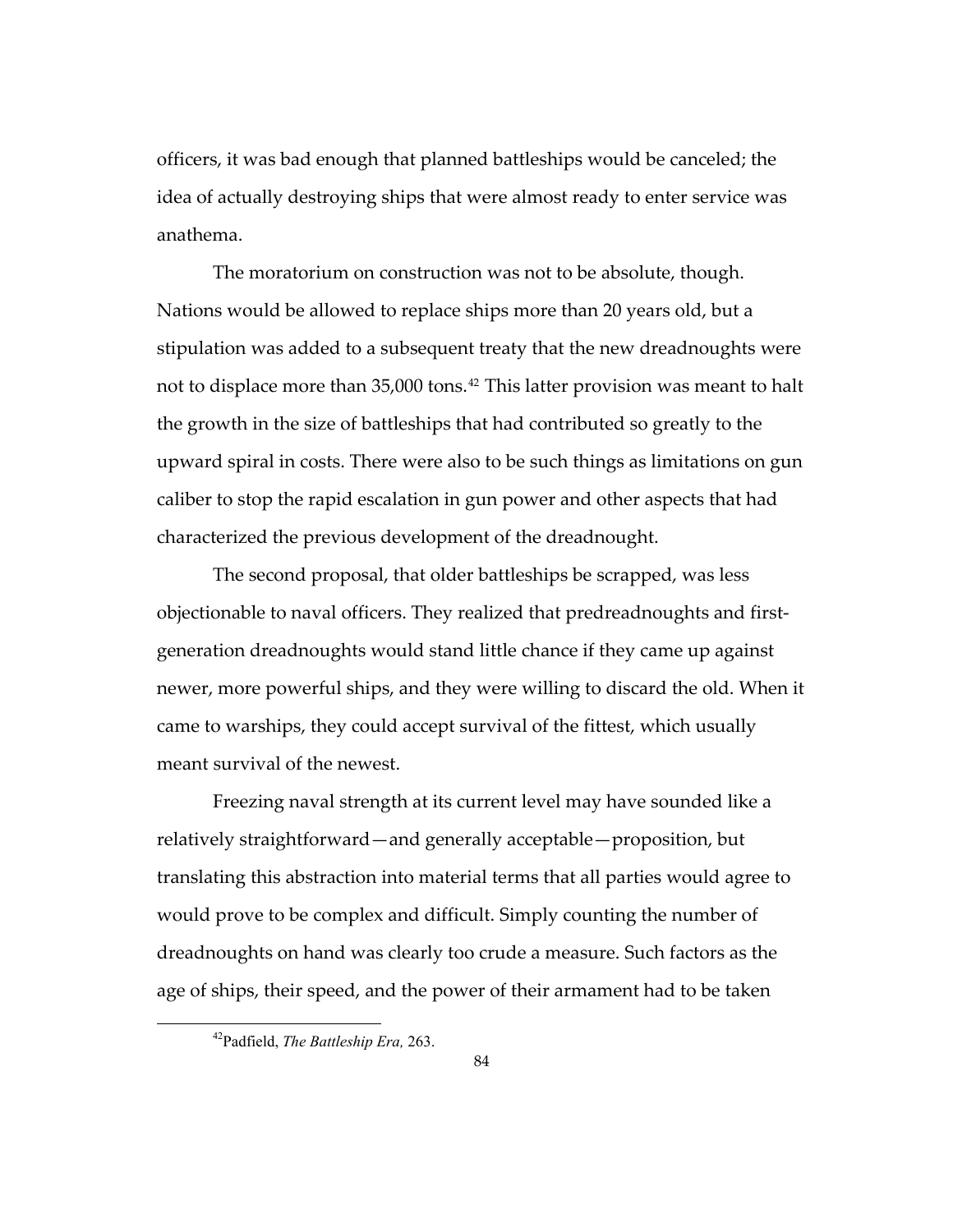into account, since an old dreadnought armed with 12-inch guns was obviously not equivalent to a newer, faster ship armed with 16-inch guns.

There was little dispute about the last of Hughes' proposals, which rested on the assumption that dreadnoughts still ruled the sea and would continue to do so for the foreseeable future. Tonnage in such warships was thought to be the most reliable index of naval strength "because, as the American delegates noted, it provided the simplest way; gun caliber, age, speed, and armor were usually all related to tonnage. Moreover, battleship tonnage gave an indication of capacity in other ship categories."[43](#page-88-0) In other words, a nation's naval power hinged upon its strength in dreadnoughts, and bigger was of course better. The delegates did briefly discuss naval aircraft and other classes of ships—for the most part without reaching any agreement—but they concentrated their attention on battleships and battle cruisers. They would deal with other types of warships in subsequent arms limitation conferences.

Altogether, Hughes called for scrapping or abandoning the construction of approximately two million tons of dreadnoughts.[44](#page-88-1) He was proposing a giant step forward in arms control. "His speech marked a watershed in the history of the human species. For the first time a major political entity had offered a clear and specific proposal to limit what was

<span id="page-88-1"></span><span id="page-88-0"></span><sup>43</sup>Richard W. Fanning, *Peace and Disarmament: Naval Rivalry and Arms Control 1922–1923* (Lexington, Ky.: University of Kentucky Press, 1995), 6.

<sup>44</sup>Breyer, *Battleships and Battle Cruisers, 1905–1970,* 71.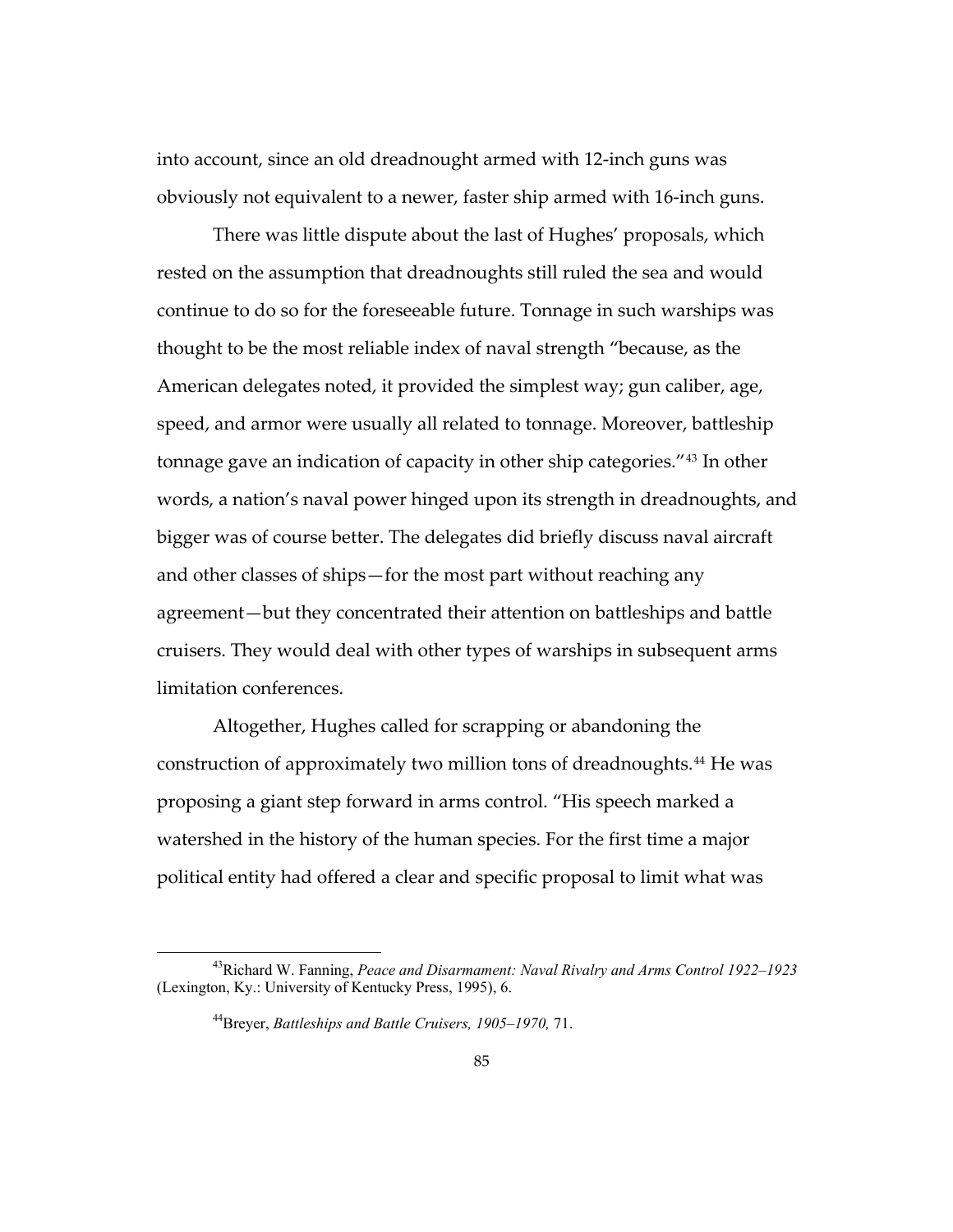perceived to be a key weapon system. Many in the audience must have thought that a new day had arrived."[45](#page-89-0)

Before that new day could arrive, though, the delegates had much discussing and negotiating to do. Besides having to deal with a myriad of technical issues, the representatives of the various nations all sought to advance their respective countries' claims that having a powerful navy was a particular necessity for them. For instance, the Americans pointed out that they had two oceans to defend, while the Japanese had only one. The British of course then noted that they had three oceans to deal with and that they, like the Japanese, depended more on imports than the relatively self-sufficient United States did. Everyone had compelling reasons for maintaining a powerful fleet of dreadnoughts.

At the same time, everyone had compelling reasons—primarily economic—for ending the dreadnought race: the British could no longer afford to compete with the Americans, and the Japanese realized that their country lacked the resources to win a building contest with either the British or the Americans.[46](#page-89-1) Moreover, the delegates could not ignore the groundswell of antiwar opinion in their countries—everyone wanted peace and anything associated with militarism was considered odious.

<span id="page-89-0"></span>In February of 1922, the five former allies signed an agreement that for the most part incorporated Hughes' proposals. "No one was much pleased by

<sup>45</sup>O'Connell, *Sacred Vessels,* 265.

<span id="page-89-1"></span><sup>46</sup>Hall, *Britain, America, and Arms Control, 1921–37,* 33.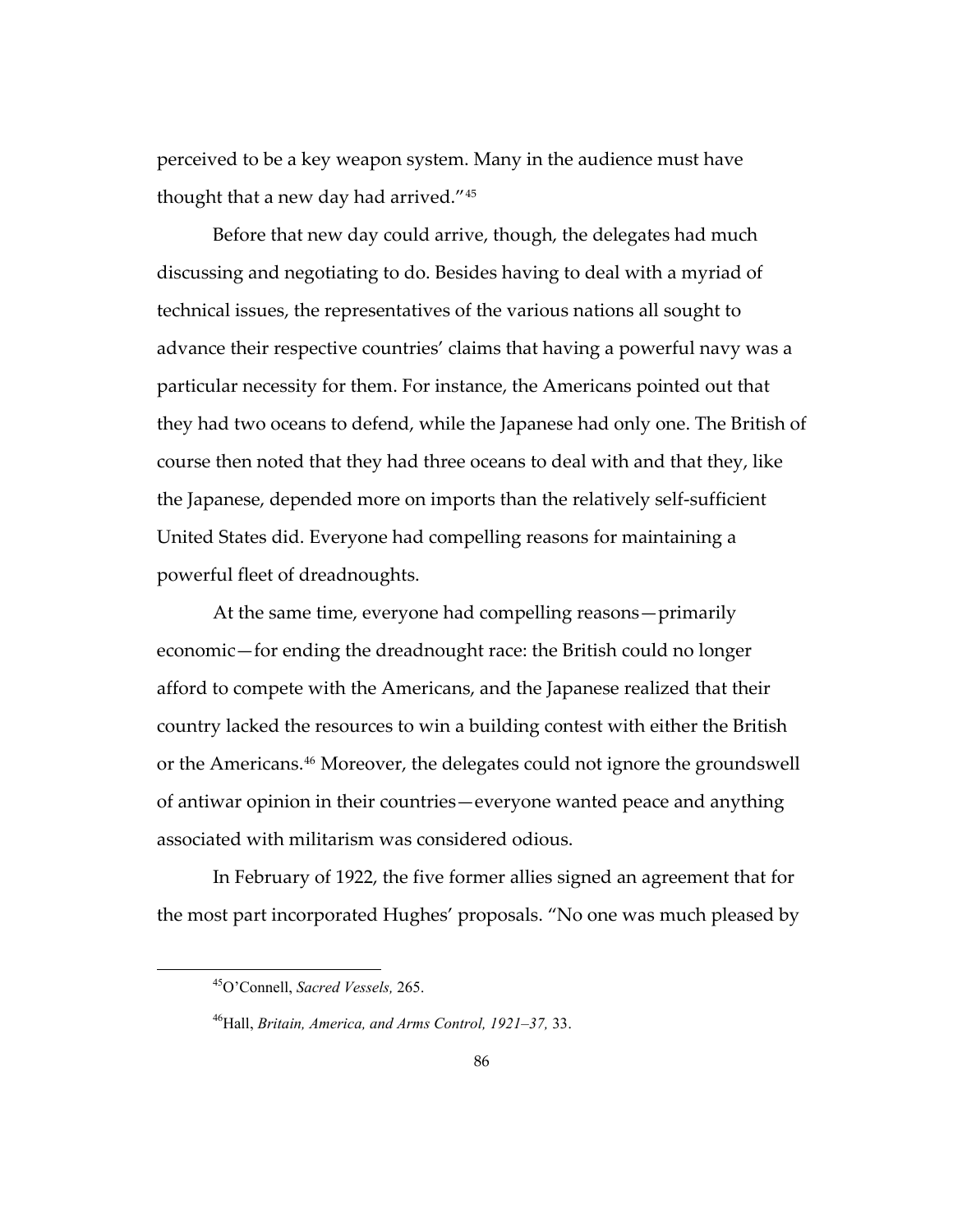the result except America. The Japanese thought they were being frustrated, the British demoted, the Italians and French insulted. But they signed."[47](#page-90-0) The treaty "established ratios in capital ships of 5-5-3-1.67-1.67 for the United States, Britain, Japan, France, and Italy."[48](#page-90-1) For every five tons of dreadnought that the United States possessed, Britain could have five and Japan could have three; France and Italy, concerned chiefly with the Mediterranean, would make do with their relatively small shares. To achieve these ratios, nations would scrap existing dreadnoughts and abstain from building new ones, simply replacing older battleships with more up-to-date ones limited in size and gun power.

The geopolitical issues under discussion, which were dealt with in a separate treaty, proved to be intertwined with the purely naval questions, as can be seen from the fact that the Japanese consented to accept the capital ship ratio proposed by the United States and Britain only in return for an agreement that the two Western powers would refrain from developing fortifications in some of their possessions in the Pacific, such as Hong Kong and Guam.[49](#page-90-2) The Japanese would not, however, give up on their objective of achieving naval parity with the United States and Britain, and pursuit of this goal would ultimately spell the end of the attempt to limit naval armaments.

<span id="page-90-1"></span><span id="page-90-0"></span>The five nations had indeed taken a giant step forward. As one historian put it, "the Washington naval conference was the first such gathering

<sup>47</sup>Hough, *Dreadnought,* 176.

<sup>48</sup>Fanning, *Peace and Disarmament: Naval Rivalry and Arms Control 1922–1923,* 6–7.

<span id="page-90-2"></span><sup>49</sup>Hall, *Britain, America, and Arms Control, 1921–37,* 30.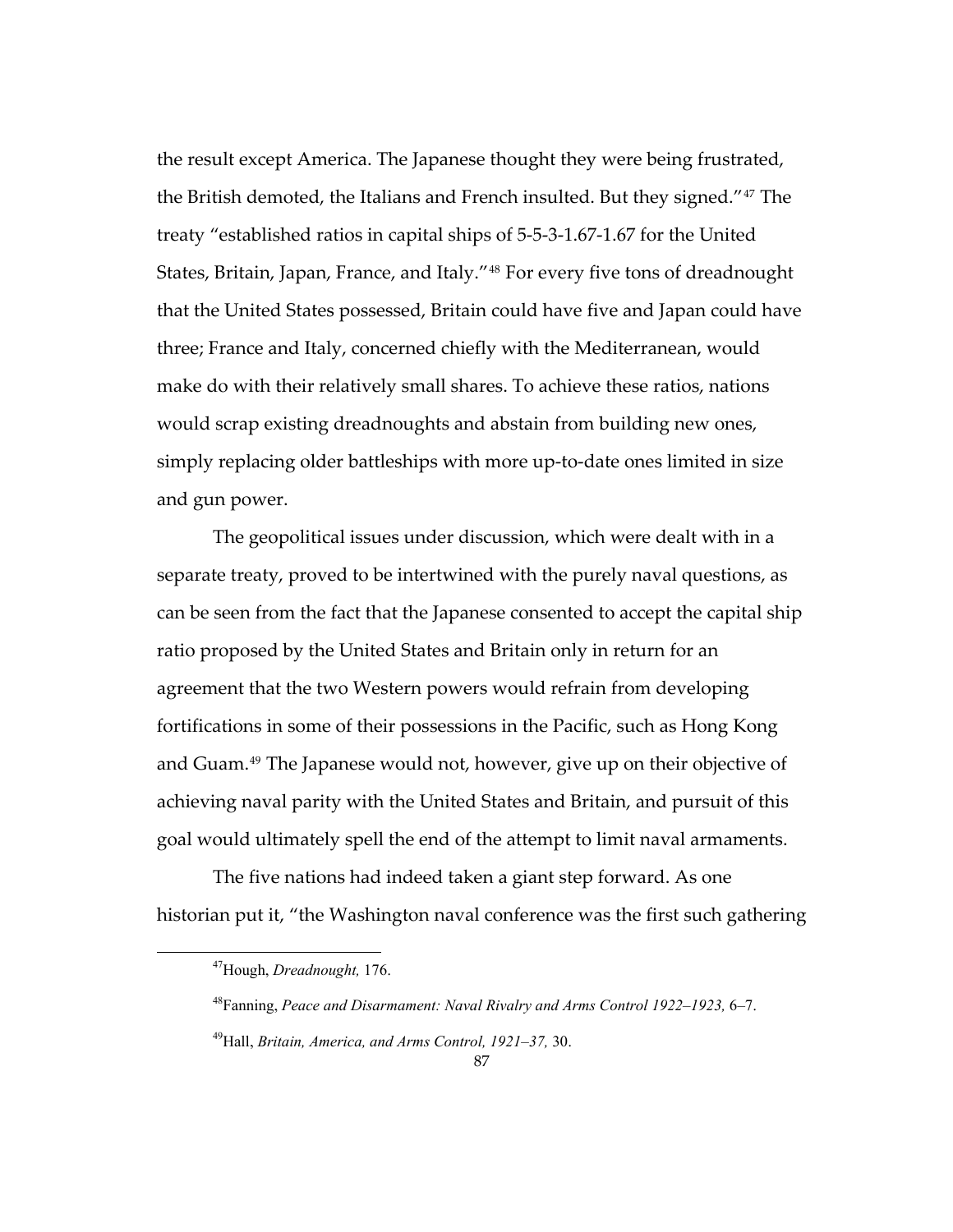to succeed in limiting a major weapon system . . . the proceedings at Washington can be said to have given birth to the first of the modern arms control treaties<sup>"[50](#page-91-0)</sup>

Before war broke out again there would be more naval arms limitation conferences, among them a meeting in London in 1930 that extended the capital ship holiday to 1936, $51$  but none of them would be as sweeping in its results as the pioneering 1921 Washington conference, and none of them would be as effective in limiting the proliferation of what was seen as the mightiest naval weapon of the day. In the series of naval limitation agreements that started in 1921, arms control came to the most industrialized and technologically advanced Western powers, blazing the way for similar efforts that would take place decades later, even if they would occur only after the worst bloodbath that the world had yet seen.

It is an unfortunate fact that nations tend to abide by treaties only as long as it is in their self-interest to do so or as long as circumstances compel them to. The naval arms limitation pacts of the 1920s and early 1930s proved to be no exceptions to this truism. "By 1933–4, it had become clear that the high tide of disarmament was receding."<sup>[52](#page-91-2)</sup> Governments began to realize that they might need all the weapons they could get before long and that their

<span id="page-91-0"></span><sup>50</sup>O'Connell, *Sacred Vessels,* 274.

<span id="page-91-1"></span><sup>51</sup>Hall, *Britain, America, and Arms Control, 1921–37,* 102.

<span id="page-91-2"></span> $^{52}$ Ibid., 143.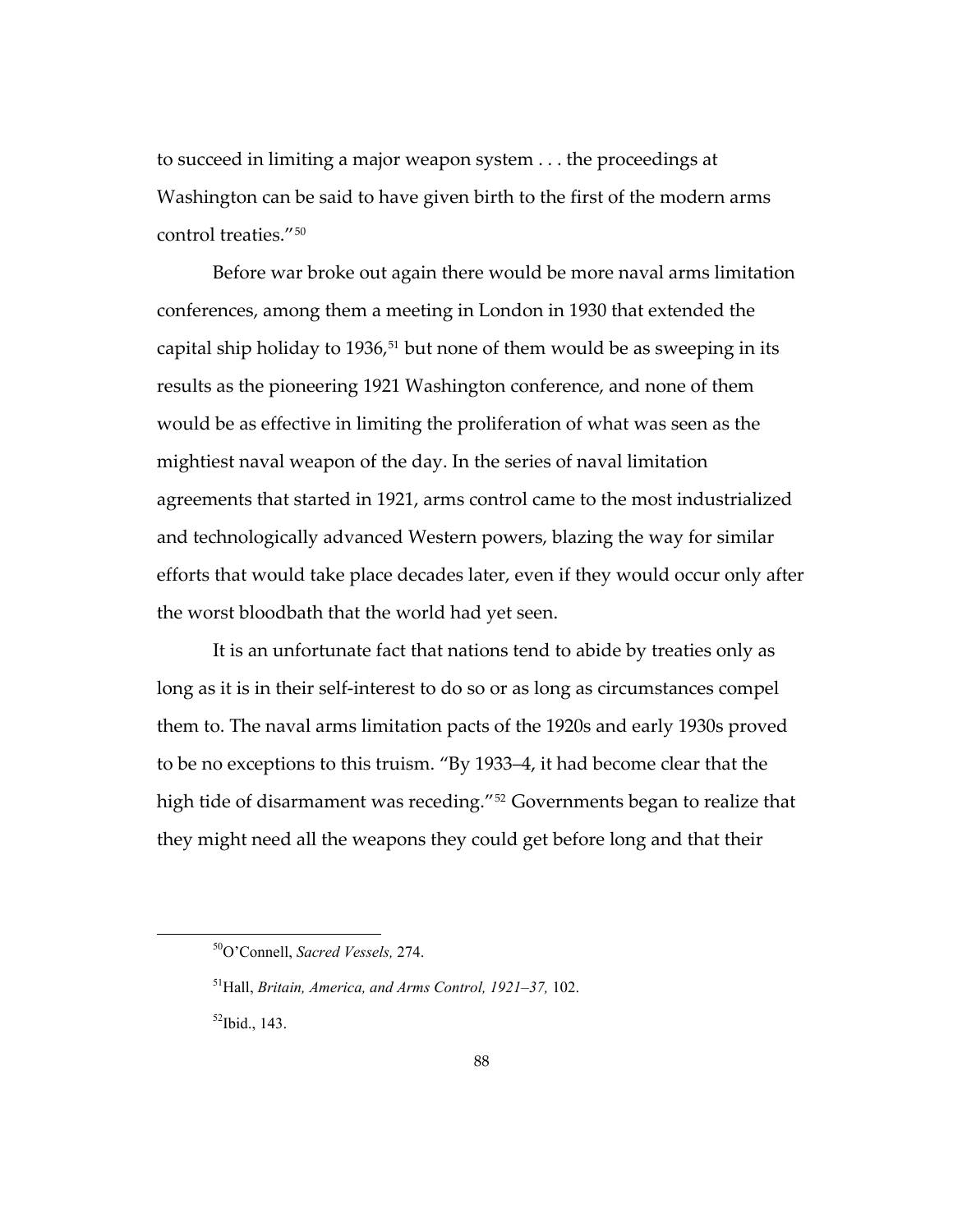respective economies would benefit from the stimulus that rearmament could provide.

Japan was the most restive of the three major naval powers, and at the end of 1934, the Japanese announced their intention to abrogate the naval arms agreements.[53](#page-92-0) A little over a year later, they walked out of another conference, again in London, and their withdrawal "marked the end of naval arms control."[54](#page-92-1) Even before the treaties expired, they had secretly begun work on a trio of enormous superbattleships that would rupture treaty limits,<sup>[55](#page-92-2)</sup> ships so big—and powerful—that the United States would be unable to match them unless it built dreadnoughts too large to transit the Panama Canal.<sup>[56](#page-92-3)</sup>

Although they were unaware that the Japanese were working on the most powerful battleships ever to take to the sea, the Americans began building dreadnoughts again once the naval treaties expired, and they would eventually go on to construct more new battleships and battle cruisers than the rest of the world combined.[57](#page-92-4)" In Germany, Italy, Japan, France, Britain, and the United States, the battleship, like some aging matinee idol intent on a comeback, slipped once again into its accustomed role as the most fearful

 $53$ Ibid., 169.

<sup>54</sup>O'Connell, *Sacred Vessels,* 298–299.

<span id="page-92-4"></span><span id="page-92-3"></span><span id="page-92-2"></span><span id="page-92-1"></span><span id="page-92-0"></span><sup>&</sup>lt;sup>55</sup>One of these vessels would be converted from a battleship into an aircraft carrier before commissioning.

<sup>56</sup>Breyer, *Battleships and Battle Cruisers, 1905–1970,* 359.

<sup>57</sup>Willmott, *Battleship,* 151.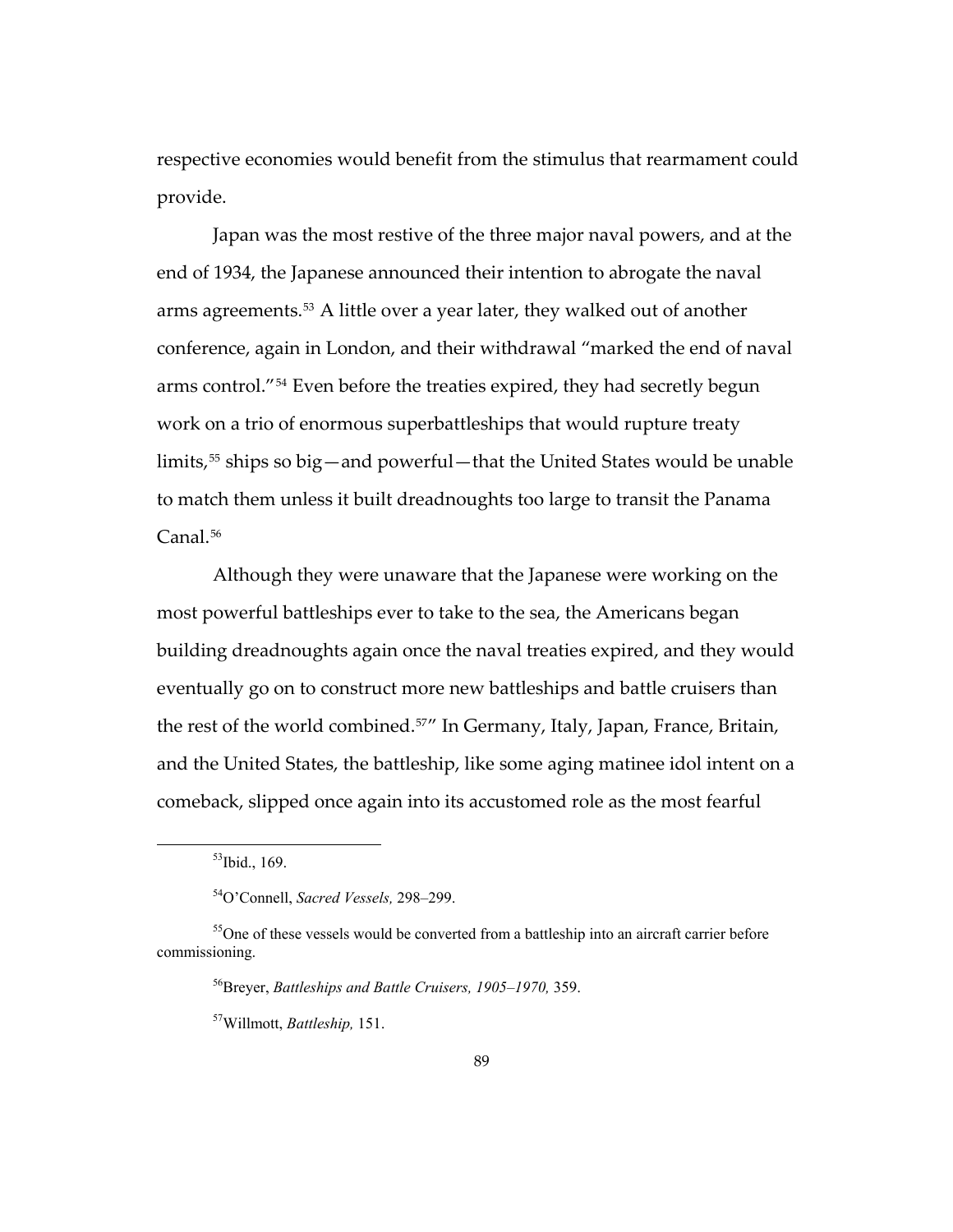individual expression of man's needs to intimidate his neighbors."[58](#page-93-0) Altogether, "by 1937 fifteen new Dreadnought battleships and battle cruisers were under construction."[59](#page-93-1) Only two years later, those warships would be put to their final test in combat, when a world war even bigger than the first one broke out.

59Hough, *Dreadnought,* 193.

<span id="page-93-1"></span><span id="page-93-0"></span><sup>&</sup>lt;sup>58</sup>Richard Hough, *The Death of the Battleship: The Tragic Close of the Era of Sea Power* (New York: Macfadden-Bartell, 1965)*,* 72.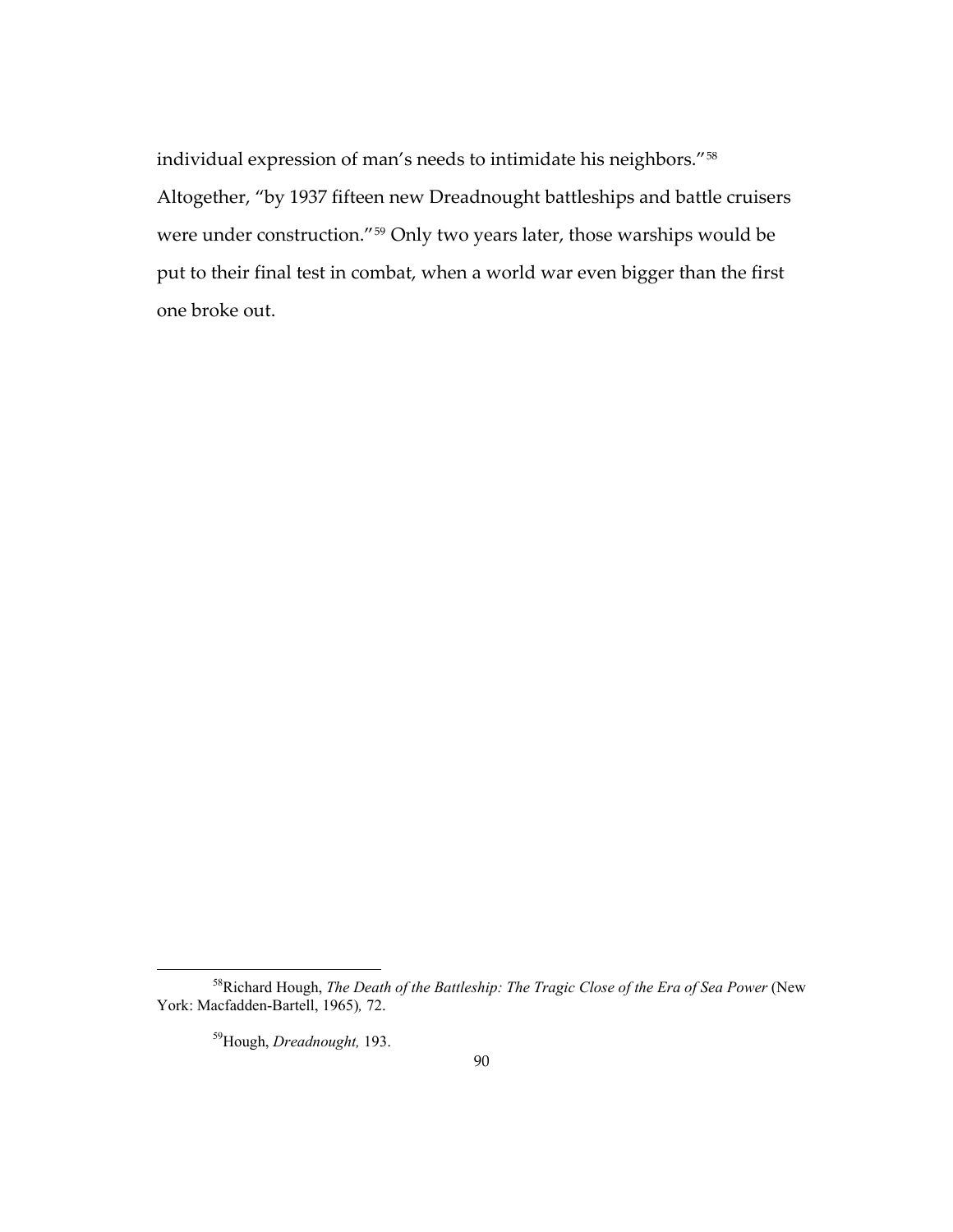## CHAPTER 5: THE END OF THE LINE

There would be no Trafalgar or Tsushima in the Second World War, and there would not even be a Jutland, but battleships would nevertheless perform much useful service in a variety of roles before they were retired from the fleets of the world. They would fight their peers and other warships of course, either singly or in small groups, but they would also find employment as convoy escorts and commerce raiders, as heavy artillery in support of amphibious assaults, and as bodyguards for aircraft carrier task forces, protecting them from aerial attack with streams of antiaircraft fire.<sup>[1](#page-94-0)</sup> Battleships would even occasionally function as fleet oilers, replenishing the fuel supplies of other, smaller vessels from their capacious fuel tanks.[2](#page-94-1) As always, battleships would stand as symbols of national power, even though it would become increasingly clear that they were no longer the backbone of the fleet.

In the course of the war, the doubts of prewar critics would be confirmed: the mighty warships would prove to be vulnerable to far less expensive but more plentiful weapons despite their tough armor and other defensive features. All too often, they would succumb to bombs and torpedoes—delivered by aircraft and submarines—as well as to gunfire from other warships. A few would even be sunk by frogmen piloting miniature submersibles. Altogether, more than 40 percent of the capital ships engaged in the war would be lost, either in combat or by scuttling to keep them out of

<span id="page-94-0"></span><sup>1</sup> Hough, *Dreadnought,* 196.

<span id="page-94-1"></span><sup>2</sup> O'Connell, *Sacred Vessels,* 317.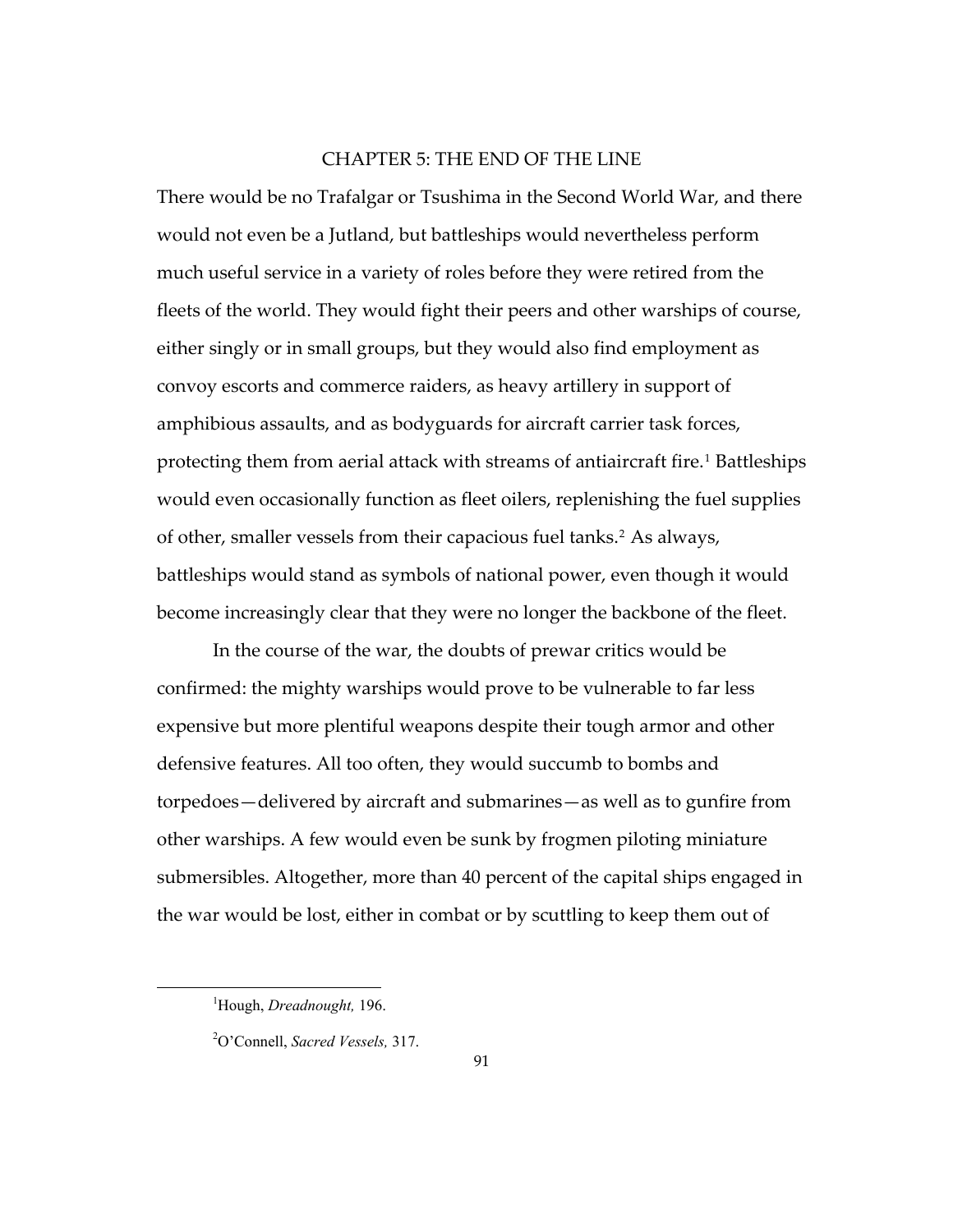enemy hands.[3](#page-95-0) It was becoming increasingly clear that the day of the dreadnought was coming to a close in spite of the fact that navies were finding additional missions that the mighty ships could carry out.[4](#page-95-1)

If the battleship was on the way out, it was at the same time becoming faster and more powerful than its predecessors even while it grew to proportions that would have astounded the architects of HMS *Dreadnought.* Battleships built after—and in a few cases before—the expiration of the naval arms limitation treaties doubled, tripled, and even nearly quadrupled the tonnage of the *Dreadnought.*[5](#page-95-2) Of course they were becoming even more expensive too as they incorporated the advances in technology that came during the interwar years.

One of the most significant advances came with the advent of radar. It could be used for navigation, air and surface search, and above all fire control, supplanting the optical range finders that had guided naval gunfire since the beginning of the 20th century.<sup>[6](#page-95-3)</sup> Battleships could now shoot with increased accuracy at long range and in conditions of limited visibility, such as at nighttime. Radar did not completely overcome the thorny difficulties of providing accurate gunfire at sea of course, but it provided a quantum

<sup>3</sup> Willmott, *Battleship,* 155.

<span id="page-95-1"></span><span id="page-95-0"></span><sup>&</sup>lt;sup>4</sup>During the interwar years, the word "dreadnought" faded from widespread currency, with "battleship" taking its place. Nevertheless, the battleships and battle cruisers built immediately before and during World War II were dreadnoughts in every sense of the term.

<span id="page-95-2"></span><sup>5</sup> This is calculated using tonnage figures from Breyer, *Battleships and Battle Cruisers, 1905– 1970.* <sup>6</sup>

<span id="page-95-3"></span>Norman Friedman, *U.S. Battleships: An Illustrated Design History* (Annapolis, Md.: 1985), 289–290.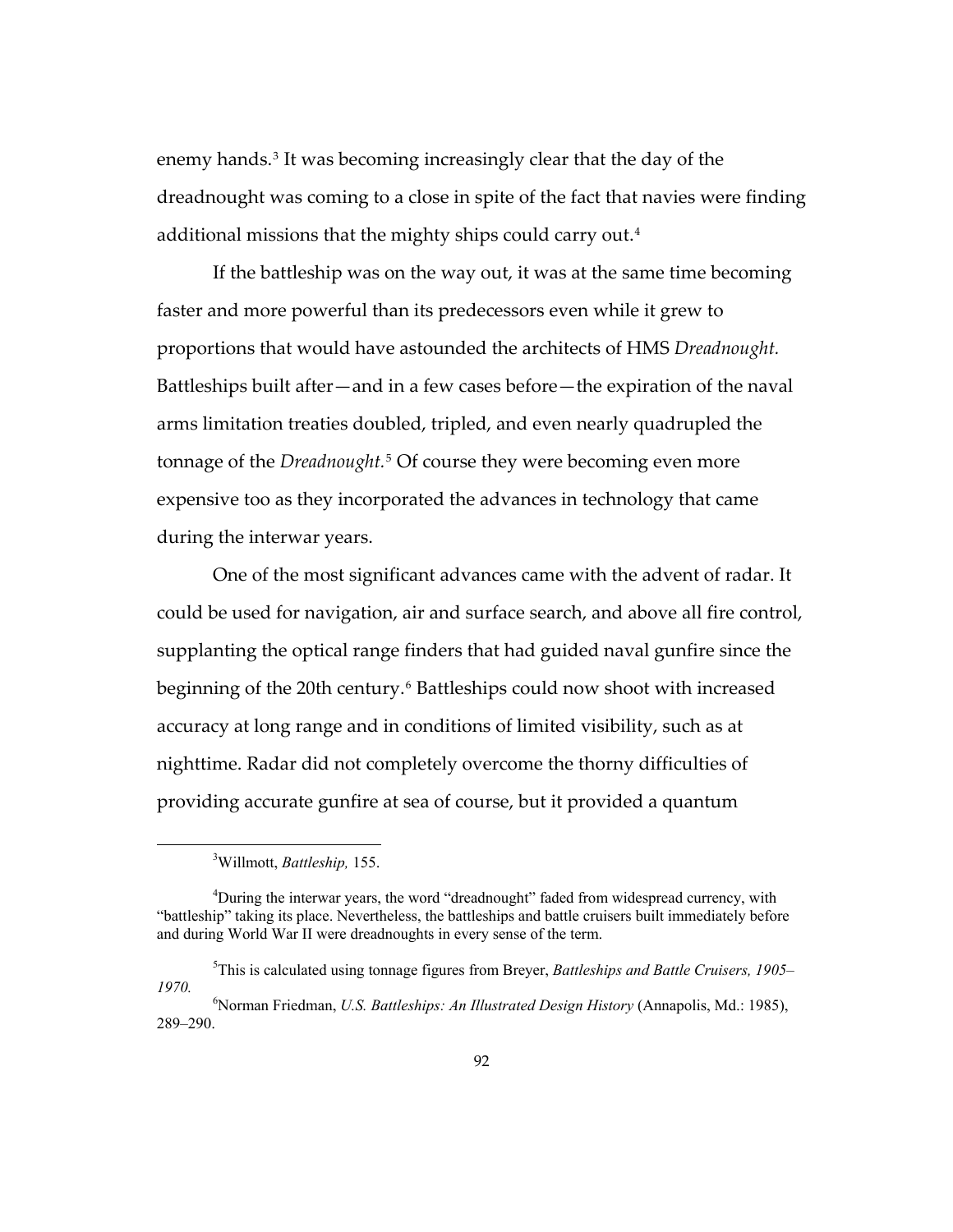improvement in aiming the big guns of the battleship. During the war, the majority of the capital ships of the major combatants would be equipped with a variety of radar sets for both offensive and defensive purposes, and radar would more than once prove to be the deciding factor in combat.<sup>[7](#page-96-0)</sup> (For example, in a nighttime action off Guadalcanal, the American battleship *Washington,* equipped with radar, needed only seven minutes to reduce the Japanese battleship *Kirishima,* which lacked radar, to a blazing hulk.[8](#page-96-1))

New equipment and new missions may have been given to the battleships, but old, familiar ways of regarding them persisted—at least until the actual experience of battle made it clear how much naval warfare had changed since the *Dreadnought'*s day. In Germany, for example, before the war, Hitler, with some misgivings about the effectiveness of battleships,<sup>[9](#page-96-2)</sup> gave equal priority to the construction of battleships and submarines, despite the fact that the latter had proved far more effective and valuable during the last war than the former. He was not building primarily to vanquish the British fleet in a massive sea battle, though. Instead he intended to use his planned battleships "not merely as military instruments but also as political levers," employing his new naval might to convince the British that with a powerful navy, the Third Reich would make a valuable ally of Britain.[10](#page-96-3) The

<sup>7</sup> Willmott, *Battleship,* 284.

<sup>8</sup> Ibid., 190.

<span id="page-96-3"></span><span id="page-96-2"></span><span id="page-96-1"></span><span id="page-96-0"></span><sup>9</sup> See, for example, David J. Bercuson and Holger H. Herwig, *The Destruction of the Bismarck* (New York: Overlook Press, 2001), 16, 309.

<sup>10</sup>Breyer, *Battleships and Battle Cruisers, 1905–1970,* 85.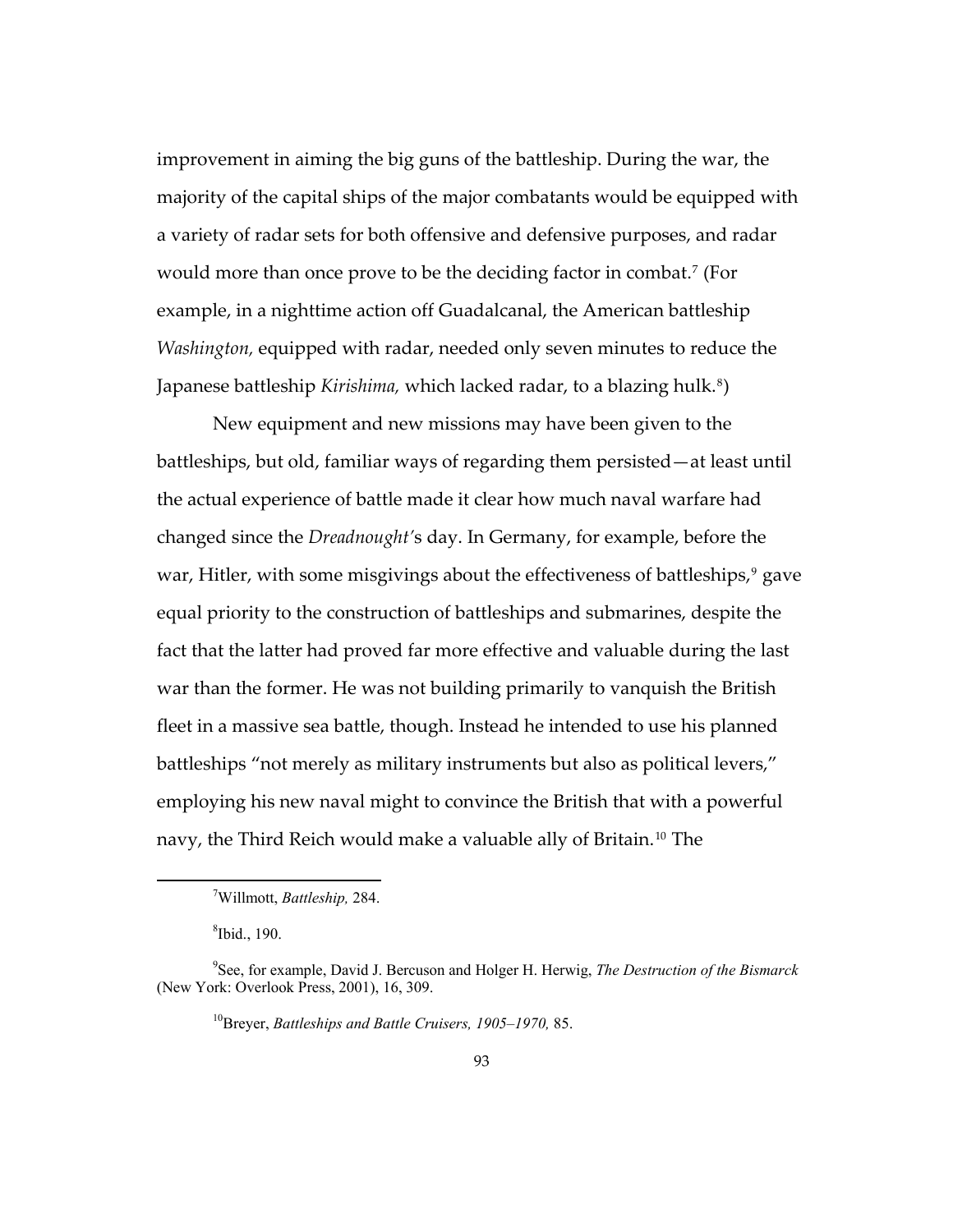Germany when hostilities broke out. ambitions—and delusions—of Tirpitz and the Kaiser were still alive in

Hitler was not the only leader to believe that the deployment of battleships was still an effective lever in influencing the plans and actions of other powers: In Britain, Churchill, formerly the First Lord of the Admiralty and currently the Prime Minister, took a similar view. Two years after the war began, he dispatched a new battleship and an older battle cruiser to Singapore to deter the Japanese from threatening British possessions in the Far East.[11](#page-97-0) The gambit failed: Japanese aircraft sank both ships, and Singapore fell in one of the most disheartening of blows to the British Empire. Deterrence by battleship was a thing of the past in the face of modern weapons, particularly the airplane.

other w arships.[13](#page-98-0) Germany had embarked on the war with only a handful of modern battleships, and those few that Germany possessed were to be used primarily for commerce raiding,<sup>[12](#page-97-1)</sup> a mission for which submarines—orders of magnitude less costly than battleships—were far better suited. The construction of U-boats soon came to take precedence over the building of all

<span id="page-97-0"></span>The same thing would happen in other countries as well: navies would come to emphasize the production of other types of craft instead of

 $13$ Ibid.

<sup>11</sup>Hough, *Death of the Battleship,* 111.

<span id="page-97-1"></span><sup>12</sup>Padfield, *The Battleship Era,* 263.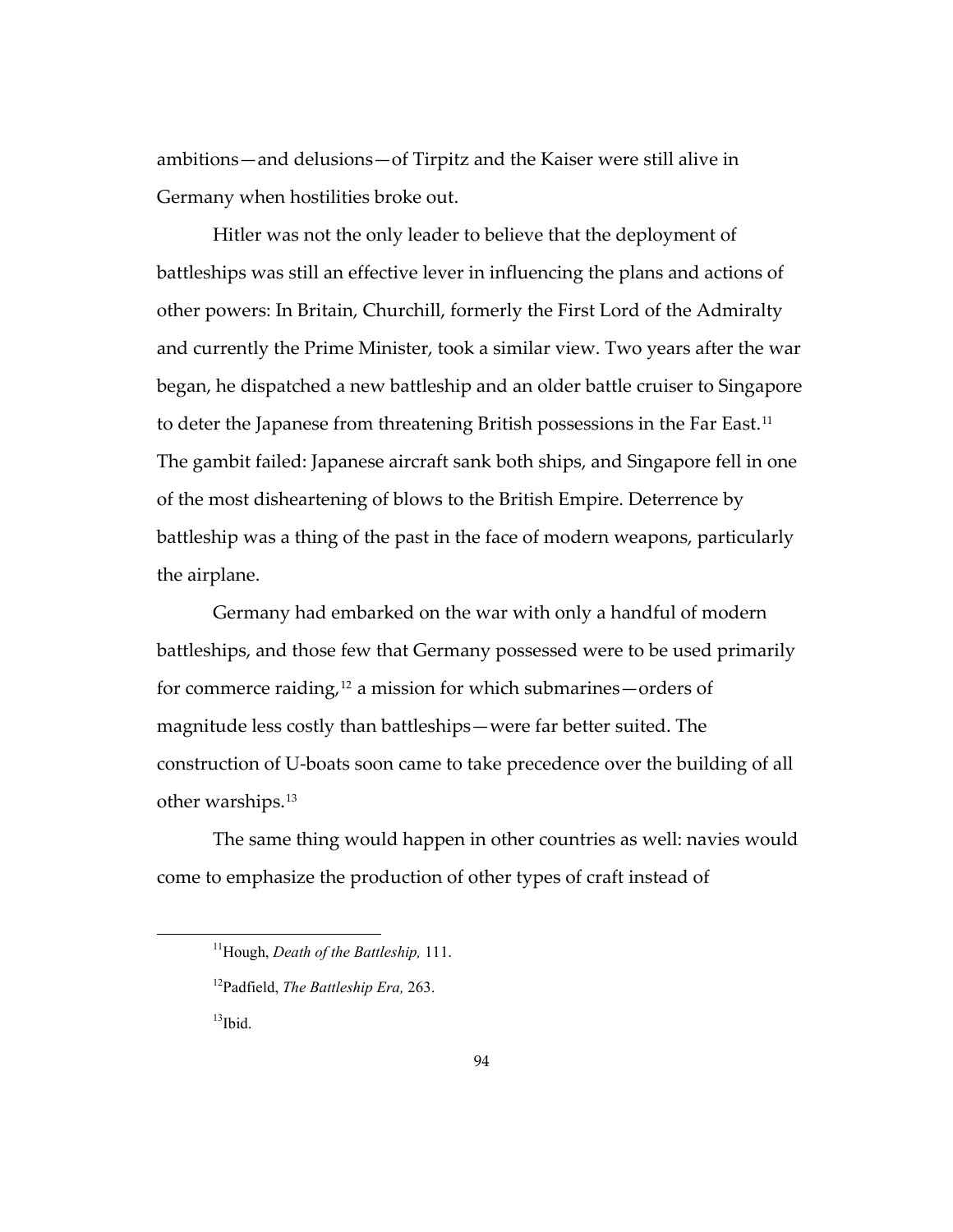battleships. In the United States, for example, during the war, the building of submarines, aircraft carriers, freighters, and amphibious landing craft were clearly needed far more urgently. The abortive career of the American battles hip *Kentucky* is a case in point. battleships was accorded only the sixth highest priority;<sup>[14](#page-98-0)</sup> vessels such as

never be completed and commissioned. Instead work was stopped again and the hu lk of the unfinished warship was finally broken up for scrap.[15](#page-98-1) The keel was laid down in 1942, the year that the United States entered the war, but construction was stopped and the work that had been done was dismantled in order to produce landing craft instead. Work was resumed and suspended again—and then started once more. The ship would not be launched until the war had been over for two years, but the *Kentucky* would

[If battleships no longer deterred and other ships were more valuable](#page-98-1) in [largest, fastest](#page-98-1) and in many ways one of the most powerful capital ships in existen ce."[16](#page-99-0) [wartime, they retained their symbolic power well into the war—and even](#page-98-1)  [after. No warship illustrates this more clearly than the British battle cruiser](#page-98-1)  HMS *Hood.* [Conceived during the First World War and commissioned two](#page-98-1)  years after the war ended, the *Hood* [was at the time she was completed "the](#page-98-1) 

<span id="page-98-0"></span><sup>14</sup>O'Connell, *Sacred Vessels,* 316.

<sup>15</sup>Breyer, *Battleships and Battle Cruisers, 1905–1970,* 247.

<span id="page-98-1"></span><sup>&</sup>lt;sup>16</sup>John Roberts, *Battlecruisers* (London: Caxton Publishing Group, 1997), 62.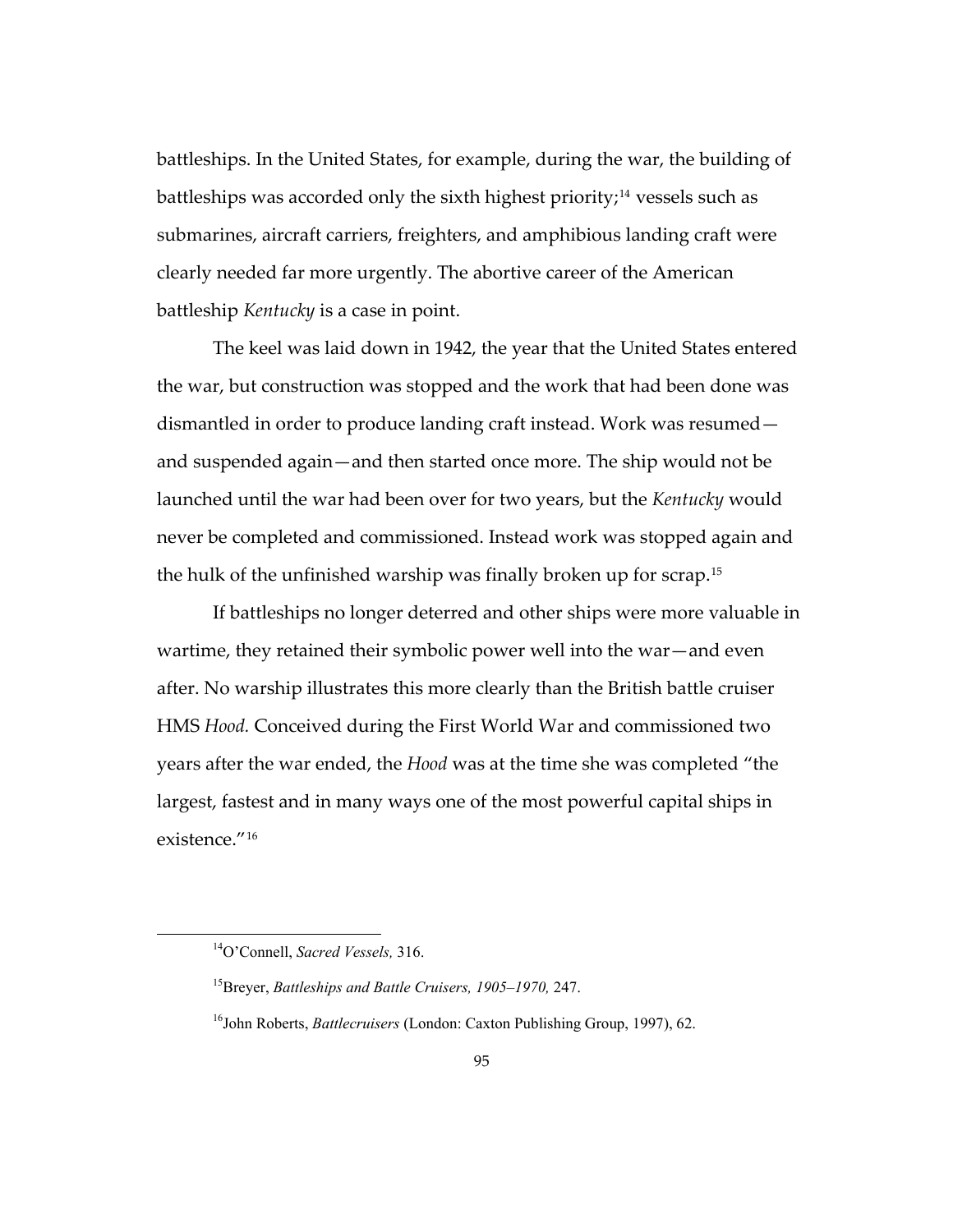Royal Navy. In the florid words of one journalist, "In her mass and speed and perfection of armament, the *Hood* symbolizes the valorous determination of war-w eary Britain to maintain intact for the good of mankind the far-flung A long, narrow, graceful ship, the *Hood* showed the British flag around the world during the interwar years, advertising the might of Britain and its Empire she has built up through the centuries."[17](#page-99-1)

[museum of 1920 naval technology."](#page-99-1)<sup>[18](#page-99-2)</sup> The *Hood* was due for replacement, but ships as possible—and economic considerations as well—meant that she would never be taken out of service long enough to have her armor reinforced As potent a symbol as the *Hood* [was, however, two decades is a long](#page-99-1) [time for a warship to remain an effective weapon. The truth is that she was](#page-99-1)  [obsolescent by the time the war broke out, "a virtually unaltered floating](#page-99-1)  the Royal Navy's perceived need between the wars to deploy as many capital to meet modern standards.<sup>[19](#page-100-0)</sup>

battleship *Bismarck,* [which was prowling the Atlantic on a commerce](#page-100-0)-raiding In May of 1941, the *Hood,* [in company with the brand-new battleship](#page-100-0)  *Prince of Wales,* [was sent to hunt down the newly commissioned German](#page-100-0)  [mission. The British force located the German warship and both sides opened](#page-100-0)  [fire at long range. Within minutes, a 15-inch shell from the](#page-100-0) *Bismarck*

<span id="page-99-0"></span><sup>17</sup>Bruce Taylor, *The Battlecruiser HMS Hood: An Illustrated Biography 1916– 1941*(Annapolis, Md.: Naval Institute Press, 2005), 20.

<span id="page-99-2"></span><span id="page-99-1"></span><sup>18</sup>Corelli Barnett, *Engage the Enemy More Closely: The Royal Navy in the Second World War* (New York: W. W. Norton, 1991), 64.

<sup>&</sup>lt;sup>19</sup>Antony Preston, *The World's Worst Warships* (London: Conway Maritime Press, 2002), 100.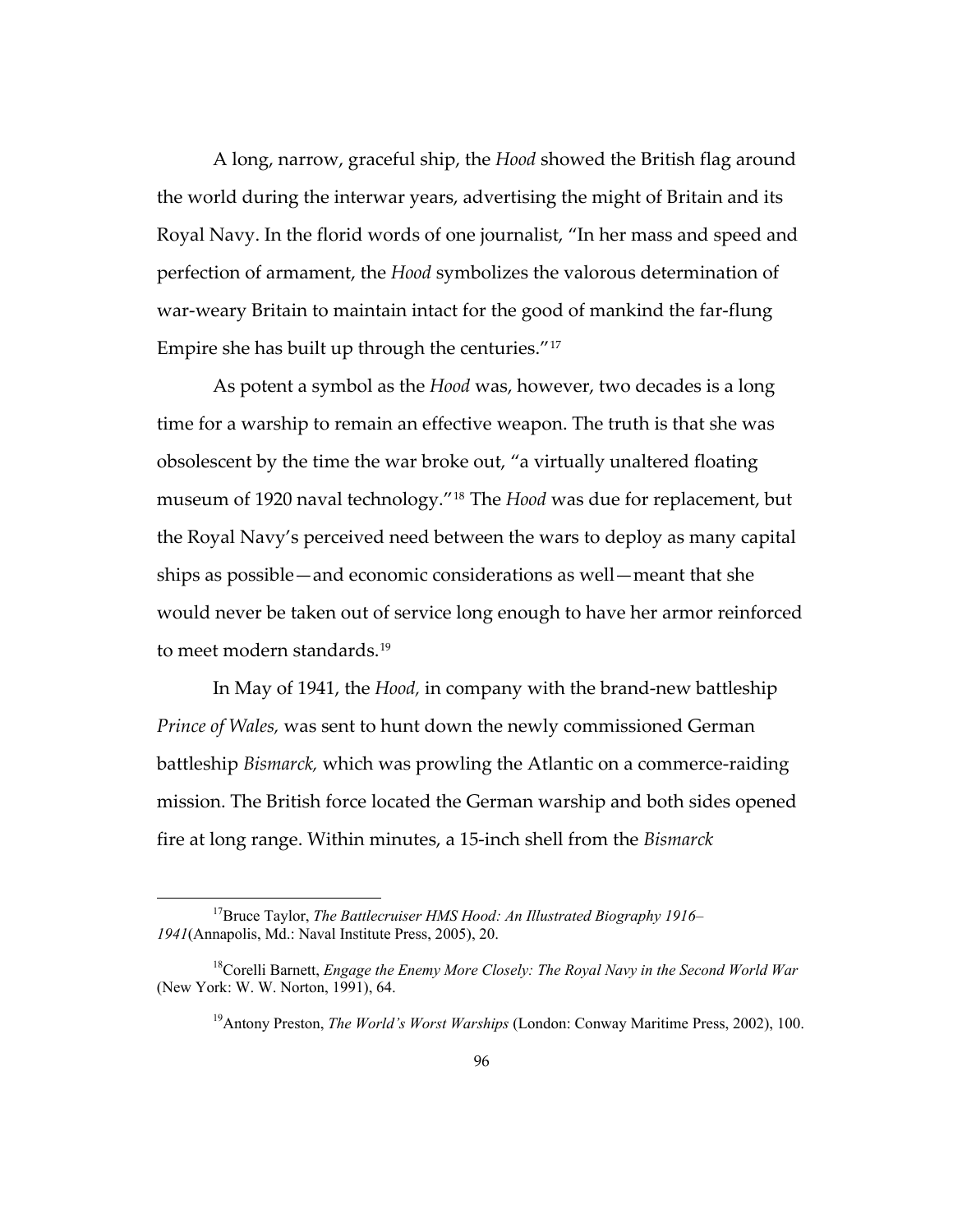penetrated the scanty deck armor of the *Hood* and set off a magazine explosion mighty k *Hood,* symbol of the British Empire, broke into two pieces and san similar to the ones that had sunk three British battle cruisers at Jutland. The immediately. Of a complement of 1,419 men, only three survived.<sup>[20](#page-100-1)</sup>

redoubled their efforts to hunt down the *Bismarck,* assigning whatever ships directe d the effort to find and defeat the *Bismarck,* issuing detailed tactical Shocked and dismayed by the sudden loss of the *Hood,* the British they could possibly muster to take up the chase*. [21](#page-100-2)* Churchill personally orders that were more properly the prerogative of senior naval officers.<sup>[22](#page-100-3)</sup>

most formidable gunned ship in the fleet of any belligerent power, and as Britain had nothing [no single capital ship] that could catch and destroy her, she rep resented the most serious threat to British shipping since the [The British had good reason to call on every resource to pursue the](#page-100-3)  German battleship: the *Bismarck* [embodied "the culmination, indeed the](#page-100-3)  [crowning glory, of German battleship building."](#page-100-3)[23](#page-100-4) "She was undoubtedly the unrestricted U-boat campaign of the First War."[24](#page-101-0)

[task force onto her trail. Obsolescent Swordfish aircraft, slow, fabric-co](#page-101-0)vered [Reconnaissance planes spotted the](#page-101-0) *Bismarck* and vectored the British

 $^{20}$ Ibid.

<span id="page-100-3"></span><span id="page-100-2"></span><span id="page-100-1"></span><span id="page-100-0"></span> $\overline{a}$ 

Ibid. .<br>22

<sup>&</sup>lt;sup>21</sup> Barnett, *Engage the Enemy More Closely*, 300

<sup>&</sup>lt;sup>23</sup> Bercuson and Herwig, *The Destruction of the Bismarck*, 32.

<span id="page-100-4"></span><sup>&</sup>lt;sup>24</sup> Padfield, *The Battleship Era*, 275.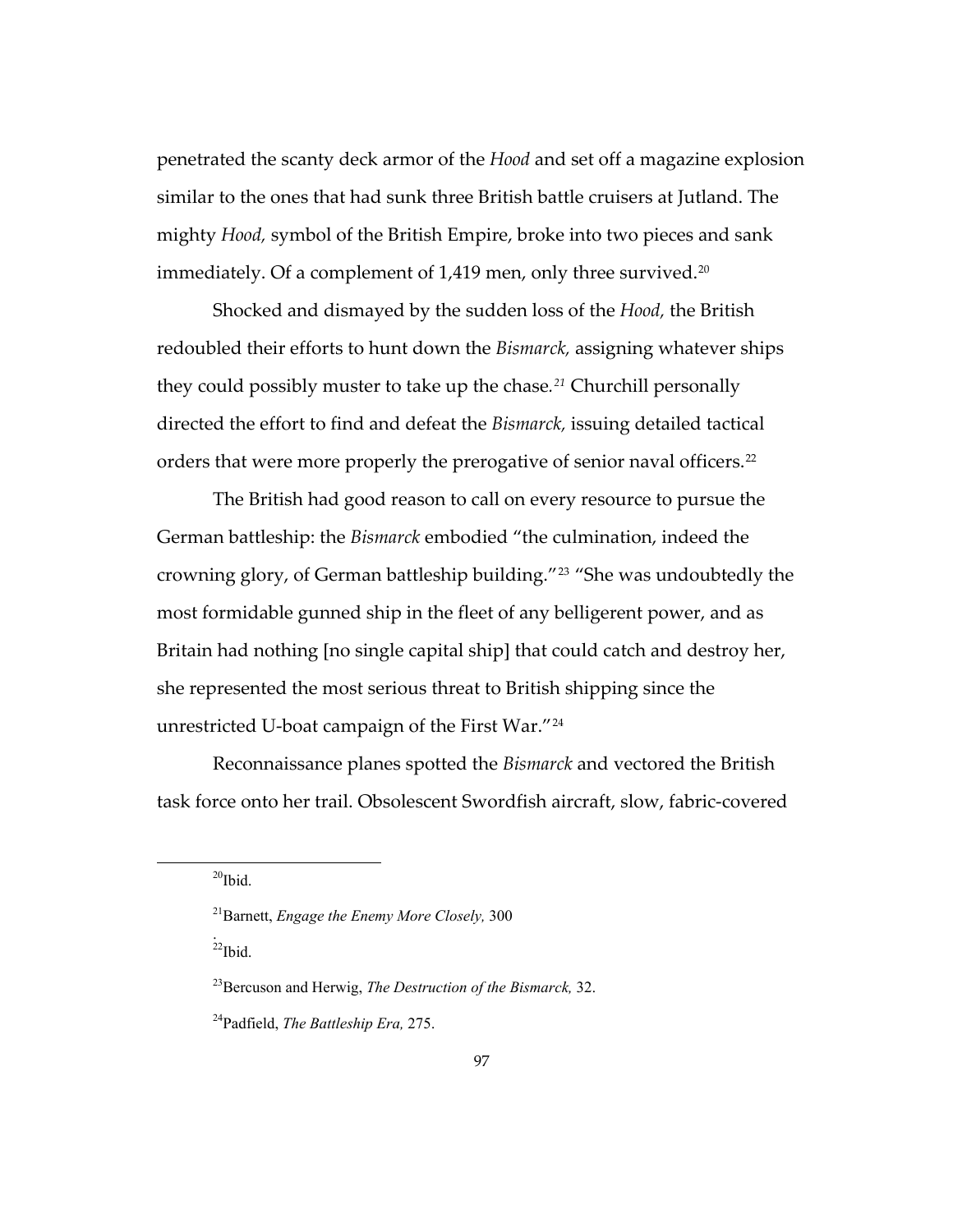steaming helplessly in circles. When the British battleships caught up, they began to hammer her relentlessly with their big guns, turning the ship into a [biplanes, attacked with torpedoes, one of which found the battleship's most](#page-101-0) [vulnerable spot, her steering gear,25](#page-101-0) and the damaged *Bismarck* began blazing wreck that obstinately remained afloat.

Torpedoes failed to sink the sturdy ship, but the Germans knew that there was no hope for the *Bismarck*, and to keep the pride of the German fleet battleship to the bottom. Over 2,000 men were lost with the *Bismarck,* and it took 3 0 secretaries three days to type the letters notifying the next of kin that out of enemy hands, they set off scuttling charges that finally sent the one of their family members was dead or missing.[26](#page-101-1)

commander of the German navy] entire strategy, so long pursued, of breaking down Britain's Atlantic communications by means of a surface fleet."<sup>27</sup> As in the Fir st World War, Germany would now have to resort to submarine For the British, the result was worth the effort, "for in hunting down and destroying the *Bismarck* the Royal Navy had sunk not just a single battleship, however formidable; it had sunk Grand Admiral Raeder's [the warfare to choke off the flow of supplies to Britain.

the Atlantic, the destruction of a fleet of battleships in the Pacific would do even more; it would cause the United States to join the fight against the Axis While the destruction of a battleship could force a change of tactics in

<span id="page-101-0"></span><sup>&</sup>lt;sup>25</sup>Breyer, *Battleships and Battle Cruisers, 1905–1970, 87.* <sup>26</sup>Bercuson and Herwig, *The Destruction of the Bismarck, 296.* 

<span id="page-101-1"></span><sup>27</sup>Barnett, *Engage the Enemy More Closely,* 315–316.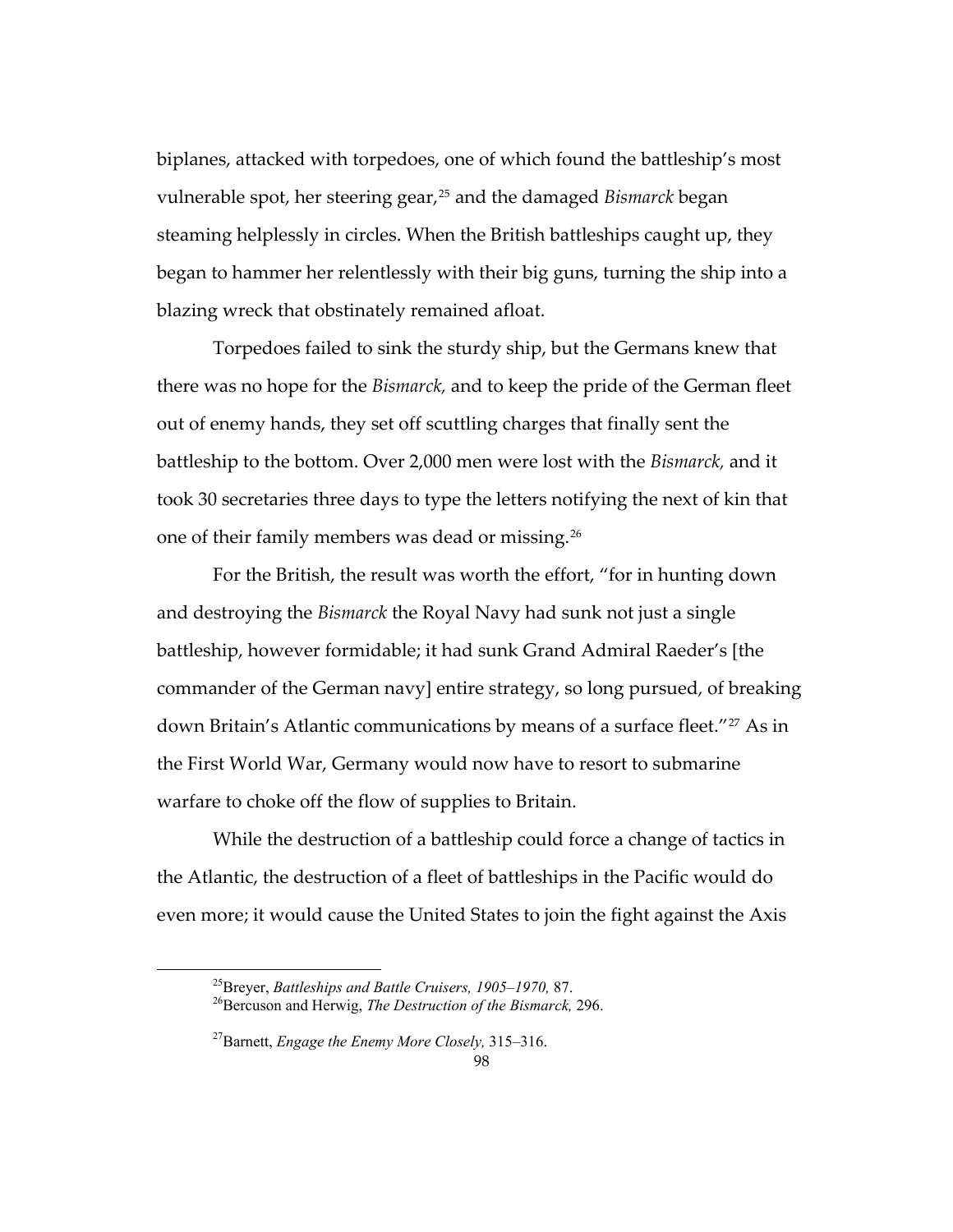power s and it would generate a groundswell of determination among Americans to crush the Japanese.

By the beginning of 1941, relations between the United States and Japan had nearly reached the breaking point. A powerful faction in Japan wanted to States. Nevertheless*,* he began thinking about what Japan would have to do to , fleet and main base in the Pacific at Pearl Harbor. An exponent of air power Yamamoto had predicted as early as 1915 that ships carrying airplanes would be the most important naval weapons of the future.<sup>29</sup> With the Pacific fleet knocked out, it was believed, the Americans would eventually be forced to go to war with the United States, and detailed preparations for a conflict shortly got under way. Admiral Isoroku Yamamoto, the commander of Japan's battle fleet, was responsible for the navy's plans. He recognized the magnitude of the task before him, having spent much time in the United fight the United States, telling a subordinate that "if we are to have war with America, we will have no hope of winning unless the U.S. fleet in Hawaiian waters can be destroyed."[28](#page-102-0) Accordingly, he directed the subordinate to start examining the feasibility of a surprise aerial attack on the American navy's give Japan a free hand in the Pacific.

soundness of their plan in the example of a British raid on the Italian fleet anchorage at Taranto. There 11 obsolete Swordfish torpedo planes put all six The Japanese thought that they had received confirmation of the

<span id="page-102-0"></span> $\overline{a}$ 

<sup>28</sup>Walter Lord, *Day of Infamy* (New York: Henry Holt, 1957), 10.

<sup>&</sup>lt;sup>29</sup> Hough, *The Death of the Battleship*, 65.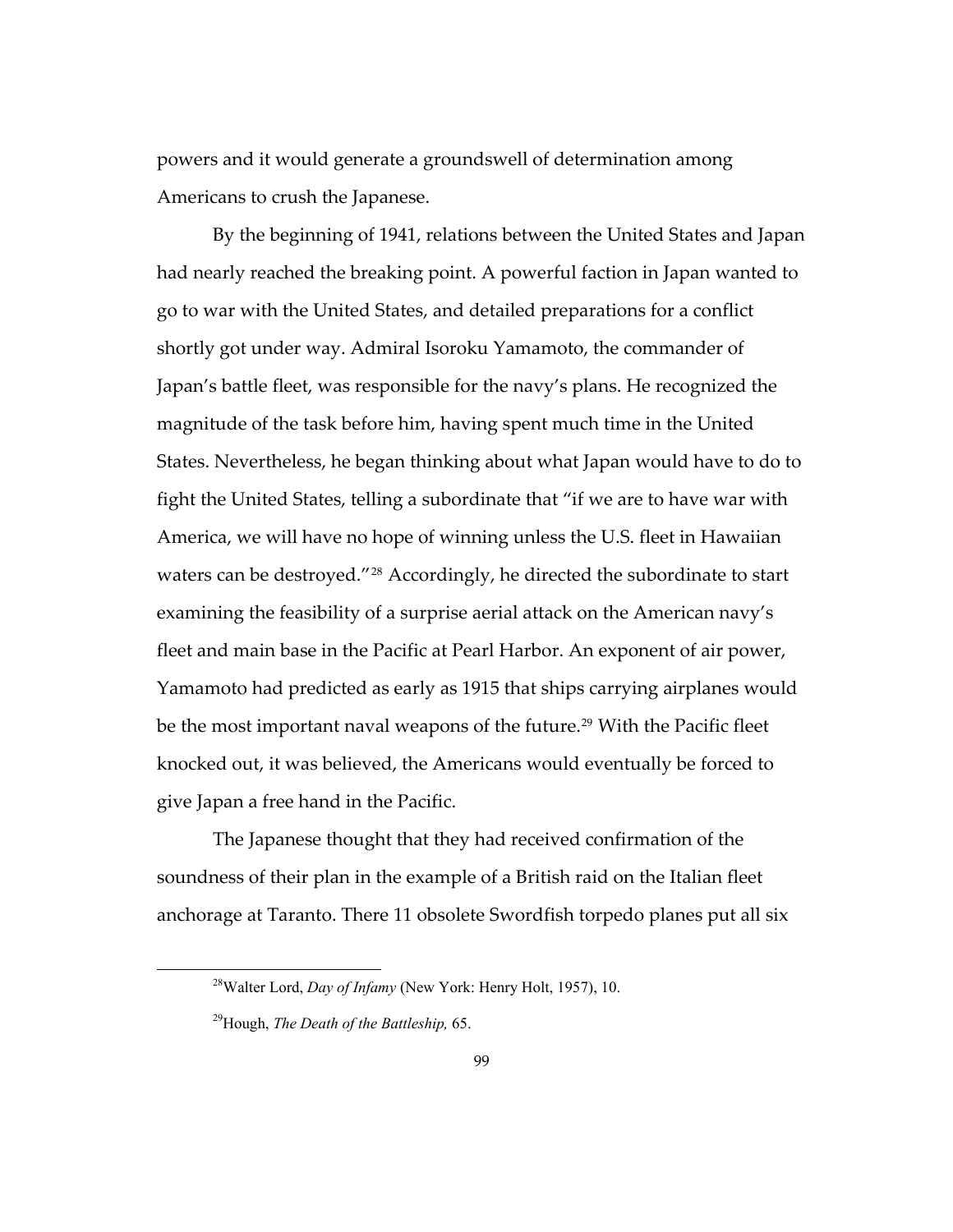upon the Italian fleet than was inflicted upon the German High Seas Fleet in the da ylight action at the Battle of Jutland."[31](#page-103-1)It seemed that even a handful of of Italy's battleships out of action, sinking one and badly damaging the others.[30](#page-103-0) Altogether, at Taranto the British aircraft "inflicted more damage obsolete weapons were capable of dealing deadly blows to battleships.

were sunk, one was badly damaged, and three escaped with minor damage.<sup>33</sup> (Three of the ships that sank would be salvaged and two eventually returned Yamamoto's plan called for a massive assault by waves of carrierborne torpedo planes and bombers, with the American aircraft carriers as the primary target,[32](#page-103-2) and on Sunday, December 7, 1941, the Japanese struck. The carriers were not in the harbor, but there were eight battleships there; four to duty.) The U.S. fleet in the Pacific was crippled—or so it seemed.

it, the battleships put out of action at Pearl Harbor "were hollow symbols of national power, not effective fighting machines. With the exception of the men Such was not the case, however; the attack on Pearl Harbor did not succeed in compelling the United States to come to terms with Japan. Instead it failed badly, in part because, as one historian somewhat hyperbolically put

<span id="page-103-0"></span><sup>&</sup>lt;sup>30</sup>David Hamer, *Bombers versus Battleships* (Annapolis, Md.: Naval Institute Press, 1998), 74.

 $31$ Barnett, Engage the Enemy More Closely, 249.

<span id="page-103-2"></span><span id="page-103-1"></span><sup>&</sup>lt;sup>32</sup>Gordon W. Prange, *At Dawn We Slept: The Untold Story of Pearl Harbor* (New York: Penguin, 1981), 25. According to Prange, Yamamoto originally emphasized sinking battleships in the hope of d estroying U.S. morale. Ibid., 21.

<sup>33</sup>Ibid., 184.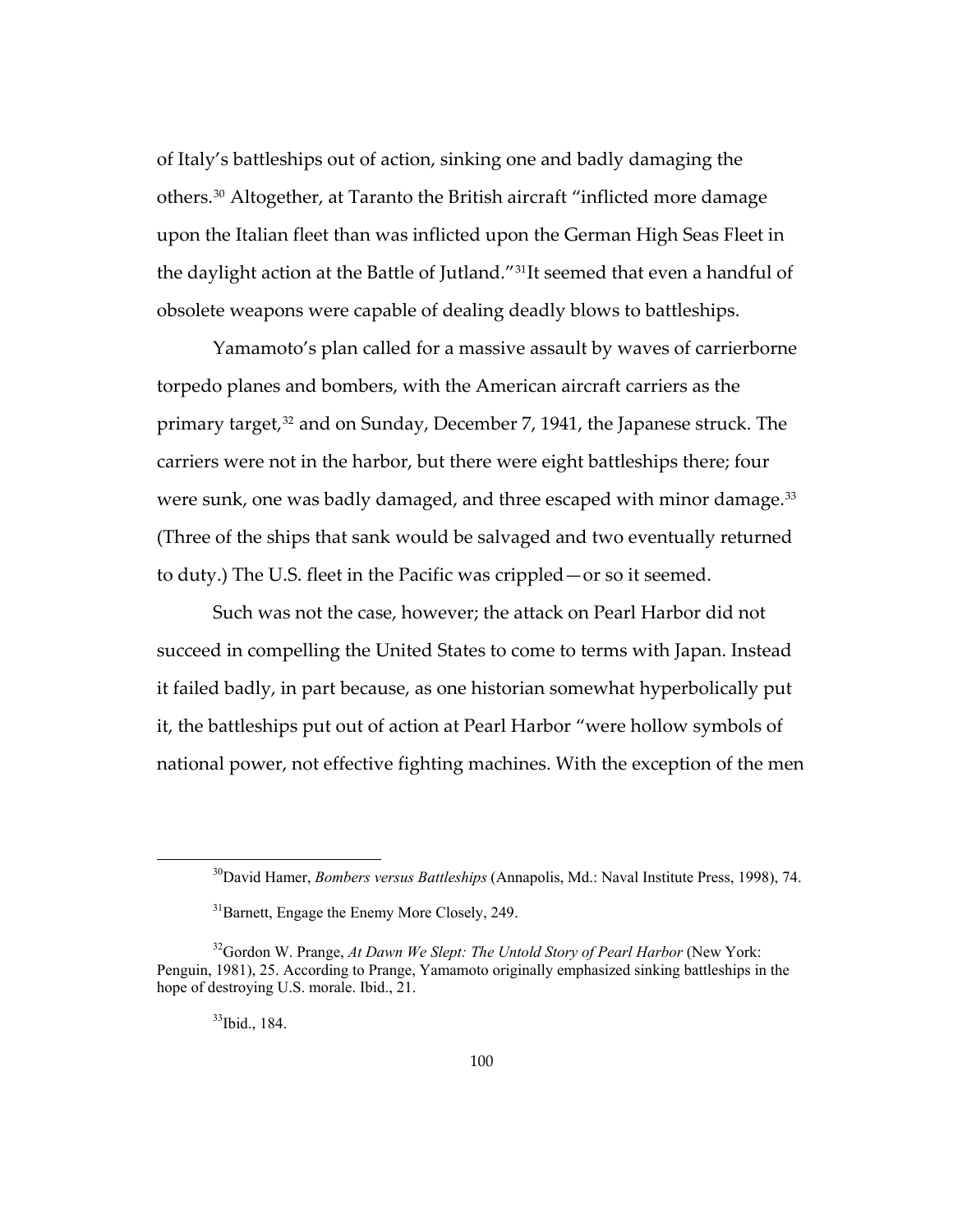who died in them and the blow to national pride, the loss of these vessels hardly constituted any setback at all."<sup>34</sup>

the United States, and what at first appeared to be a mortal blow turned out to the war in the Pacific because its place as the primary naval weapon had been taken by the airplane, and the submarine would be the second most valuable warship—American submarines would cut off Japan's supply of many raw materi als, such as petroleum, making it increasingly difficult for Japan to While this overstates the case against the battleship, there is a considerable measure of truth to it: the attack on Pearl Harbor did not cripple be merely a flesh wound, painful but not life-threatening. Battleships simply could not determine the outcome of a war. The battleship would not decide continue the war.

An enraged United States set out to avenge Pearl Harbor and defeat with large-caliber gunfire. "Except for the first assault on the Solomons, every While they needed to be protected by air cover, the big ships could remain on Japan by invading Japanese possessions in the Pacific, with each landing steadily moving closer to Japan. In this island-hopping campaign, the battleship proved to be useful at scouring the beaches of the assault targets major amphibious assault was preceded by the thunder of the Dreadnoughts' guns, in every case saving American lives and easing their assault task."[35](#page-104-0)

 <sup>34</sup>O'Connell, *Sacred Vessels,* 315.

 $34$ Ibid., 184.

<span id="page-104-0"></span><sup>35</sup>Hough, *Dreadnought,* 227.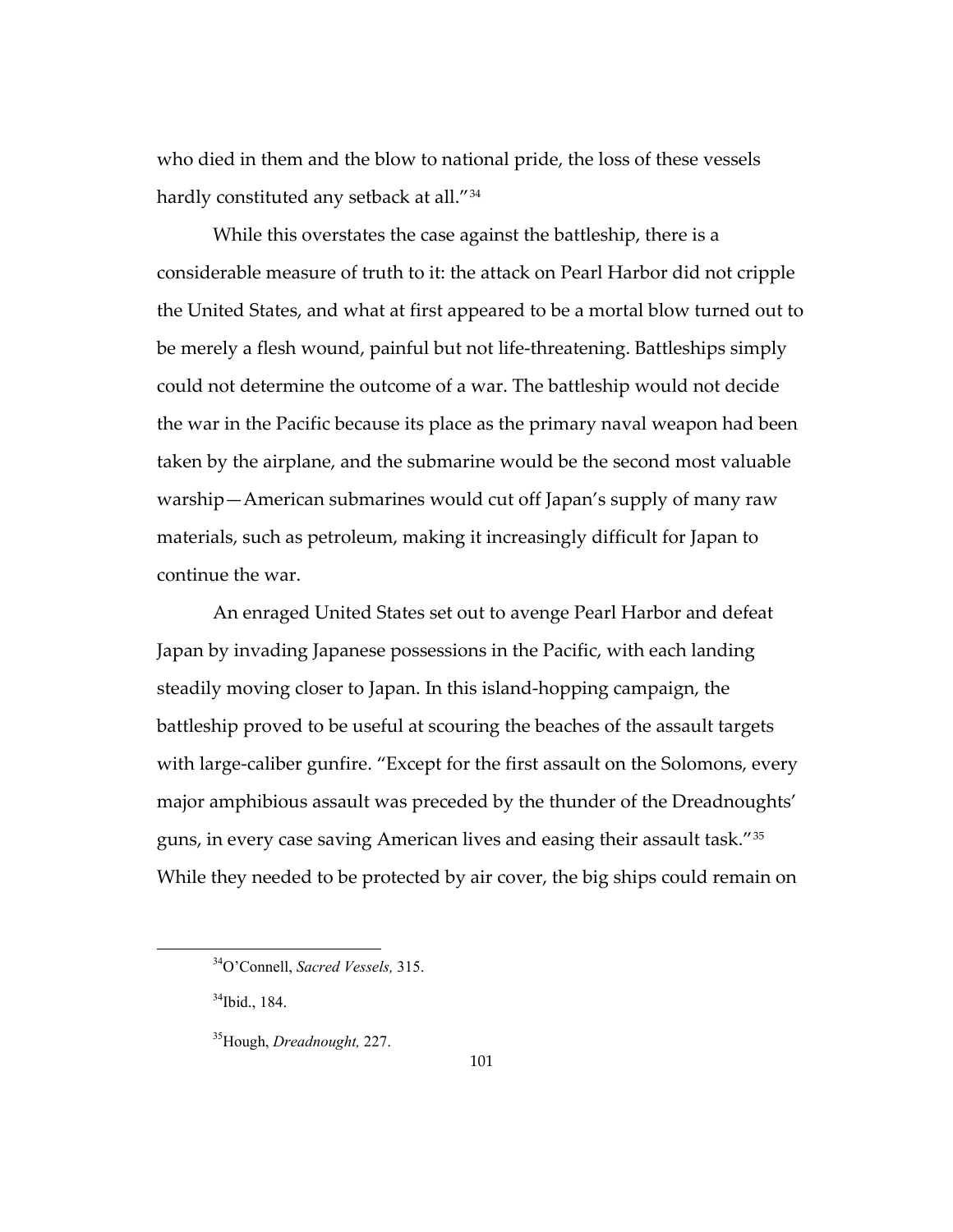the firing line, providing highly accurate gunfire support, far longer than planes could remain on station.

operations became the primary mission of old, relatively slow battleships; newer, faster battleships were assigned the principal mission of escorting the fast aircraft carrier task forces that spearheaded the march on Japan.<sup>[36](#page-105-0)</sup> The — new battleships—those built after the end of the arms limitation agreements could carry many more antiaircraft guns than other warships could, and many antiaircraft gunfire, at the Battle of Santa Cruz, the new battleship *South Dakota* shot down a total of 26 attacking Japanese aircraft.37 While the smallheavy guns.″'<sup>38</sup> Throughout the Pacific, shore bombardment in support of amphibious times they warded off Japanese planes intent on sinking the American carriers. To cite just one example of the big ships' prowess at providing caliber antiaircraft guns of the new battleships were proving invaluable in guarding fast carrier task forces, their large-caliber guns were proving less useful. "Only rarely did they [the new battleships] find employment for their

If the new American battleships used their big guns—their very reason for being—only rarely, the same was often true of their Japanese counterparts. For example, the Japanese superbattleships *Yamato* and *Musashi* fired their

<span id="page-105-0"></span> $\overline{a}$ 

<sup>36</sup>Friedman, *U.S. Battleships,* 345.

Willmott, *Battleship,* 192. 37

<sup>38</sup>Friedman, *U.S. Battleships,* 346.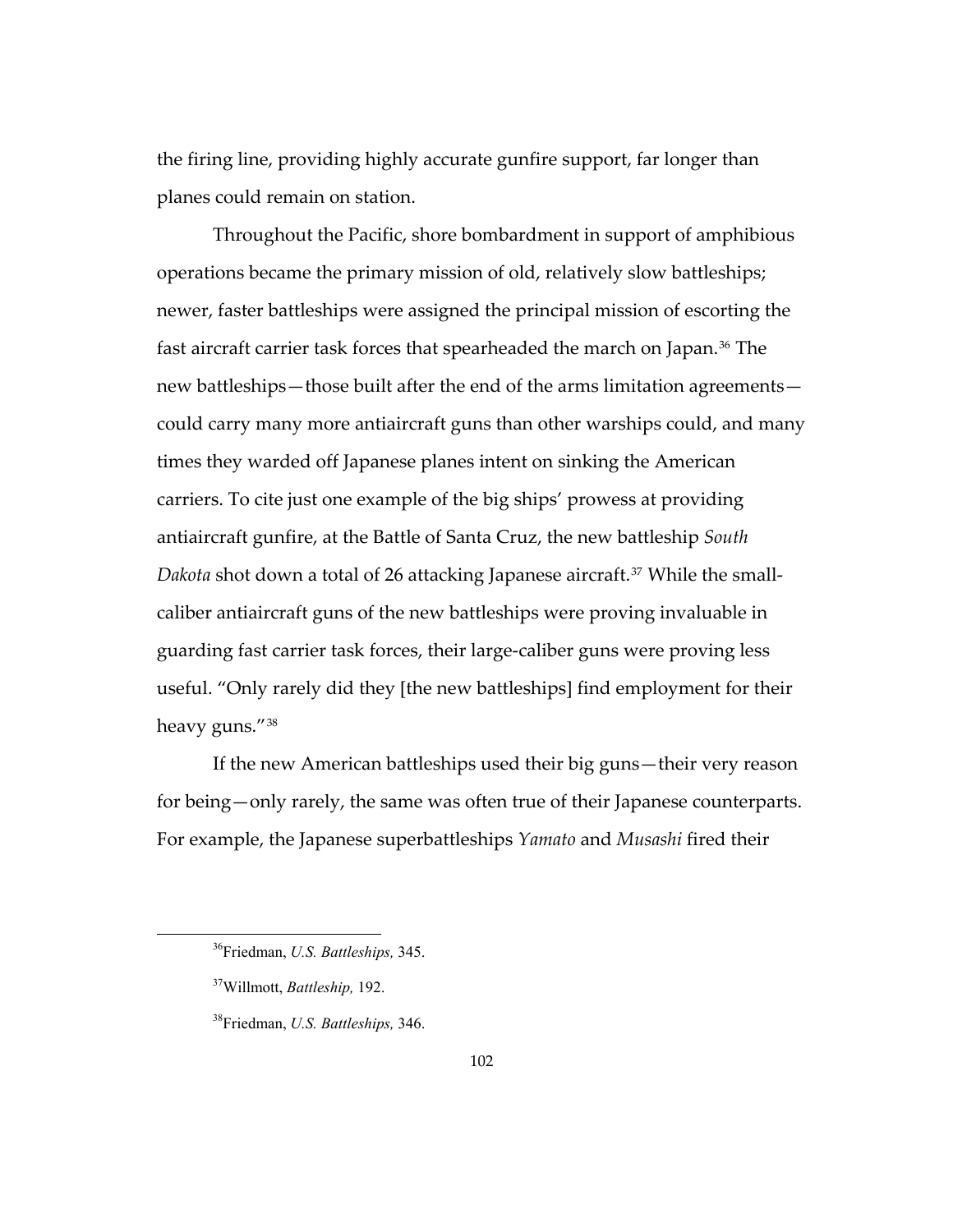very big guns in anger only a few times before they were sunk by American forces.

The two Japanese ships represented the ultimate development of the line that had started with HMS *Dreadnought*.<sup>[39](#page-106-0)</sup> They were the biggest, most American *Iowa* class, the next largest battleships. In firepower, she outdid her rivals as well, being armed with 18-inch guns that could hurl a projectile hot gases from the guns' muzzles, that it could injure nearby crewmen and powerful battleships ever to go to sea. The lead ship of the class, the *Yamato,* displaced almost 70,000 tons, over 17,000 tons more than the ships of the weighing more than a ton and a half almost 24 miles and penetrate any existing armor.40 So great was the blast effect of her big guns, the discharge of damage structures aboard the ship.<sup>41</sup>

shell, something that no other navy could fire at her. In every dimension and characteristic, she was superlative, and she would likely have dominated the battle if the second Tsushima for which the Japanese had prepared had actually come to pass. Instead, the *Yamato* and her sister ship became seagoing white elephants, representing a waste of resources that could have been more Her own armor was thick enough to withstand the impact of an 18-inch profitably employed elsewhere. More than any other battleships, they exemplified the obsolescence of the dreadnought.

<span id="page-106-0"></span><sup>39</sup>A third sister ship, the *Shinano,* was converted while under construction into an aircraft carrier. See Breyer, *Battleships and Battle Cruisers*, 1905–1970, 359.

<sup>&</sup>lt;sup>40</sup>Preston, *World's Worst Warships*, 143.

 $41$ Ibid.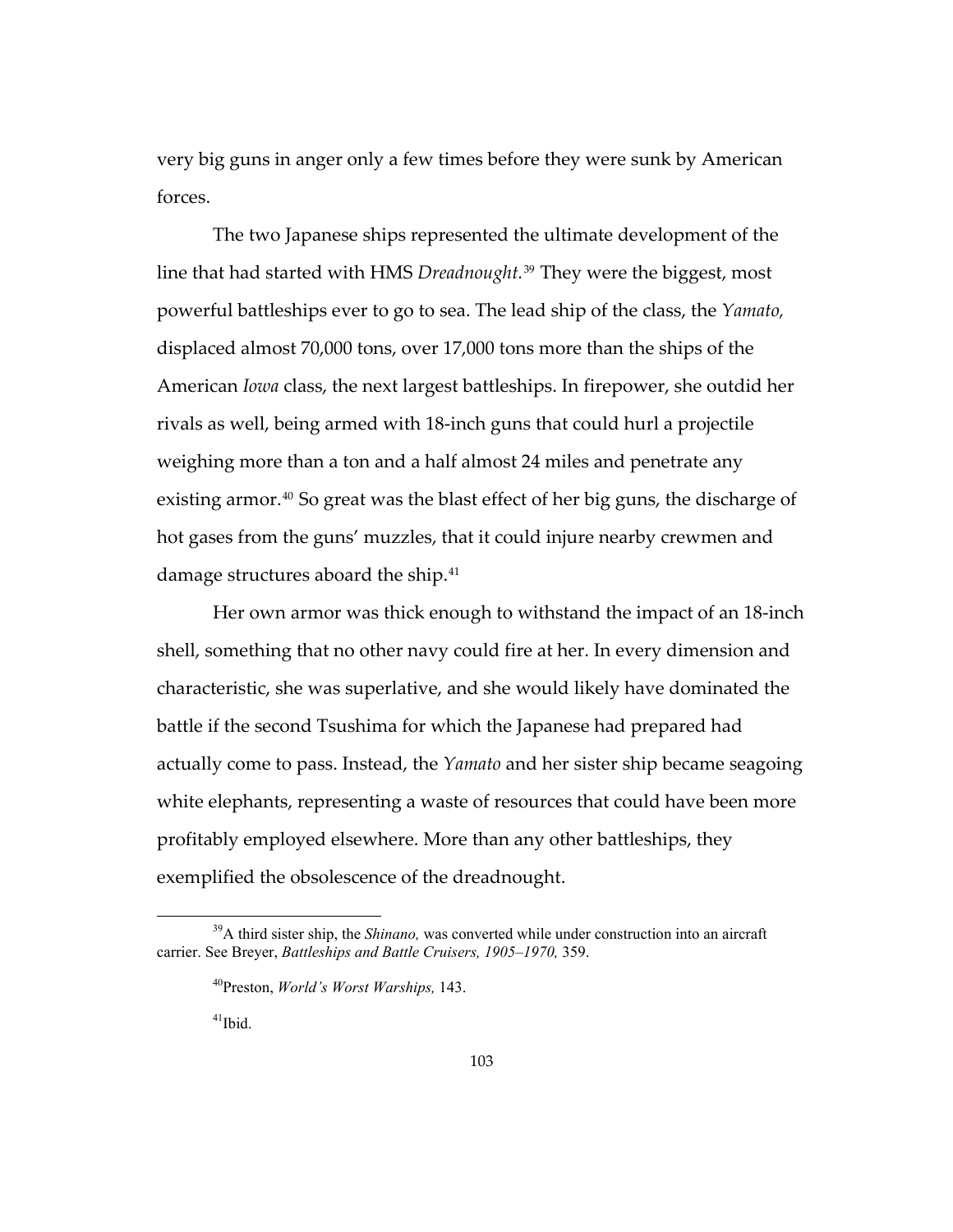Many Japanese officers recognized that they did not have a particularly battleship *Yamato.*"<sup>[42](#page-107-0)</sup> Their air-minded commander, Admiral Yamamoto, shared their jaundiced view: speaking of the *Yamato* and the *Musashi,* he said*,* — their homes. They are of no proved worth. They are purely a matter of faith useful weapon in their superbattleship, joking that "the three most useless things in the world were the Pyramids, the Great Wall of China and the "These ships are like elaborate religious scrolls which old people hang up in not reality."[43](#page-107-1) For all that the Japanese spent in constructing the *Yamato* and the *Musashi,* they received only a negligible return.

Both superbattleships would meet the same fate: near the end of the succumbed after being hit with 20 torpedoes and 17 bombs.<sup>[45](#page-107-3)</sup> The *Yamato* was later sunk in similar fashion while on a suicide mission. With insufficient fuel for a ro und trip, the biggest kamikaze in the world was dispatched with orders to ground herself in the shallows off Okinawa and function there as a war, American carrierborne aircraft would finally succeed in sinking them after pummeling them for hours with torpedoes and bombs.<sup>[44](#page-107-2)</sup> The *Musashi* shore battery.<sup>46</sup> She never reached her destination, taking more than 2,000 sailors with her when her magazines exploded and she sank to the bottom. The ultimate battleship had come to a dead end.

<span id="page-107-0"></span>Willmott, *Battleship,* 151. 42

<sup>43</sup>O'Connell, *Sacred Vessels,* 312.

<span id="page-107-1"></span><sup>44</sup>Breyer, *Battleships and Battle Cruisers, 1905–1970,* 359*.* 

<span id="page-107-2"></span><sup>45</sup>Padfield, *The Battleship Era,* 287.

<span id="page-107-3"></span><sup>46</sup>Preston, *The World's Worst Warships,* 145.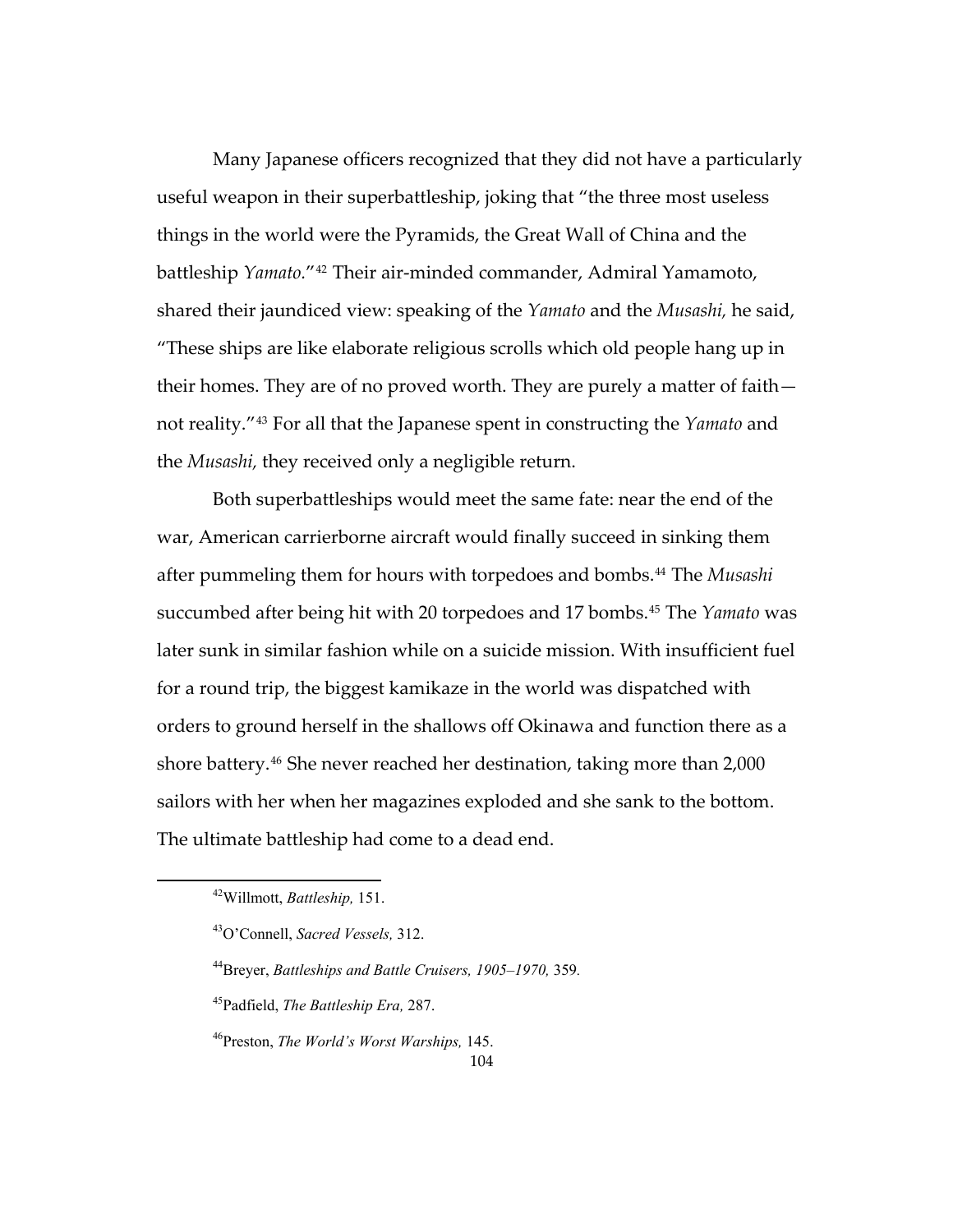Japan. Accordingly, they decided to hold the ceremony on the deck of the new American battleship *Missouri*. There, on September 7, 1945, representatives of When the Second World War came to a close, after six years of fighting, the Allies sought a suitably dignified location for the formal surrender of the victorious nations assembled to watch as Japanese officials signed the instrument of surrender.

the warships had on a few occasions fought as they were designed to do, sluggi ng it out with their peers, but it was clear that their day had passed; less expense—and they themselves were too vulnerable to other, more planes that could strike from far beyond the range of the battleships' big guns, Battleships had proved useful in the war in the Pacific, particularly for shore bombardment and antiaircraft fire support for carrier task forces, and other weapons could perform many of the missions that they could—at far modern weapons to be worth their enormous cost. The aircraft carrier, with had replaced the battleship as the new capital ship.

After the end of the Second World War, there were occasional flurries of action, such as the use of the *Iowa-*class battleships for shore bombardment disappearing from the navies of the world, most of them ending up being sold for scr ap. By the early 1960s, there were no battleships left in service anywhere. It should have been the end of the story but it was not: the United States, now the strongest and richest superpower in the world, would resurrect the antiquated weapon system more than once, refurbishing and during the Korean War, but one by one the mighty warships began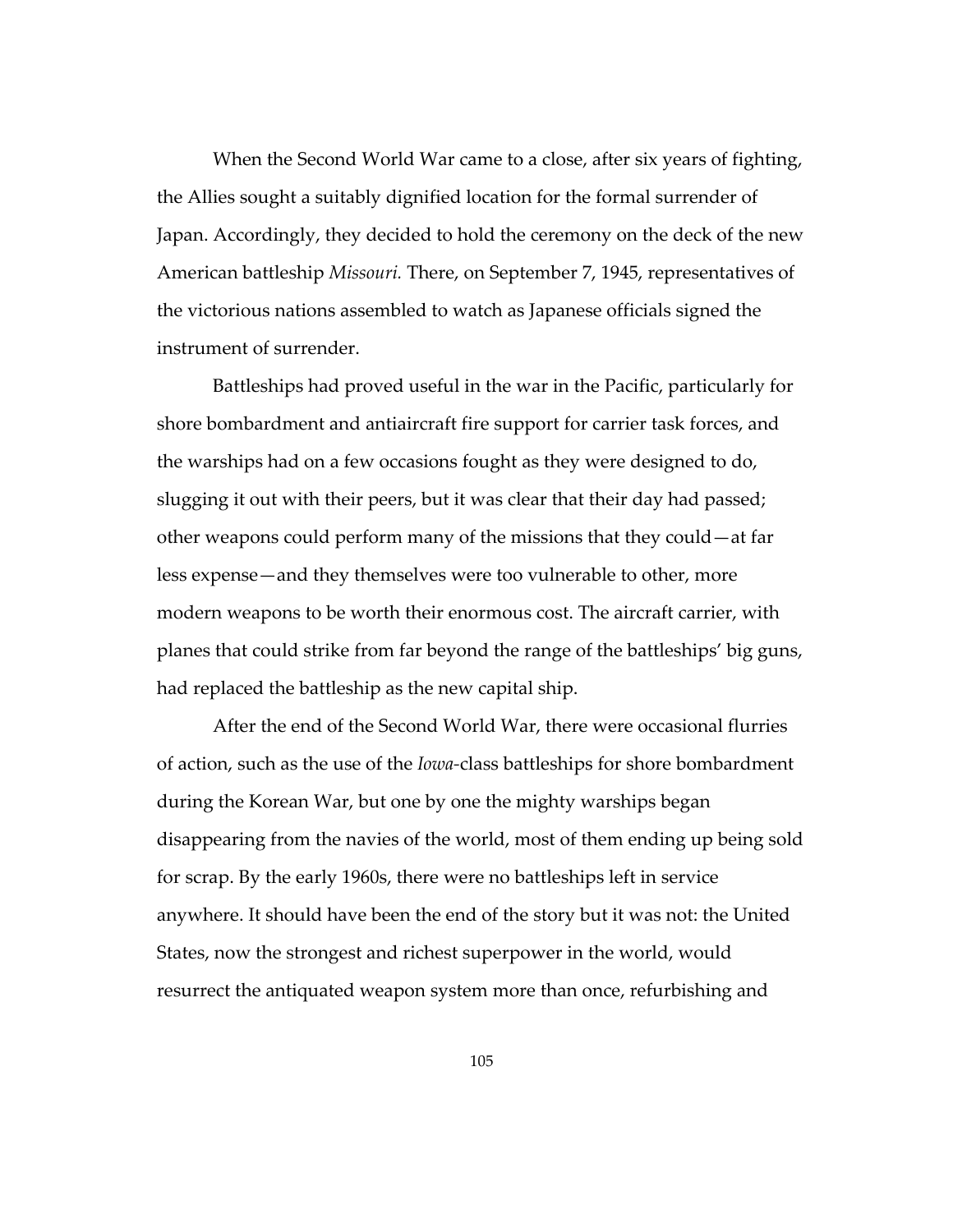recom missioning the ships of the *Iowa* class to provide offshore gunfire suppo rt.

The first revival of the battleship took place during the Vietnam War:

In the summer of 1966, as the United States found itself sinking deeper and deeper into the Vietnam quagmire, Marine the return of the dreadnought to provide artillery support to his troops. The American Battleship Association needed no more rompting, immediately launching a publicity campaign to p Corps Brigadier General James D. Hittle, addressing a group of battleship veterans in San Diego, delivered a heartfelt plea for bring the sacred vessels out of retirement. Significantly, the chief of naval operations and most of the naval hierarchy were opposed on the grounds that carrier aviation was perfectly capable of performing this sort of close support. But Senator Richard Russell, chairman of the Senate Armed Services Committee, fervently believed in battleships, and in April 1968, amid much fanfare, the modernized USS *New Jersey* was recommissioned and sent to Vietnam.[47](#page-109-0)

[Cruising back and forth off the coast of Vietnam, the](#page-109-0) *New Jersey* fired a total of 5,688 1 6-inch rounds, more than seven times the number of shells she had confirmed enemy deaths,[49](#page-110-1) a meager return for such a prodigious expenditure fired during all of the Second World War.<sup>[48](#page-110-0)</sup> This resulted in a mere 113 of large-caliber ammunition. After one cruise off the coast of Vietnam, the *New*

 $\overline{a}$ 

<span id="page-109-0"></span> $\overline{a}$ 

<sup>47</sup>O'Connell, *Sacred Vessels,* 318.

<sup>48</sup>Friedman, *U.S. Battleships,* 393.

*Sacred Vessels,* 318. 49O'Connell,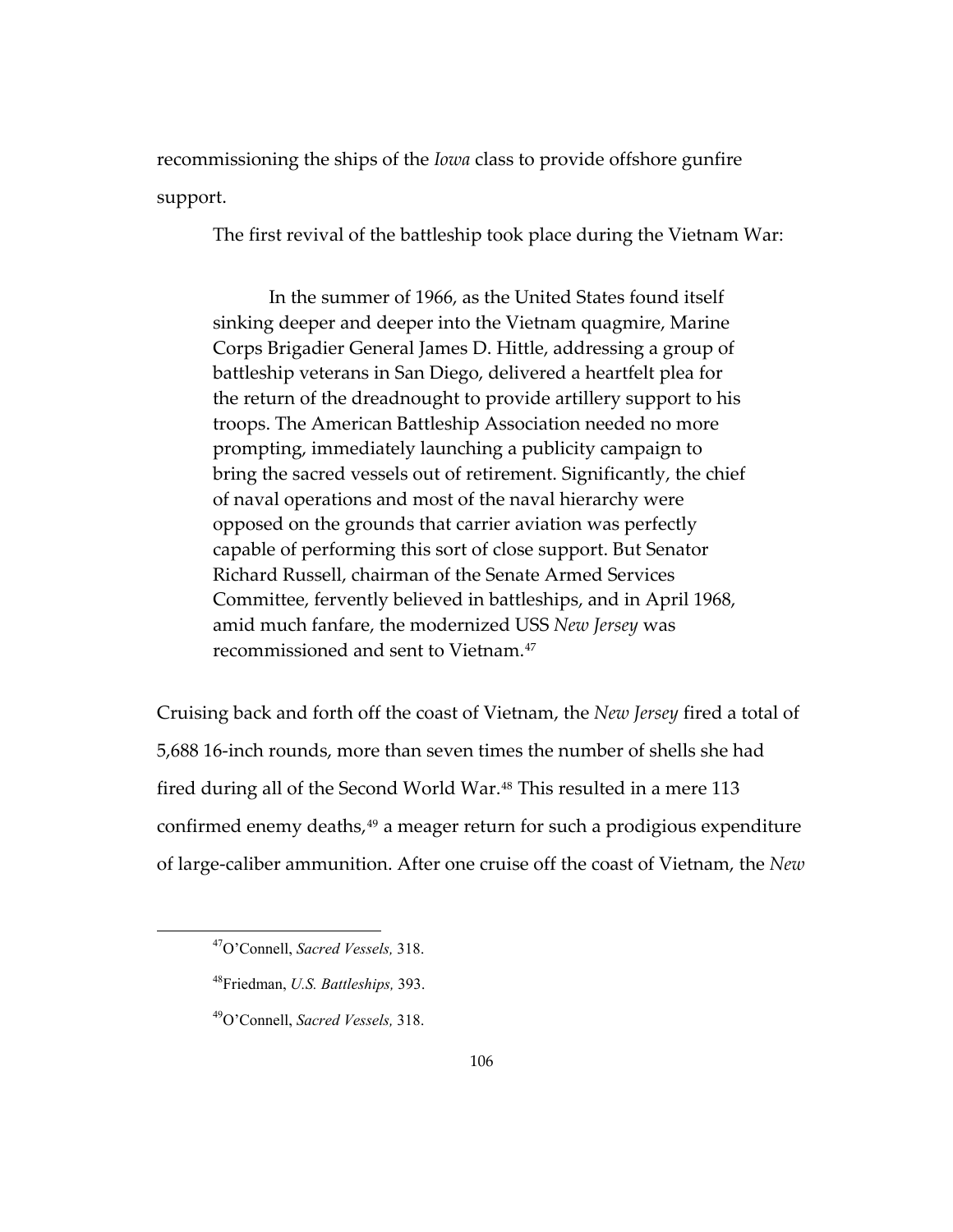*Jersey* was placed in mothballs once again, but the battleship's many adherents did not cease advocating for the return of the ships to duty.

The *New Jersey* and her three sisters would not languish in mothballs Harpoon antiship missiles,<sup>[51](#page-110-3)</sup> both of which far outranged their 16-inch guns. propellant was old and of very variable quality, the result being that no one short, be massively over or, by chance, hit the target."<sup>52</sup> A Marine officer who investi gated the ship's shooting estimated that she had missed some of her blew up during target practice, killing 47 sailors. forever. In the 1980s, as part of an expansion of the navy, all four ships were put back into service, at an estimated cost of \$2 billion.[50](#page-110-2) As part of their modernization, the ships were equipped with Tomahawk cruise missiles and In 1982 and 1983, the *New Jersey* saw action shelling Syrian artillery positions from the coast of Lebanon. The was one big problem, however: "The could tell whether a salvo, despite its being fed the correct range, would fall targets by as much as six miles.<sup>[53](#page-111-0)</sup> This should not be surprising; some of the propellant for the 16-inch guns dated back to the 1930s, and the newest had been manufactured in the early 1950s.<sup>[54](#page-111-0)</sup> Faulty propellant may also have caused a tragedy that befell the *Iowa* in 1989. One of the ship's 16-inch guns

<span id="page-110-1"></span><span id="page-110-0"></span> $\overline{a}$ 

<sup>54</sup>Thompson, A Glimpse of Hell, 51.

 $50$ Ibid., 320.

<sup>&</sup>lt;sup>51</sup>Friedman, U.S. Battleships, 395.

<sup>52</sup>Willmott, Battleship, 230.

<span id="page-110-3"></span><span id="page-110-2"></span><sup>&</sup>lt;sup>53</sup>Charles C. Thompson, A Glimpse of Hell: The Explosion on the USS Iowa and Its Cover-up (New York: Norton, 1999), 140.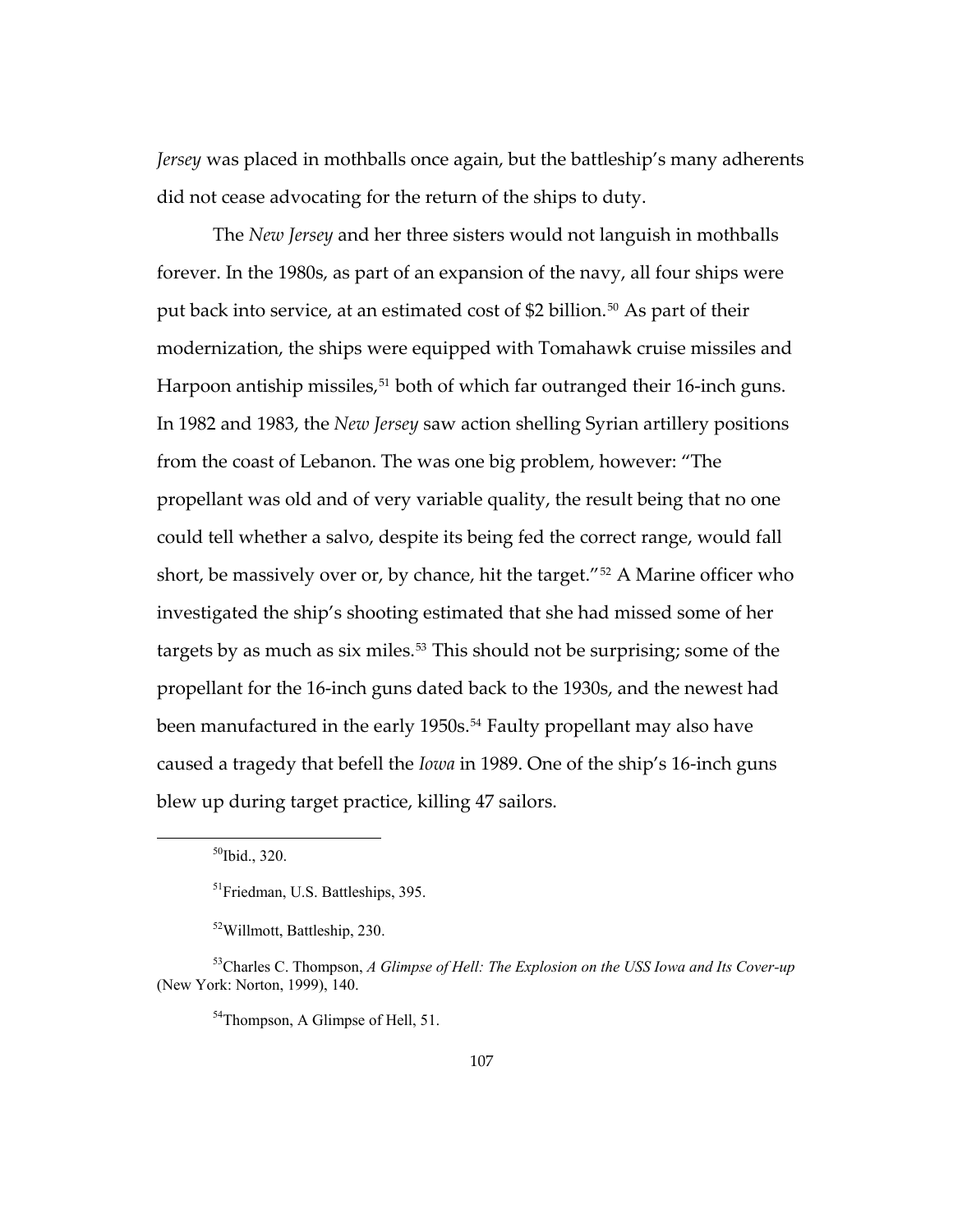During the Gulf War, in 1991, the *Wisconsin* and the *Missouri,* the only remaining battleships in service, fired their Tomahawk missiles against Iraqi targets up to 800 miles away. $55$  The big guns remained silent. It was the last time that battleships would see action, and a year later the last of the ships was finally decommissioned—this time presumably for good. The 86-yearlong career of the dreadnought was over.

<span id="page-111-0"></span> $\overline{a}$ 

<sup>&</sup>lt;sup>55</sup>Willmott, *Battleship*, 231.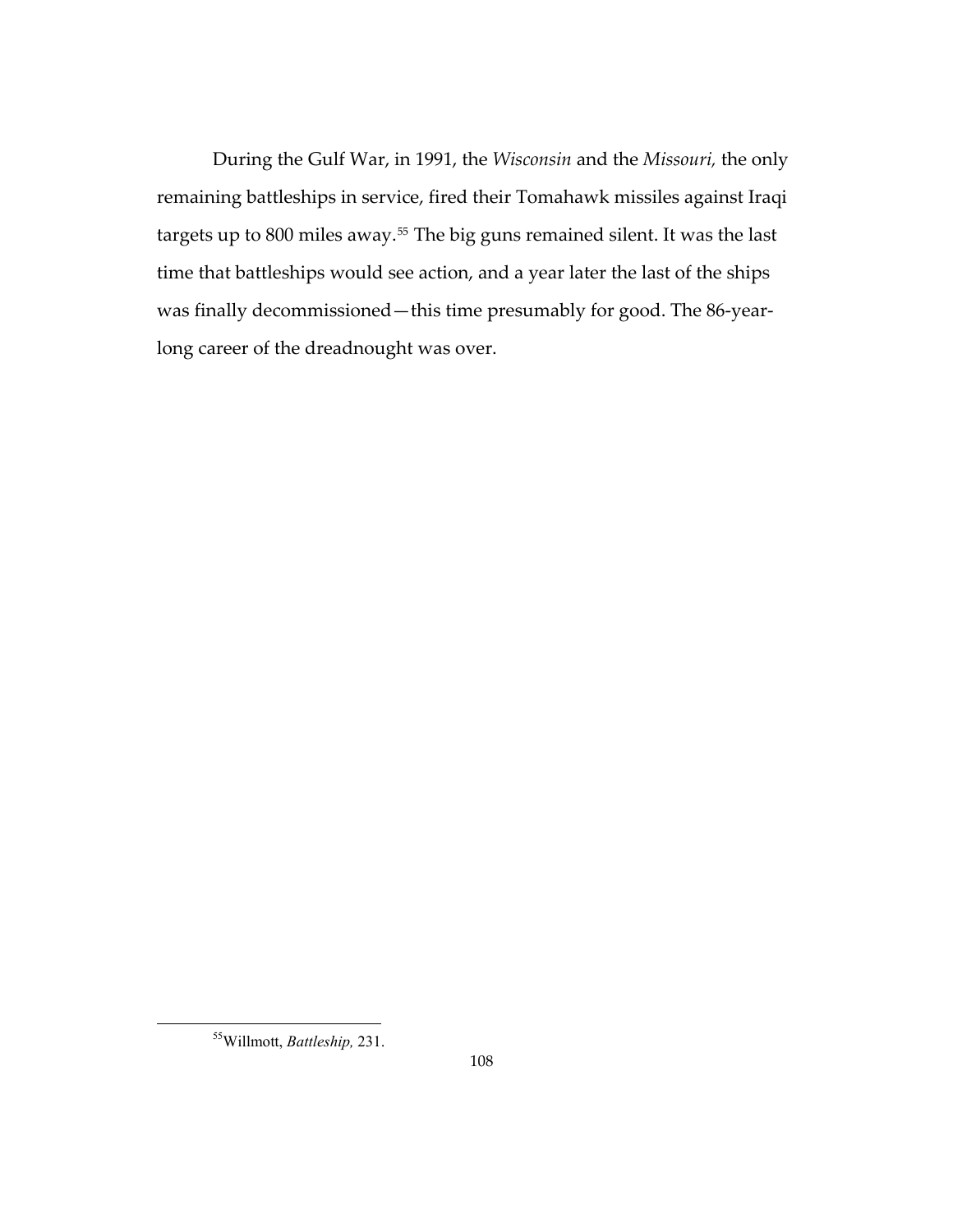## CHAPTER 6: CONCLUSION

The dreadnought was a product of the culture and circumstances of Western Europe of the late 19th and early 20th centuries, an age when European imperialism was at its zenith and the industrialization of Europe was virtually complete. The beliefs and attitudes that underlay the dreadnought were articulated most authoritatively and influentially by a naval theorist who considered the British Empire to be the apogee of civilization and a model for his own nation to follow. He held that control of the sea was a necessary condition for the protection of commerce with overseas colonies and that such commerce formed the basis of empire. This control could be achieved and maintained only by the deployment of fleets of the most powerful warships of the day.

A quantum leap in the advance of naval warfare, the dreadnought reflected and embodied the whirlwind technological progress of the day and the intensive development of heavy industry among the Western powers. It was the apotheosis of the Machine Age, an incarnation in steel of European materialism and the nationalistic drive for international influence and power, and it wrought a transformation in character of the social institutions that operated it, the naval forces of the day.

The major industrialized powers—and certain lesser powers too strained their resources competing to construct fleets of dreadnoughts, regardless of the costs and trade-offs involved in doing so. Desirable social programs, such as the provision of health care and old-age pensions, suffered because the worldwide quest for naval power devoured substantial amounts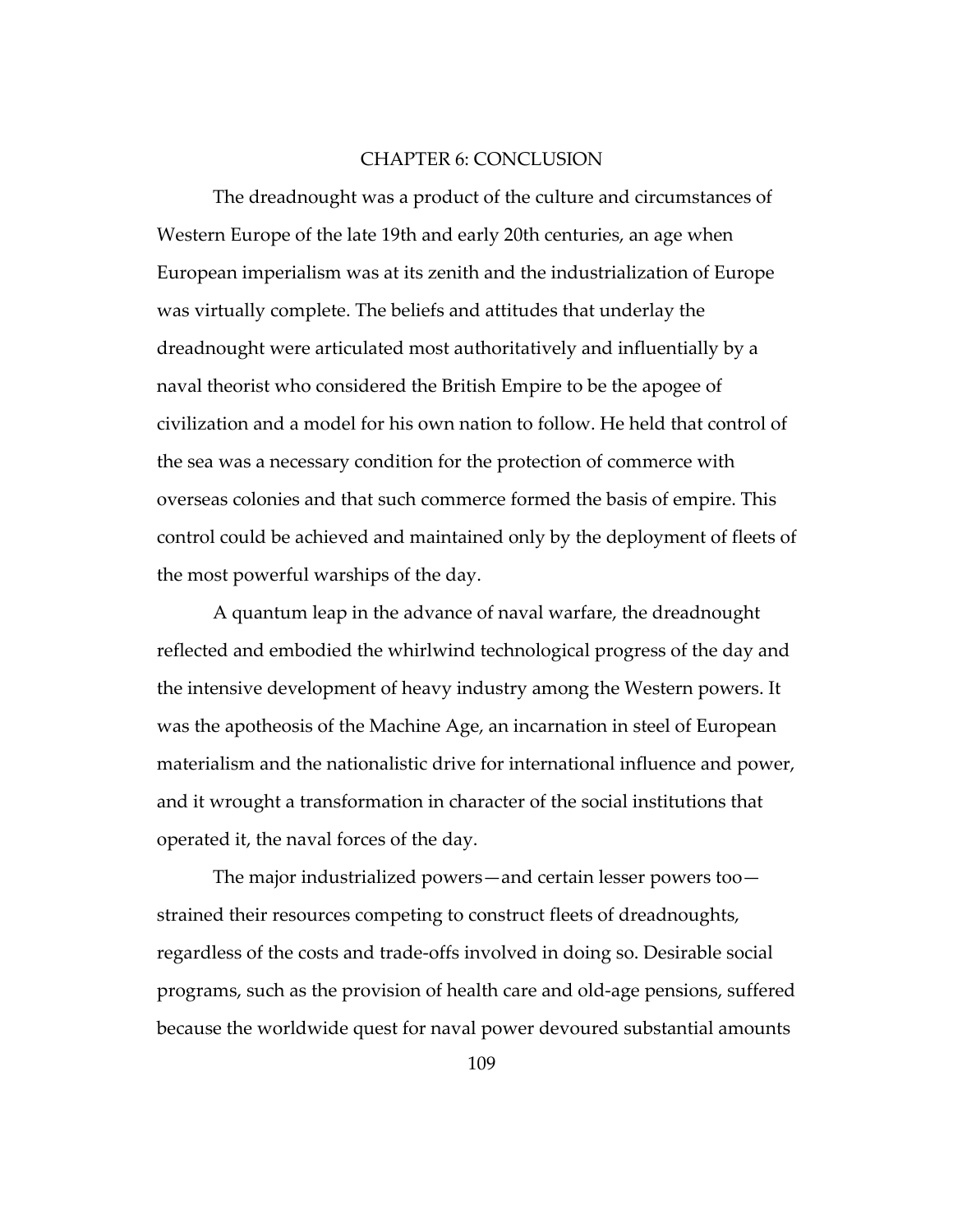of national budgets—such as Argentina's expenditure of 20 percent of its national income—that could well have been put to other, less bellicose ends. Nations competed to see which could acquire the greatest number of the most powerful ships, sometimes when there was little rational purpose served by the possession of these weapons. These efforts were controversial in the nations that were competing, but they generally enjoyed widespread popular support, since dreadnoughts were potent proclamations of national prestige even if they were not always highly likely to be used in battle.

During the first decade and a half of the 20th century, Germany and Britain, the first ambitious to build an empire and the second determined to maintain one, became locked in the most protracted and consequential race to build dreadnoughts that the world would ever see. Other nations, such as certain countries in Latin America, ended their participation in their own regional dreadnought races when the exorbitant costs of constructing and operating battleships became too great for them to bear. They came to realize that they were spending excessively on a weapon system that they did not really need, building powerful navies that they could neither afford nor use.

The motivation underlying the Anglo-German race, and other, similar contests, was not simply the desire to attain or preserve mastery of the seas in order to protect trade routes. The quest to garner national prestige, alluded to above, played a highly significant role, and an intention to use dreadnoughts as diplomatic bargaining chips, levers to influence the behavior of other nations, were also crucial factors. Personal ego gratification and an attempt to allay envy constituted motives as well, as can be seen by Kaiser Wilhelm II's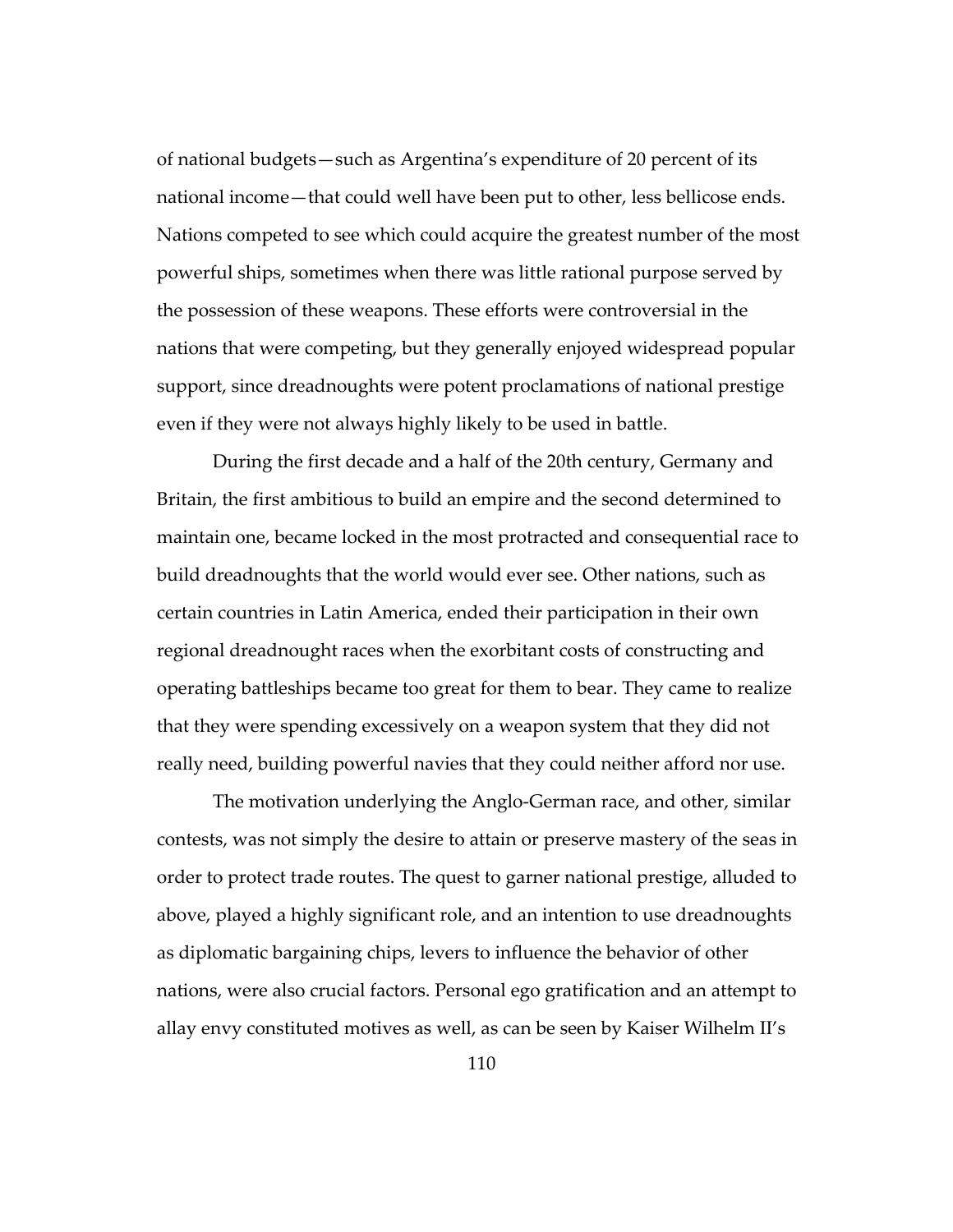behavior in the Anglo-German race. In short, a rational calculation of military necessity was not always foremost in the minds of the participants in the contest.

When dreadnoughts were tested in battle—something that happened on a large scale only once—they did not play the decisive role that had been so widely and confidently expected of them. Instead they merely upheld the status quo, in the process revealing shortcomings and vulnerabilities that had not been anticipated before the war. They were greatly limited by the fact that while some of the technologies they employed were adequate to carry out their intended mission, some of the technologies simply were not up to the job. Communications and fire control proved to be particular weaknesses, and a shell that penetrated a dreadnought's armor and detonated in her magazine could in a few seconds obliterate the ship in a pillar of flame. In addition, the underwater detonation of a torpedo or a mine against a dreadnought's hull could sink even the most powerful battleship in short order.

In the aftermath of the war, the deeply indebted victors acted in concert to stop a fresh dreadnought race that was getting under way. Pioneering attempts at arms control showed that nations could limit the proliferation of strategic weapons if they really wanted to do so, but the powers that sat at the conference table were impelled to limit arms far more for economic reasons than from pacific motives. Like the lesser naval powers, they could no longer afford to construct dreadnoughts. We can only wonder if these nations would have given up battleships as readily as they did if the weapons had proved more decisive and less vulnerable in war.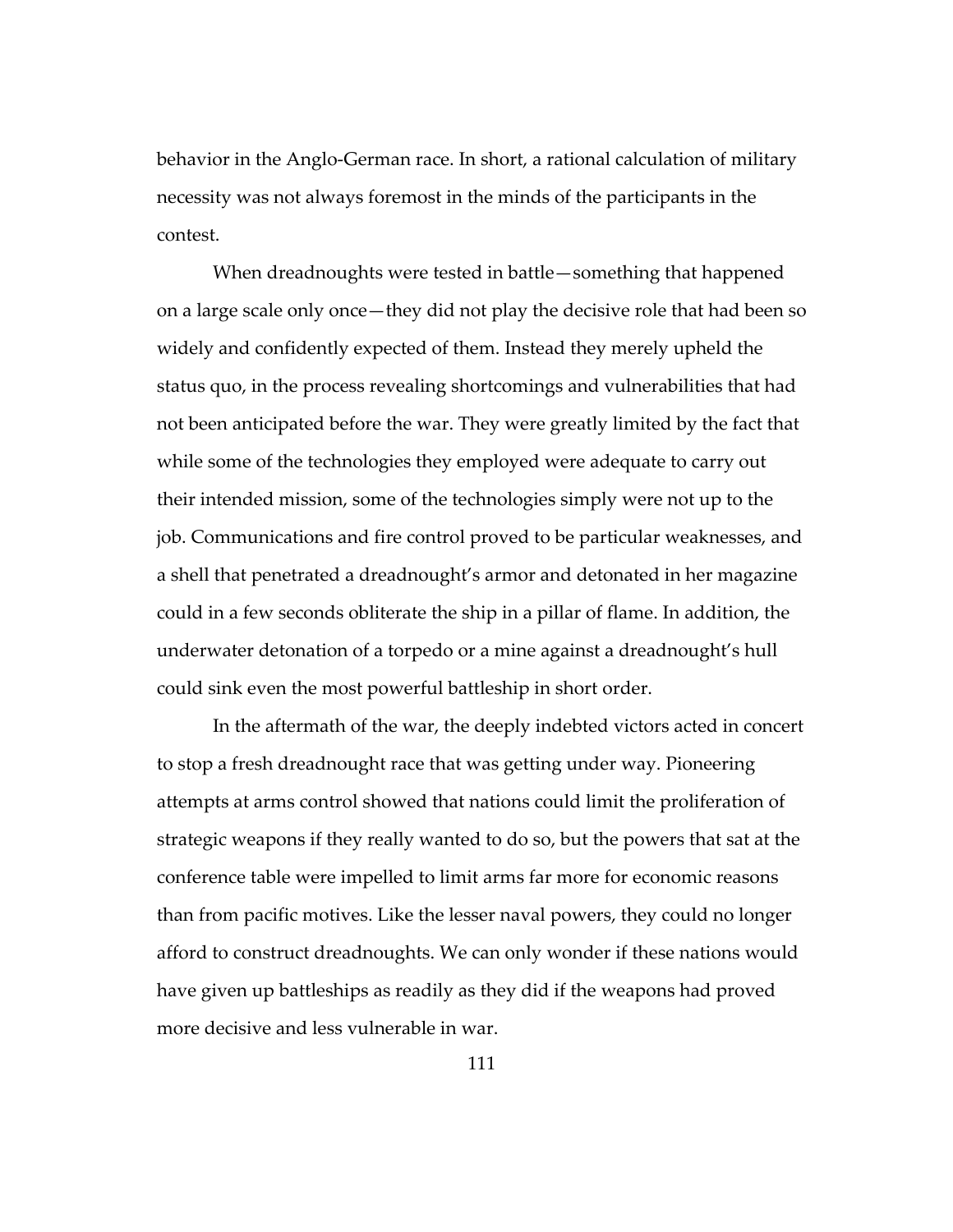When Europe rearmed in the 1930s, the naval powers eagerly resumed building battleships, but there was a growing realization that such vessels had seen their day: aircraft and submarines were increasingly seen to be taking their place as the ultimate arbiters at sea. In addition, modern weapons challenged the dominance of the dreadnought. Naval traditionalists struggled mightily, but vainly, to uphold the primacy of the battleship.

The battleship did prove useful when conflict broke out again, even if not primarily in the way that had once been taken for granted. Increasingly, naval commanders found that they needed other vessels, such as aircraft carriers and even cargo ships, far more than they needed the costly leviathans and their big guns. When peace came to the world, the battleship faded from the scene. There were a few attempts to revive it, but the age of the dreadnought was over.

The preceding is not just a story of a particular major weapon system, its trajectory from strategic necessity to national status symbol and finally to obsolete irrelevance. It is an illustration of what once happened when nations committed substantial amounts of their finite resources to the acquisition of a costly and complex weapon. The course of the dreadnought over its lifetime raises several issues that are worthy of our consideration.

The most obvious issue is the question of trade-offs. What is a society willing to forgo in order to procure the most advanced weaponry? What does that society really need in order to protect itself from aggression and what does that society need in order to improve or even just make more bearable the lives of its citizens? What can a society afford? We face the same dilemma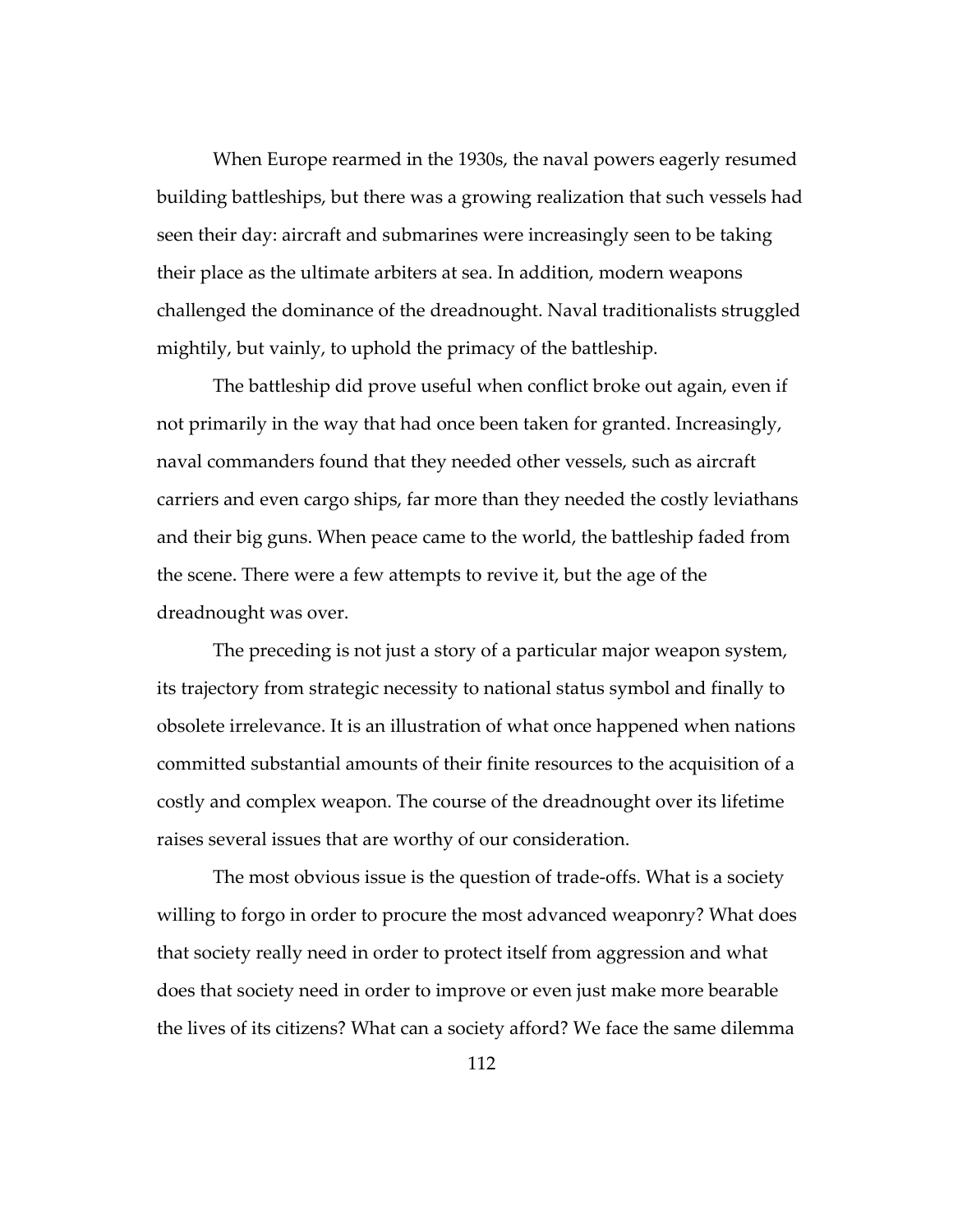that the builders of dreadnoughts did: like them, we have to judge whether such an investment is more worthwhile than an investment in other, more socially beneficial projects. Which is the necessity and which is the luxury?

In the United States, we have consistently voted—both by action and by acquiescence—to procure weapon systems that push the frontier of technology but cost billions of dollars to design, develop, produce, deploy, and operate. Do we really need to spend more on defense than the next 25 nations combined?[1](#page-116-0) Do we really need the weapons we are paying so much for? Such projects as the Strategic Defense Initiative, the Future Combat System, and the most advanced ships and aircraft are only a few of the defense projects that come to mind, but there are many others in our massive defense budget that are open to questions of utility and affordability.

We, and citizens in other technologically advanced industrialized countries, also have to ask if our motives in building a particular weapon system are wholly those of military utility, for we have seen that other reasons can impel the acquisition of major weapon system. Such factors as a desire for prestige or profit or even feelings of envy sometimes caused dreadnoughts to come into being. Are we, and others, acting out of similar motives? Is a weapon primarily a tool to be used rationally or may it be first of all a symbol? We have seen in the case of the dreadnought that sometimes, for some nations, the latter was the case. Could such, for example, also be the case with nations that seek to maintain nuclear weapons, or those attempting to obtain

l

<span id="page-116-0"></span><sup>&</sup>lt;sup>1</sup>R. Jeffrey Smith and Ellen Nakashima, "Gates Planning Major Changes in Programs, Defense Budget," *Washington Post,* April 4, 2009.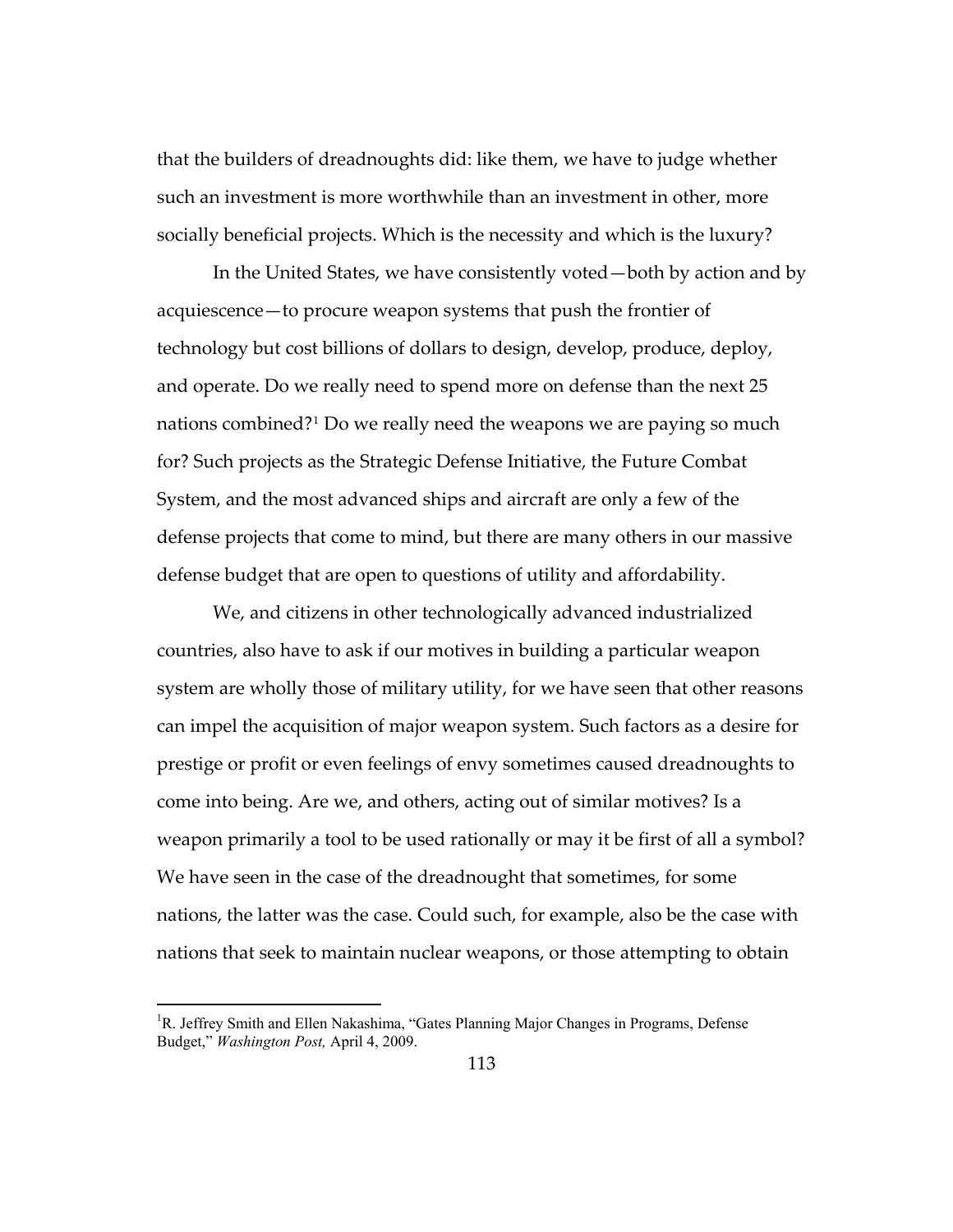them? The stakes are much higher now than they were at the beginning of the last century.

We also have to ask whether a weapon system will do what we want it to. Could it have the opposite effect, making an already bad situation even worse? We have seen in the case of the dreadnought that such can indeed be the case. The Anglo-German dreadnought race did not make its participants safer; on the contrary, it made them less secure. Are we or others, as arms limitation experts put it, simply destabilizing the situation when we deploy our most advanced weapons? It can be and has been argued that intercontinental ballistic missiles, for example, made the world a more dangerous place.

We also must recognize that we are gambling when we put our trust in weapons on the leading edge of technology—particularly in a time when technology advances with lightning speed. The makers of the dreadnought believed that they were deploying an ultimate weapon, something that could settle all arguments. Only the most farsighted could imagine that the same wave of technological and industrial development that was responsible for the dreadnought would one day wash over it, rendering it irrelevant and impotent. We cannot know what situations we will face and whether our tools will be appropriate and effective; all we can do is place our bets and hope that we will never have to learn whether we were right or wrong.

The example of the dreadnought also shows us that weapons can indeed be limited if nations really wish to do so, but it also shows that arms limitation agreements can be fragile things that governments will quickly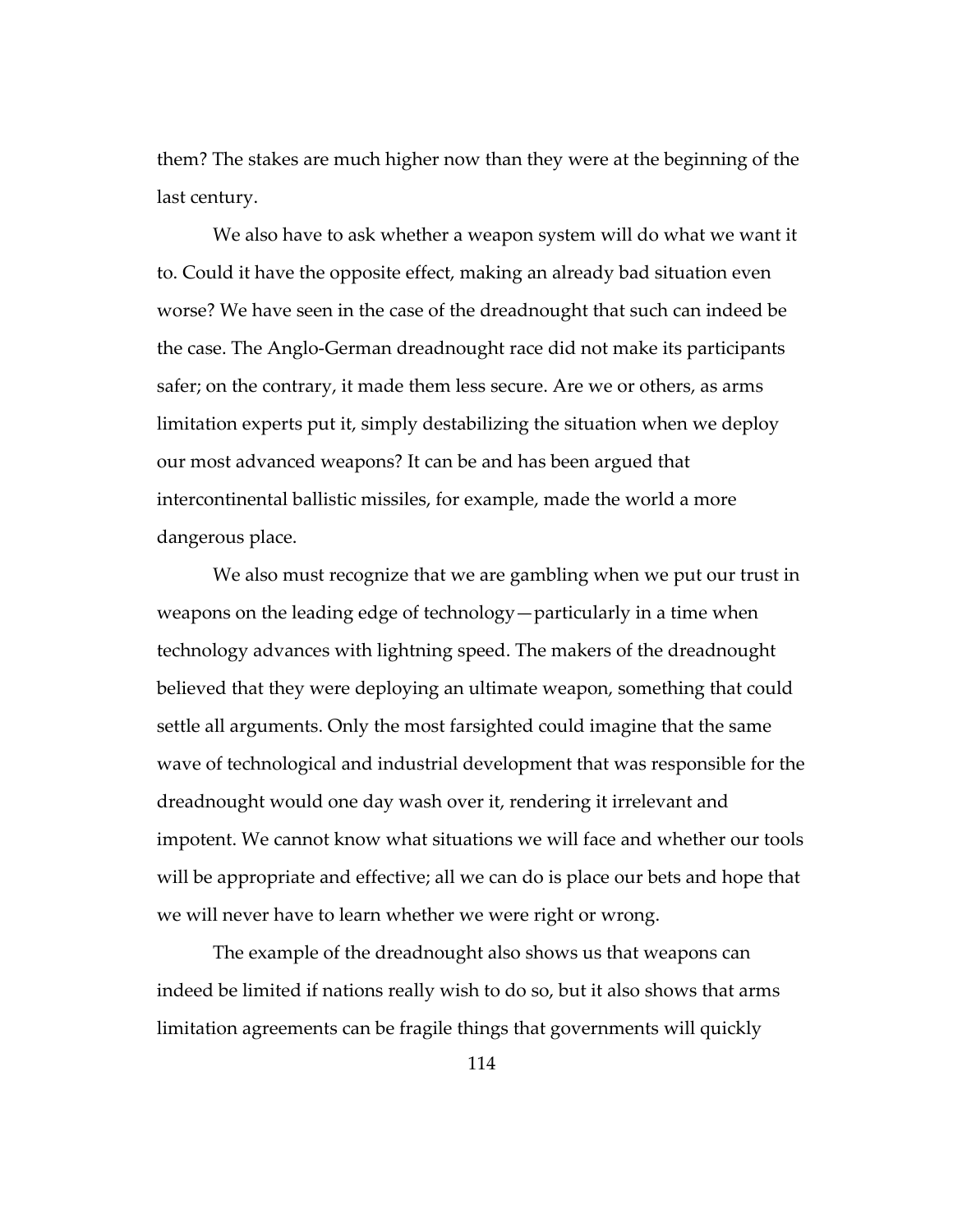break if they believe it in their best interest to do so. Also, it shows that arms limitation agreements may not spring wholly from a desire for peace. Nations agreed to limit dreadnoughts only when they realized that they just could not afford them.

The dreadnought dominated the seas for only a brief period, although it remained in service for a remarkable length of time. Its career does not show us what must inevitably happen with our complex, frightfully expensive, and increasingly dangerous weapons. Instead it shows us what happened once and what could conceivably happen again. It reminds us, as we must always remind ourselves, of the limits of human power and the transience of even the most seemingly potent and permanent human creations.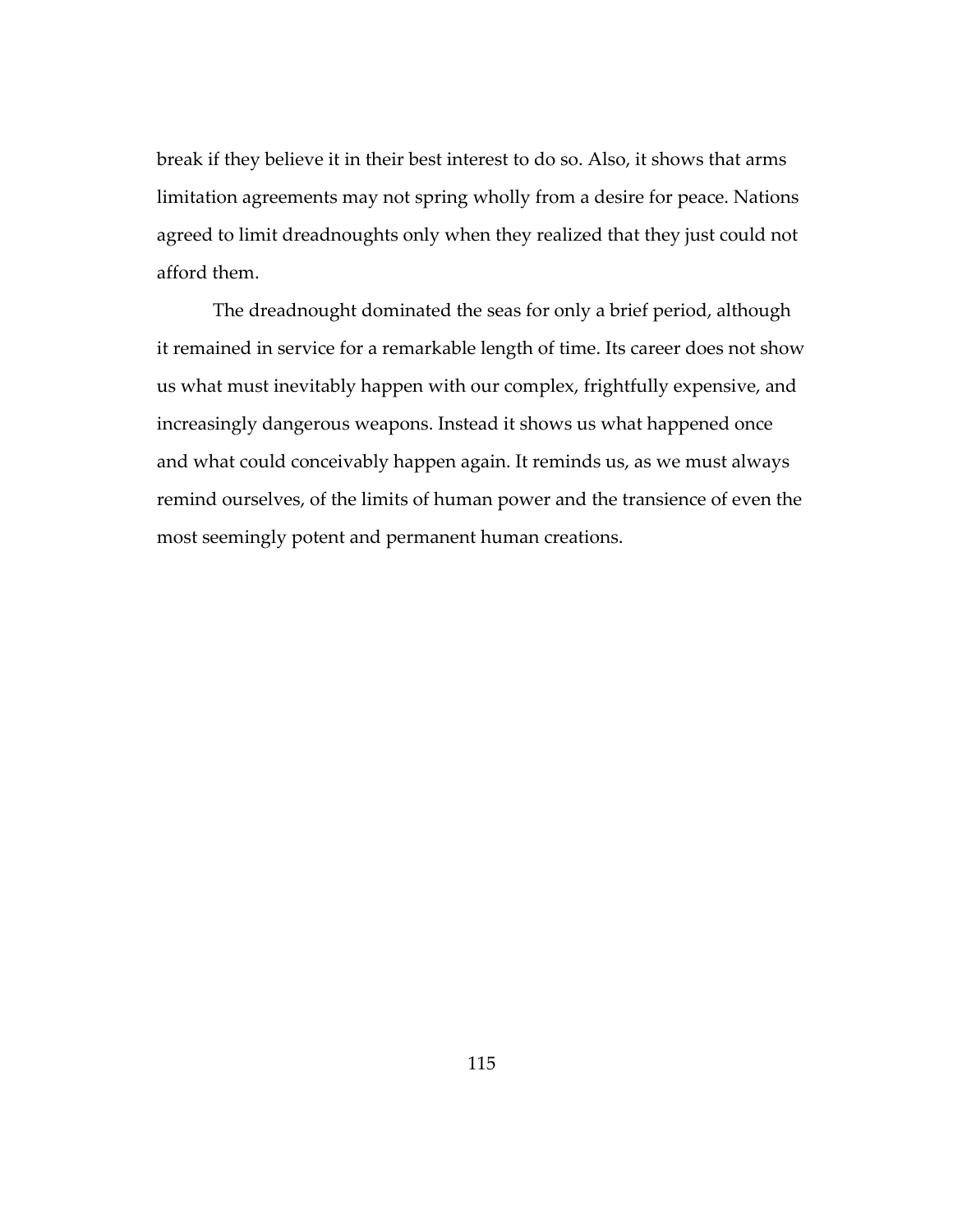## BIBLIOGRAPHY

- Barnett, Corelli. *Engage the Enemy More Closely: The Royal Navy in the Second World War.* New York: W. W. Norton, 1991
- Bercuson, David J., and Holger H. Herwig. *The Destruction of the Bismarck.* New York: Overlook Press, 2001.
- Breyer, Siegfried. *Battleships and Battle Cruisers, 1905-1970: Historical Development of the Capital Ship.* Garden City, N.Y.: Doubleday, 1973.
- Churchill, Winston S. *The World Crisis.* New York: Charles Scribner's Sons, 1955.
- Fairbanks, Charles H. Jr. "The Origins of the Dreadnought Revolution: A Historiographical Essay." *International History Review*, 1991, vol XII.
- Fanning, Richard W. *Peace and Disarmament: Naval Rivalry and Arms Control 1922–1923.* Lexington, Ky.: University of Kentucky Press, 1995.
- Farwell, Byron. *Eminent Victorian Soldiers: Seekers of Glory*. New York: Norton, 1985.
- Forester, C. S. *The Last Nine Days of the Bismarck.* Boston: Little Brown, 1959.
- Friedman, Norman. *Battleship Design and Development 1905–1945.* Greenwich, UK: Conway Maritime Press, 1978.
- ––––––. *Naval Firepower.* Annapolis, Md.: Naval Institute Press, 2008.
- ––––––. *U.S. Battleships: An Illustrated Design History.* Annapolis, Md., 1985.
- Gardiner, Robert, ed. *The Eclipse of the Big Gun: The Warship1906–45.* Edison, N.J.: Chartwell Books, 1992.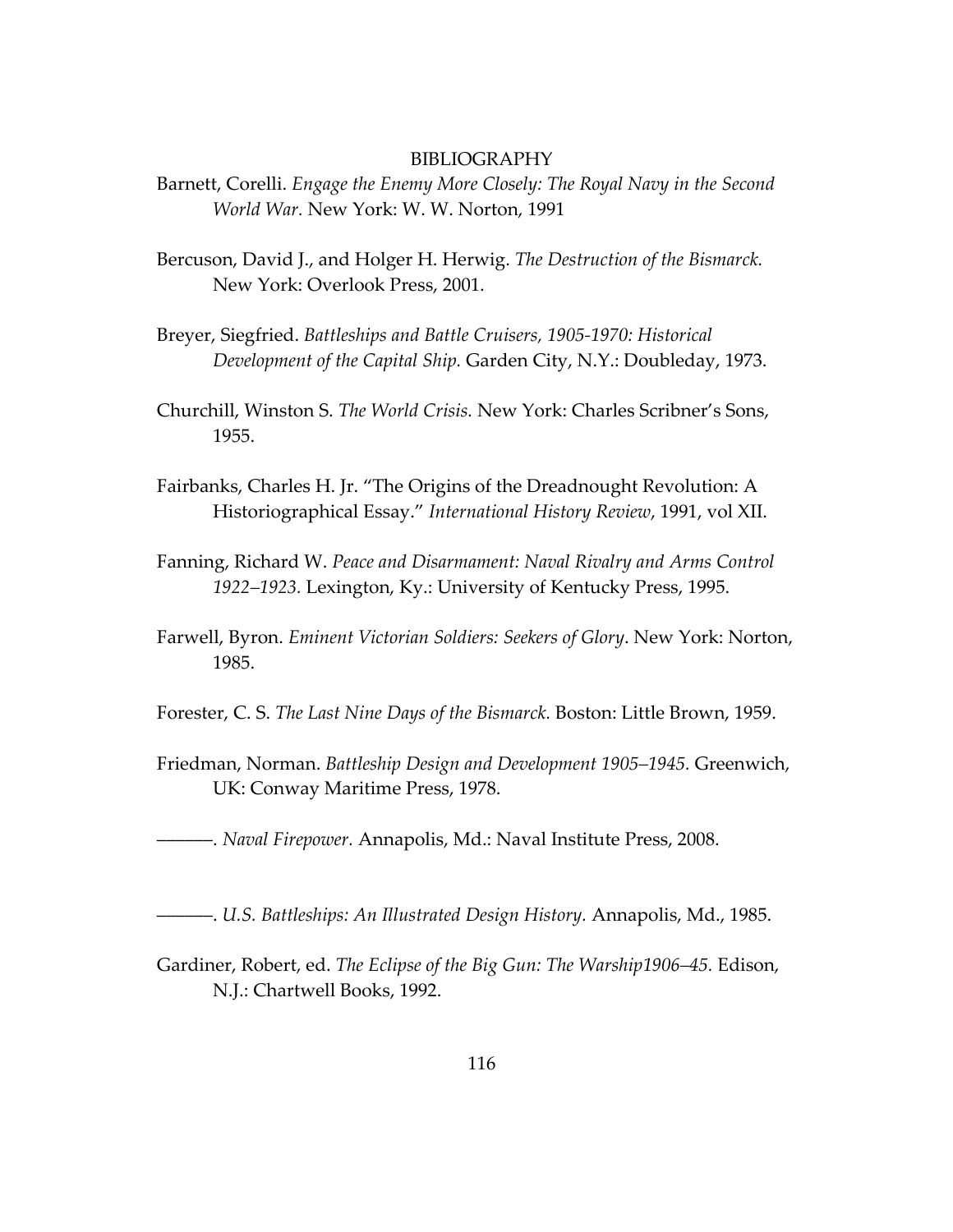- Gibbons, Tony. *The Complete Encyclopedia of Battleships: A Technical Directory of Capital Ships from 1860 to the Present Day.* New York: Crescent Books, 1983.
- Goldman, Emily. *Sunken Treaties: Naval Arms Control between the Wars,*  University Park, Pa.: Pennsylvania State University Press, 1994.
- Gordon, Andrew. *The Rules of the Game: Jutland and British Naval Command.* London: John Murray, 1996.
- Hall, Christopher. *Britain, America, and Arms Control, 1921–37.* London: Macmillan Press, 1987.
- Hamer, David. *Bombers versus Battleships: The Struggle between Ships and Aircraft for the Control of the Surface of the Sea.* Annapolis, Md.: Naval Institute Press, 1998.
- Herwig, Holger. *Luxury Fleet: The Imperial German Fleet 1888-1918.*London: Allen & Unwin, 1980.
- Hoover, Robert. *The Interwar Naval Limitation Agreements.* Denver, Colo.: Graduate School of International Studies, University of Denver, 1980.
- Hough, Richard. *Admiral of the Fleet: The Life of John Fisher.* New York: Macmillan, 1970.
- ––––––. *The Big Battleship or The Curious Career of H.M.S. Agincourt.* London: Michael Joseph, 1966.
- ––––––. *Death of the Battleship: The Tragic Close of the Era of Sea Power.* New York: Macfadden-Bartell, 1965.
- ––––––. *Dreadnought: A History of the Modern Battleship Dreadnought.* New York: MacMillan, 1964.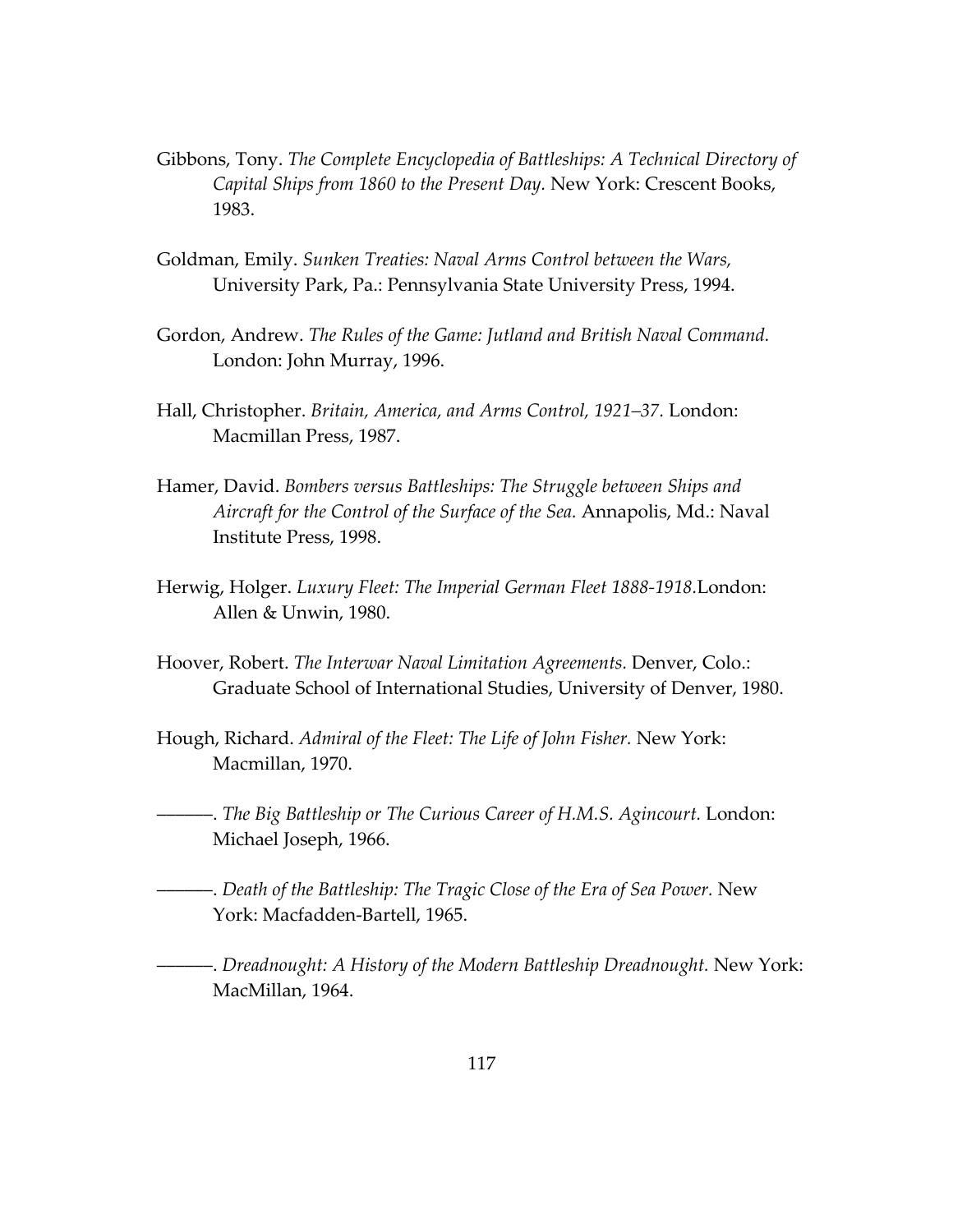Howarth, David*. The Dreadnoughts.* Alexandria, Va.: Time-Life Books, 1979.

Keegan, John. *The Price of Admiralty.* New York: Viking, 1988.

- Kennedy, Paul. *The Rise and Fall of British Naval Mastery.* New York: Scribner, 1976.
- ––––––. *Sir John Fisher's Naval Revolution.* Columbia: University of South Carolina Press, 1999.
- Keefer, Scott A. "Reassessing the Anglo-German Naval Arms Race." Trento, Italy: University of Trento School of International Studies Working Paper 03/2006.
- Lambert, Nicholas A. "'Our Bloody Ships' or 'Our Bloody System'? Jutland and the Loss of the Battle Cruisers, 1916," *Journal of Military History,* Vol. 62, No. 1 (Jan. 1998).
- Langenberg, William H. "Rise and Fall of the Dreadnought." *Military History Quarterly,* Vol. 11 (winter), 1999.
- Lord, Walter. *Day of Infamy.* New York: Henry Holt, 1957.
- Mahan, A. T. *The Influence of Sea Power upon History.* New York: Dover, 1987.
- Marder, Arthur. *From the Dreadnought to Scapa Flow: The Royal Navy in the Fisher Era.* London: Oxford University Press, 1961–1970.
- Massie, Robert. *Dreadnought: Britain, Germany, and the Coming of the Great War.*  New York: Random House, 2003.

––––––. *Castles of Steel: Britain, Germany, and the Winning of the Great War at Sea.*  New York: Random House, 1991.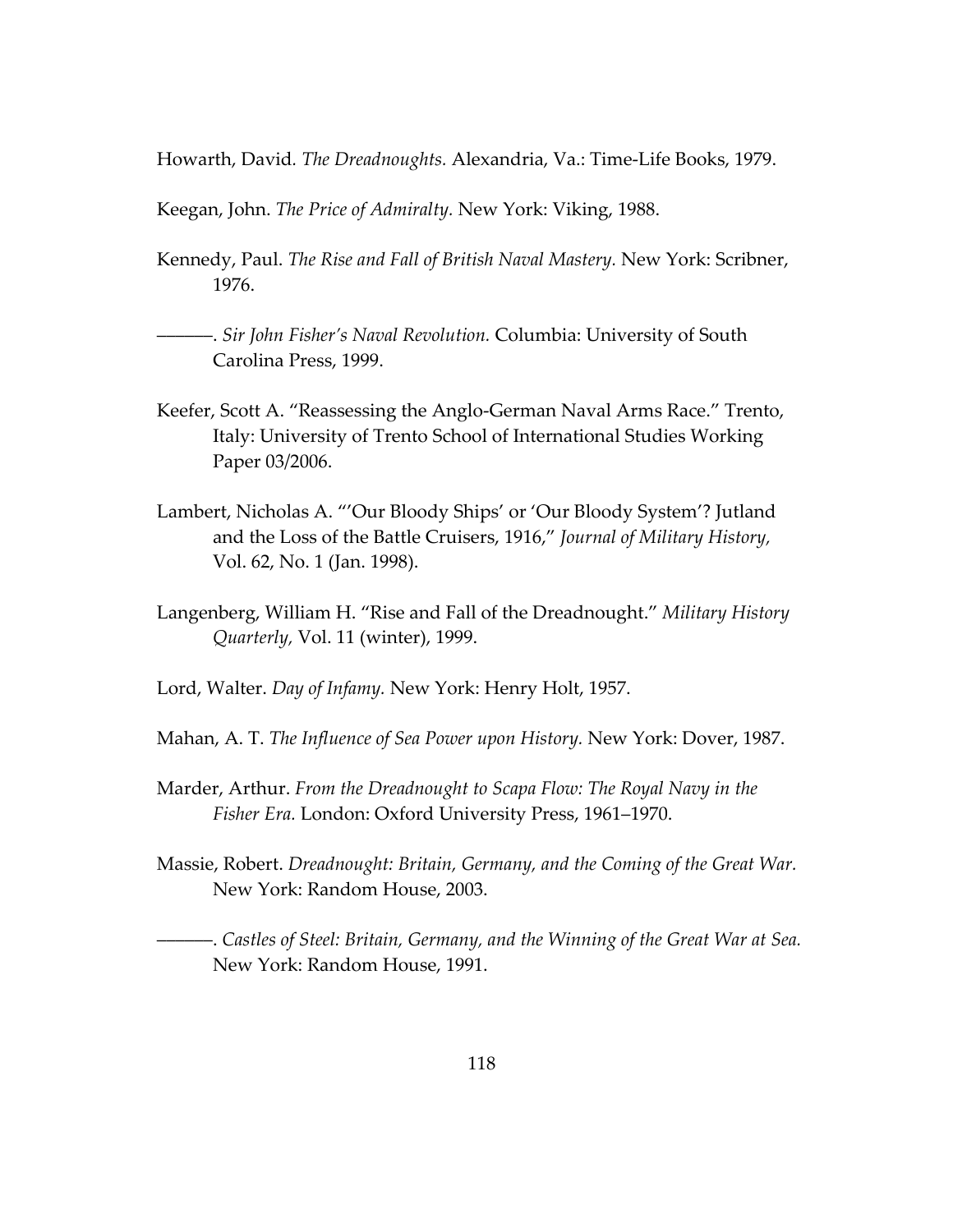- McMahon, William E. *Dreadnought Battleships and Battle Cruisers.* Washington, D.C.: University Press of America, 1978.
- Mitchell, B. R., ed. *British Historical Statistics.* New York: Cambridge University Press, 1988.
- Mitsoru, Yoshida. *Requiem for Battleship Yamato.* Seattle, Wash.: University of Washington Press,1985.
- O'Connell, Robert. *Sacred Vessels: The Cult of the Battleship and the Rise of the U.S. Navy.* Boulder. Colo.: Westview Press, 1991.
- Padfield, Peter. Aim Straight: A Biography of Admiral Sir Percy Scott. London: Hodder & Stoughton, 1966.

––––––. *The Battleship Era.* New York: Macmillan, 1975.

––––––. *The Great Naval Race: The Anglo-German Naval Rivalry.* New York: McKay, 1974.

- Paret, Peter, ed. *Makers of Modern Strategy: From Machiavelli to the Modern Age.*  Princeton, N.J.: Princeton University Press, 1986.
- Gordon W. Prange. *At Dawn We Slept: The Untold Story of Pearl Harbor.* New York: Penguin, 1981.
- Preston, Antony. *The World's Worst Warships.* London: Conway Maritime Press, 2002.
- Ransom, Harry H. "The Battleship Meets the Airplane." *Military Affairs,* Vol. 23, No.1 (Spring, 1959).
- Roberts, John. *Battlecruisers.* London: Caxton Publishing Group, 1997.
- Roskill, Stephen. *Naval Policy Between the Wars.* New York: Walker and Company, 1968.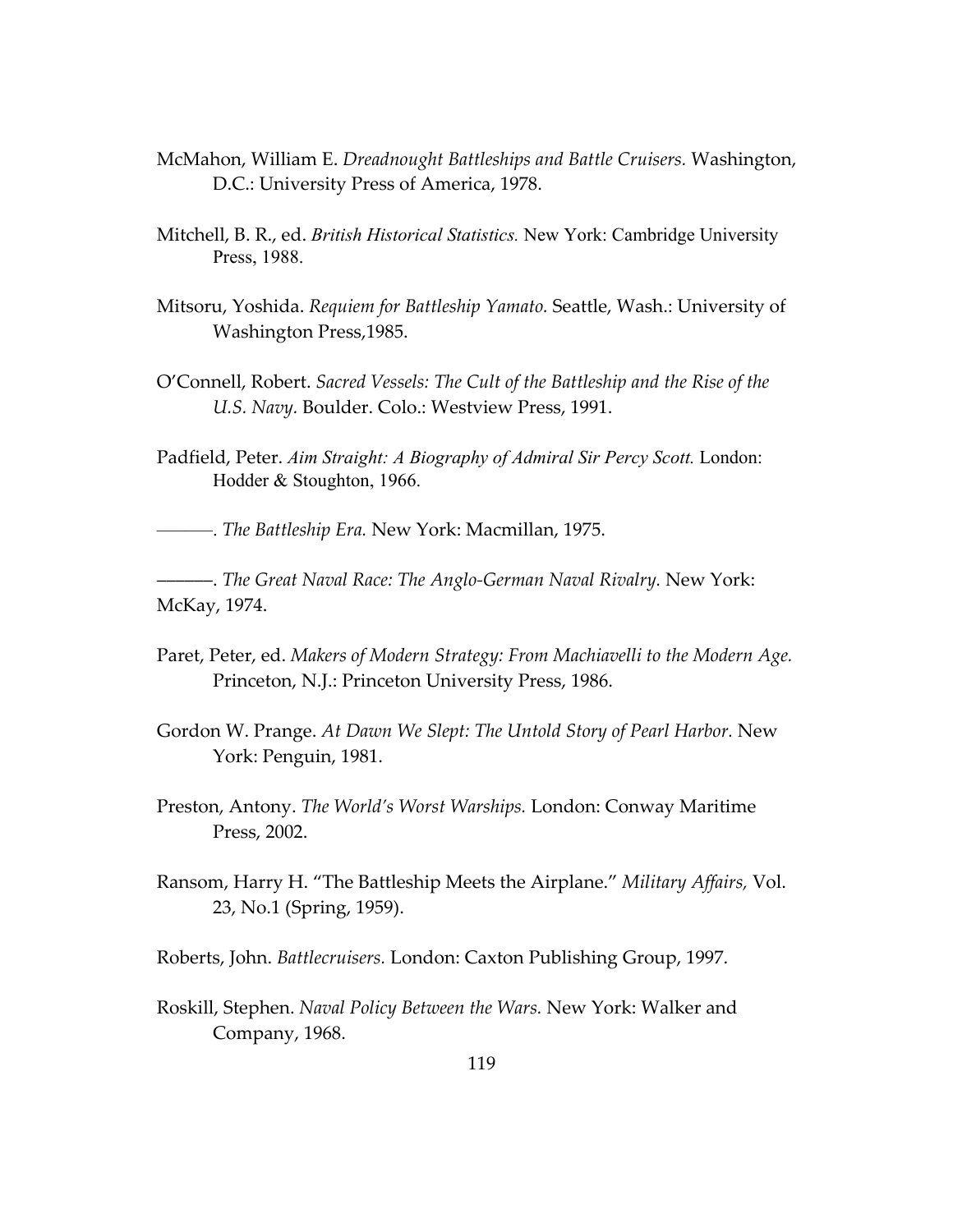- Rüger, Jan. *The Great Naval Game: Britain and Germany in the Age of Empire.* Cambridge: Cambridge University Press, 2007.
- Spector, Ronald H. *At War at Sea: Sailors and Naval Combat in the Twentieth Century.* New York: Viking, 2001.
- Steel, Nigel, and Peter Hart. *Jutland 1916: Death in the Grey Wastes.* London: Cassell, 2003.
- Steinberg, Jonathan. *Yesterday's Deterrent: Tirpitz and the Birth of the German Battle Fleet.* London: Macdonald, 1965.
- Sumida, John Tetsuro. *In Defence of Naval Supremacy: Finance, Technology, and British Naval Policy, 1889–1914.* Boston: Unwin Hyman, 1989.
- ––––––. "Sir John Fisher and the Dreadnought: The Sources of Naval Mythology," *The Journal of Military History,* vol. 59, no. 4, 1995.
- Tarrant, V. E. *Jutland: The German Perspective.* London: Arms and Armour, 1990.
- Taylor, Bruce. *The Battlecruiser HMS Hood: An Illustrated Biography 1916–1941.*  Annapolis, Md.: Naval Institute Press, 2005.
- Thompson, Charles C., III. *A Glimpse of Hell: The Explosion on the USS Iowa and Its Cover-up.* New York: W. W. Norton, 1999.
- Tuchman, Barbara. *The Guns of August.* New York: Macmillan, 1962.
- –––––– *The Proud Tower: A.Portrait of the World before the War,1890-1914.* New York: Macmillan, 1966.
- Willmott, H. P. *Battleship.* London: Cassell, 2002.